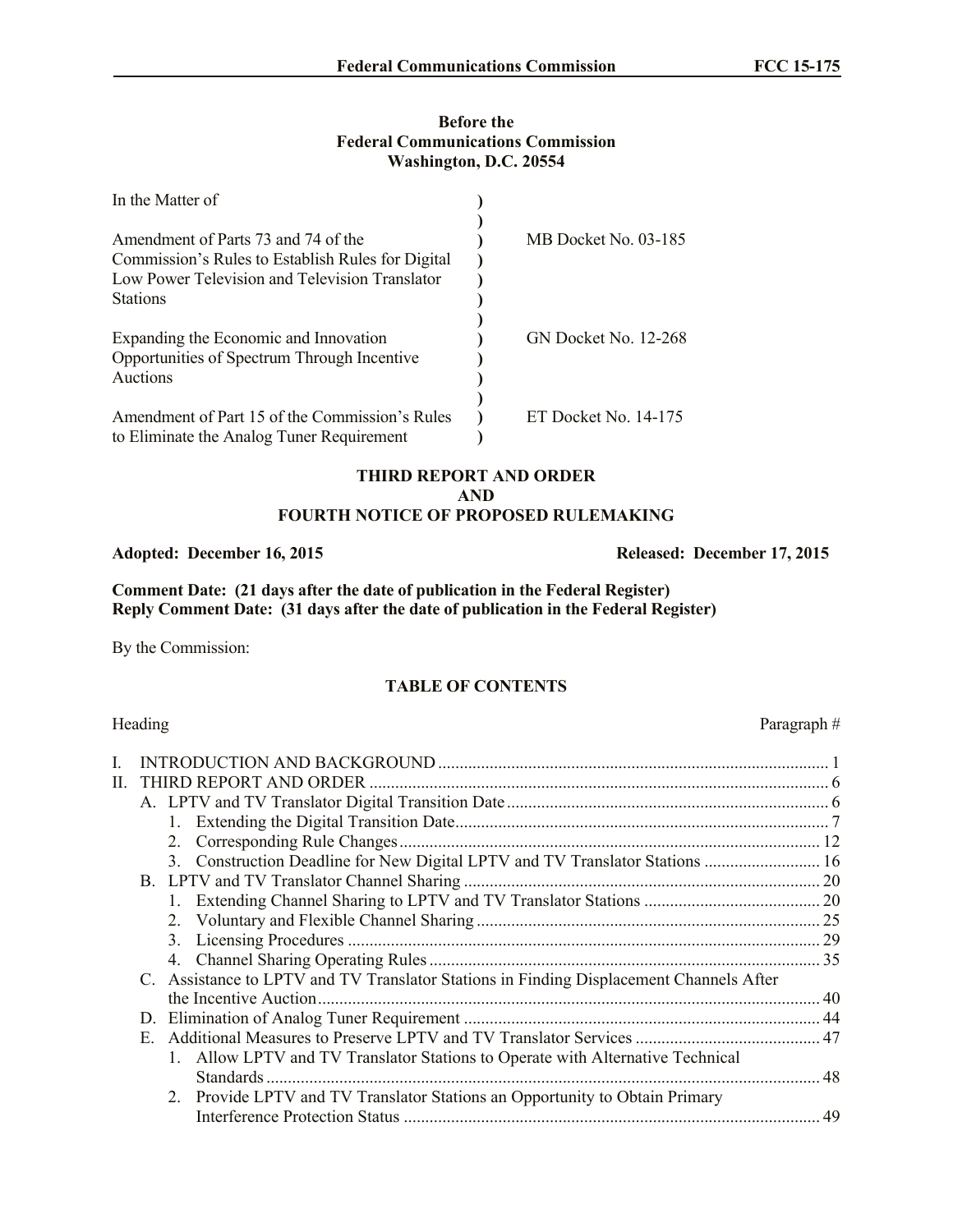| Grant LPTV and TV Translator Stations a Priority in the Post-Auction Displacement<br>3. |  |
|-----------------------------------------------------------------------------------------|--|
|                                                                                         |  |
| 4.                                                                                      |  |
| 5.                                                                                      |  |
| Seek Federal Funding For Displaced LPTV and TV Translator Stations  61<br>6.            |  |
| $7_{\scriptscriptstyle{\ddot{\phantom{1}}}}$                                            |  |
| 8.                                                                                      |  |
| 9.                                                                                      |  |
| $F_{\perp}$                                                                             |  |
|                                                                                         |  |
|                                                                                         |  |
|                                                                                         |  |
|                                                                                         |  |
| $\mathbf{2}$                                                                            |  |
|                                                                                         |  |
|                                                                                         |  |
|                                                                                         |  |
|                                                                                         |  |
|                                                                                         |  |
|                                                                                         |  |
| V. PROCEDURAL MATTERS - FOURTH NOTICE OF PROPOSED RULEMAKING 92                         |  |
|                                                                                         |  |
|                                                                                         |  |
|                                                                                         |  |
|                                                                                         |  |
|                                                                                         |  |
| <b>APPENDIX A - LIST OF COMMENTERS</b>                                                  |  |
| <b>APPENDIX B - FINAL RULES</b>                                                         |  |
| APPENDIX C – FINAL REGULATORY FLEXIBILITY ANALYSIS                                      |  |
| <b>APPENDIX D - PROPOSED RULES</b>                                                      |  |
| APPENDIX E – INITIAL REGULATORY FLEXIBILITY ANALYSIS                                    |  |

### **I. INTRODUCTION AND BACKGROUND**

l

1. In this Third Report and Order we adopt several measures to facilitate the final conversion of low power television ("LPTV") and TV translator stations (referred to collectively as "LPTV and TV translator stations") to digital service.<sup>1</sup> We also adopt proposals to mitigate the potential impact of the broadcast television spectrum incentive auction ("incentive auction") and the repacking process on LPTV and TV translator stations and to help preserve the important services they provide. In the companion Fourth Notice of Proposed Rulemaking (Fourth Notice), we seek comment on additional issues relating to channel sharing outside of the auction context. We intend to resolve all of the outstanding issues regarding channel sharing outside the incentive auction context, including those raised in a prior notice, in a forthcoming decision. 2

<sup>&</sup>lt;sup>1</sup> Class A television stations are not included in this definition and are referred to separately.

<sup>2</sup> *In the Matter of Expanding the Economic and Innovation Opportunities of Spectrum Through Incentive Auctions*, *Channel Sharing By Full Power and Class A Stations Outside the Broadcast Television Spectrum Incentive Auction Context*, GN Docket No. 12-268, MB Docket No. 15-137, Notice of Proposed Rulemaking*,* 30 FCC Rcd 6668 (2015) (*Primary-Primary Channel Sharing NPRM*). *See* para. [84].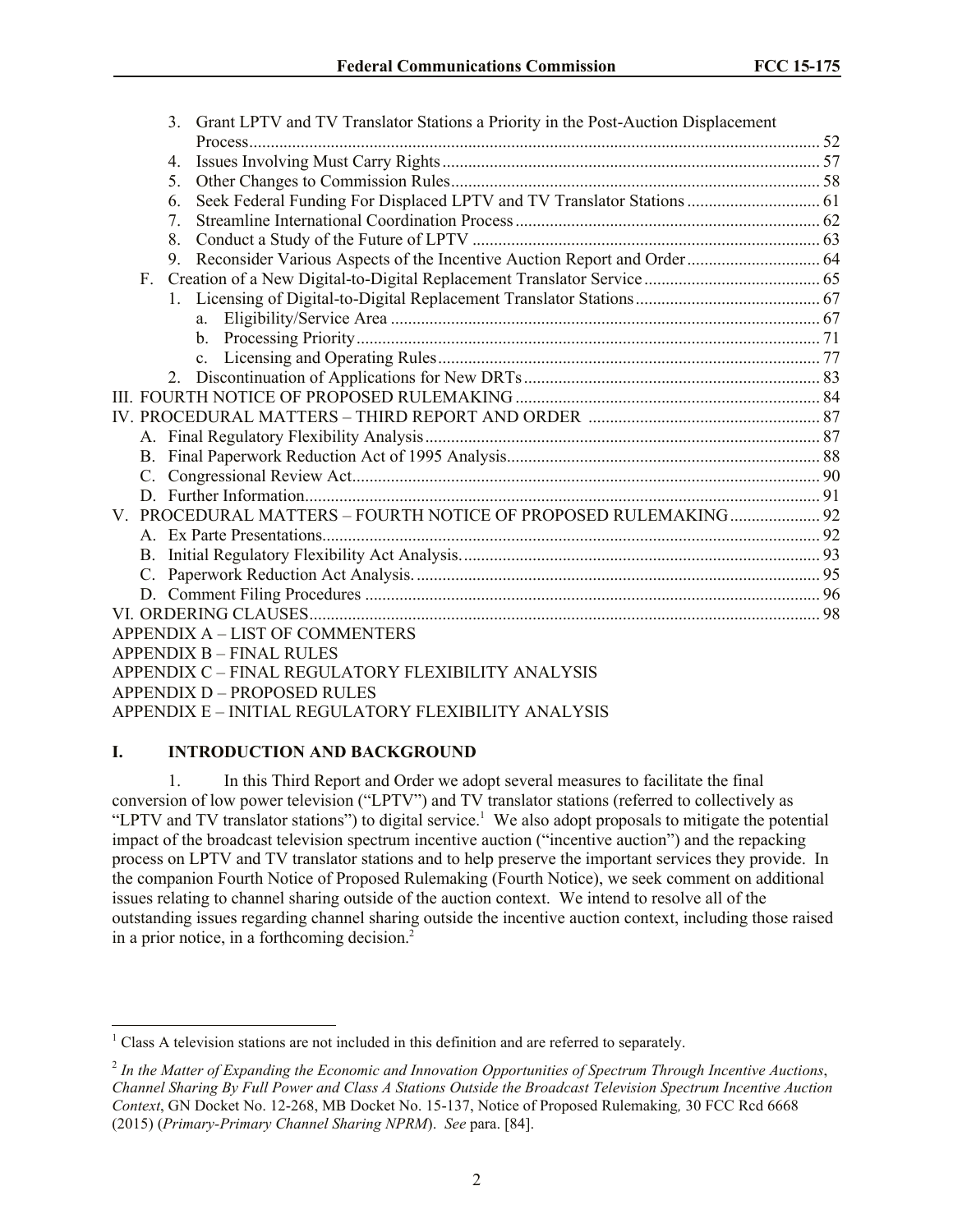2. In May 2014, we adopted rules to implement the incentive auction authorized by the Middle Class Tax Relief and Job Creation Act. 3 As we recognized in the *Incentive Auction R&O*, the auction will potentially displace a significant number of LPTV and TV translator stations.<sup>4</sup> This is because, as part of the incentive auction, we will reorganize or "repack" the broadcast television bands in order to free up a portion of the ultra-high frequency (UHF) band for new flexible uses.<sup>5</sup> Consistent with the requirements of the Spectrum Act, we must make all reasonable efforts to preserve the coverage area and population served of eligible full power and Class A television stations in the repacking process; however, LPTV and TV translator stations will not receive such protection.<sup>6</sup> Accordingly, some LPTV and TV translator stations may be displaced as a result of the auction or repacking process and required either to find a new channel from the smaller number of channels that will remain in the reorganized broadcast television bands or discontinue operations altogether.

3. In order to mitigate the impact of the auction and repacking process on LPTV and TV translator stations, we directed the Media Bureau to open a special displacement filing window for operating LPTV and TV translator stations that are displaced.<sup>7</sup> In addition, we stated our intention to initiate this proceeding "to consider additional measures that may help alleviate the consequences of LPTV and TV translator station displacements resulting from the auction and repacking process."<sup>8</sup> In the *Third Notice*, <sup>9</sup> we sought comment on several such proposals to help LPTV and TV translators, and nearly all were supported by the majority of commenters.<sup>10</sup>

4. Based on the record in this proceeding, in this Third Report and Order, we: (1) extend the digital transition deadline for analog LPTV and TV translator stations to 12 months after completion of the 39-month Post-Auction Transition Period;<sup>11</sup> (2) harmonize this deadline with the construction

4 *Incentive Auction R&O*, 29 FCC Rcd at 6834-35, paras. 656-57.

 $<sup>5</sup>$  *Id.* at §§ IV.B (Reverse Auction) and III.B (Repacking the Broadcast Television Bands).</sup>

 $^6$  *Id.* at 6652, para. 185 and § III.B.3.d.iii (Facilities That Will Not Receive Discretionary Protection: LPTV and TV Translator Stations).

 $<sup>7</sup>$  *Id.* at 68356635-36, para. 659. This window will be opened after full power and Class A television stations</sup> relocating to new channels as a result of the reverse auction or repacking process have submitted their construction permit applications and have had an opportunity to request alternate channels or expanded facilities. *Id.* We also modified our rules to afford stations with mutually exclusive displacement applications in the window an opportunity to reach a settlement or an engineering solution. *Id.* at 6836-37, para. 661.

8 *Id.* at 6838, para. 664.

l

9 *See Amendment of Parts 73 and 74 of the Commission's Rules to Establish Rules for Digital Low Power Television, Television Translator, and Television Booster Stations,* MB Docket No. 03-185*,* Third Notice of Proposed Rulemaking, 29 FCC Rcd 12536 (2014) (*Third Notice*).

<sup>10</sup> We received 59 comments, 34 reply comments, and several *ex parte* communications in response to the Third Notice. A list of the commenters in this proceeding, as well as the short names used throughout this Order, is contained in Appendix A.

<sup>11</sup> *See* 47 C.F.R. § 27.4 (defining Post-Auction Transition Period). We note that the 39-month post-incentive auction transition date is the subject of pending petitions for reconsideration. See *Second Order on Reconsideration*, 30 FCC Rcd at 6818, para. 160 ("We decline to consider at this time the ... requests regarding the transition period for full power and Class A stations because the arguments the petitioners raise are the subject of a recent decision by the (continued….)

<sup>3</sup> *In the Matter of Expanding the Economic and Innovation Opportunities of Spectrum Through Incentive Auctions*, GN Docket No. 12-268, Report and Order, 29 FCC Rcd 6567 (2014) (*Incentive Auction R&O*), *aff'd, Nat'l Assoc. of Broadcasters, et al. v. FCC*, 789 F.3d 165 (D.C. Cir. 2015). *See* First Order on Reconsideration and Notice of Proposed Rulemaking, 30 FCC Rcd 6668 (2015) (*Incentive Auction First Order on Reconsideration and Primary-Primary Channel Sharing NPRM*); Second Order on Reconsideration, 30 FCC Rcd 6746 (2015) (*Incentive Auction Second Order on Reconsideration*); *see also* Middle Class Tax Relief and Job Creation Act of 2012, Pub. L. No. 112-96, §§ 6402 (codified at 47 U.S.C. § 309(j)(8)(G)), 6403 (codified at 47 U.S.C. § 1452), 126 Stat. 156 (2012) (Spectrum Act).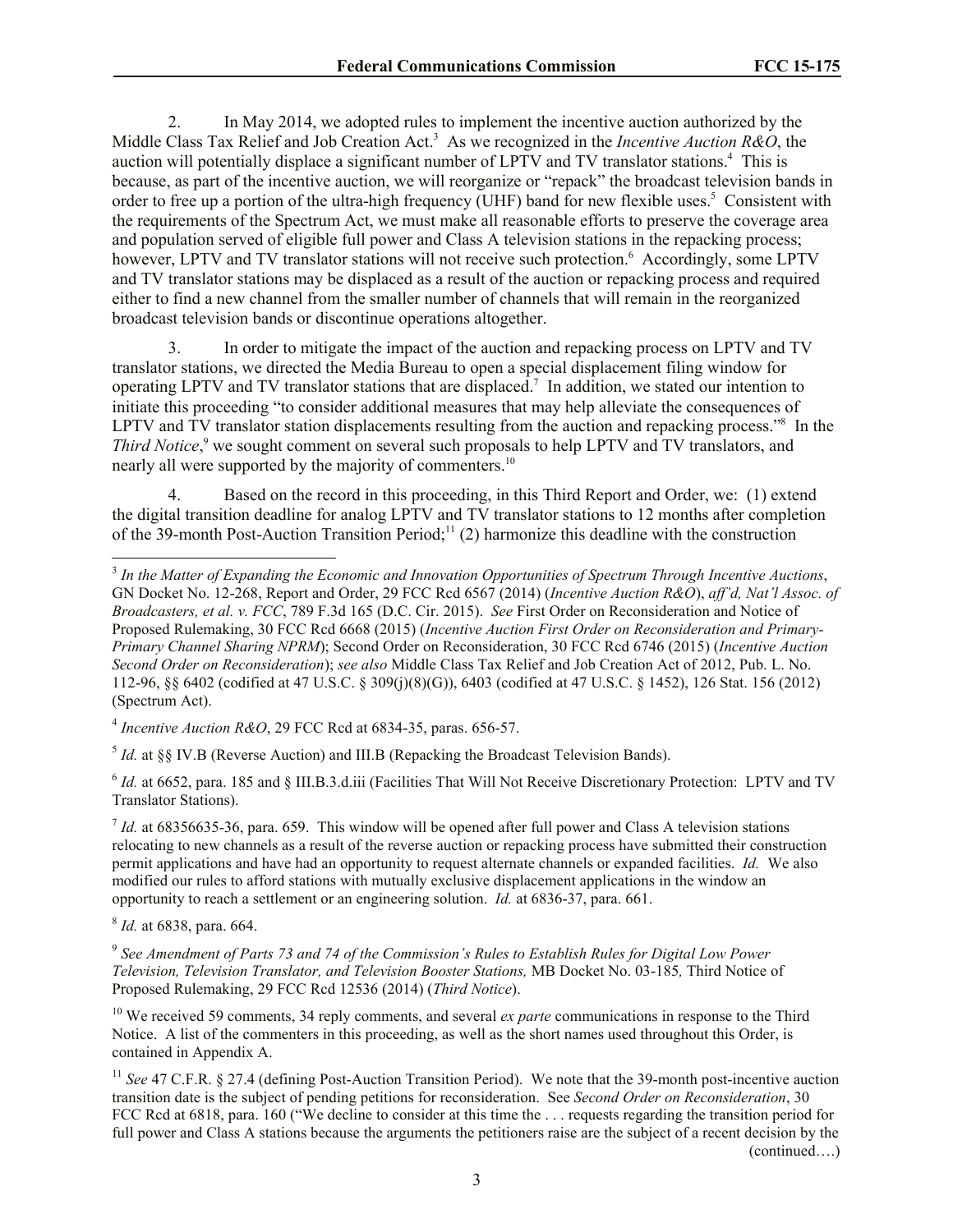deadline for new digital LPTV and TV translator stations; and (3) adopt rules to allow channel sharing, outside the auction context, between LPTV and TV translator stations.<sup>12</sup> We also announce that we will use software developed for use in the incentive auction to assist LPTV and TV translator stations displaced by the auction and repacking process to identify new channels. In addition, we create a "digital-to-digital replacement translator" service for full power television stations. Finally, we eliminate, as of August 31, 2017, the requirement in section 15.117(b) of our rules that future TV receivers include analog tuners.<sup>13</sup>

5. In the Fourth Notice, we seek comment on additional issues relating to channel sharing between primary (full power and Class A) and secondary (LPTV and TV translator) stations ("primarysecondary sharing") as well as between secondary stations ("secondary-secondary sharing"). First, we tentatively conclude to allow channel sharing between primary and secondary stations and propose rules for primary-secondary sharing that are consistent with those adopted for secondary-secondary sharing in the Third Report and Order and proposed for primary-primary sharing outside of the auction context in the *Primary-Primary Channel Sharing NPRM.* Second, with respect to both primary-secondary and secondary-secondary sharing, we seek comment on issues pertaining to the term length of channel sharing agreements and issues pertaining to multichannel video programming distributors (MVPD) carriage, reimbursement, and notice.

#### **II. THIRD REPORT AND ORDER**

#### **A. LPTV and TV Translator Digital Transition Date**

6. We adopt our proposal in the *Third Notice* and extend the September 1, 2015 deadline for analog LPTV and TV translator stations to complete their transition to digital.<sup>14</sup> This proposal received significant support.<sup>15</sup> Specifically, we set a new digital transition date for analog LPTV and TV translator stations of 12 months after completion of the 39-month Post-Auction Transition Period.<sup>16</sup> We also make

 $12$  We intend to issue a decision on whether to permit digital LPTV stations to operate analog FM radio type services on an ancillary or supplementary basis at a later date. *See Third Notice*, 29 FCC Rcd at 12554-566, paras. 47-53.

## $13$  47 C.F.R. § 15.117(b).

<sup>14</sup> On April 24, 2015, the Media Bureau suspended the September 1, 2015 digital transition date for LPTV and TV translator stations pending the outcome of this proceeding. *See Suspension of September 1, 2015 Digital Transition Date for Low Power Television and TV Translator Stations*, Public Notice, 30 FCC Rcd 3741 (MB 2015). As we explained in the *Third Notice*, we did not propose to extend the digital transition deadline for Class A television station stations. *See Third Notice*, 29 FCC Rcd at 12538, para. 2 n.6, citing *Incentive Auction R&O*, 29 FCC Rcd at 6652, paras. 184-85, 6812, para. 601*.* Therefore, the September 1, 2015 transition date was not suspended for Class A television stations and all Class A television stations were required to terminate all analog operations by 11:59 p.m. local time on September 1, 2015 and go silent if they had not completed construction of their digital facilities.

<sup>15</sup> *See* APTS/PBS/CPB Comments at 3; ATBA Comments at 2; Flinn Comments at 2-3; Joint Transition Date Commenters Comments at 3; Joint Transition Date Commenters Reply at 4; Leggett Comments at 1; LPTV Coalition Comments at 4; NAB Comments at 3; NPR Comments at 2-3; NTA Comments at 4-5; SWCOTV Comments at 7; Signal Comments at 2-3; Sinclair Comments at 1; Syncom Comments at 1; Venture Comments at 8- 9; WVEBA Comments at 9-10. WISPA "does not oppose an extension of the September 1, 2015 digital conversion deadline, so long as the Commission allows unused spectrum to be used for unlicensed purposes." WISPA Reply at 3; *see also* OTI/PK Comments at 7-8. WISPA argues that protection in the white space database "should be afforded only to those stations that are providing service to the public so that WISPs, local communities and others may use the vacant spectrum for fixed broadband services under the Part 15 TV white space rules." *Id.* We address these arguments separately in § II.E.5. - Other Changes to Commission Rules.

<sup>16</sup> The Post-Auction Transition Period, a 39-month period during which full power and Class A stations assigned to new channels in the repacking process will transition to their new channels, will be announced in the *Channel* 

(continued….)

<sup>(</sup>Continued from previous page)

United States Court of Appeals for the D.C. Circuit"). Should the length of the post incentive auction transition date be modified, the digital transition date for LPTV and TV translators will remain 12-months from the completion of the post-incentive auction transition period.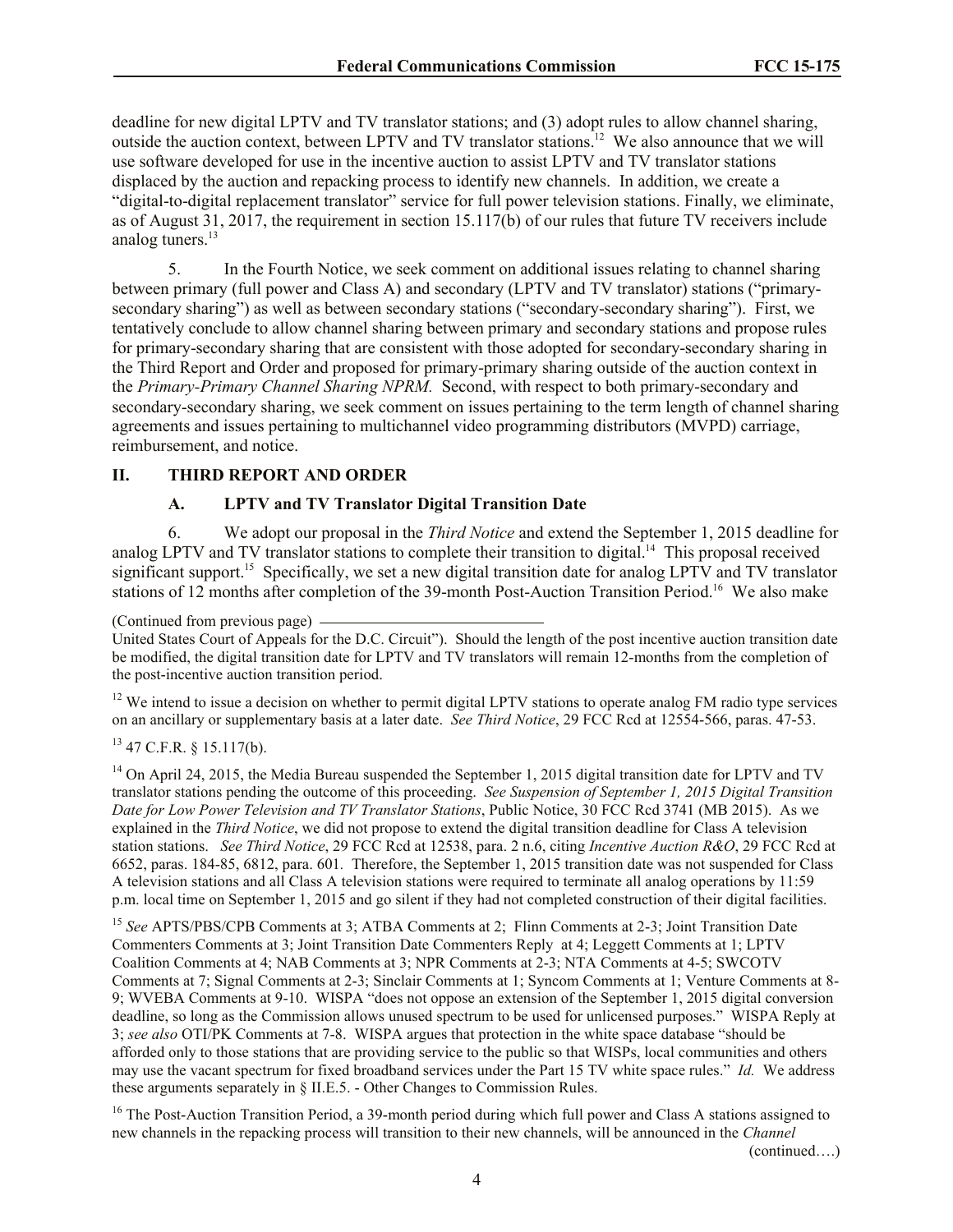corresponding changes to our extension rules. In addition, we harmonize our digital construction deadlines by applying the new digital transition date to entities with valid construction permits for new digital LPTV and TV translator stations.<sup>17</sup>

#### **1. Extending the Digital Transition Date for Analog LPTV and TV Translator Stations**

7. In 2011, the Commission established the September 1, 2015 digital transition deadline, reasoning that a deadline four years in the future would allow time for analog LPTV and TV translator operators to learn more about the then-future reallocation of broadcast TV spectrum.<sup>18</sup> Congress subsequently enacted the Spectrum Act in February 2012, and the Commission began the process of adopting rules and procedures for undertaking the first-ever incentive auction. In 2013, the Commission declined to postpone the September 1, 2015 deadline, reasoning that the incentive auction was then expected to occur in 2014, well before the deadline.<sup>19</sup> However, we now intend to begin accepting applications to participate in the incentive auction and to start the auction on March 29, 2016,<sup>20</sup> just a few months after the September 1, 2015 transition date.

(Continued from previous page)

*Reassignment PN* announcing new full power and Class A channel assignments. *Incentive Auction R&O*, 29 FCC Rcd at 6783-4, para. 529. *See* 47 C.F.R. §§ 27.4, 73.3700(b)(4)(iii). The Commission anticipates that this public announcement will occur simultaneously with public announcement of the completion of the reverse and forward auctions. *Incentive Auction R&O*, 29 FCC Rcd at 6783-844, para. 529.

<sup>17</sup> The digital transition date adopted in the Third Report and Order applies to  $(1)$  digital construction permits held by analog LPTV and TV translator stations transitioning to digital; and (2) construction permits for new digital LPTV and TV translator stations. The digital transition date does not apply to construction permits to modify already licensed digital LPTV and TV translator stations or to construction permits for digital replacement translators. Those construction permits are issued for a standard three-year construction period. *See* 47 C.F.R. § 73.3598(a).

<sup>18</sup> *See Amendment of Parts 73 and 74 of the Commission's Rules to Establish Rules for Digital Low Power Television, Television Translator, and Television Booster Stations and to Amend Rules for Digital Class A Television Stations*, MB Docket No. 03-185, Second Report and Order, 26 FCC Rcd 10732, 10735-39, paras. 6-12 (2011) (*LPTV DTV Second Report and Order*). The Commission concluded, "[e]ven if the reallocation is not concluded before the conversion deadline, a 2015 deadline will permit low power operators to take specific proposals into account when finalizing their transition plans." *Id*. at 10736, para. 8.

<sup>19</sup> *See Amendment of Parts 73 and 74 of the Commission's Rules to Establish Rules for Digital Low Power Television, Television Translator, and Television Booster Stations and to Amend Rules for Digital Class A Television Stations*, MB Docket No. 03-183, Second Memorandum Opinion and Order, 28 FCC Rcd 14412, 14412- 14, paras. 2-4 (2013). However, the Commission stated that its decision was "without prejudice to the Commission's ability to consider making adjustments to the timing of the low power television transition in [the incentive auction] proceeding as the Commission develops the schedule for holding the incentive auction and implementation of the subsequent repacking." *Id*. at 14414, para. 4. We note that Signal Above, LLC filed a Petition for Review of the Commission's decision with the United States Court of Appeals for the District of Columbia Circuit, which the court has held in abeyance. *See Signal Above, LLC v. FCC*, No. 14-1069 (D.C. Cir. 2014).

<sup>20</sup> See Public Notice, "Comment Sought on Competitive Bidding Procedures for Broadcast Incentive Auction 1000, Including Auctions 1001 and 1002," AU Docket No. 14-252, GN Docket No. 12-268, 29 FCC Rcd 15750, 15755, para. 8 (2014): *See Procedures for Competitive Bidding in Auction 1000, Including Initial Clearing Target Determination, Qualifying to Bid, and Bidding in Auctions 1001 (Reverse) and 1002 (Forward),* AU Docket No. 14- 252, GN Docket No. 12-268, WT Docket No. 12-268, Public Notice, 30 FCC Rcd 8975(2015) (*Auctions Procedures PN*).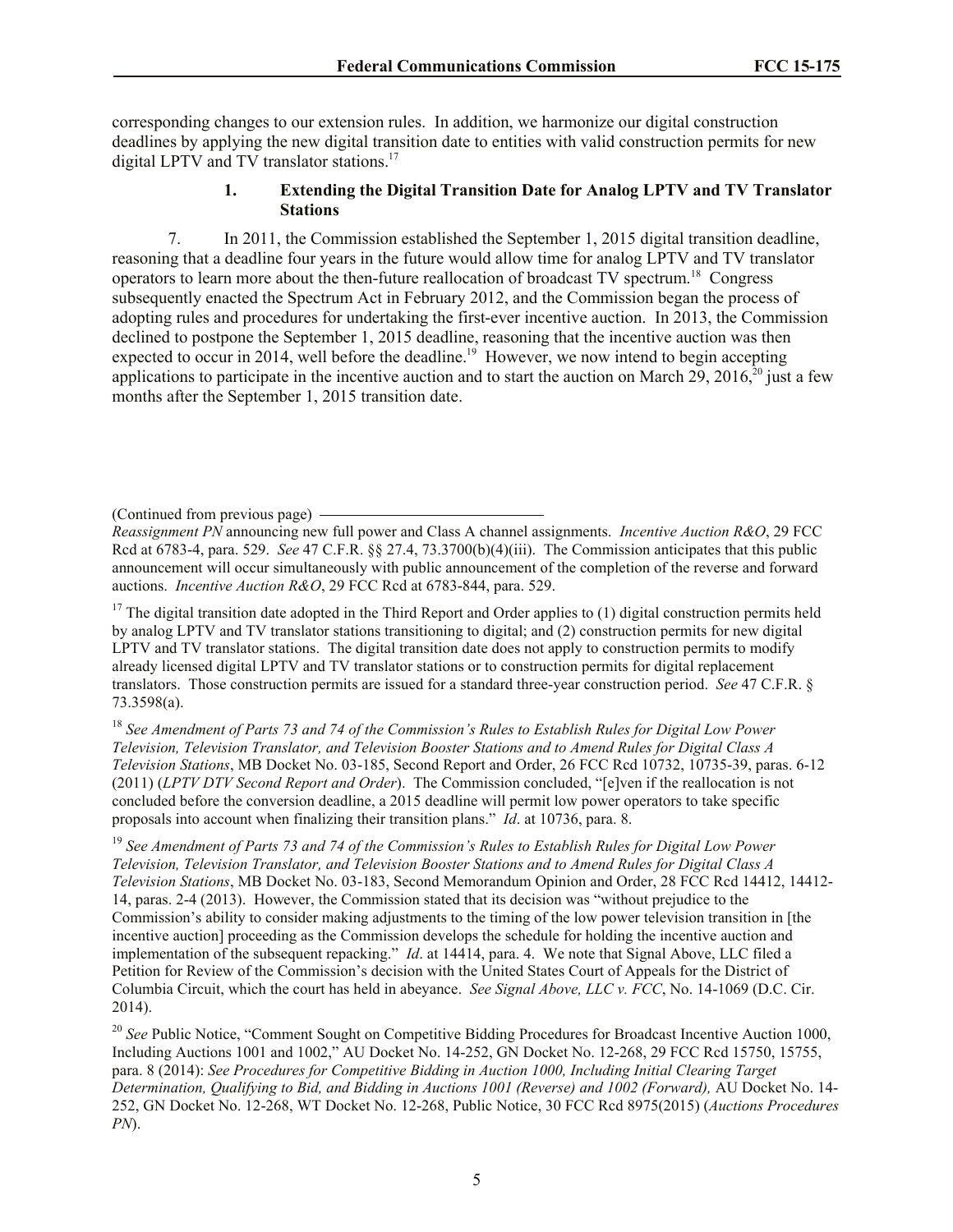8. The incentive auction and repacking process are likely to have a significant impact on LPTV and TV translator digital conversion plans.<sup>21</sup> Given this, we agree with those commenters that recognize that the current timing of the incentive auction necessitates a modification of the digital transition date.<sup>22</sup> With the auction now scheduled to start in early 2016, had we maintained the 2015 transition date, many analog LPTV and TV translator stations would have been forced to complete their digital conversion in September only to find that their newly constructed digital facilities were displaced as a result of the repacking process. Such stations would have been required to find a new channel and modify their new digital facilities accordingly, or potentially cease operations entirely if they were unable to find a new channel.<sup>23</sup> This scenario has created "extreme discomfort and unrest" in the LPTV and TV translator communities, with the prospect of stations having to make significant expenditures in new digital facilities despite the risk of displacement.<sup>24</sup>

9. To avoid the feared "double build" scenario and provide relief to analog LPTV and TV translator stations, we extend the digital transition date. We agree with commenters who argue that it is appropriate to set a new date now rather than wait until after the completion of the incentive auction.<sup>25</sup> Therefore, we adopt a new transition date of 12 months following the completion of the 39-month Post-Auction Transition Period (or 51 months from the completion of the incentive auction and the release of the post-auction *Channel Reassignment PN*).<sup>26</sup> We extend the construction deadline/expiration date of all valid outstanding digital construction permits held by analog LPTV and TV translator stations transitioning to digital (currently September 1, 2015) to the new transition date. This new deadline is

l

<sup>24</sup> See Joint Transition Date Commenters Comments at 3; Joint Transition Date Commenters Reply at 4-5. For example, NCE state broadcaster WVEBA observes that if the transition deadline had not been extended, licensees like WVEBA, with limited financial wherewithal, would have been placed in the difficult position of having to decide whether to transition their analog facilities to digital by September 1, 2015, or cease analog operations altogether in order to avoid the risk of their new digital facilities being displaced. WVEBA Comments at 3. Similarly, NTA states that "many licensees have been afraid to invest in costly digital upgrades in the face of government-created uncertainty and the fear of losing their transmission channels and/or their necessary 'translated' input channels." NTA Comments at 5.

<sup>25</sup> See Flinn Comments at 3; Flinn Reply at 2; Joint Transition Date Commenters Comments at 4; Joint Transition Date Commenters Reply at 5; LPTV Coalition Comments at 9-10.

<sup>26</sup> *See* ATBA Comments at 2 ("extend those deadlines until a date well after the close of the auction when all full power and Class A assignments have become final and with sufficient margin to ensure that all LPTV permittees have a full set of information on which to base their construction decisions"); Flinn Comments at 3 (requesting that the Commission adopt "[a] transition date set for 39 months (plus one year) after the completion of an incentive auction"); Joint Transition Date Commenters Comments at 2 (requesting that "licensees be allowed to maintain their present analog operations for at least one year following the completion of the repacking process"); LPTV Coalition Comments at 9-10 ("the FCC could just choose a blanket date of '39-month repack plus one year' or 51-months post auction").

<sup>21</sup> *See*, *e.g.*, APTS/PBS/CPB Comments at 2-3; Flinn Comments at 2-3; Signal Comments at 2; Joint Transition Date Commenters Comments at 3; Joint Transition Date Commenters Reply at 4-5; WVEBA Comments at 3; NTA Comments at 5; LPTV Coalition Comments at 4.

<sup>&</sup>lt;sup>22</sup> *See* Signal Comments at 2; Joint Transition Date Commenters Comments at 3; Joint Transition Date Commenters Reply at 4-5; WVEBA Comments at 3.

<sup>&</sup>lt;sup>23</sup> The record indicates that transitioning an analog facility to digital can cost between \$50,000 to \$70,000, and that doing so with a channel move can cost over \$200,000. *See* APTS/PBS/CPB Comments at 2-3 (public television stations "rely on various federal loans and programs to fund facilities upgrades, and completing these upgrades often requires multiple funding cycles and construction seasons"); Signal Comments at 2-3 ("[f]ew licensees would be able to absorb the impact of the financial loss that would result from either losing a license as a result of displacement or of having to construct new facilities"); SWCOTV Reply at 2 ("[t]o ask stations to build digital facilities not once but twice is asking many stations to do the impossible"). *See also* NTA Comments at 4; LPTV Coalition Comments at 4.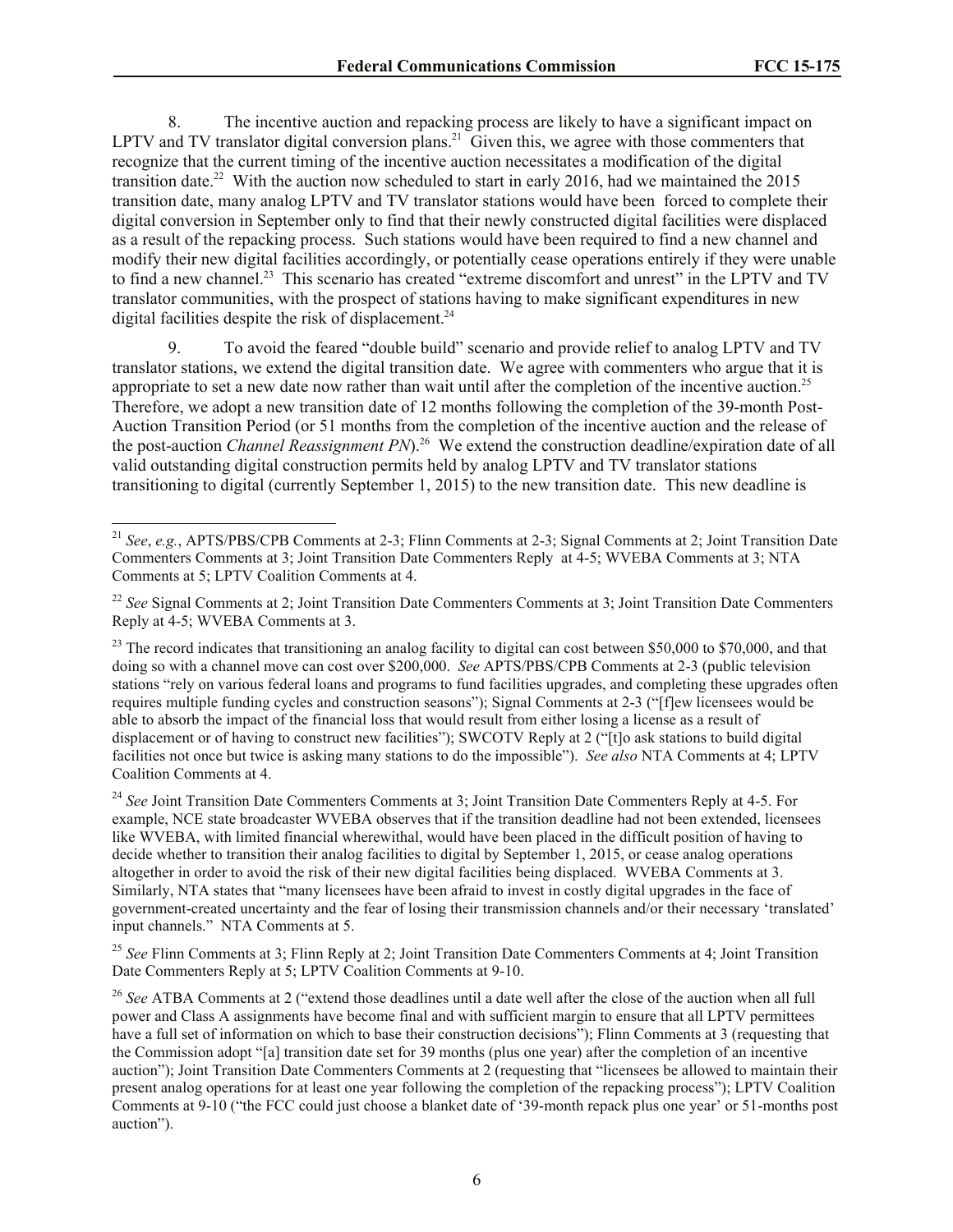sufficiently far enough after the public announcement of the outcome of the incentive auction and the repacking process so as to provide stations with enough time to analyze the outcome and determine the best route to convert their analog facilities. The new deadline will provide analog stations that are displaced as a result of the auction and the repacking process a reasonable timeframe in which to obtain displacement channels, construct digital facilities, and begin operating.<sup>27</sup> We stress that we are adopting a new *deadline* -- those stations that determine from the release of the post-auction *Channel Reassignment PN* that they are not affected by the incentive auction and the repacking process are encouraged to complete their transition to digital as soon as feasible after the completion of the auction.

10. We disagree with commenters that argue that we do not have "sufficient information" to set a new deadline now and that we should wait until after the conclusion of the incentive auction.<sup>28</sup> Because we do not set a specific transition date as the Commission did in the past, but rather establish a deadline that will provide a set period of time after the incentive auction and the post-auction transition process for stations to complete their digital transitions, regardless of when the auction is complete, we find there is no additional information we need to make a decision regarding the digital transition deadline.<sup>29</sup> Moreover, we disagree that lack of knowledge of the actual impact of the auction and the post-auction transition process on analog LPTV and TV translator stations should prevent us from establishing a new digital transition date at this time.<sup>30</sup> We are setting a transition date far enough after the completion of the auction (51 months) and Post-Auction Transition Period (12 months) that stations should have more than a sufficient amount of time to react, coordinate, and complete their digital transition.

11. We also reject LPTV Coalition's alternative proposal to adopt a series of different deadlines based upon differing station criteria.<sup>31</sup> We conclude that such a proposal would be confusing

 $\overline{\phantom{a}}$ 

 $29$  In advocating the postponement of the transition deadline, ATBA counters that construction "resources will be in short supply and subject to very high demand for years after the close of the auction" and for this reason alone, "the FCC cannot reasonably establish transition and construction deadlines until after the auction." ATBA Comments at 3. NAB believes that "waiting until after the auction will allow the Commission and broadcast stakeholders time to assess the effects and set an appropriate transition date." NAB Comments at 3. *See also* APTS/PBS/CPB Comments at 3 (the Commission should wait until after the auction to determine a new transition date "[t]o maximize efficiency and avoid wasting resources").

<sup>30</sup> Sinclair points out that, after the completion of the auction, the Commission will have to complete all of the auction-related licensing of repacked stations, and that because "the full extent of displacement will not be known until six or more months after the conclusion of the auction," it urges the Commission "to defer any decision on a new deadline until at least six months after the conclusion of the incentive auction . . . [and] after it is clear that LPTV and translator licensees that are displaced have reliable, final information on which to base applications for displacement channels." Sinclair Comments at 1-2.

 $^{27}$  Further, as we outline in Section II. A. 2, those analog LPTV and TV translator stations that need additional time to construct may seek one last extension of time prior to the digital transition date.

<sup>28</sup> *See* ATBA Comments at 2-3 ("the FCC cannot reasonably establish transition and construction deadlines until after the auction"); Signal Comments at 4 ("since there are no final rules in place, the timetable and process for the incentive auction are still very much subject to change . . . [r]evisiting the conversion date after the incentive auction will provide a more rational basis for determining a date"); NTA Comments at 5 ("because of the uncertainty of all aspects of the spectrum auction and subsequent repacking process, and because of the dwindling support for TV translator stations . . . the setting of any new transition date cannot safely or fairly be done until at least twelve months after the auction is completed"); Venture Comments at 9 (the Commission should "examine the outcome of the incentive auction and take into account the overall impact of the repacking process on LPTV and TV translator stations before settling on a new transition date"); WVEBA Comments at 9-10 (the Commission should "delay setting a new deadline for the low power digital transition until it has assessed 'the overall impact of the repacking process on LPTV and TV translator stations'"); Syncom Reply at 2.

<sup>&</sup>lt;sup>31</sup> See LPTV Coalition Comments at 3-5. These criteria would include whether a station is on a UHF or VHF channel, operating on a channel reassigned to new wireless uses in the incentive auction, displaced by a full power or Class A station in the auction, and other factors.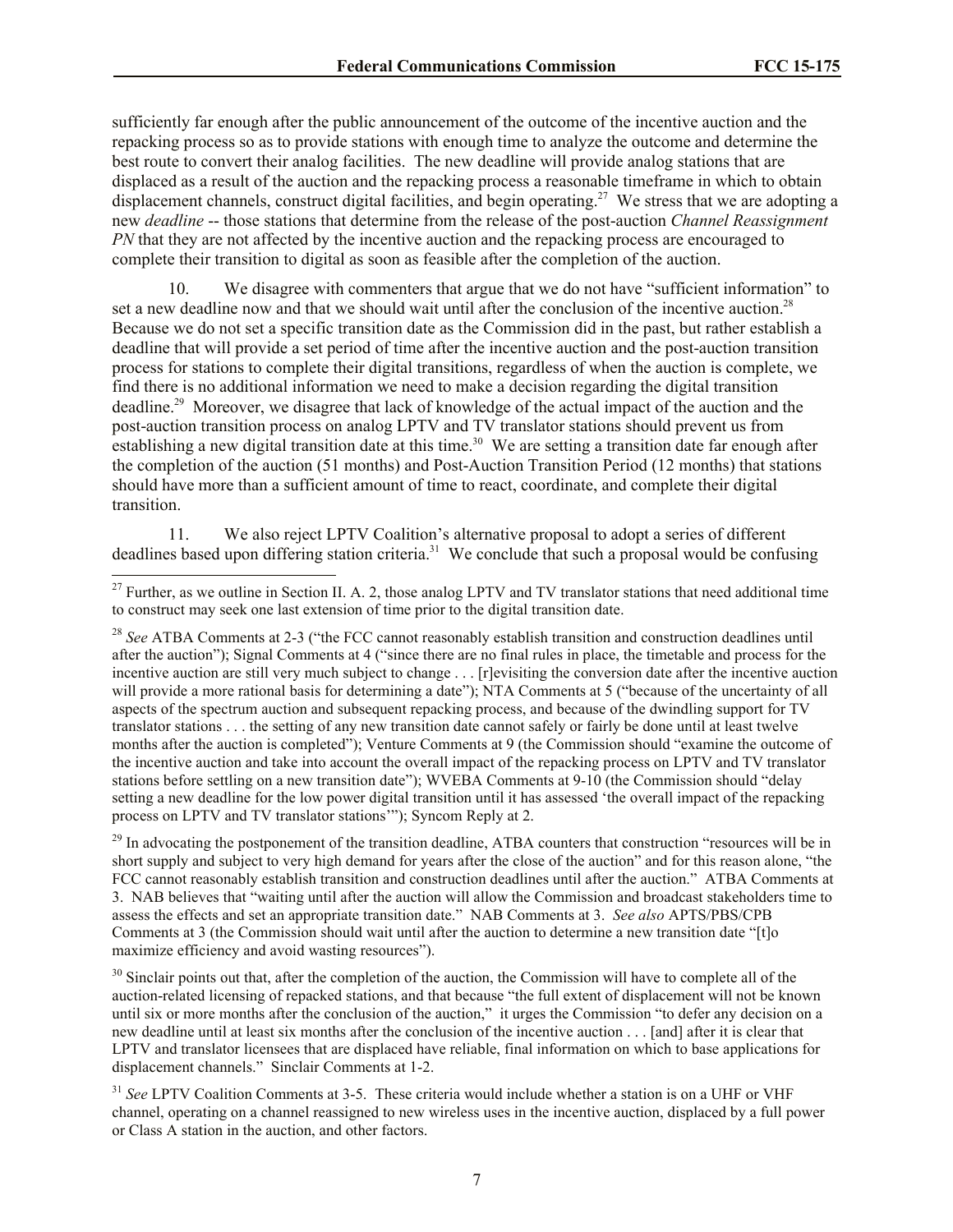for stations, which might have a difficult time determining their specific deadline. To avoid confusion and to provide for a coordinated, seamless digital transition and consumer education, we adopt a uniform deadline by which all analog LPTV and TV translator stations must complete their digital transition.

# **2. Corresponding Rule Changes**

12. Recognizing that analog LPTV and TV translator stations may face delays prior to the new digital transition date, we modify our rules to provide that analog LPTV and TV translator stations experiencing delays in completing their digital facilities may seek one last extension of time, of not more than six months, to be filed not later than four months prior to the new transition date.<sup>32</sup> We delegate authority to the Media Bureau to process these applications. We remind those stations seeking this "lastminute" extension that, in completing the Form 2100 – Schedule 337, they will be required to demonstrate that they meet the extension criteria set forth in section  $74.788(c)$  of the rules.<sup>33</sup> Under that rule, stations that have not completed construction of their digital facilities must show that the delay was due to circumstances that were either unforeseeable or beyond their control or due to financial hardship. Further, stations will need to demonstrate that they have taken all reasonable steps to resolve the problem expeditiously and must provide detailed information, financial or otherwise, as to why they will be unable to meet the new transition deadline.

13. In addition, as we have required in the past,<sup>34</sup> after the four-month deadline for the submission of one last extension application, analog LPTV and TV translator stations seeking additional time to construct digital facilities will be able to obtain additional time to construct only through the tolling provisions in the rules.<sup>35</sup> Extension applications will no longer be accepted at that time. We agree with Flinn that the provision of "one last" extension of time prior to the digital transition date "should be sufficient in all but the most problematic transition situations."<sup>36</sup>

14. We conclude that the new digital transition date must be a hard deadline. That is, all LPTV and TV translator stations must terminate all analog operations (including any analog companion channels) by 11:59 p.m. local time on the new transition date regardless of whether their digital facilities are operational. Those without operational digital facilities will be required to remain silent while they complete construction.<sup>37</sup> As we did in 2011 when we adopted the first hard transition date, we once again conclude that stations will have a stronger incentive to complete construction of their digital facilities by the new transition date if they are required to cease analog operations after that date.<sup>38</sup> Thus, we find this

 $33$  47 C.F.R. § 74.788(c).

l

<sup>34</sup> *See LPTV DTV Second Report and Order*, 26 FCC Rcd at 10741-42, para. 15.

<sup>35</sup> *See* 47 C.F.R. § 73.3598(b).

<sup>36</sup> Flinn Comments at 2 and Reply at 2-3.

<sup>&</sup>lt;sup>32</sup> *See Third Notice*, 29 FCC Rcd at 12541, para. 11. We note that, in 2011, the Commission provided that LPTV and TV translator stations that experience delays in completing their digital facilities could submit "one last" extension application not later than May 1, 2015, or four months before the September 1, 2015 transition date. *See LPTV DTV Second Report and Order*, 26 FCC Rcd at 10741-42, para. 15. The Commission adopted this rule because stations that diligently pursue completion of their digital facilities nevertheless might face unexpected delays in the months leading up to the September 1, 2015 transition date and need the opportunity for a "lastminute" extension to complete their digital facilities. *Id.* 

 $37$  We remind stations of the important provisions of section 312(g) of the Communications Act, 47 U.S.C. § 312(g), which provides that: "If a broadcasting station fails to transmit broadcast signals for any consecutive 12-month period, then the station license granted for the operation of that broadcast station expires at the end of that period, notwithstanding any provision, term, or condition of the license to the contrary . . . . except that the Commission may extend or reinstate such station license if the holder of the station license prevails in an administrative or judicial appeal, the applicable law changes, or for any other reason to promote equity and fairness."

<sup>38</sup> *See LPTV DTV Second Report and Order*, 26 FCC Rcd at 10742, para. 16.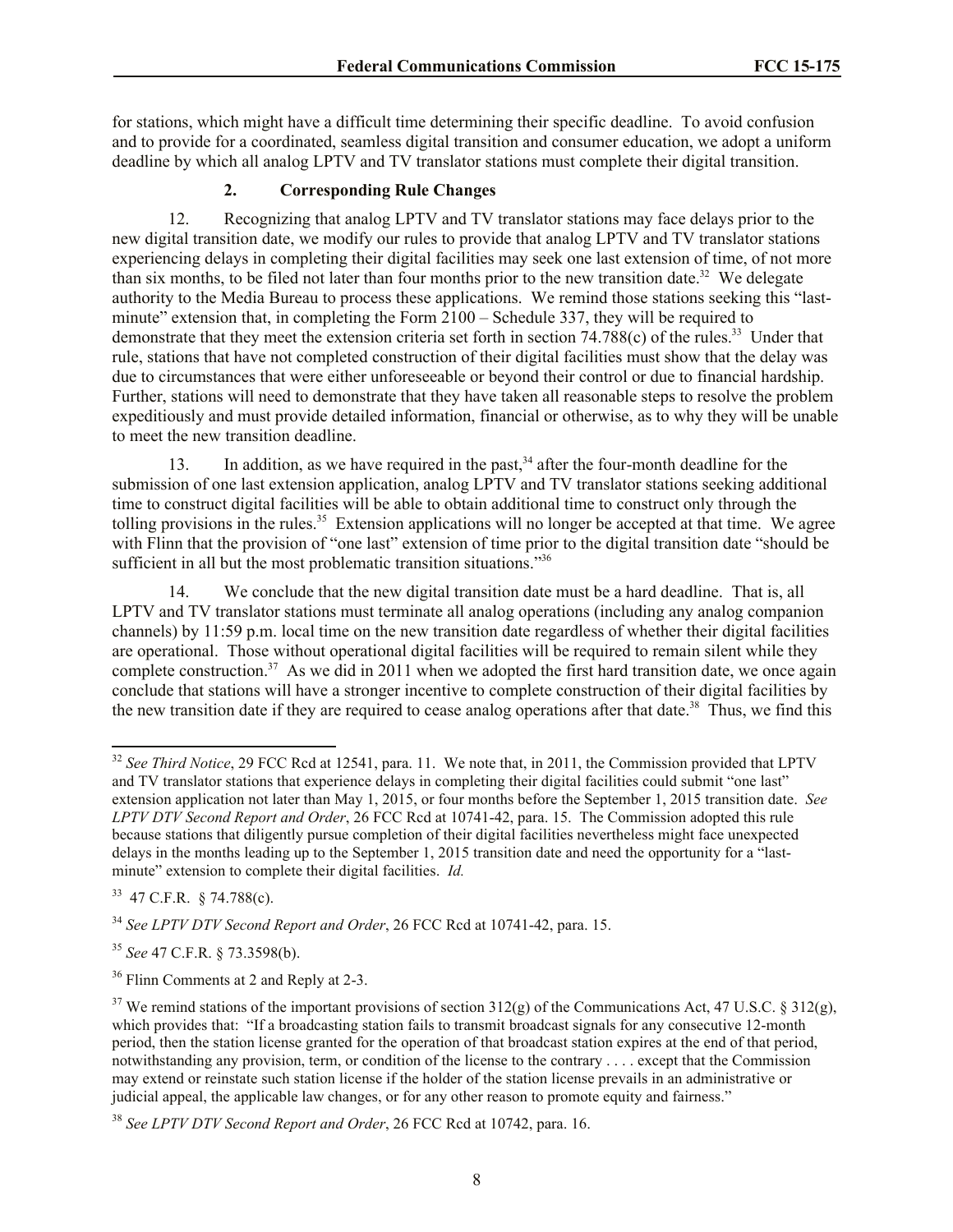requirement is necessary in order to ensure that analog LPTV and TV translator stations take all steps necessary to complete their digital construction in a timely manner. In addition, fewer and fewer households rely on analog television service, and we conclude that the slight potential for the loss of analog service that may occur on the transition date is outweighed by the need to ensure that all analog LPTV and TV translator stations complete a timely digital conversion.<sup>39</sup>

15. For these reasons, we reject ATBA's claim that "the Commission should not decree, in advance of the auction, that it will not entertain more than one request for extension of a construction permit before it becomes subject to the tolling rule. . . "<sup>40</sup> We also reject the premise of LPTV Coalition's assertion that the adoption of a hard deadline should not be used "as a mechanism to clear spectrum for other uses."<sup>41</sup> We are confident that neither the new digital transition date, set more than four years following the completion of the incentive auction, nor the provision of a single six-month extension of time, will deprive analog LPTV and TV translator stations of the opportunity to continue providing service.

# **3. Construction Deadline for New Digital LPTV and TV Translator Stations**

16. We also adopt our proposal to extend the expiration dates of all valid construction permits for new digital LPTV and TV translator stations to the new digital transition date.<sup>42</sup> We agree with commenters that the justifications for extending the digital transition date for analog LPTV and TV translator stations – the threat of displacement in the incentive auction and the perils of the "double build" - apply equally to permittees for new digital LPTV and TV translator stations.<sup>43</sup> As noted by EICB East and EICB West, with the impending incentive auction, "[i]t has become perilous to invest in building new stations to serve the public at this time."<sup>44</sup> Therefore, by virtue of this extension, permittees for new digital LPTV and TV translator stations also will have more than four years after the completion of the incentive auction to determine its impact, make changes to their proposed new facilities, and complete construction.<sup>45</sup>

<sup>44</sup> EICB East Comments on ATBA Petition at 1; EICB West Comments on ATBA Petition at 1.

l <sup>39</sup> *Id.*

<sup>40</sup> ATBA Comments at 4; *see also* Syncom Reply at 1-2 (agreeing with ATBA).

<sup>41</sup> LPTV Coalition Comments at 4.

<sup>&</sup>lt;sup>42</sup> *Third Notice*, 29 FCC Rcd at 12542, para. 12. All such construction permits are hereby extended to the new digital transition date. In addition, we dismiss as moot all pending applications for extension of time to construct such construction permits. We previously announced that, in order to treat permittees for new digital stations similarly to transitioning analog LPTV and TV translator stations with digital construction permits, we were suspending the expiration date and construction deadlines of construction permits for new digital LPTV and TV translator stations pending final action in this proceeding. *See Commission Suspends Expiration Dates and Construction Deadlines For New Digital Low Power and TV Translator Stations, Public Notice, 29 FCC Rcd 1163* (2014) (*Suspension PN*).

<sup>43</sup> EICB Comments at 1; *see also* LPTV Coalition Comments at 5-6 and Reply at 3; NTA Comments at 6; *see also*  ATBA Comments on ATBA Petition at 3 and Reply Comments at 4; NAB Comments on ATBA Petition at 2; Channel 51 Comments on ATBA Petition at 3; Cohen Comments on ATBA Petition at 1; CTB Comments on ATBA Petition at 1; EICB East Comments on ATBA Petition at 1; EICB West Comments on ATBA Petition at 1; Miriam Reply Comments on ATBA Petition at 1; One Ministries Comments on ATAB Petition at 1.

 $45$  On February 20, 2014, ATBA filed a petition requesting that we grant a "blanket extension or waiver" and extend the expiration date of all outstanding construction permits for new digital LPTV and TV translator stations to the September 1, 2015 digital transition deadline. *See* ATBA Petition for Blanket Extension or Waiver, MB Docket No. 03-185 (filed Feb. 20, 2014) (ATBA Petition). The Media Bureau sought comment on the ATBA Petition. *See Media Bureau Seeks Comment on Petition for Blanket Extensions or Waiver*, 29 FCC Rcd 8322 (MB 2014). In the *Third Notice*, we stated that we would address in this proceeding the comments filed in response to the ATBA Petition. *See Third Notice*, 29 FCC Rcd at 12542, para. 12 n.31. A list of the parties filing comments and reply (continued….)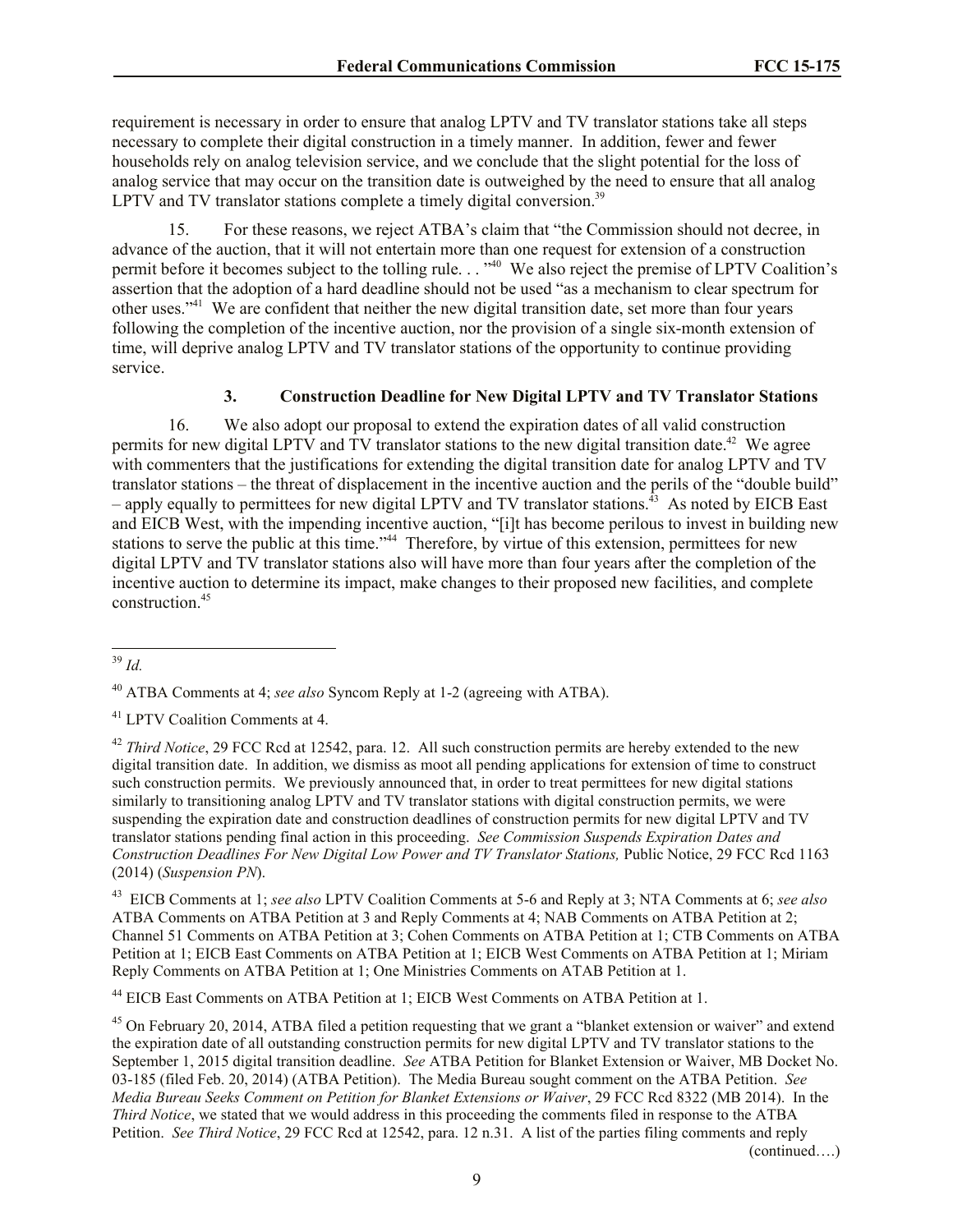17. We reject WISPA's request that permittees of new digital LPTV and TV translator stations be required to continue to file individual extension applications every six months "in a manner consistent with Commission standards."<sup>46</sup> We conclude that the potential impact of the incentive auction and repacking process warrants extension of the construction deadlines of all valid construction permits for new digital LPTV and TV translator stations to the new digital transition date, without the need for individual extension requests. We agree with Cohen that the current expiration dates of the permits for new digital stations "were issued in a different and in a more certain regulatory climate."<sup>47</sup> As ATBA observes, "requiring permittees to file extension applications that the FCC has routinely granted does nothing more than impose unnecessary paperwork on both permittees and the FCC staff."<sup>48</sup>

18. Although WISPA is skeptical that the repacking process will actually pose a hardship to permittees of new digital LPTV and TV translator stations,<sup>49</sup> we find that these stations face a very real possibility of having their facilities displaced by the incentive auction and repacking process. In fact, permittees of unbuilt digital LPTV and TV translator stations face a greater displacement challenge following the auction than operating LPTV and TV translator stations due to the fact that permittees are not eligible to submit a displacement application in the special window that will occur following the completion of the incentive auction.<sup>50</sup> We find that this creates even greater uncertainty as to the future viability of these facilities and justifies special relief for this class of parties. Finally, we do not believe that WISPA members will be harmed by our extension of the construction deadline for new digital LPTV and TV translator stations because white space devices are permitted to operate on channels assigned to LPTV and TV translator stations that are not yet constructed, including during the extension period.<sup>51</sup>

19. Permittees of new digital LPTV and TV translator stations may seek one last extension of time to complete construction, of not more than six months, to be filed not later than four months prior to the new digital transition date, consistent with the extension procedures adopted above for stations transitioning from analog to digital.<sup>52</sup> In addition, as suggested by NTA, construction permits for new digital LPTV and TV translator stations granted after the release of this Third Report and Order will receive an expiration date of the later of the new digital transition date or three years from the date of grant.<sup>53</sup> As with analog LPTV and TV translator stations completing their transition, we urge permittees that are unaffected by the incentive auction and repacking process to complete construction and begin serving the public as soon as feasible.

<sup>48</sup> ATBA Comments on ATBA Petition at 2; *see also* NAB Comments on ATBA Petition at 2.

<sup>49</sup> WISPA Opposition to ATBA Petition at 6.

<sup>50</sup> *See Incentive Auction R&O*, 29 FCC Rcd at 6836, para. 659. Only "operating" stations may participate in the post-incentive auction displacement window. *See id*. Permittees of unbuilt digital LPTV and TV translators will have to wait for the completion of the special displacement window before being able to file a displacement application and propose a channel from the smaller universe of unused television channels. *See also infra* Section II. E. 3. - Grant LPTV and Translators a Priority in the Post-Auction Displacement Process.

<sup>52</sup> *See supra* paras. 12-13.

<sup>53</sup> *See* NTA Comments at 6. This should allay LPTV Coalition's concern that extending the construction deadlines for these permits to new digital transition date may "short-change" permits that are granted closer to the new date. *See* LPTV Coalition Comments on ATBA Petition at 5. Construction permits will receive an expiration date of the later of the new digital transition date or three years from the date of grant.

<sup>(</sup>Continued from previous page)

comments to the ATBA Petition is included in the Appendix. Given our action here extending the construction deadline for new digital stations, we dismiss as moot the ATBA Petition.

<sup>&</sup>lt;sup>46</sup> WISPA Opposition to ATBA Petition at 3.

<sup>47</sup> Cohen Comments on ATBA Petition at 1.

<sup>51</sup> *See infra* para. 58.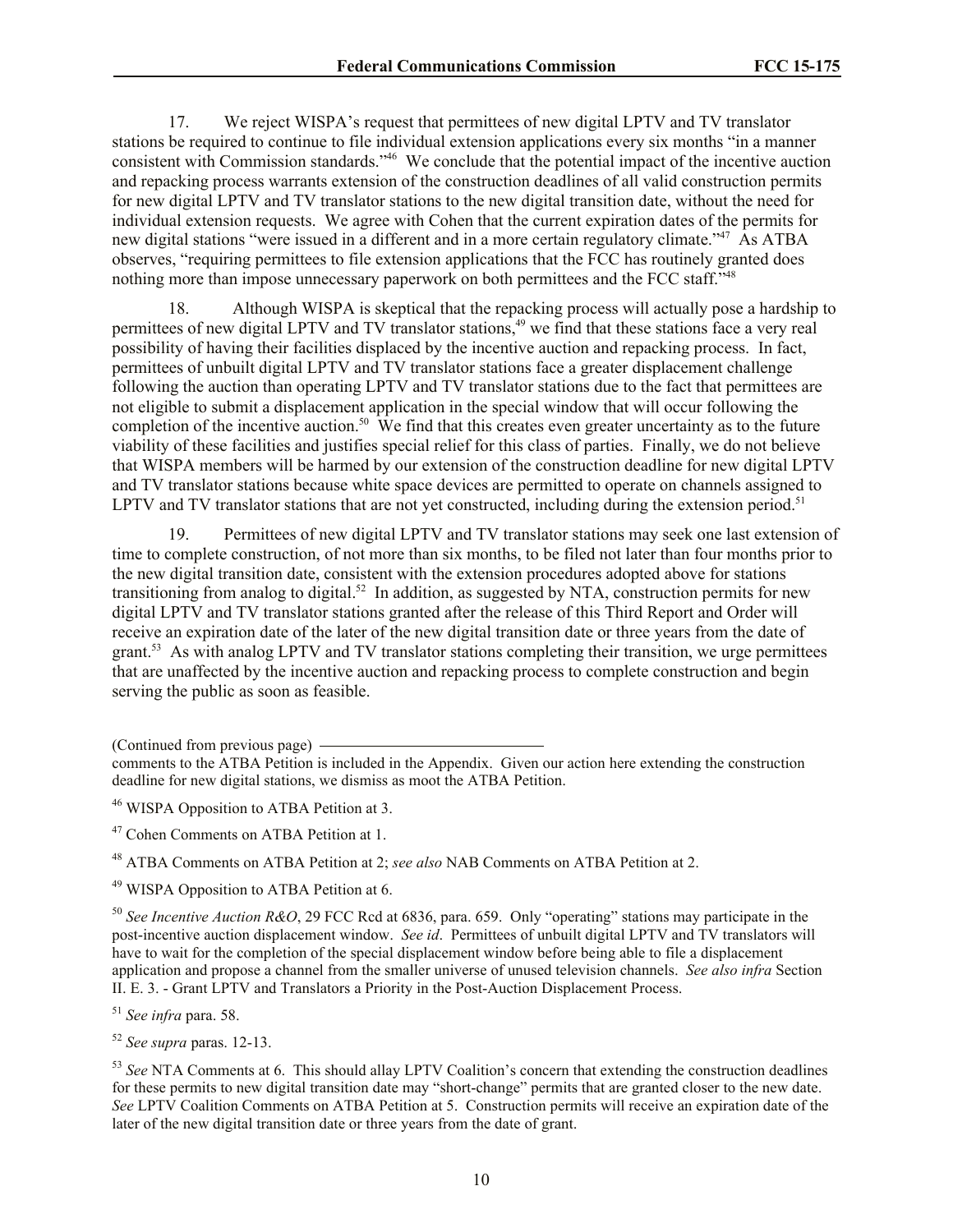### **B. LPTV and TV Translator Channel Sharing**

# **1. Extending Channel Sharing to LPTV and TV Translator Stations**

20. To provide LPTV and TV translator stations an additional means to respond to the impact of the incentive auction and repacking process as well as to offer a way for these stations to remain viable in the future, we adopt the proposal in the *Third Notice*<sup>54</sup> and extend the opportunity for channel sharing to LPTV and TV translator stations.<sup>55</sup> We adopt rules to ensure that stations will have the flexibility to enter into voluntary channel sharing arrangements ("CSAs") based on their own unique business plans and operational needs. In addition, we adopt licensing procedures and channel sharing policies to govern channel sharing by and between LPTV and TV translator stations.<sup>56</sup> Furthermore, we adopt our tentative conclusion<sup>57</sup> and find that specific provisions of Title III of the Communications Act of 1934, as amended,<sup>58</sup> provides us ample authority to adopt rules for channel sharing between LPTV and TV translator stations, including Section 303(g), which authorizes the Commission to "generally encourage the larger and more effective use of radio in the public interest," and Section 307(b), which directs the Commission to "provide a fair, efficient, and equitable distribution of radio service."<sup>59</sup> Consistent with these provisions, adopting channel sharing rules will serve the public interest by promoting the efficient use of spectrum and facilitating the continued operation of LPTV and TV translator stations. No commenter opposes this conclusion.

 $\overline{a}$ 

<sup>56</sup> In the Fourth Notice, *infra* at Section III, we seek comment on additional issues relating to primary-secondary and secondary-secondary sharing outside of the auction context. First, we tentatively conclude to allow channel sharing between primary and secondary stations and we propose rules for primary-secondary sharing that are consistent with those adopted for secondary-secondary sharing in the Third Report and Order and proposed for primary-primary sharing outside of the auction context in the *Primary-Primary Channel Sharing NPRM*. Moreover, with respect to both primary-secondary and secondary-secondary sharing outside of the incentive auction context, we seek comment on issues pertaining to the term length of channel sharing agreements and issues pertaining to multichannel video programming distributors (MVPD) carriage, reimbursement, and notice.

<sup>57</sup> *Third Notice*, 29 FCC Rcd at 12542, para. 13.

<sup>54</sup> *Third Notice*, 29 FCC Rcd at 12542-43, paras. 13-15.

 $55$  We emphasize that the channel sharing arrangements authorized by our action today will be entered into outside of the context of the incentive auction. LPTV and TV translator stations should not mistake our action today as sanctioning participation in the incentive auction. As set forth in the *Incentive Auction R&O* and affirmed in the *Incentive Auction Second Reconsideration Order*, LPTV and TV translator stations are not authorized to submit channel sharing bids or otherwise participate in the incentive auction. *See Incentive Auction R&O*, 29 FCC Rcd at 6716, para. 352; *Incentive Auction Second Order on* Reconsideration, 30 FCC Rcd at 6811-12, paras. 145-466. Further, our action today arises not from our authority in the Spectrum Act but rather from our general authority in the Communications Act. *See* 47 U.S.C. §§ 303(g), 303(r), 307(b); 309(a); *compare* 47 U.S.C. § 1452(a)(2)(C) (identifying channel sharing as an eligible relinquishment option in the broadcast incentive auction). In its comments, EOBC urges that we allow channel sharing by LPTV stations because it would increase the number of sharing partners available to license relinquishment bidders in the window we have allowed post-incentive auction. EOBC Comments at 2-4. However, relinquishment to share with an LPTV station is not an available option in the incentive auction. *See Innovation in the Broadcast Television Bands: Allocations, Channel Sharing and Improvements to VHF*, ET Docket No. 10-235, Report and Order, 27 FCC Rcd 4616, 4626, para. 19 (2012) (*Channel Sharing Report and Order*) ("we will permit only full power and Class A television stations to participate in channel sharing" in the incentive auction). The issue of license relinquishment bidders entering into post-auction channel sharing agreements was addressed in the *Incentive Auction First Order on Reconsideration* and is beyond the scope of this proceeding. *See Incentive Auction First Order on Reconsideration*, 30 FCC Rcd at 6673, para. 13.

<sup>58</sup> 47 U.S.C. §§ 301, *et seq.*

<sup>59</sup>*See* 47 U.S.C. §§ 303(g), 307(b). *See also* 47 U.S.C § 303(r) (empowering the Commission, subject to the demands of the public interest, to "[m]ake such rules and regulations and prescribe such restrictions and conditions, not inconsistent with law, as may be necessary to carry out the provisions of this chapter").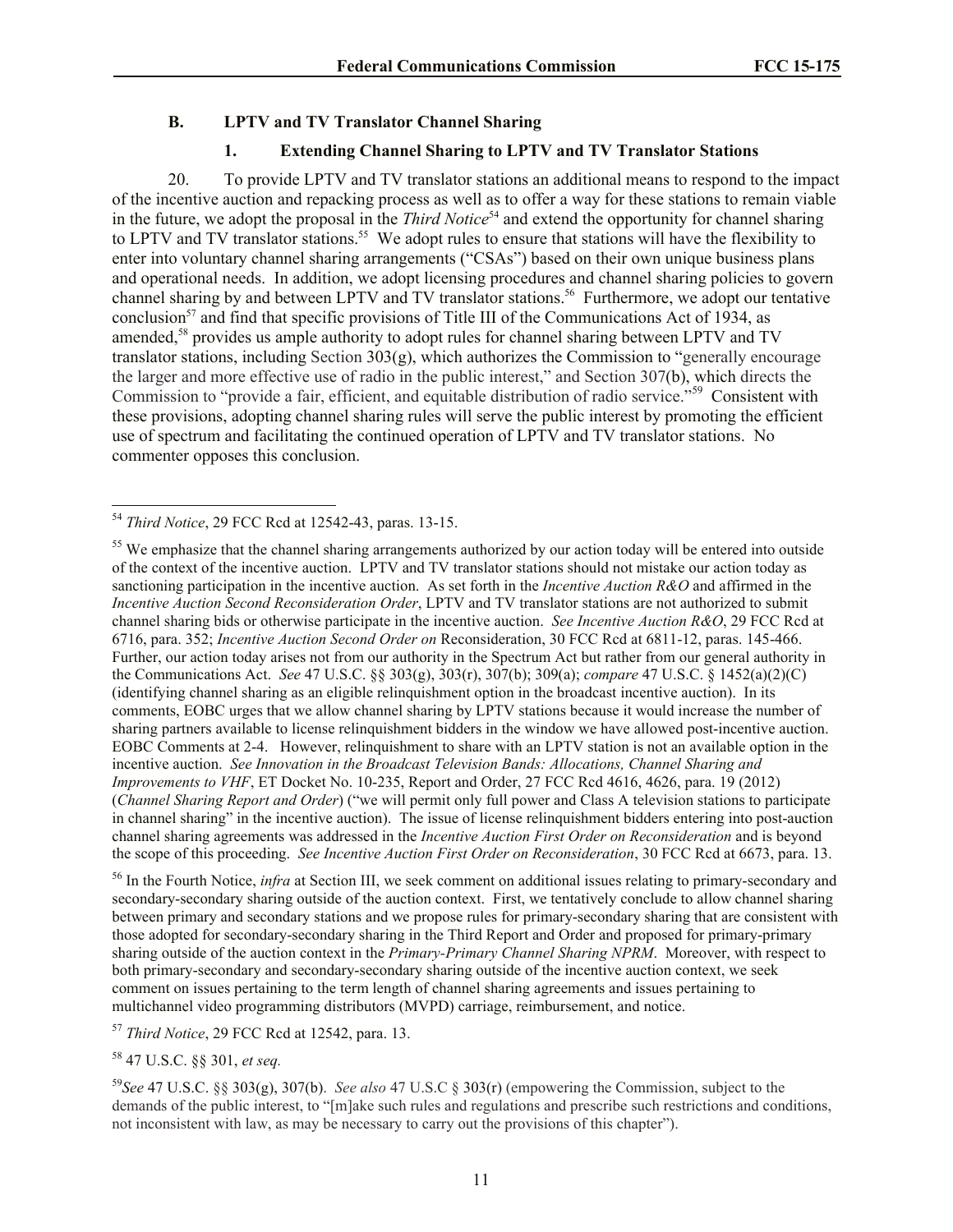21. We find that permitting channel sharing has the potential to be greatly beneficial to the low power television community.<sup>60</sup> For example, stations that are displaced by the incentive auction and repacking process that have difficulty finding available channels may be able to use channel sharing to team with other such stations in the same predicament.<sup>61</sup> As we suggested in the *Third Notice*, two or more displaced LPTV or TV translator stations may file displacement applications proposing to share a single channel.<sup>62</sup> Alternatively, a displaced LPTV or TV translator station could agree to share the channel of a non-displaced station.<sup>63</sup> In this way, as Block notes, channel sharing may offer displaced LPTV and TV translator stations "valuable opportunities to continue broadcasting"<sup>64</sup> and "a sensible way for a greater amount of service to be preserved to local communities."<sup>65</sup> CSAs could also minimize the number of mutually exclusive applications filed in the post-incentive auction displacement window and free up valuable channels for use by other displaced stations.<sup>66</sup> Displaced stations could thus use channel sharing as a means to prevent or settle the mutual exclusivity of their applications and avoid lengthy delays in the processing of their displacement applications.

In addition, we agree with OTI/PK that channel sharing could provide potential costsaving benefits to LPTV and TV translator stations.<sup>67</sup> As we initially recognized in the *Incentive Auction R&O*, channel sharing offers means of cost saving through new programming and business arrangements.<sup>68</sup> In the future, LPTV and TV translator stations, many of whom are small entities that operate on limited budgets, could reduce costs (such as tower leases, infrastructure, and others) by sharing facilities, and sharing could provide a source of income for stations that agree to utilize their channels to host other stations.<sup>69</sup>

23. Moreover, channel sharing may also assist stations in meeting the digital transition deadline by allowing them to share the cost to construct a shared digital facility. 70 As noted by CTIA, the

<sup>62</sup> *See Third Notice*, 29 FCC Rcd at 12543, para. 14.

<sup>63</sup> *Id.*

l

<sup>64</sup> Block Comments at 4.

<sup>65</sup> Joint Channel Sharing Commenters Comments at 4; *see also* SWOCTV Reply at 7 ("in dense urban operating environments the channel sharing concept may be . . . a valuable tool in providing channels to stations and networks that may otherwise be left with no carriage").

<sup>66</sup> *See Third Notice*, 29 FCC Rcd at 12543, para. 14.

<sup>67</sup> OTI/PK Comments at 10-11.

<sup>68</sup> *Incentive Auction R&O*, 29 FCC Rcd at 6839, para. 665. When the Commission adopted its general framework for channel sharing by full power and Class A stations in the incentive auction, it concluded that channel sharing will help broadcasters, including existing small, minority-owned, and niche stations, to reduce operating costs and provide broadcasters with a capital infusion to strengthen operations and improve programming services. *See Channel Sharing Report and Order,* 27 FCC Rcd at 4622, para. 12. In these ways, the Commission recognized that channel sharing "will help to preserve over-the-air television as a 'healthy, viable medium going forward, in a way that would not harm consumers overall, while establishing mechanisms to make available additional spectrum for flexible broadband uses.'" *Id*., citing Federal Communications Commission, Connecting America: The National Broadband Plan at 89 (2010).

<sup>69</sup> *Incentive Auction R&O*, 29 FCC Rcd at 6839, para. 665.

<sup>60</sup> *See* ATBA Comments at 5; Block Comments at 4; Joint Channel Sharing Commenters Comments at 4; Liberman Reply at 4; LPTV Coalition Comments at 10; NAB Comments at 5; OTI/PK Comments at 10-11; SWCOTV Reply at 7; WISPA Comments at 6; WISPA Reply at 7.

<sup>&</sup>lt;sup>61</sup> See WISPA Comments at 6 ("channel sharing . . . may help to mitigate the impact of the auction and repacking process [and] free up valuable channels for use by other displaced stations"); LPTV Coalition Comments at 10 ("channel sharing . . . in some extreme cases may be needed").

<sup>70</sup> *Id.*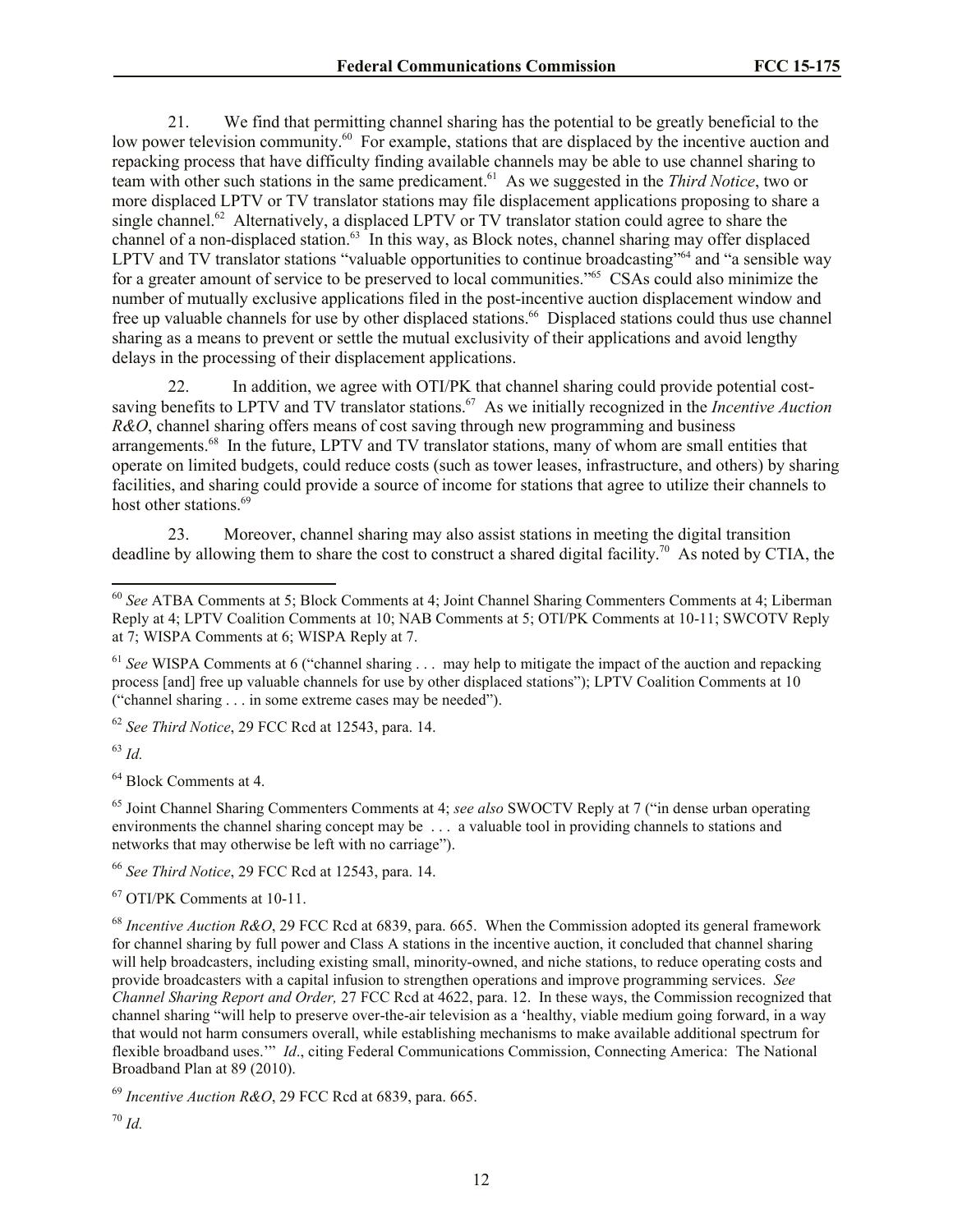technical feasibility of channel sharing was demonstrated last year in a pilot project in which CTIA partnered with Los Angeles area television stations KLCS and KJLA to explore the technical details of channel sharing.<sup>71</sup> This pilot revealed that channel sharing on both a physical and virtual level is feasible; namely, that channel sharing is technically feasible with two 720p high definition ("HD") program streams combined into a single channel, and two HD streams also combined with several variations of standard definition ("SD") streams.<sup>72</sup> As CTIA notes, "[t]he successful results of the channel sharing pilot demonstrate that LPTV and TV translator stations concerned about their post-auction operations can and should explore channel sharing as a solution."<sup>73</sup>

24. Although some commenters question the potential benefits of channel sharing for LPTV and TV translator stations, we believe that it may be a useful option for some LPTV and TV translator stations to pursue.<sup>74</sup> Channel sharing may not be right for all such stations, but the possibility that it may be a useful arrangement for some stations justifies our adoption of new rules today. The voluntary channel sharing rules we adopt in this proceeding will provide interested LPTV and TV translator stations "with the maximum flexibility possible to create channel-sharing arrangements that will allow as many . .

. stations as possible to survive following the auction"<sup>75</sup> and "will promote more efficient use of spectrum."<sup>76</sup>

## **2. Voluntary and Flexible Channel Sharing**

25. Channel sharing by and between LPTV and TV translator stations will be "entirely voluntary."<sup>77</sup> We do not intend to take a role in matching licensees interested in channel sharing with potential partners.<sup>78</sup> Rather, under the rules we adopt today, LPTV and TV translator stations will decide whether and with whom to enter into a channel sharing arrangement. We agree with ATBA that we "should not take any actions, or adopt any rules, policies or processing mandates that would have the direct or indirect effect of coercing LPTV and translator stations to share channels."<sup>79</sup>

26. The rules we adopt today are also flexible and allow stations to structure their CSA in a manner that will allow a variety of different types of spectrum sharing to meet the individualized

l

 $^{73}$  *Id.* at 13. In light of this successful channel sharing pilot, we reject NAB's claim that LPTV stations sharing a single channel may not be able to offer HD streams. *See* NAB Comments at 5.

<sup>74</sup> *See* NTA Comments at 6 (channel sharing "benefits are likely to be small"); Mako Comments at 9 (channel sharing "will not ensure the vitality of LPTV service, nor . . . will it free up available usable spectrum"); Block Comments at 4 ("Channel sharing is a less attractive option for network-affiliated low power stations because those stations must ensure that they can preserve adequate bandwidth to accommodate high-data sports and other programming"); Joint Channel Sharing Commenters Comments at 8 ("Requiring sharing choices to be made prior to adoption of the new (technical) standard may be shortsighted."); Free Access Comments at 12 ("channel sharing offers few if any cognizable benefits" for LPTV stations, and channel sharing will only serve to "create little ghettos of entrepreneurs who, after most spectrum is sold out from under them, will somehow desperately try to find a place to go"); NAB Comments at 5 (allowing LPTV and TV translator stations "to enter into channel sharing arrangements will not avoid disruptions in service"); ATBA Comments at 5 (the Commission "should not consider channel sharing as mitigating loss of service").

<sup>76</sup> *See* WISPA Comments at 6; *see also* OTI/PK Comments at 10-11.

<sup>77</sup> *Third Notice*, 29 FCC Rcd at 12544, para. 16.

<sup>79</sup> ATBA Comments at 5. *See also* CBC Reply at 6-7 (LPTV and TV translator stations "should be permitted to decide by themselves, taking into account their unique circumstances and bandwidth requirements, whether and how they choose to enter into channel sharing agreements, and with whom they choose to enter into such agreements").

 $71$  CTIA Reply at 12-13.

<sup>72</sup> *Id.* at 12.

<sup>75</sup> Liberman Reply at 4.

<sup>78</sup> *Id.*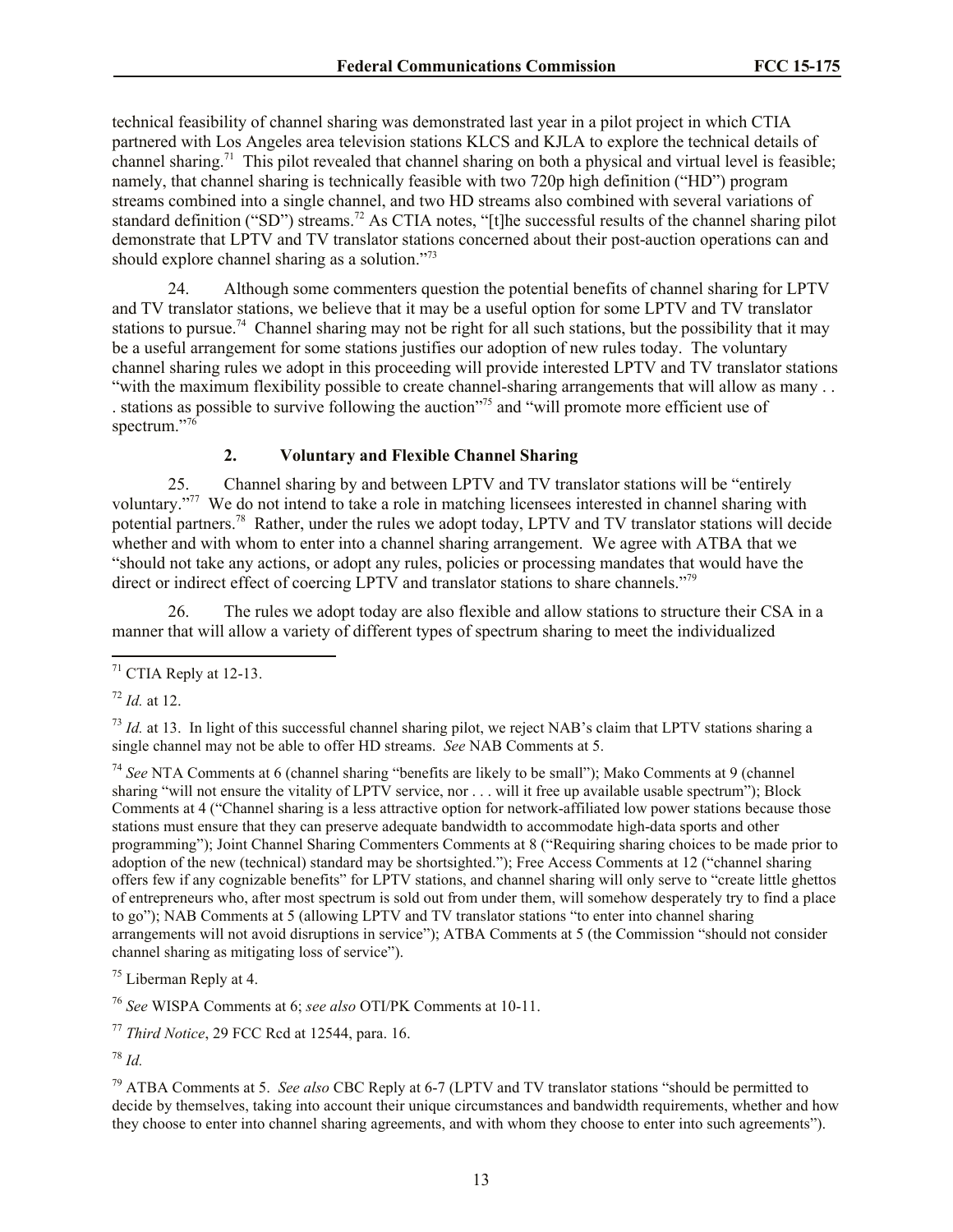programming and economic needs of the parties involved.<sup>80</sup> As with full power and Class A television channel sharing, we will require each LPTV and TV translator station involved in a CSA to operate in digital on the shared channel and to retain spectrum usage rights sufficient to ensure at least enough capacity to operate one SD programming stream at all times.<sup>81</sup> We believe the latter requirement is necessary to ensure that each LPTV and TV translator station will have sufficient channel capacity to meet our requirement to "transmit at least one over-the-air video broadcast signal provided at no direct charge to viewers . . . ."<sup>82</sup> However, we will not prescribe a fixed split of the capacity of the six megahertz channel between the stations from a technological or licensing perspective. All LPTV and TV translator channel sharing stations will be licensed for the entire capacity of the six megahertz channel, and stations will be allowed to determine the manner in which that capacity will be divided among themselves subject only to the minimum capacity requirement.<sup>83</sup>

27. We also apply our existing framework for the licensing and operation of channel sharing between full power and Class A stations to LPTV and TV translator stations.<sup>84</sup> Under this framework, each sharing station will continue to be licensed separately, each will have its own call sign, and each licensee will separately be subject to all of the Commission's obligations, rules, and policies.<sup>85</sup>

28. We reject OTI/PK's proposal that we require LPTV and TV translator stations to channel share under certain circumstances.<sup>86</sup> OTI/PK asks that we "analyze the feasibility of such a requirement in the 30 largest [Designated Market Areas], if it appears technically feasible for a substantial number of stations and markets" to channel share, seek further comment on implementing it.<sup>87</sup> We find no record support for OTI/PK's assertion that we should require stations to channel share because they are not using their spectrum efficiently.<sup>88</sup> Because of their lower power and secondary nature, LPTV and TV translator stations have always been allowed to choose their channels.<sup>89</sup> Changing course now and forcing LPTV and TV translator stations to share a channel would impede stations' ability to engineer their facilities to

 $81 \frac{1}{d}$ 

l

<sup>83</sup> *See Channel Sharing Report and Order*, 27 FCC Rcd at 4624, para. 15.

<sup>84</sup> *Id.* at 4624, paras. 15-16.

<sup>85</sup> *Id.*; *see also Incentive Auction R&O*, 29 FCC Rcd at 6854, para. 702; Joint Channel Sharing Commenters Comments at 4 ("the idea of granting rights as a licensee to each party to such private agreements is believed to be a good one, insofar as each licensee only will be responsible to the Commission for its own programming").

<sup>86</sup> OTI/PK Comments at 11 (stating that the Commission should "require secondary broadcast licensees to co-locate and share a single 6 MHz channel where that is feasible without reducing their broadcast service to the community").

<sup>87</sup> *Id.* OTI/PK argues that LPTV stations "serve fewer people over-the-air relative to full-power stations – and in most cases use only 1 or 2 MHz of actual capacity to broadcast a standard definition stream of content . . . ." *Id.* at 11-12. OTI/PK concludes that "where fallow capacity can be freed up – or where an operational LPTV station can be accommodated rather than left off the air – mandatory channel sharing, or at least strong incentives for channel sharing, should be an option." *Id.* OTI/PK believes this "should be particularly true for unbuilt stations (CPs) that can far more easily arrange their construction on a shared basis – and quite possibly save operating expense in addition to saving the public lost low-band communications capacity." *Id.*

<sup>88</sup> *See also* CBC Reply at 6-7.

<sup>89</sup> *See Inquiry into the Future Role of Low-Power Television Broadcasting and TV Translators*, BC Docket No. 78- 253, Report and Order, 51 Rad. Reg. 2d (P&F) 476, 490-91 (1982) (concluding that, given their lower power and secondary status, LPTV applicants should be free to choose their proposed channels subject to the technical rules) (subsequent citations omitted)

<sup>80</sup> *See Channel Sharing Report and Order*, 27 FCC Rcd at 4624, para. 15.

<sup>82</sup> *See* 47 C.F.R. § 74.790(g)(3) (imposing same requirement on channel sharing arrangements involving full power and Class A stations in the context of the incentive auction).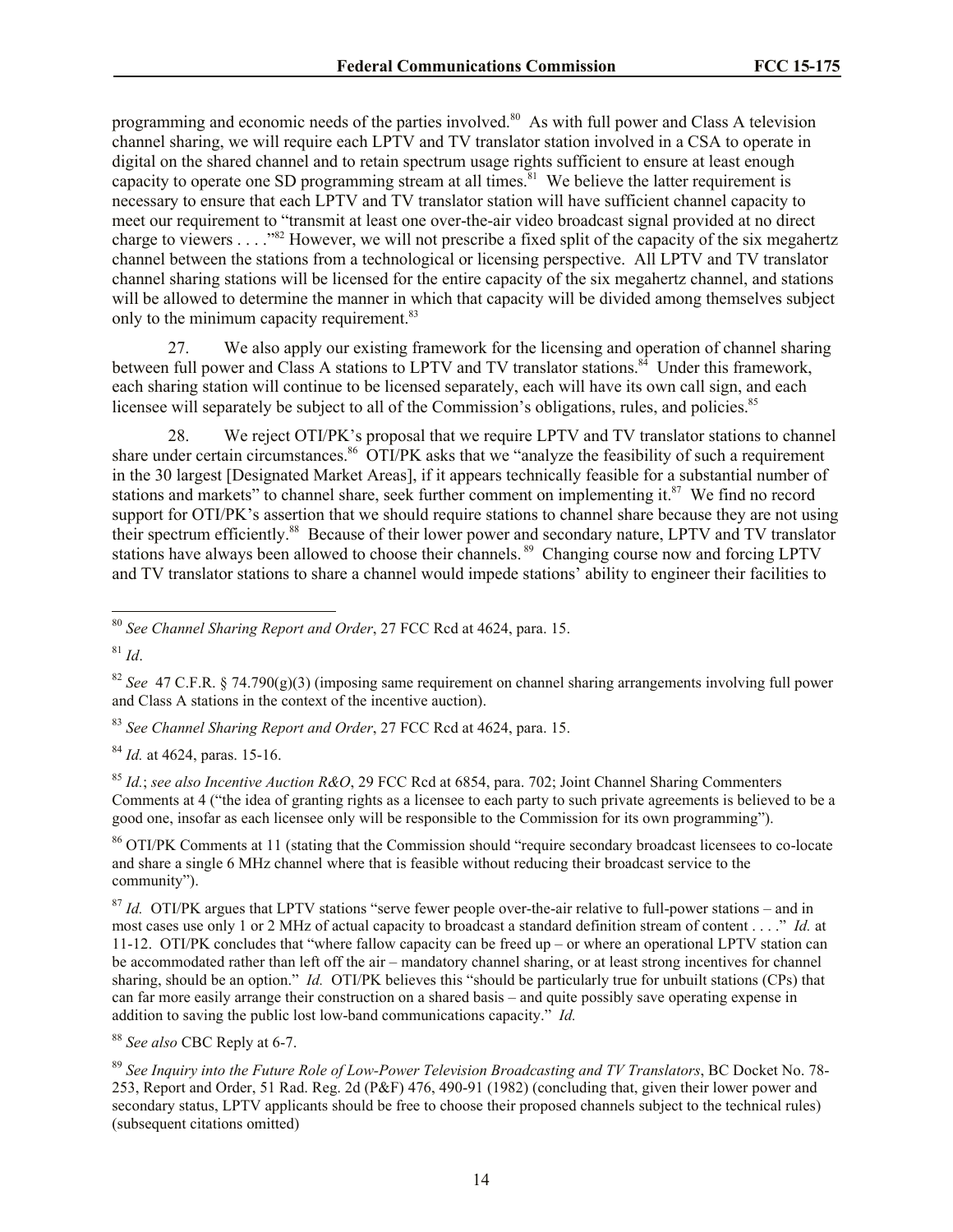meet the needs of their viewers.<sup>90</sup> Moreover, since adoption of our first channel sharing rules in 2012, we have held that channel sharers, as business partners, should "have the ability to choose partners that satisfy their own criteria."<sup>91</sup>

#### **3. Licensing Procedures**

29. We adopt our proposed procedures for reviewing and licensing of LPTV and TV translator station CSAs, and we will apply the 30-mile and contour overlap rules to station moves resulting from channel sharing.<sup>92</sup> We agree with ATBA that "some licensing and operating rules are needed to address the unique situation of channel sharing."<sup>93</sup> The channel sharing licensing rules we adopt today for LPTV and TV translator stations should be easy for stations to follow as they utilize existing licensing procedures and forms and are similar to those for the post-incentive auction licensing of full power and Class A television channel sharing arrangements. In addition, our licensing rules address the particularities of the low power television service while minimizing costs and burdens in order to encourage channel sharing among these stations.<sup>94</sup>

30. We adopt a two-step process for implementing channel sharing between LPTV and TV translator stations. As the first step, if no technical changes are necessary for sharing, a channel sharing station relinquishing its channel will file an application for a digital construction permit<sup>95</sup> for the same technical facilities as the sharer station, include a copy of the CSA as an exhibit,<sup>96</sup> and cross reference the other sharing station(s).<sup>97</sup> The sharer station will not need to seek Commission authorization at this time unless the CSA requires technical changes to the sharer station's facilities. If the CSA requires technical changes to the sharer station's facilities, each sharing station will be required to file an application for a construction permit for identical technical facilities proposing to share the channel, along with the CSA.<sup>98</sup>

<sup>92</sup> *Third Notice*, 29 FCC Rcd at 12544-46, paras. 19-22.

93 ATBA Comments at 5.

 $\overline{\phantom{a}}$ 

<sup>94</sup> *See Third Notice*, 29 FCC Rcd at 12545, para. 19.

<sup>95</sup> As referred to in the *Third Notice*, the application for an LPTV or TV translator construction permit was formerly known as FCC Form 346 and the application for an LPTV or TV translator license was formerly known as FCC Form 347. *See Third Notice*, 29 FCC Rcd at 12545, para. 20. On February 13, 2015, the Media Bureau announced that, as part of its continuing roll out of its new Licensing and Management System (LMS) database,), it was replacing Forms 346 and 347 with new Form 2100, Schedules C and D, respectively. *See Media Bureau Announces Completion of Second Phase of Licensing and Management System for Full Power, Class A, Low Power And TV Translator Stations*, Public Notice, 30 FCC Rcd 1235 (MB 2015). Therefore, all licensing of LPTV and TV translator channel sharing will be done on these Schedules to the new LMS Form 2100.

<sup>96</sup> As noted below, we will review CSAs to ensure compliance with our rules and policies. *See infra* para.36. We will allow the applicant to redact confidential or proprietary terms, consistent with our rules. *See* 47 C.F.R. § 0.459.

 $97$  We will treat applications for a construction permit in order to channel share as minor change applications, similar to the approach we adopted for auction-related channel sharing. *See Incentive Auction R&O*, 29 FCC Rcd at 6795- 96, para. 558 n.1584, 6789-90, para. 544.

<sup>98</sup> In the event the sharing stations are all displaced as a result of the incentive auction or repacking process, each station will file an application for a construction permit for identical technical facilities during the post-incentive auction displacement window proposing to share the channel, including a copy of the CSA as an exhibit. If the sharer station's channel is not displaced as a result of the incentive auction or repacking process, the displaced sharing station will not have to wait for the post-incentive auction displacement window to file its displacement

(continued….)

<sup>&</sup>lt;sup>90</sup> Randall Weiss Reply at 1 ("We are operating and providing service today, and people rely on the service we provide").

<sup>91</sup> *Incentive Auction First Order on Reconsideration* 30 FCC Rcd at 6677-78, para. 25 ("The Commission will not select a sharing partner"). *See also Channel Sharing Report and Order*, 27 FCC Rcd at 4622, para. 11 ("Nor will the rules we adopt authorize the Commission to choose channel sharing partners. Rather, under the rules we adopt, broadcasters themselves will decide whether to enter into a channel sharing arrangement . . . .").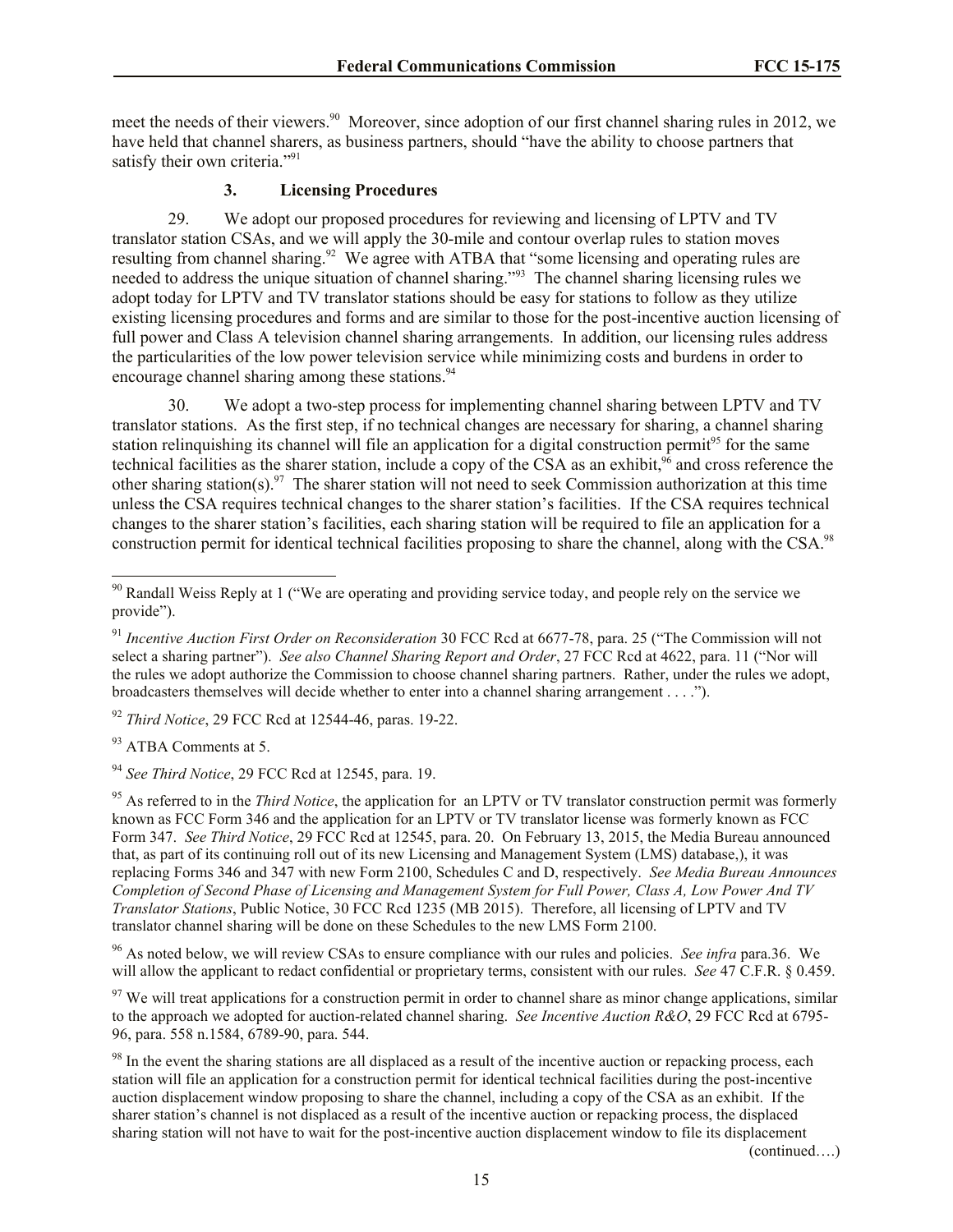As a second step, after the sharing stations have obtained the necessary construction permits, implemented their shared facility, and initiated shared operations, a station relinquishing its channel will notify the Commission that it has terminated operation on its former channel.<sup>99</sup> At the same time, each sharing station will file an application for a license to complete the licensing process.

31. We will allow channel sharing LPTV and TV translator stations three years to implement their arrangements.<sup>100</sup> Although we will require that channel sharing arrangements involving full power and Class A stations resulting from the incentive auction be implemented within six months after the relinquishing station receives its reverse auction proceeds to expedite the transition to the reorganized UHF band, $101$  these concerns do not apply to CSAs entered into outside the auction context. Some stations, such as those displaced by the repacking process, may be anxious to quickly implement their shared arrangement to avoid having to go silent. Such stations are free to begin channel sharing as soon as feasible. However, other stations, including those not facing this timing constraint, may want or need more time to implement a sharing agreement.

32. In cases where the sharer station has not been displaced, we will begin accepting applications for LPTV and TV translator channel sharing after completion of the incentive auction.<sup>102</sup> In cases where the sharing stations were all displaced, we will begin accepting applications for LPTV and TV translator channel sharing at the initiation of the post-incentive auction displacement window.<sup>103</sup> After that, applications may be submitted at any time on an ongoing basis. We agree with NTA that, "if channel sharing does make sense in particular circumstances, there is no reason to sunset the authority" and that "the option should be available on a permanent basis."<sup>104</sup> As NTA noted, "TV translators that manage to survive the transition may find out later, or much later, that they can benefit from sharing."<sup>105</sup>

33. We will apply our existing 30-mile and contour overlap restrictions to station relocations resulting from proposed CSAs.<sup>106</sup> Specifically, if requested in conjunction with a digital displacement

(Continued from previous page)

application to propose sharing the sharer station's facilities and may file its application for a digital construction permit for the same technical facilities as the sharer station at any time after the completion of the incentive auction.

<sup>99</sup> *See* 47 C.F.R. § 73.1750.

<sup>100</sup> *See Third Notice*, 29 FCC Rcd at 12545, para. 21.

 $101$  Initially we required such CSAs to be implemented within three months after the relinquishing station receives its reverse auction proceeds. *See Incentive Auction R&O*, 29 FCC Rcd at 6803, para. 577; *see also Incentive Auction First Order on Reconsideration*, 30 FCC Rcd at 6674, para. 16 ("post-auction CSAs must be executed and implemented . . . i.e., operations commenced on the shared channel . . . by the date on which the channel sharee otherwise would be required to relinquish its license"). However, we subsequently extended that time to six months on reconsideration. *See Expanding the Economic and Innovation Opportunities of Spectrum Through Incentive Auctions*, GN Docket No. 12-268, Second Order on Reconsideration, FCC 15-139 (rel. Oct. 21, 2015) at paras. 10- 11.

<sup>102</sup> *See supra* n.16 (explaining that a public notice will announce the completion of the reverse and forward auctions).

<sup>103</sup> *Incentive Auction R&O*, 29 FCC Rcd at 6835-36, paras. 659-60 (announcing that, following the incentive auction, the Media Bureau will announce a limited application filing window for operating LPTV and TV translator stations displaced by the repacking and reallocation of the television bands).

<sup>104</sup> NTA Comments at 8.

<sup>105</sup> *Id.*

<sup>106</sup> See Third Notice, 29 FCC Rcd at 12546, para. 22. We sought comment on whether these restrictions could unduly limit channel sharing between LPTV and TV translator stations. *See id*. Alternatively, we asked whether these restrictions should be waived in certain cases to allow LPTV and TV translators more flexibility in their channel sharing arrangements, and if so, under what circumstances. *Id.* Most commenters opposed elimination of these licensing restrictions in the context of channel sharing. *See* ATBA Comments at 5 ("FCC should not grant any dispensations, preferences, waivers or any other advantage of any kind to channel sharing stations that are not

(continued….)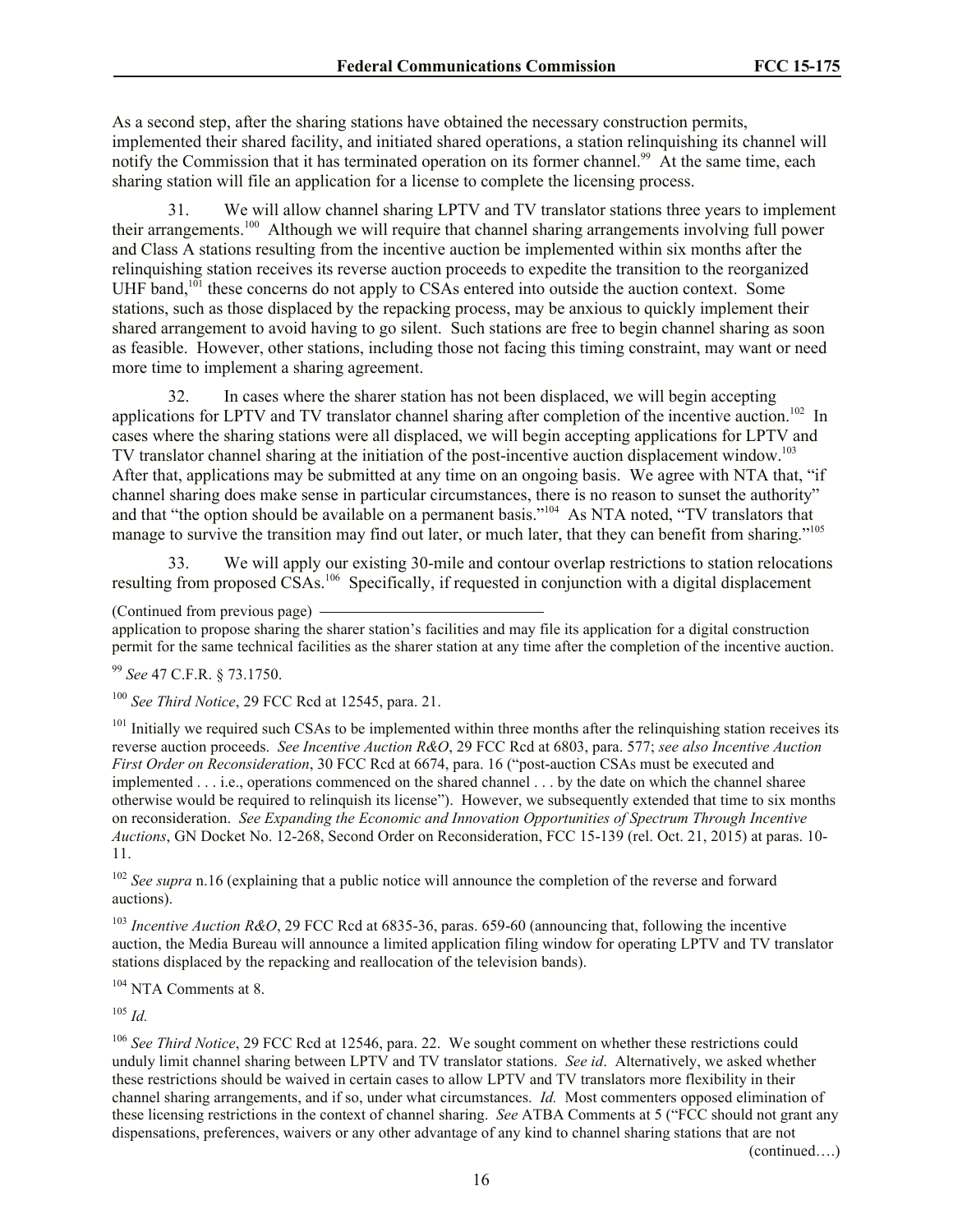application, a station relocation resulting from a proposed CSA may not be greater than 30 miles from the reference coordinates of the relocating station's community of license.<sup>107</sup> In all other cases, a station relocating as a result of a proposed CSA (i) must maintain overlap between the protected contour of its existing and proposed facilities; and (ii) may not relocate greater than 30 miles from the reference coordinates of the relocating station's antenna location.<sup>108</sup> In the *Third Notice*, we noted that LPTV and TV translator stations may need greater flexibility in their ability to move their facilities in order to take advantage of channel sharing.<sup>109</sup> On further reflection, however, we agree with Mako that eliminating these long-standing restrictions could "open the floodgates" to stations abusing our minor change rules.<sup>110</sup> Our current restrictions were adopted to curtail a serious abuse of the Commission's policies by stations that sought to relocate enormous distances in order to move to more populated markets under the cover of the Commission's displacement rules.<sup>111</sup> In redefining a minor change, the Commission wanted to ensure that stations continued to provide service to those viewers in the stations' markets who had come to rely upon their services.<sup>112</sup> Those concerns are no less relevant in the context of channel sharing.

34. Although we decline to eliminate the restrictions, we will consider waivers for LPTV and TV translator stations to allow channel sharing modifications that do not comply with these limits.<sup>113</sup> A displaced station proposing to channel share with a station located more than 30 miles from the reference coordinates of the displaced station's community of license will have to show: (1) that there are no channels available that comply with section  $74.787(a)(4)$  of the rules; and (2) that the proposed sharer station is the station closest to the reference coordinates of the displaced station's community of license that is available for channel sharing. As for non-displacement, we will apply a stricter standard because the proposed modification would be voluntary and the station would not be faced with going off the air if not permitted to channel share. In such cases, we will consider a waiver if the station seeking to relocate through channel sharing demonstrates: (1) that there is no other sharing partner that operates with a location that would comply with the contour overlap and 30-mile restrictions on the station seeking the waiver; and (2) the population in the relocating station's loss area is *de minimis* and/or well-served and/or would continue to receive the programming aired by the relocating station from another station.

<sup>107</sup> *See* 47 C.F.R. § 74.787(a)(4).

<sup>108</sup> *See* 47 C.F.R. § 74.787(b)(1).

<sup>109</sup> *See Third Notice*, 29 FCC Rcd at 12546, para. 22.

<sup>110</sup> Mako Comments at 13.

<sup>111</sup> *See LPTV DTV Second Report and Order*, 26 FCC Rcd at 10760-62, paras. 58-62.

<sup>112</sup> *Id.*

<sup>(</sup>Continued from previous page)

available equally to all stations."); Mako Comments at 13 ("opposes opening the floodgates by amending the FCC's rules and redefining minor change applications to permit LPTV stations to move over 30 miles as part of channel sharing agreements"); LPTV Coalition Comments at 11 (the Commission should "("restrict channel-sharing agreements, which would require a move outside of the normal transmitter location change under current rules, i.e., the 30-mile modification, and overlapping contour move"). *But see* NTA Comments at 8 (advocating a repeal of the 30-mile rule altogether); Liberman Reply at 3 ("for those stations entering into channel-sharing arrangements, the FCC should relax the major change rule and allow moves by stations of more than 30 miles").

<sup>113</sup> *See* Mako Comments at 13. We did not propose or seek comment on eliminating the 30-mile restriction altogether, as NTA suggests. *See* NTA Comments at 8 ("In the absence of new entry, repeal of the 30 mile limit may serve as a modest safety value, permitting existing service to adapt, even though they are barred from adding service"). We proposed only to eliminate the restrictions for minor change applications filed to implement channel sharing arrangements. *See Third Notice*, 29 FCC Rcd at 12546, para. 22 ("We also seek comment on whether to apply existing restrictions on relocation proposals to LPTV and TV translator channel sharing arrangements").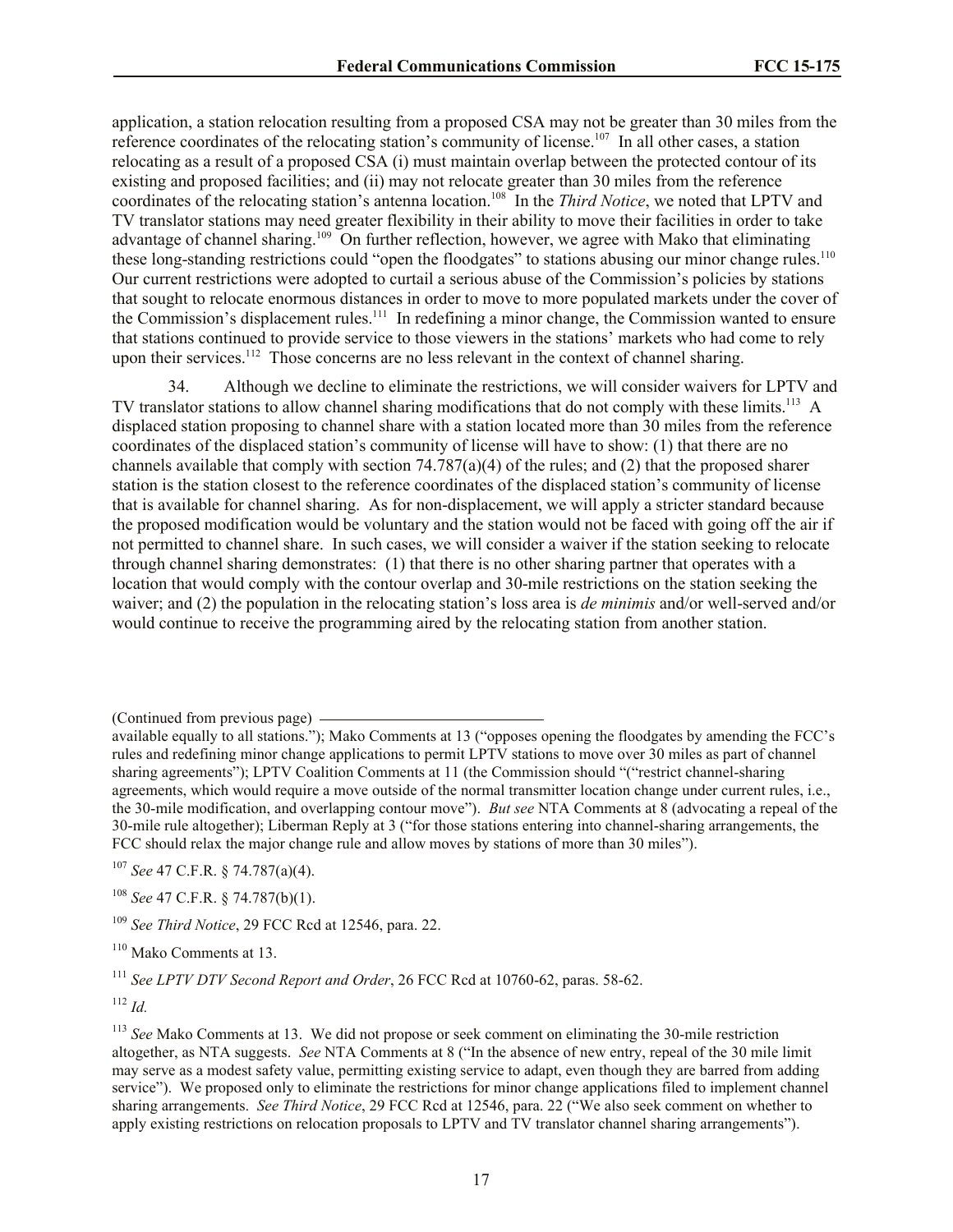## **4. Channel Sharing Operating Rules**

35. We adopt our proposed channel sharing operating rules that cover the terms of CSAs, the transfer or assignment of channel sharing licenses, and what occurs when a channel sharing station's license is terminated due to voluntary relinquishment, revocation, or failure to renew.<sup>114</sup> We reject NTA's argument that it is premature to adopt such rules.<sup>115</sup> To the contrary, setting the ground rules now will prevent future disputes and facilitate channel sharing between these stations.

36. *CSAs*. We will require that LPTV and TV translator CSAs contain provisions outlining each licensee's rights and responsibilities in the following areas: (1) access to facilities, including whether each licensee will have unrestricted access to the shared transmission facilities; (2) allocation of bandwidth within the shared channel; (3) operation, maintenance, repair, and modification of facilities, including a list of all relevant equipment, a description of each party's financial obligations, and any relevant notice provisions; (4) transfer/assignment of a shared license, including the ability of a new licensee to assume the existing CSA; and (5) termination of the license of a party to the CSA, including reversion of spectrum usage rights to the remaining parties to the CSA. While channel sharing partners will be required to address these matters in their CSAs, they may craft provisions as they choose, based on marketplace negotiations, subject to pertinent statutory requirements and the Commission's rules and regulations.<sup>116</sup> We adopted these provisions for full power and Class A television channel sharing arrangements entered into in conjunction with the incentive auction,<sup>117</sup> and we conclude that similar provisions should be required for LPTV and TV translator CSAs.<sup>118</sup> By requiring that such provisions be reduced to writing, we seek to avoid disputes that could lead to a disruption in service to the public and to ensure that each licensee will be able to fulfill its independent obligation to comply with all pertinent statutory requirements and our rules.<sup>119</sup>

37. As noted above, a station seeking approval to channel share will submit a copy of its CSA along with its application for a digital construction permit.<sup>120</sup> We will review the CSA to ensure compliance with our rules and policies. As we have explained previously, the Commission does not involve itself in private contractual agreements,<sup>121</sup> and we do not intend during our review of the CSA to substitute our judgment for that of the parties with respect to the terms of the agreement.<sup>122</sup> Thus, we will limit our review to confirming that the CSA contains the required provisions and that any terms beyond those related to sharing of bitstream and related technical facilities comport with our general rules and

<sup>120</sup> *See supra* para. 30.

<sup>121</sup> *See Incentive Auction First Order on Reconsideration*, 30 FCC Rcd at 6678-79, para. 28; *Incentive Auction R&O*, 29 FCC Rcd at 6852-53, para. 700.

l <sup>114</sup> *See Third Notice*, 29 FCC Rcd at 12546-47, paras. 23-27.

<sup>115</sup> NTA Comments at 7-8.

<sup>116</sup> *See Incentive Auction R&O*, 29 FCC Rcd at 6852, para. 699.

<sup>117</sup> *See id.* at 6852-53, para. 699-700. *See also Incentive Auction First Order on Reconsideration*, 30 FCC Rcd at 6677-78, paras. 24-25.

<sup>&</sup>lt;sup>118</sup> We note that there was no opposition in the record to this approach.

<sup>119</sup> *See Incentive Auction R&O*, 29 FCC Rcd at 6852-53, para. 700. As noted in the *Incentive Auction R&O*, we do not anticipate being involved in any disputes between channel sharing stations to the extent that such disputes are not directly related to compliance with the Communications Act or applicable Commission policies and rules. We expect that any disputes concerning the terms and conditions of the CSA, including those that are directly related to compliance with the Communications Act or our rules, would be handled in the first instance by the channel sharing stations as a private contractual enforcement matter and that we would independently determine if additional regulatory enforcement steps would be warranted. *See id.* at 6853-54, para. 699 n.1944.

<sup>122</sup> *See Incentive Auction First Order on Reconsideration*, 30 FCC Rcd at 6678-79, para. 28.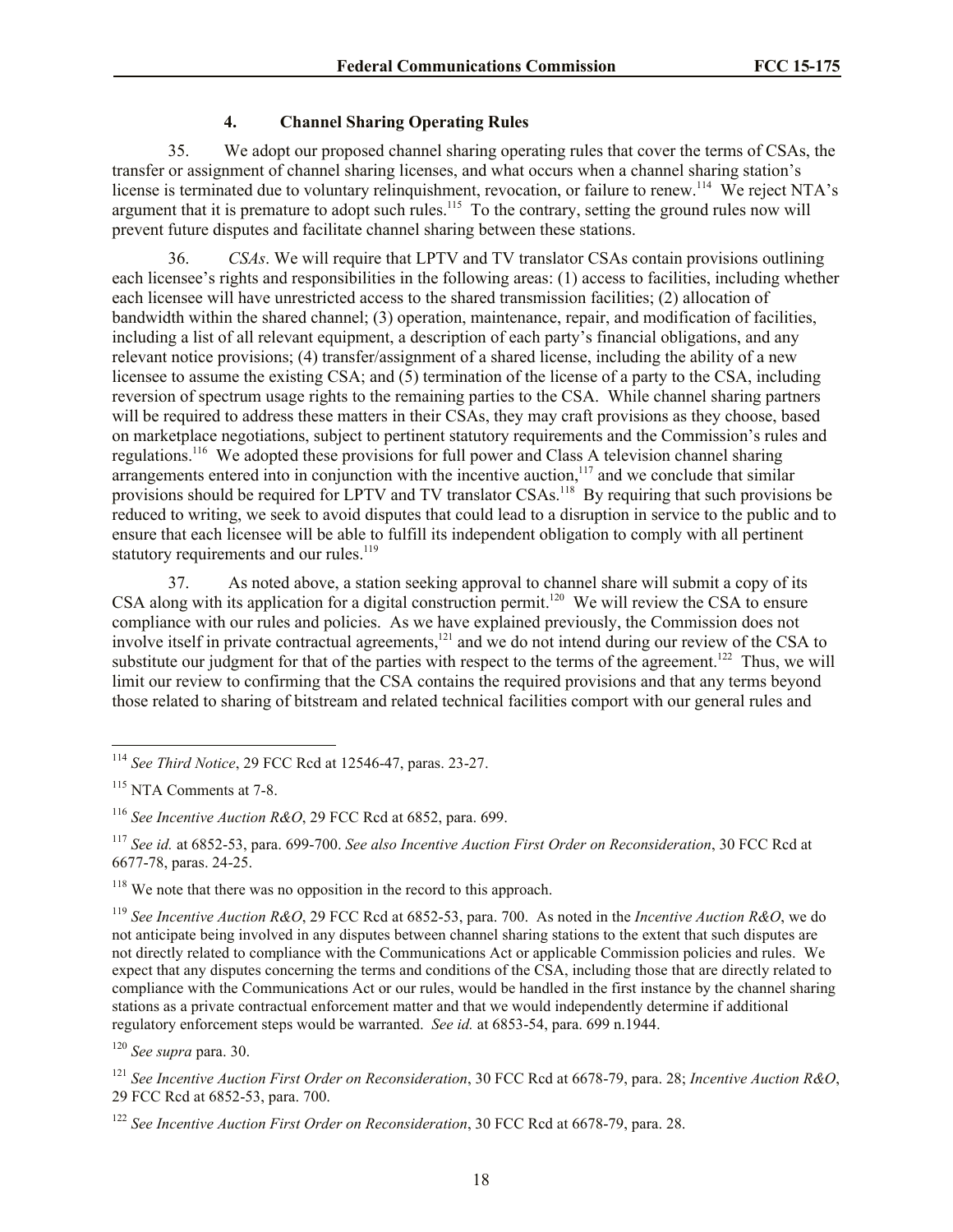policies regarding licensee agreements.<sup>123</sup> We reserve the right to require modification of a CSA that does not comply with our rules and policies.

38. *Termination and Assignment/Transfer of Channel Sharing Licenses*. When an LPTV or TV translator sharing station's license is terminated due to voluntary relinquishment, revocation, failure to renew, or any other circumstance, its spectrum usage rights (but not its license) may revert to the remaining sharing partners if the partners so agree. In the event that only one station remains on the shared channel, that station may apply to change its license to non-shared status using FCC Form 2100 – Schedule C. Alternatively, the station may enter into a CSA with another LPTV or TV translator station or permittee and resume shared operations, subject to Commission approval.<sup>124</sup> We agree with ATBA that "[t]he remaining licensee should have a right to have the assignment redesignated as not shared, or to enter into a channel sharing agreement with another licensee and resume shared operations" and that "[u]nder no circumstances should any broadcaster ever be required to share facilities involuntarily with any party."<sup>125</sup>

39. In addition, we will allow rights under a CSA to be assigned or transferred, subject to the requirements of Section 310 of the Communications Act,<sup>126</sup> our rules, and the requirement that the assignee or transferee comply with the applicable CSA.<sup>127</sup> Further, we agree with EOBC that secondary stations sharing with other secondary stations should have the flexibility to be able to determine the length of their CSAs.<sup>128</sup> For example, parties to a CSA may want to find a new sharing partner if they deem that their existing business arrangement is no longer desirable.<sup>129</sup> This was the approach adopted for channel sharing between full power and Class A television stations in the auction context, and we find no reason not to adopt a similar approach here.<sup>130</sup>

#### **C. Assistance to LPTV and TV Translator Stations in Finding Displacement Channels After the Incentive Auction**

40. To assist LPTV and TV translator stations displaced by the auction and repacking process, we adopt our proposal to delegate to the Media Bureau authority to utilize the incentive auction optimization and repacking software to identify new channels for displaced stations. Our proposal garnered considerable support by commenters.<sup>131</sup> We conclude that use of the repacking and optimization

<sup>125</sup> ATBA Comments at 8.

 $126$  47 U.S.C. § 310.

 $127$  Consistent with the approach adopted in connection with the incentive auction, the assignee or transferee will have to agree to the terms of the CSA in existence at the time of the transfer or assignment, unless the assignee/transferee and the remaining sharing station(s) agree to amend the CSA and the amendment is approved by the Commission. *See Incentive Auction R&O*, 29 FCC Rcd at 6853-54, para. 701 n.1952.

<sup>128</sup> *See* EOBC Comments at 5

<sup>129</sup> *Id.*

<sup>130</sup> See Incentive Auction First Order on Reconsideration, 30 FCC Rcd at 6676, para. 20.

<sup>131</sup> *See* ATBA Comments at 9 (ATBA "("strongly supports a robust effort by the FCC, using any and all tools ... including the repacking and optimization software . . . to identify potential displacement channels"); Liberman Reply at 2 ("FCC optimization software would aid displaced LPTV stations"); LPTV Coalition Comments at 12 ("we agree that the use of a Public Notice and list of available channels is a good one, which could limit confusion and provide transparency for licensees"); NTA Comments at 12 (NTA "("strongly supports an aggressive and imaginative response to" the post-auction displacement process); WISPA Comments at 3-4 (WISPA "("supports the use of optimization software and other means to identify available channels for displaced LPTV and TV translator

(continued….)

 $\overline{a}$  $123$  47 C.F.R. § 73.3700(h)(4).

<sup>&</sup>lt;sup>124</sup> We note that, on reconsideration, we adopted a similar approach for dealing with the loss of a channel sharing station in the context of full power and Class A channel sharing arrangements entered into in conjunction with the incentive auction. *See Incentive Auction First Order on Reconsideration*, 30 FCC Rcd at 6676-78, paras. 22-25.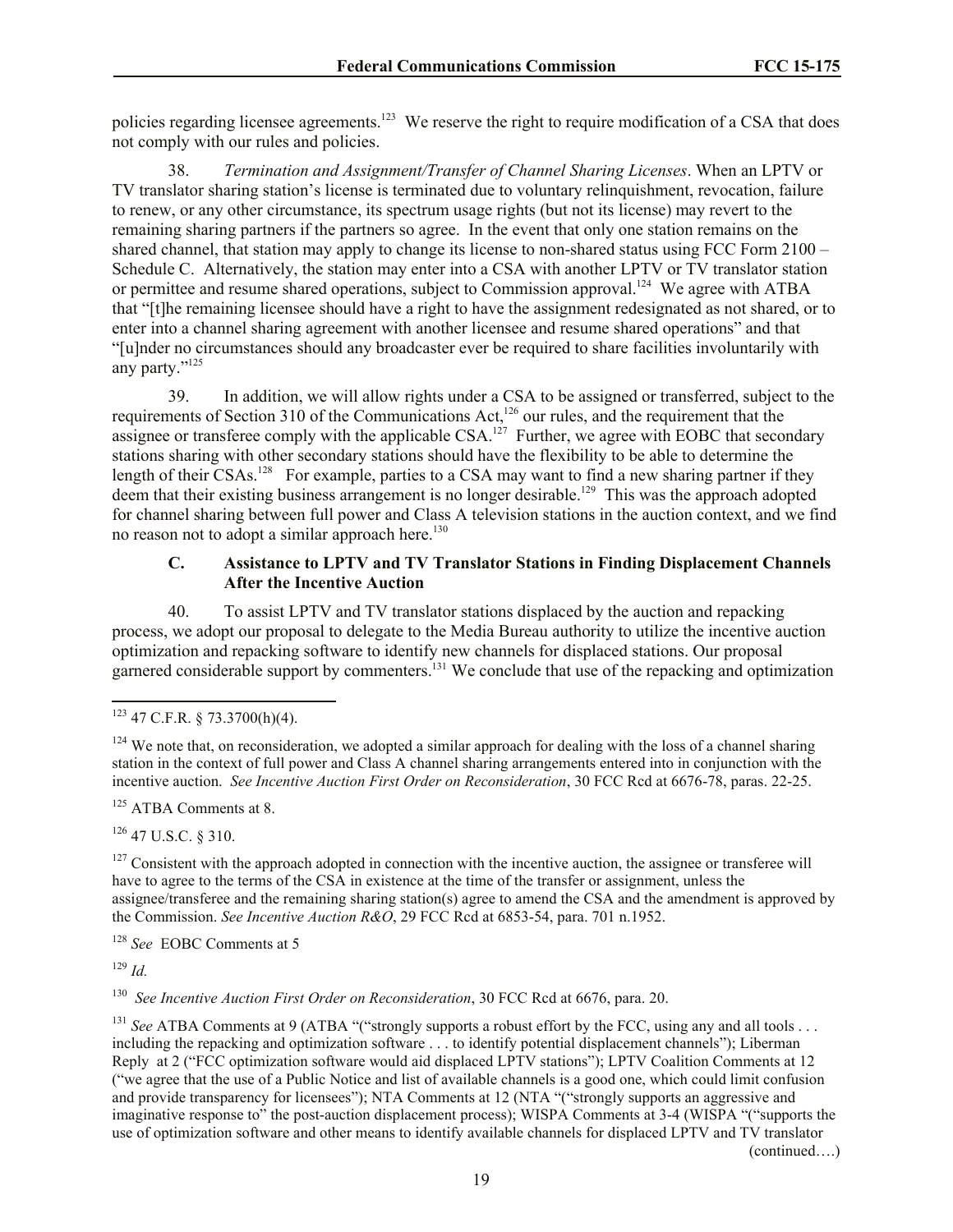software for this purpose will expedite and ease the post-auction transition and help many low power stations find new channel homes.<sup>132</sup>

41. Specifically, we instruct the Media Bureau, prior to opening the post-auction LPTV and TV translator displacement window, to utilize the repacking and optimization software to identify channels that can be proposed by displaced LPTV and TV translator stations.<sup>133</sup> We direct the Media Bureau to issue a Public Notice listing potential channel assignments in all areas in which LPTV or TV translator stations are displaced. If there is more than one displaced station, we encourage the stations to file for those channels in the displacement window and coordinate their filings to avoid cases of mutual exclusivity. In cases where not all displaced LPTV and TV translator stations can be accommodated onto available channels using current operating parameters, the Media Bureau will identify possible arrangements based on other objectives, such as maximizing the number of stations assigned or minimizing the interference that stations might experience, to assist stations in examining engineering solutions to find channels. We agree with WVEBA that "stations should be provided with channel options derived from the Software with adequate time to evaluate the feasibility of all channel options, from a technical and cost perspective."<sup>134</sup> Therefore, we instruct the Media Bureau to issue the public notice not less than 60 days in advance of the filing window for displacement applications.

42. We reject suggestions to use our repacking and optimization software to designate LPTV and TV translator channel assignments that optimize channels for TV white space devices.<sup>135</sup> Through use of the repacking and optimization software, the Media Bureau will identify potential channel assignments, but it will not "repack" LPTV and TV translator stations by requiring that they adhere to these assignments.<sup>136</sup> Rather, we emphasize that the decision whether to seek the specific channel

<sup>132</sup> *See Third Notice*, 29 FCC Rcd at 12553, para. 45. We note, however, we also are seeking comment on whether to preserve television channels for use by unlicensed white space devices and wireless microphones in all areas of the country. *See In the Matter of Amendment of Parts 15, 73 and 74 of the Commission's Rules to Provide for the Preservation of One Vacant Channel in the UHF Television Band For Use By White Space Devices and Wireless Microphones,* Notice of Proposed Rulemaking, MB Docket No. 15-146, 30 FCC Rcd 6711 (2015) (*Vacant Channel NPRM*). It is proposed in that proceeding that applications filed in the displacement window would have to demonstrate that they do not eliminate the last remaining vacant channel in their proposed service area. *Id*. at 6719, para. 17.

<sup>133</sup> *See* WVEBA Comments at 9.

<sup>134</sup> *Id.*

<sup>135</sup> OTI/PK Comments at 12-13 (urging the Commission "to include the availability of unlicensed spectrum among the 'other objectives' that factor into this optimization analysis. . . . [W]e urge the Commission to use its repacking and optimization software analysis throughout the entire process to at least recommend (*if not require*) channel relocation assignments that optimize the remaining unoccupied channels for fixed wireless broadband service, which currently require three consecutive channels") (emphasis added); WISPA Comments at 4-5 ("The Commission should go beyond merely identifying and encouraging channels for displacement, and should instead *designate* available channels based on optimization software that considers the operating and interference protection rules for TV white space devices, as well as the interests of LPTV and TV translator stations")(emphasis added); LPTV Coalition Comments at 15 (begin licensing LPTV and translators by determining their channel assignments and by grouping them into "neighborhoods" to free up vacant channels).

<sup>136</sup> *See* Pacific Network Comments at 2 (urging the Commission to "make certain that spectrum space for translators" is provided for in the proposed spectrum repacking").

<sup>(</sup>Continued from previous page)

stations"); WVEBA Comments at 8-9 ("[b]y using the Software to identify channels available for NCE translator stations, the Commission likely can ease at least some of the challenges of the displacement process for NCE translators"); *compare* Mako Comments at 11-12 (Commission's effort "may be of assistance to LPTV stations in a few isolated cases"); NAB Comments at 5 ("Providing stations with a list of available channels is not objectionable; it just is not particularly helpful when the list will likely contain no available channels").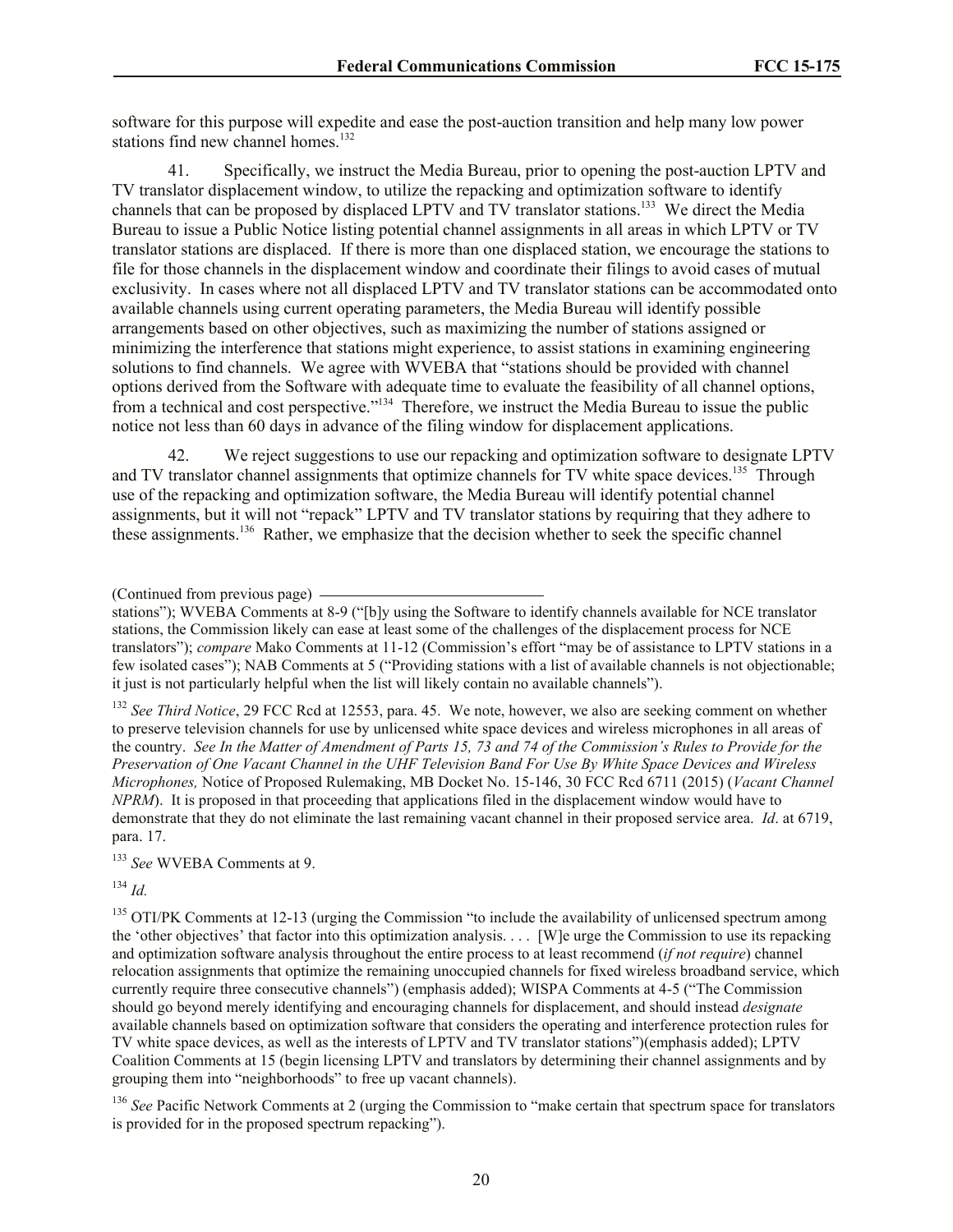assignments identified by the Media Bureau will be voluntary.<sup>137</sup> Stations will not be required to apply for possible channel assignments identified by the Media Bureau and will retain the flexibility to seek displacement channels that work best for their particular circumstances, so long as the channel selections comply with our licensing and technical rules.<sup>138</sup> Although stations will have the ultimate decision on new channel destinations, we agree with Liberman that identifying possible channel assignments will significantly reduce the possibility of mutually exclusive displacement applications and greatly facilitate the post-incentive auction displacement and band clearing processes.<sup>139</sup>

43. We decline ATBA's and Liberman's suggestion that we make the repacking and optimization software available for outside use.<sup>140</sup> First, the repacking software is not available at this time; the TVStudy software which will be used in the incentive auction and the repacking process, and which the Commission has made publicly available,<sup> $141$ </sup> will have to be modified to identify potential channels for displaced LPTV and TV translator stations. In addition, the optimization software incorporates proprietary software that is subject to restrictions against its release to the public, but is commercially available. We also reject LPTV Coalition's and Syncom's suggestion that we conduct a "mock" auction to see the effects on LPTV and translators. The effects on LPTV and translators depend in large part on broadcaster participation levels in the incentive auction and the amount of spectrum that the auction clears, and the individual channel reassignments made to repacked broadcasters. In light of Congress's decision that LPTV and translators are not to be protected in the repack, we are not persuaded that the time and staff resources that would be required to study the potential effects are warranted in light of the hypothetical nature of any such analysis prior to the auction.

### **D. Elimination of Analog Tuner Requirement**

44. In the *Third Notice*, we sought comment on a proposal to modify Section 15.117(b) of our rules to allow the manufacture and importation of broadcast television ("TV") receivers without analog tuners.<sup>142</sup> At the time we made this proposal, the LPTV and TV translator digital transition was scheduled for September 1, 2015, though we sought comment on whether to extend that date.<sup>143</sup> Given our decision above to extend the digital transition date for analog LPTV and TV translator stations for one

<sup>139</sup> Liberman Reply at 3 ("A non-binding Public Notice would help the efficiency of the displacement process, while at the same time maintaining station flexibility in choosing new channel destinations").

l

69/2015Oct\_TVStudyInstallationGuide.pdf.http://data.fcc.gov/download/incentive-auctions/OET-69/2015Oct\_TVStudyInstallationGuide.pdf

<sup>&</sup>lt;sup>137</sup> We agree with those commenters that urge that any effort we undertake be voluntary and that we "should not mandate that displaced stations seek any particular assignment." *See* ATBA Comments at 9; *see also* NTA Comments at 12; WVEBA Comments at 9; Liberman Reply at 2.

<sup>138</sup> *See Inquiry into the Future Role of Low-Power Television Broadcasting and TV Translators*, BC Docket No. 78- 253, Report and Order, 51 Rad. Reg. 2d (P&F) 476, 490-91 (1982) (concluding that, given their lower power and secondary status, LPTV applicants should be free to choose their proposed channels subject to the technical rules) (subsequent citations omitted).

<sup>&</sup>lt;sup>140</sup> ATBA Comments at 8; Liberman Reply at 2.

<sup>141</sup> *See Office of Engineering and Technology Releases Final Version of TVStudy*, 30 FCC Rcd 6964 (OET 2015). *See also* TVSTUDY – Installation and Upgrade Guide, October 14, 2015, available here: http://data.fcc.gov/download/incentive-auctions/OET-

 $142$  Section 15.117(b) of the Commission's rules provides that "TV broadcast receivers shall be capable of adequately receiving all channels allocated by the Commission to the television broadcast service. 47 C.F.R. § 15.117(b). This requirement applies to "[a]ll TV broadcast receivers shipped in interstate commerce or imported into the United States, for sale or resale to the public." *Id*. at § 15.117(a). The purpose of Section 15.117(b) is to safeguard the reception of all of the channels allocated by the Commission to the television broadcast service, by all TV broadcast receivers.

<sup>143</sup> *Third Notice*, 29 FCC Rcd at 12539-42, paras. 5-12.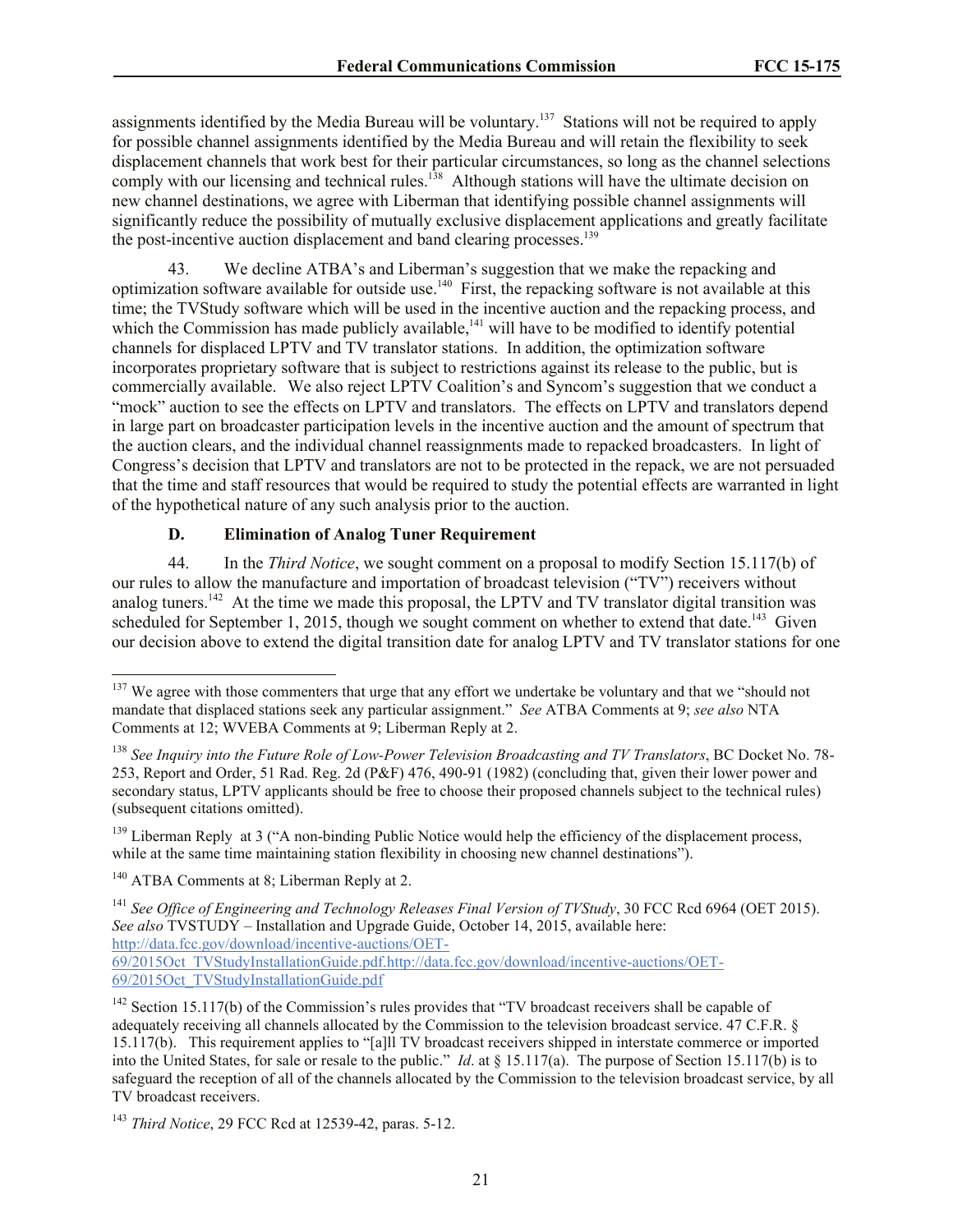year after the post-auction transition period (51 months after the conclusion of the auction),<sup>144</sup> we have concluded it is appropriate to retain the analog tuner requirement for a limited period. Specifically, we conclude that it will sunset on August 31, 2017. We believe that retaining the analog tuner requirement until that date will minimize disruption to viewers of analog LPTV and TV translator stations while at the same time providing certainty to manufacturers that choose to phase out analog tuners.<sup>145</sup>

45. Commenters generally agreed with our proposal to eliminate the analog tuner requirement. We agree with public broadcasters that it is still currently necessary for consumer equipment to include both analog and digital tuners to receive all signals,<sup>146</sup> but the requirement will become less necessary as the new digital transition date for LPTV and TV translator stations approaches.<sup>147</sup> Analog broadcasting is likely to continue until the new transition date because LPTV and TV translator stations do not want to "double build" their facilities: once for a digital transition and again for the repack.<sup>148</sup> Although we seek to minimize disruption to consumers, we also recognize that the analog tuner requirement imposes costs on television manufacturers that may be passed through to consumers.<sup>149</sup> Significantly, sixty-two percent of low-power stations and seventy-eight percent of TV translator stations have already transitioned to digital, and these stations continue to make the transition. Therefore the vast majority of consumers no longer need to rely on devices with analog tuners and the number of consumers that still do will steadily decline as this percentage continues to grow. Given this, and the fact that devices with analog tuners will continue to be available in remaining retail inventory and on the secondary market, we believe that it is appropriate to phase out the obligation of manufacturers prior to the transition date. We find that relieving manufacturers of the analog tuner obligation on August

 $\overline{\phantom{a}}$ 

<sup>147</sup> See Letter from Lonna Thompson, Executive Vice President, Chief Operating Officer and General Counsel, APTS, to Marlene H. Dortch, Secretary, FCC, ET Docket 14-175 (filed June 30, 2015) (APTS June 30, 2015 *Ex Parte* Letter).

<sup>148</sup> *Id.* The repack is the process of "reorganizing television stations in the broadcast television bands so that the stations that remain on the air after the incentive auction occupy a smaller portion of the UHF band, thereby freeing up a portion of that band for new wireless uses." *Incentive Auction R&O*, 29 FCC Rcd at 6617, para. 109.

<sup>149</sup> *See* CEA Comments at 6. *See also* Vizio Comments at 3-4 ("the cost of the analog tuner is quite significant and outweighs any limited remaining benefit from the requirement."). Further, as the Media Bureau found in the context of waiver requests, including an analog tuner in a device increases its weight, size, and energy consumption. *See, e.g., EchoStar Technologies L.L.C. Petition for Waiver of Section 15.117(b) of the Commission's Rules*, MB Docket No. 13-177, Memorandum Opinion and Order, 28 FCC Rcd 14000, 14004, para. 7 (MB 2013); *TiVo, Inc. Petition for Waiver of Sections 15.117(b), 15.118(b), 15.123(b)(1), 15.123(c), and 15.123(d) of the Commission's Rules*, MB Docket No. 11-105, Memorandum Opinion and Order, 28 FCC Rcd 12181, 12181, para. 1 (MB 2013). And as CEA highlights in its comments, digital-only tuners have several significant advantages over equipment using both analog and digital tuners: the digital-only models involve less design complexity and avoid substantial operating costs that are generally associated with additional hardware, software, and licensing fees. *See* CEA Comments at 6-7.

<sup>144</sup> *See id.*, paras. 7-11.

<sup>&</sup>lt;sup>145</sup> As we explained in the *Third Notice*, the analog tuner requirement is not mandated by statute, and therefore, we have the authority to sunset the requirement before the transition date. *Third Notice*, 29 FCC Rcd at 12557, n.131. No commenters disputed our authority to sunset the analog tuner requirement.

<sup>&</sup>lt;sup>146</sup> *See* APTS/PBS/CPB Comments at 2, 9 (arguing that many noncommercial translator stations broadcast in analog and continue to provide a valuable service by delivering television programming to locations where the signals of full-power TV broadcast stations cannot be received directly). Cohen, Dippell and Everist, P.C. also supports this argument, stating that "there are still many analog translators, LPTV stations, and Class A stations operating." *See* Cohen Reply at 2. One Ministries Inc. requested that we condition changing the rule on a requirement that TV broadcast receivers include ATSC 3.0 tuners—that is, tuners compliant with a next-generation digital television broadcast standard—but that request is beyond the scope of this proceeding. *See* One Ministries Comments at 1.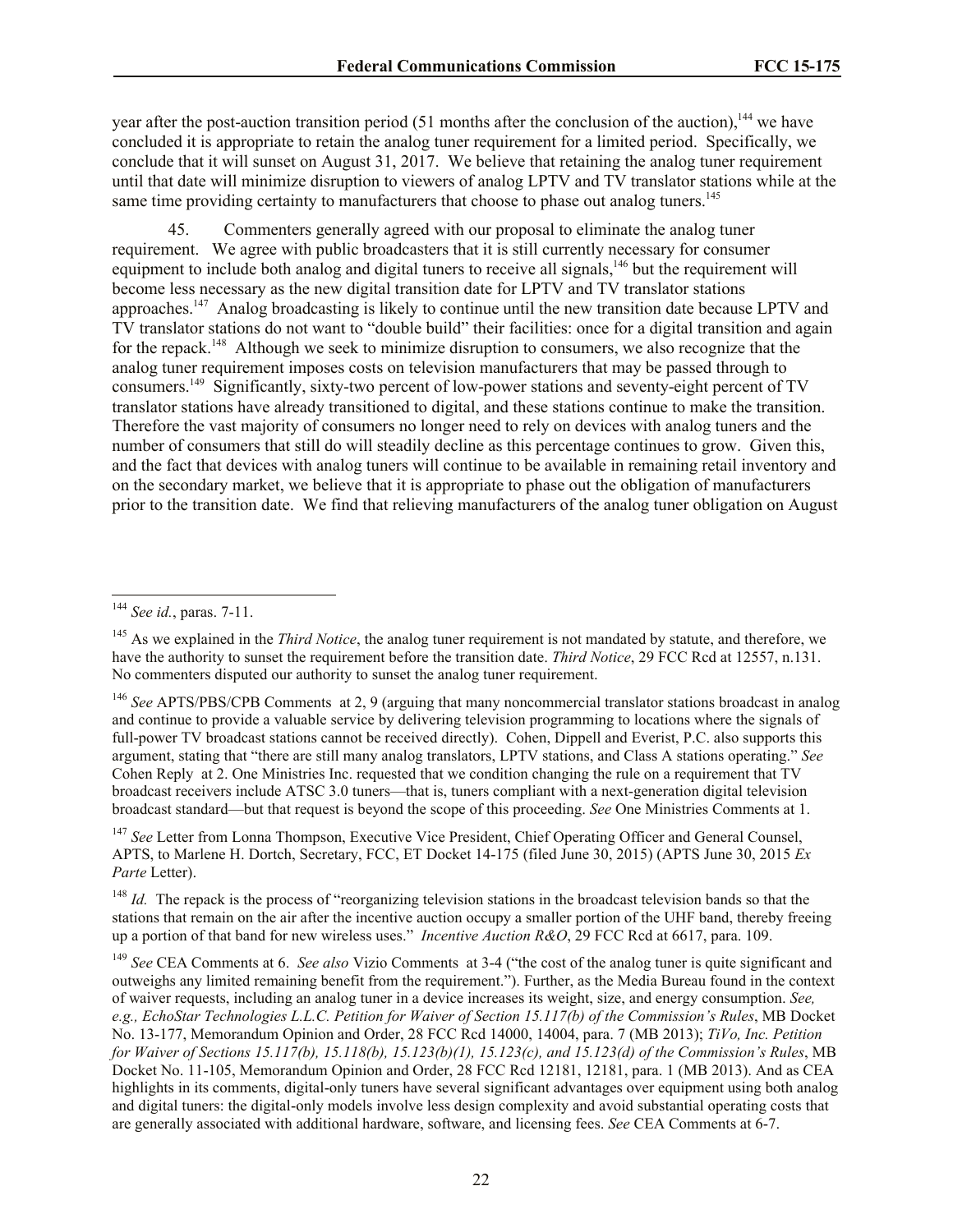31, 2017 reasonably balances our goals of reducing costs for manufacturers and consumers,<sup>150</sup> while minimizing disruption to viewers of analog low power television.<sup>151</sup>

46. We will not require manufacturers or retailers to label devices, after the rule sunsets, to alert consumers that devices do not include analog tuners.<sup>152</sup> Although we recognize the importance of providing education to consumers about the capability of their devices, we believe that imposing a universal requirement that manufacturers notify consumers about the limitations of digital-only devices would be counterproductive after the sunset. Specifically, we agree with CEA that consumer education or labeling requirements could be confusing to consumers because "most consumers understand that all fullpower TV stations transitioned to digital more than five years ago" – in a digital transition that was highly publicized – and most consumers expect to receive only digital television transmissions.<sup>153</sup> A label that indicates that a device cannot receive analog signals could confuse consumers, the vast majority of whom do not receive analog signals. In addition, no comments were filed in favor of imposing such requirements. We believe that manufacturers and retailers have an incentive to notify and educate consumers who rely on over-the-air signals in local areas that are served by analog LPTV and TV translator stations.<sup>154</sup> In addition, because the majority of broadcast viewers currently view only digital broadcast signals, we are concerned that a mandated label or other consumer education requirements about receiving analog broadcasts could place undue stigma on devices that cannot receive such signals.<sup>155</sup> Therefore, we will not impose such requirements.

# **E. Additional Measures to Preserve LPTV and TV Translator Services**

47. In the *Third Notice,* we sought comment on "additional measures we should consider in order to mitigate the impact of the incentive auction on LPTV and TV translator stations and to help preserve the important services they provide."<sup>156</sup> We asked that "[c]ommenters proposing other measures for consideration should identify our legal authority to take the proposed measures and describe in detail any perceived benefits and disadvantages of the measures advocated."<sup>157</sup> We now consider the various measures proposed by commenters.

 $155$  That is, the vast majority of consumers will not need an analog tuner, but a label notifying them that a particular device does not include one might incorrectly lead them to believe that the device is inadequate for their needs. *See* CEA Comments at 8 ("In addition to imposing unnecessary compliance costs on manufacturers, a mandatory labeling requirement could cause an unwarranted stigma to attach to new, innovative services and devices, creating unnecessary confusion that is counterproductive").

<sup>156</sup> *Third Notice*, 29 FCC Rcd at 12558, para. 59.

<sup>157</sup> *Id.* Free Access requests that we release data and analysis outputs underlying and giving rise to the First Greenhill Report that pertain to the magnitude of displacement impacts on LPTV stations. *See* Free Access Comments at 3-7. We have acknowledged that LPTV stations are likely to be displaced as a result of the repacking process, [*R&O*, para. 657,] but explained previously. that "neither the Greenhill Report nor any other data or analysis developed by the staff in connection with the incentive auction includes data or assumptions regarding the potential displacement impact on LPTV stations." *See Incentive Auction Second Order on Reconsideration*, 30 FCC Rcd at 6811-12, para. 146 n.548; *see also Amendment of Parts 73 and 74 of the Commission's Rules to Establish Rules for Digital Low Power Television and Television Translator Stations*, MB Docket No. 03-185, GN Docket No. 12-268, ET Docket No. 14-175, Order, 30 FCC Rcd 116, 118, para. 6 (MB 2015). For the same reason, we deny FAB's Motion to reopen the record in the *Third Notice* to allow comment on the "assumptions and … models… underlying the … First Greenhill Report." *See* Free Access and Broadcast Telemedia, LLC, Motion to (continued….)

 $\overline{\phantom{a}}$ <sup>150</sup> *See* CEA Comments at 7.

<sup>151</sup> *See* APTS June 20, 2015 *Ex Parte* Letter.

<sup>&</sup>lt;sup>152</sup> *See Third Notice*, 29 FCC Rcd at 12558, para. 58 (seeking comment on whether we should impose labeling or consumer education requirements if we eliminate the analog tuner requirement).

<sup>&</sup>lt;sup>153</sup> CEA Reply at 5.

<sup>154</sup> *See* CEA Comments at 8. *See also* Vizio Comments at 4-5.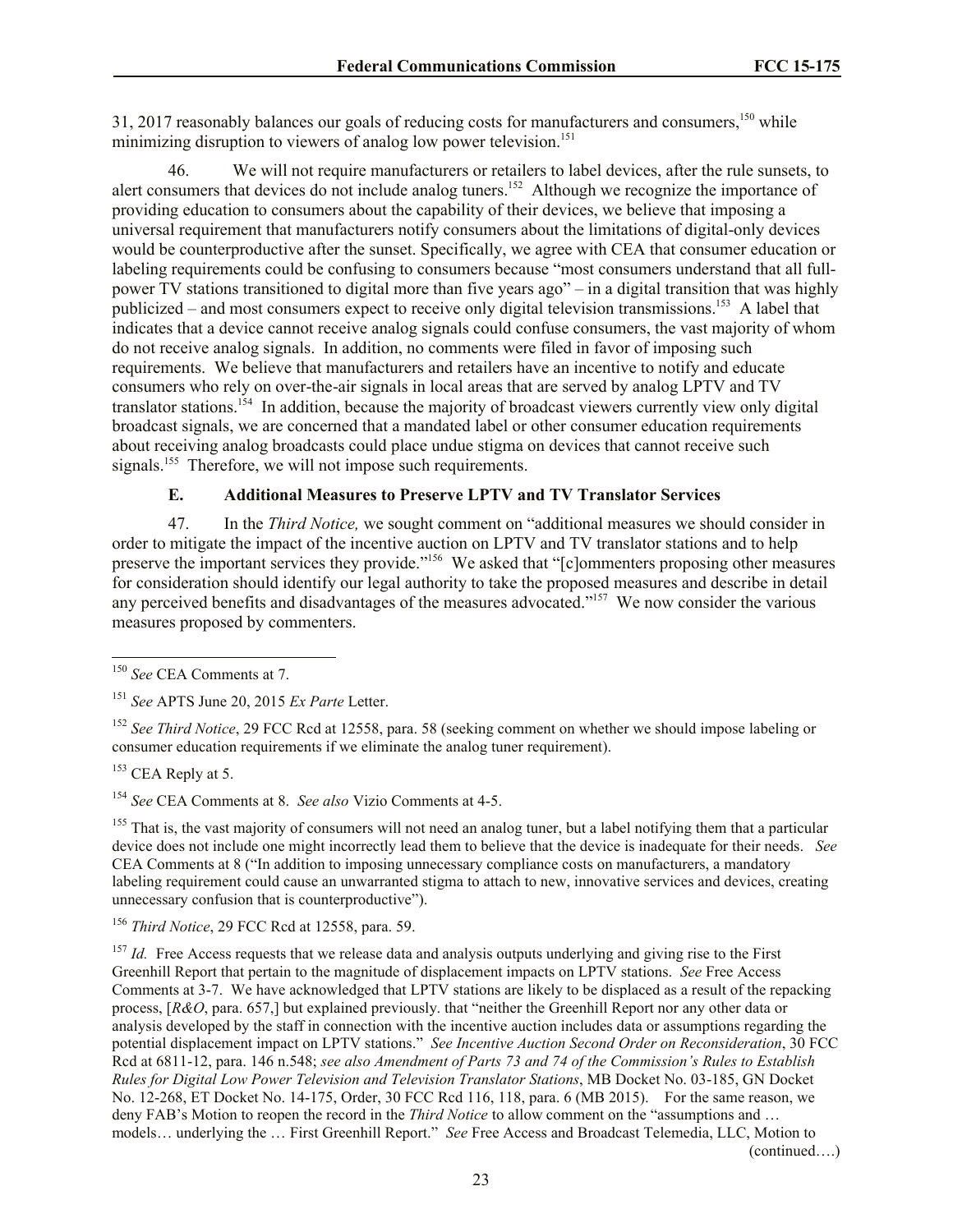#### **1. Allow LPTV and TV Translator Stations to Operate with Alternative Technical Standards**

48. We decline to adopt the various proposals to permit LPTV and TV translator stations to operate using alternative technical standards.<sup>158</sup> For the success of the post-incentive auction displacement process and to ensure continued service to the public, we conclude that it is imperative that all LPTV and TV translator stations continue to operate within the current technical rules and standards. Consideration of whether to adopt new or alternative technical standards or network architectures, such as ATSC 3.0, is premature as such standards have not yet been adopted by standard setting groups. Even if such standards were to be adopted in the near future, a plan for implementation would have to be considered and developed by the Commission through notice and comment rulemaking proceedings. We agree with CTIA and WISPA that such matters are outside of the scope of this proceeding and are better left for future proceedings. 159

### **2. Provide LPTV and TV Translator Stations an Opportunity to Obtain Primary Interference Protection Status**

49. A number of commenters urge the Commission to allow LPTV and/or TV translators to obtain primary interference protection status so that they may avoid future displacement by primary users.<sup>160</sup> For the reasons set forth below, we decline to adopt these proposals at this time. However, we may revisit the question of allowing additional LPTV and/or TV translators to obtain primary interference protection status in the future.

50. All of the various proposals have one common element – a means for allowing LPTV and/or TV translators to avoid future attempts at displacement by primary users. The commenters, however, disagree on whether both LPTV and TV translator stations should be able to qualify, the timing of when stations would apply, and the criteria that should be evaluated to obtain primary interference protection status.<sup>161</sup>

<sup>158</sup> See ATBA Comments at 6-8 (allow stations to "employ advanced technology to provide better broadcast service and to reach consumers where they need, want and expect to be served" including using a "modern transmission standard and modern deployment architectures (such as single frequency networks")); Sinclair Comments at 4-5 (all stations should be permitted to "deploy different network architectures . . . for example, deploying their own 'fill-in translators' or a small network of co-frequency lower power transmitters using advanced transmission standards"); SEI and Watch TV Comments at 2 ("at a minimum implement a technology-neutral scheme of regulation for Class A and LPTV stations").

<sup>159</sup> *See* CTIA Reply at 9-10 and n.21 (SEI and Watch TV proposal "is plainly outside the scope of the Third NPRM"); WISPA Reply at 8 ("the Commission should initiate a separate rulemaking proceeding that identifies the relevant technical and policy issues and affords the public proper notice of the opportunity to comment on the record").

<sup>160</sup> Lotus Comments at 6; Cohen Comments at 2; DTV America Comments at 4; ICN Comments at 4; ATBA Comments at 9-10; Liberman Reply at 6; Venture Reply at 7-8.

<sup>161</sup> See Lotus Comments at 6 (provide LPTV stations an opportunity to convert to Class A before the auction); DTV America Comments at 4 and ICN Comments at 4 (LPTV stations "that provide a specified level of service should be allowed to declare their eligibility for permanent status prior to the incentive auction" and then "[a]fter the auction and re-pack, those that made a timely declaration should be permitted to apply for permanent status"); Weigel

(continued….)

<sup>(</sup>Continued from previous page)

Reopen the Record, MB Docket No. 03-185 (Nov. 11, 2015). We also deny FAB's Motion to reopen the record to allow comment on a report the Government Accountability Office ("GAO") has not yet prepared regarding the effects of the incentive auction on LPTV and TV translator stations. *See id*. We have not yet received GAO's report. Postponing action in this proceeding until after we receive GAO's report would unnecessarily delay the measures we adopt in this Third Report and Order to mitigate the potential impact of the incentive auction on LPTV and TV translator stations. FAB's motion also refers to a recent letter from several Members of Congress. We will, of course, respond to inquiries from Members of Congress on this issue.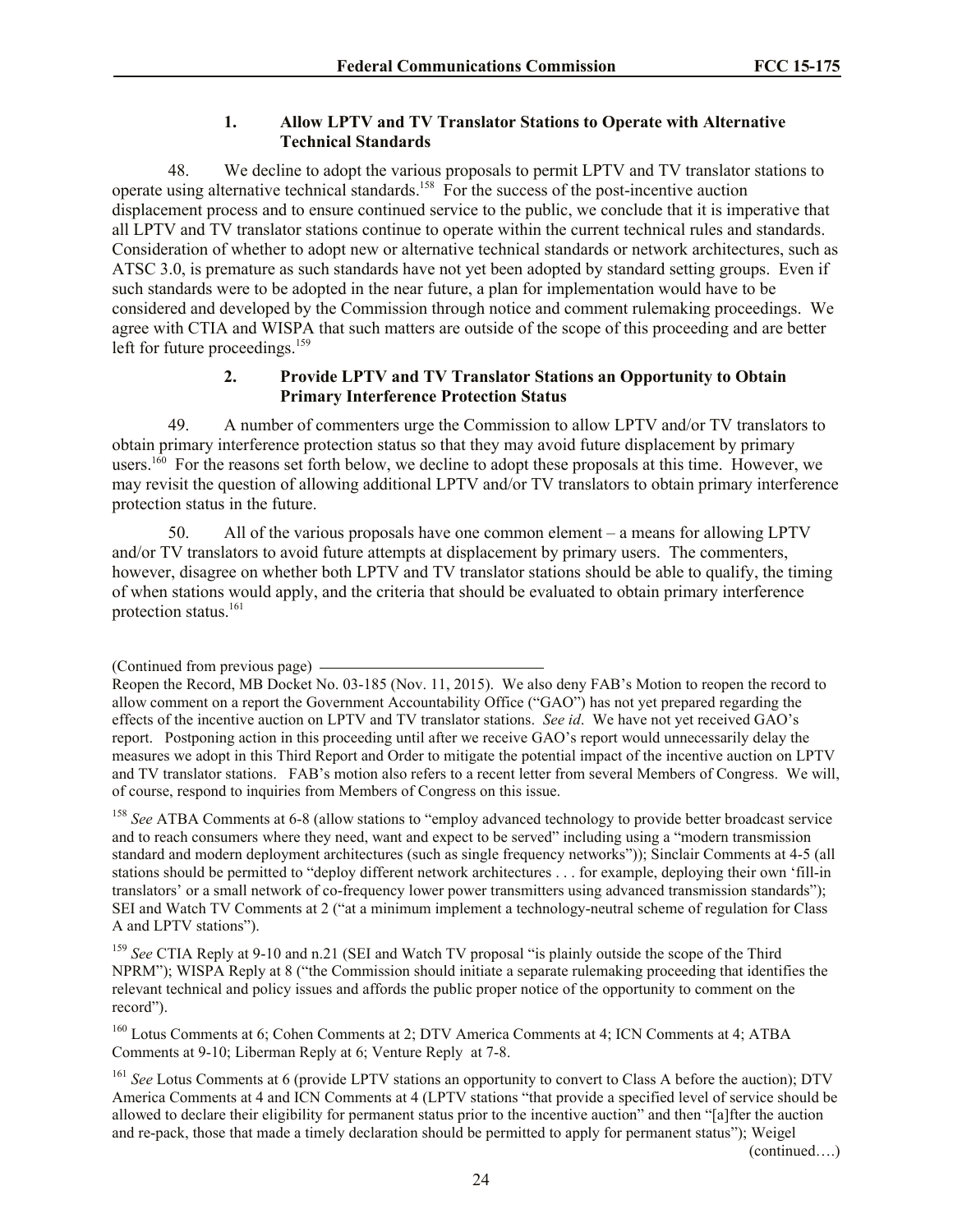51. Without reaching the legal issues, we decline as a policy matter any proposal that would allow LPTV and/or TV translator stations to obtain primary status before the completion of the Post-Auction Transition Period. If LPTV or TV translators obtained primary status during this period, reassigned full power and Class A stations would have to take into account these additional protected stations when proposing expanded facilities and alternate channels, thereby impeding our goal of facilitating the post-auction transition.<sup>162</sup> In addition, allowing LPTV and/or TV translator stations to become primary before the post-auction LPTV and TV translator displacement window would amount to granting these stations a priority in the displacement window – an action that would run counter to our decision in the *Incentive Auction R&O* to grant a priority to the displacement applications for existing DRTs and our decision below to grant a priority to applications for new DTDRTs.<sup>163</sup> We may consider at a later date whether to allow LPTV and/or TV translator stations to obtain primary status after the completion of the Post-Auction Transition Period.

## **3. Grant LPTV and TV Translator Stations a Priority in the Post-Auction Displacement Process**

52. We reject proposals to provide displacement priorities in the post-auction LPTV and TV translator displacement window beyond those established in the *Incentive Auction R&O*. In the *Incentive Auction R&O*, in order to help preserve the existing services of full power stations, we determined that applications filed by full power television stations seeking new channels for their displaced DRTs would receive a displacement priority.<sup>164</sup> A number of commenters suggest that displacement applications filed by other types of stations also be given a priority.<sup>165</sup> As an initial matter, these arguments constitute late-

<sup>162</sup> *See Incentive Auction R&O*, 29 FCC Rcd at 6791, paras. 547-48 (stations reassigned to channels within their existing band may slightly extend their coverage contour as defined by the technical parameters specified in the *Channel Reassignment PN*); *id*. at 6792-95, paras. 552-56 (reassigned stations may apply for alternate channels and expanded facilities).

<sup>163</sup> *Incentive Auction R&O*, 29 FCC Rcd at 6836-37, para. 661; *infra* at Section II.F.1.b.

<sup>164</sup> *Incentive Auction R&O*, 29 FCC Rcd at 6836-37, para. 661.

<sup>165</sup> See Block Comments at 2 (urging that FCC grant LPTV and TV translator stations "that provide important local services priority access to displacement channels in the post-auction repack" as defined as "local-market, networkaffiliated service or broadcast substantial amounts of local news or public affairs programming"); ICN Comments at 4 ("priority should be afforded to independently-owned and –programmed LPTV stations"); Joint Additional Measures Commenters Comments at 7 ("stations that provide local programming service to their service areas should be given preferences over stations that currently are not on the air; have provided service only sporadically; or do not provide local community service"); Media Vista Reply at 5-6 (prioritize the displacement applications of stations that meet certain criteria including . . . broadcasting a minimum of 18 hours a day, 3 hours of local news and information produced locally by the station, operating in digital and having a main studio); APTS/PBS/CPB Comments at 5-6 (give priority to NCE translators other than applications for DRTs and give a third-level priority to translators that operate as an integral part of extended distribution chains after DRTs and NCE translators); *see also*  (continued….)

<sup>(</sup>Continued from previous page)

Comments at 5-7 (focusing on eligibility criteria for stations seeking primary status); Letter from Kevin P. Latek, Senior Vice President for Business Affairs, Gray Television, Inc., to Marlene H. Dortch, Secretary, FCC, MB Docket No. 03-185 at 2 (filed Mar. 11, 2015); Letter from Jennifer Venable, Vice President and General Counsel, Capitol Broadcasting Company, Inc., to Marlene H. Dortch, Secretary, FCC, MB Docket No. 03-185 at 2 (filed March 18, 2015) (*CBC* Mar. 18, 2015 *Ex Parte* Letter) (stations that apply for Class A status should "be given priority in applying for a displacement channel following the spectrum auction"); ATBA Comments at 9-10 (allow stations to obtain Class A status "for a reasonable period following the construction deadline for displaced LPTV and translator stations"); Liberman Reply at 6 ("open a new Class A eligibility window after the auction completes"); Venture Reply at 7-8 ("stations lucky enough to endure their looming displacement should be afforded an opportunity to apply for Class A status after the auction concludes"); *cf.* LPTV Coalition Comments at 13 (supporting proposals to create "new primary" stations but opposing "any proposals to 'pre-qualify' LPTV stations for Class-A based on what stations have already been doing or not"); Cohen Comments at 2 (make changes to the rules to begin protecting LPTV and TV translators against primary stations).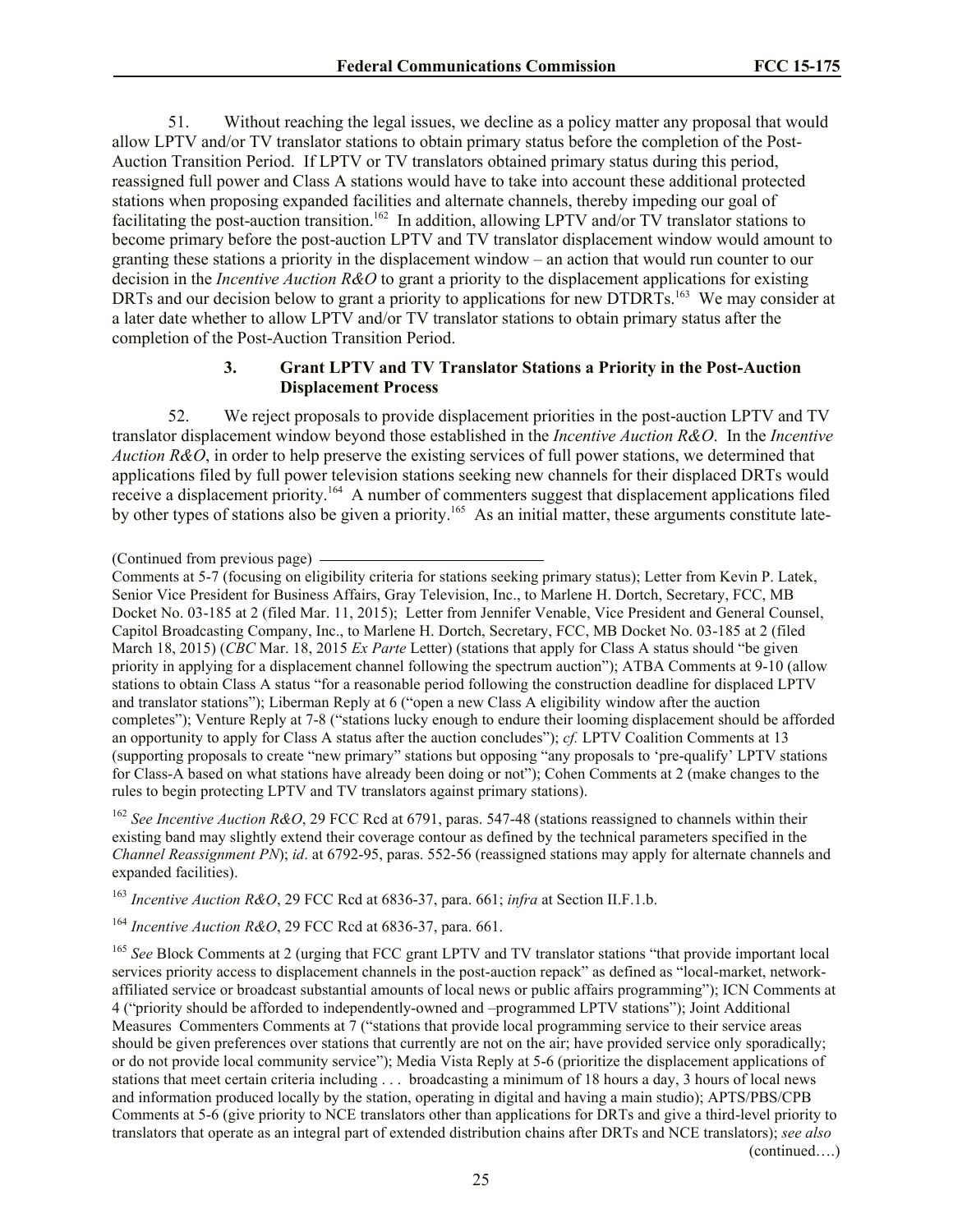filed petitions for reconsideration of the *Incentive Auction R&O* and are entitled to no consideration.<sup>166</sup> As an alternative and independent ground, we reject them on the merits.

53. In the *Incentive Auction R&O*, we thoroughly considered the issue of whether to grant additional priorities during the post-auction LPTV and TV translator displacement window and decided against such action. 167 We affirmed that decision in the *Incentive Auction Second Order on*  Reconsideration.<sup>168</sup> We are not persuaded to reverse course and add additional displacement priorities at this time. 169

54. As for those commenters that suggest that we grant priorities based on programming content, we previously found that such action would conflict with the Commission's longstanding policy based on First Amendment concerns to avoid involvement in the format and other content choices of licensees or distinguish between licensees based upon such content choices.<sup>170</sup>

55. We also decline to adopt APTS/PBS/CPB's proposal that we (1) grant displacement applications filed by "NCE translators" a processing priority over those filed by any other translators or LPTV applications, other than displacement applications for DRTs, and (2) "give translators that operate as an integral part of extended distribution chains third-level priority (after DRTs and NCE translators)."<sup>171</sup> We do not license translators on an NCE basis, as APTS/PBS/CPB suggest, thus we have no reliable means to distinguish such translators in determining when to apply the priority. Further, as we found previously, stations could change their designation from LPTV to translator to gain the selection priority.<sup>172</sup> As for APTS/PBS/CPB's second suggestion, we have no basis to determine which translators are "an integral part of an extended distribution chain" in order to implement the proposed processing priority. Moreover, other than to preserve the service provided by DRTs for the reasons discussed in the

(Continued from previous page)

Letters from Lonna Thompson, Executive Vice President, Chief Operating Officer and General Counsel, APTS, Cindy Campbell, Vice President, Operations, CPB, and Thomas Rosen, Senior Counsel, PBS, to Marlene H. Dortch, Secretary, FCC, MB Docket No. 03-185 at 2 (filed Mar. 18, 2015, Mar. 31, 2015 and Apr. 22, 2015) (*APTS/CPB/PBS Ex Parte* Letters); WVEBA Comments at 7 (provide NCE translators a priority over all other displacement applications excepting applications for DRTs); ATBA Comments at 10 and CBC Reply at 3 (existing stations displacement applications should receive a priority over applications filed for new facilities); *cf.* LPTV Coalition Reply at 3 ("before supporting such a priority, which could in some markets dramatically reduce the number of available displacement channels to commercial and other non-com LPTV broadcasters would like to see a DMA-by-DMA analysis of just where PTV believes this harm to their systems may occur").

<sup>166</sup> See 47 U.S.C. § 405(a) (petitions for reconsideration must be filed no later than 30 days after public notice of Commission decision); 47 C.F.R. § 1.429(d) (same). The Commission may not waive the deadline for seeking reconsideration absent extraordinary circumstances. *See Reuters Ltd. v. FCC*, 781 F.2d 946, 951-52 (D.C. Cir. 1986).

<sup>167</sup> *See Incentive Auction R&O*, 29 FCC Rcd at 6836-37, para. 661.

<sup>168</sup> *See Incentive Auction Second Order on Reconsideration*, 30 FCC Rcd at 6781, para. 75.

<sup>169</sup> In our decision today, we decide above to afford applications for new DTDRTs co-equal processing priority with DRT displacement applications, consistent with our goal of helping preserve the existing services of full power stations. *See supra* para. 45.

<sup>170</sup> *See Incentive Auction R&O*, 29 FCC Rcd at 6837-38, para. 663 (citing *FCC v. WNCN Listener's Guild*, 450 U.S. 582 (1981)).

<sup>171</sup> APTS/PBS/CPB Comments at 5.

<sup>172</sup> *See Incentive Auction R&O*, 29 FCC Rcd at 6837-38, para. 663*.* APTS/PBS/CPB argue that we could eliminate that risk by limiting the priority to stations operating as "NCE translators" as of the date of the *Third Notice* or as of enactment of the Spectrum Act. APTS/PBS/CPB Comments at 5 n.18. However, because we do not license translators on an NCE basis, we have no reliable means to determine which translators were operating on an NCE basis at these times in order to qualify for the priority.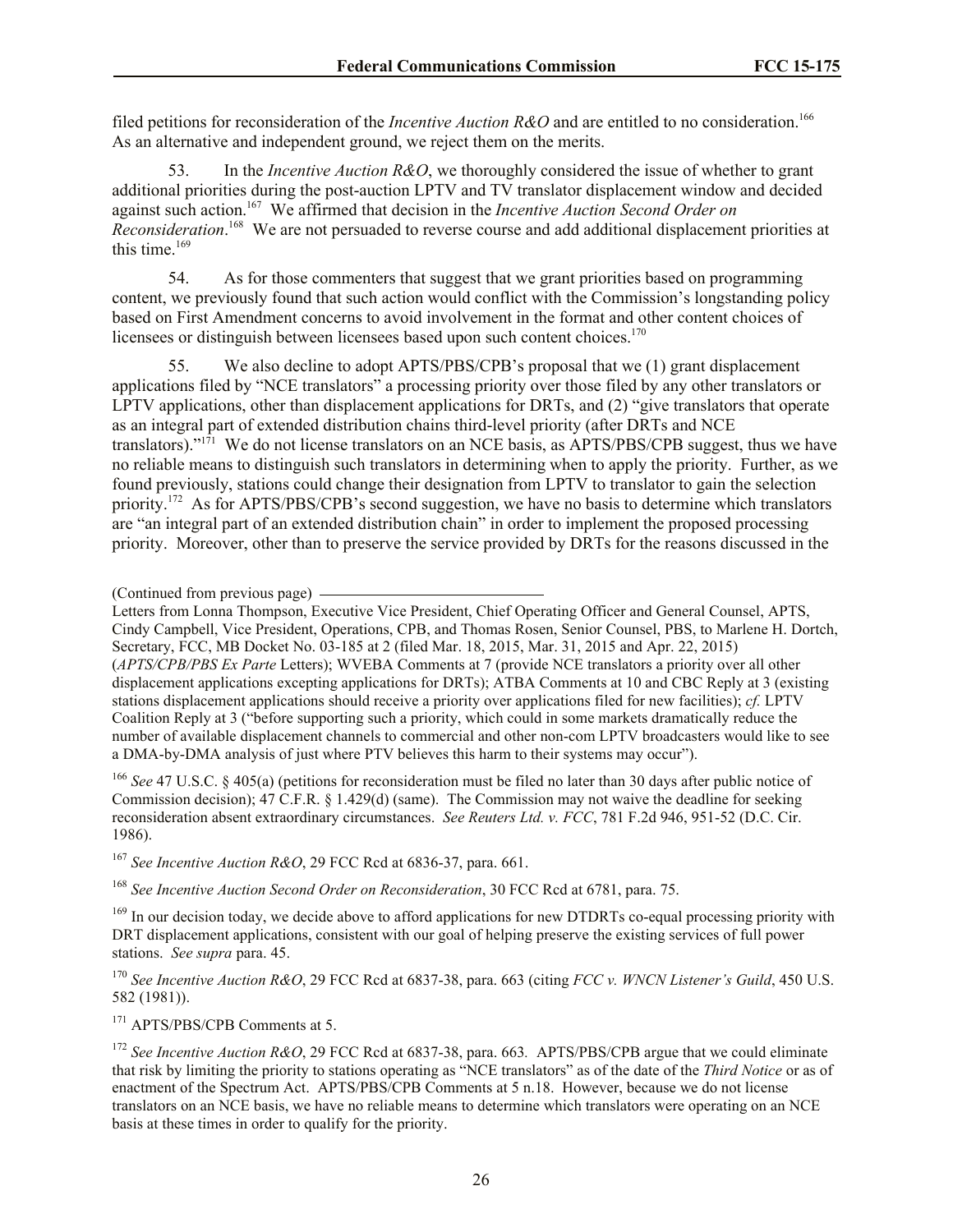*Incentive Auction R&O*,<sup>173</sup> we will not distinguish between the service of various LPTV and TV translator stations, many of which are "an integral part" of providing unique and valuable services to over-the-air viewers.

56. We decline LPTV Coalition's proposal to extend the post-auction displacement window filing opportunity to holders of construction permits for new digital LPTV and TV translator stations.<sup>174</sup> As decided in the *Incentive Auction R&O*, only *operating* LPTV and TV translator stations may file displacement applications during the post-auction LPTV and TV translator displacement window.<sup>175</sup> Unlike operating stations that have completed construction and are providing service to the public, permittees have not completed construction and do not have existing viewers that will be impacted by displacement.<sup>176</sup> We note that permittees of unbuilt stations will be permitted to file for displacement channels after the conclusion of the LPTV and TV translator displacement window.<sup>177</sup>

#### **4. Issues Involving Must Carry Rights**

57. We reject proposals that would afford LPTV and TV translator stations more expansive cable carriage rights than those provided in the Communications Act.<sup>178</sup> Commenters do not explain how such action would be within the Commission's statutory authority and, even assuming we had such authority, we decline to grant must carry rights beyond those required by statute.<sup>179</sup>

## **5. Other Changes to Commission Rules**

58. For the reasons set forth below, we deny requests for rule changes from OTI/PK, NTA, SEI, and Watch TV as unworkable or because of their potential to negatively affect the incentive auction or fall subject to other impracticalities. We will not adopt OTI/PK's proposal to permit white space devices to use the channels of licensed LPTV and TV translator stations when those stations are not

l

 $176$  LPTV Coalition Comments at 12 (recognizing that operating stations should have a priority in obtaining displacement channels over permittees for new stations).

<sup>177</sup> We note that the filing of LPTV and TV translator displacement applications is frozen. *See Freeze on the Filing of Applications for Digital Replacement Translator Stations and Displacement Applications*, Public Notice, 29 FCC Rcd 6063 (MB 2014). The Media Bureau will announce the lifting of the freeze as well as the dates and filing procedures for the special post-incentive auction displacement window and any procedures for the resumption of filing displacement applications after the window.

<sup>178</sup> See LPTV Coalition Comments at 2 (proposing that we encourage LPTV and TV translator channel sharing with expanded MVPD must-carry rights); NRB Comments at 6 (displaced LPTV stations should be automatically granted mandatory carriage status at their new location/channel upon constructing their new facilities and those rights "should not be restricted by the standard criteria to be a 'qualified low power television station' under Section 76 of the Commission's rules").

<sup>173</sup> *Incentive Auction R&O*, 29 FCC Rcd at 6836-37, para. 661*.*

<sup>174</sup> LPTV Coalition Comments at 12; *compare* Capitol Comments at 4 and *CBC* Mar. 18, 2012 *Ex Parte* Letter at 2 (recommending that the Commission prioritize access to the channels available post-auction to LPTV and TV translator stations that are operational as opposed to unbuilt permit holders).

<sup>&</sup>lt;sup>175</sup> *Incentive Auction R&O*, 29 FCC Rcd at 6835, para. 657 ("[A]fter primary stations relocating to new channels have submitted their construction permit applications and have had an opportunity to request alternate channels or expanded facilities, the Media Bureau will open a special filing window to offer *operating* LPTV and TV translator stations, including DRTs, that are displaced an opportunity to select a new channel.") (emphasis added).

<sup>179</sup> *See Incentive Auction R&O*, 29 FCC Rcd at 6839, para. 667, citing 47 U.S.C. § 534(c) (low power station carriage obligations); *see also* NCTA Reply at 3 ("The Cable Act provides highly limited carriage rights for low power stations, which must satisfy numerous different criteria to be 'qualified' for mandatory cable carriage . . . [a]nd the Spectrum Act does nothing to expand the cable carriage rights of low power stations that may choose to channel share after completion of the spectrum auction").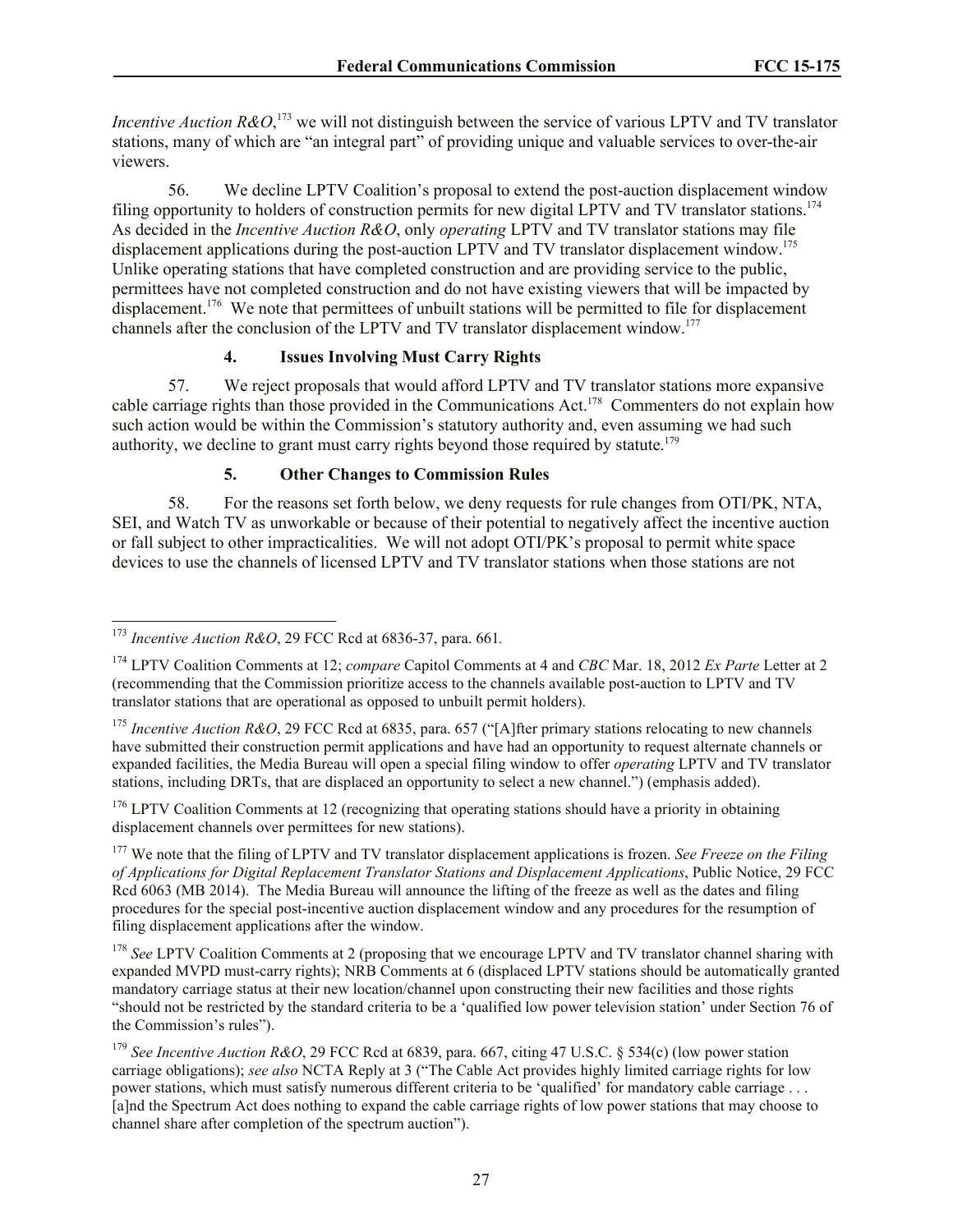broadcasting.<sup>180</sup> The white space databases would have to collect additional information on the operating times of LPTV and TV translator stations on a real-time basis in order to implement OTI/PK's proposal. Because the databases are not currently designed to do so, it would not be feasible to adopt OTI/PK's proposal at this time. 181

59. We reject NTA's proposal to relax the limits on interference that LPTV and TV translator stations may cause to other LPTV and TV translator stations and to full-power and Class A stations.<sup>182</sup> With the upcoming post-incentive auction transition process and the ongoing low power digital transition, we conclude that this is not the appropriate time to allow additional interference. The costs resulting from the potential increase in interference and loss of service to viewers would outweigh the potential benefit of the slight increase in flexibility for LPTV and TV translator stations to engineer their displacement facilities. Once these transitions are complete, we may consider whether to modify our rules to allow such additional flexibility. $183$ 

60. Finally, we reject SEI's and Watch TV's request that we establish a general policy allowing any LPTV and TV translator station facing financial challenges to remain off the air until full power and Class A stations have been assigned new channels, even if that period exceeds 12 consecutive months.<sup>184</sup> Section 312(g) of the Communications Act provides that the license of a station that is dark for any consecutive 12-month period expires automatically at the end of that period, except that the Commission can extend or reinstate such license "to promote equity and fairness."<sup>185</sup> We will continue to consider individual requests from stations that remain dark for any consecutive 12-month period for reinstatement of their license and a waiver of the pertinent Commission rules, taking into account the individual circumstances of each case.<sup>186</sup> Consideration of a blanket exception to Section 312(g) at this

<sup>181</sup> We note that in the recently adopted order in the 3.5 GHz proceeding we envisioned the creation of such a realtime database for sharing between wireless broadband licensees and Federal Government operations. *See Amendment of the Commission's Rules with Regard to Commercial Operations in the 3550-3650 MHz Band*, GN Docket No. 12-354, Report and Order and Second Notice of Proposed Rulemaking, 30 FCC Rcd 3959 (2015).

<sup>182</sup> NTA Comments at 11-12 (citing 47 C.F.R. § 74.793; requesting an increase from two to three percent in permissible interference from LPTV and TV translator stations to other LPTV and TV translator stations; requesting an increase from 0.5 percent to two percent in permissible interference from LPTV and TV translator stations to full power and Class A stations); *see also* NTA Comments at 4.

<sup>183</sup> We note that flexibility already exists in our rules where stations are permitted to enter into agreements to accept interference in excess of that allowed in the rules. *See* 47 C.F.R. § 74.703.

l

<sup>&</sup>lt;sup>180</sup> OTI/PK Comments at 7-10. OTI/PK also asks that white space devices be permitted to operate on channels assigned to LPTV and TV translator stations that are not yet constructed. *Id.* We note that the Part 15 rules and the information in the white space databases already permit this—unbuilt new or modified stations under construction permits are not entitled to protection. *See* 47 C.F.R. §§ 15.712(b) and 15.713(h)(7) (requiring that translator and LPTV receive sites be protected based on a separation distance from their service contours for those channels received over the air and used as part of the station's service area). The white space databases identify licensees based on the Commission's Consolidated Database System (CDBS) data files. The extraction logic used with CDBS identifies only licensed stations, meaning they do not pull information for holders of construction permits. Once the stations are built and operating pursuant to a license, those licensees are identified and protected.

<sup>&</sup>lt;sup>184</sup> SEI and Watch TV Comments at 7, citing 47 U.S.C. § 312(g).

<sup>&</sup>lt;sup>185</sup> *See* 47 U.S.C. § 312(g) ("If a broadcasting station fails to transmit broadcast signals for any consecutive 12month period, then the station license granted for the operation of that broadcast station expires at the end of that period, notwithstanding any provision, term, or condition of the license to the contrary, except that the Commission may extend or reinstate such station license if the holder of the station license prevails in an administrative or judicial appeal, the applicable law changes, or for any other reason to promote equity and fairness."). *See also* SEI Comments at 7 (arguing that "it certainly would be 'fair and equitable' to allow a licensee to conserve resources until it knows whether or not it has a future").

<sup>186</sup> *See* 47 C.F.R. §§ 74.15(f); 74.763(c).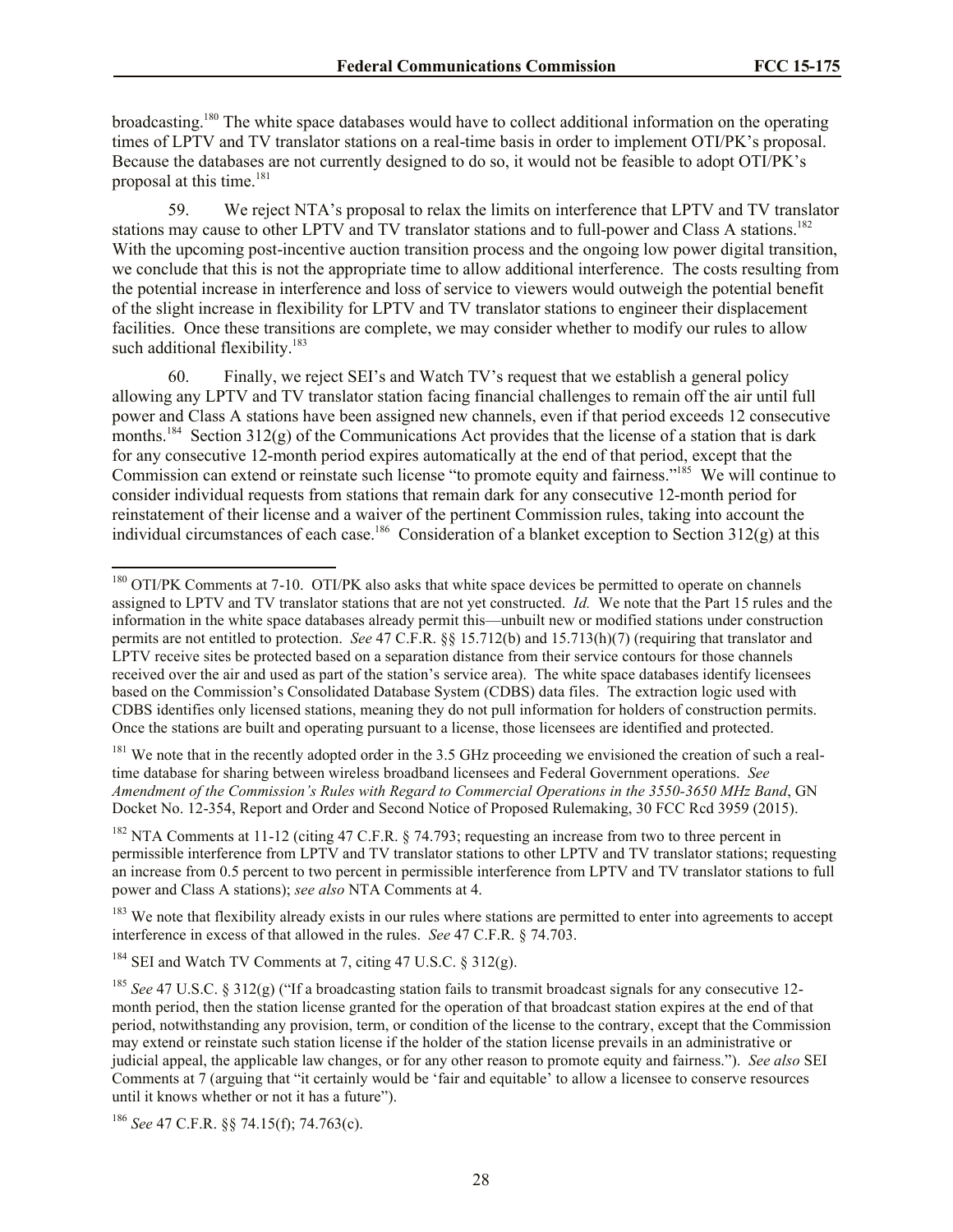time would be premature as the impact of the auction and repacking process on LPTV and TV translator stations is not yet known. We believe the decisions adopted in the *Incentive Auction R&O* and this proceeding will provide displaced LPTV and TV translator stations with the means to continue operating and to quickly obtain and transition to a new channel without the need for extended periods of silence that would trigger section 312(g).

# **6. Seek Federal Funding For Displaced LPTV and Translator Stations**

61. We decline St. Clair's request that we ask Congress to provide for reimbursement of costs incurred by displaced LPTV and TV translator stations.<sup>187</sup> The decision whether to authorize such funding is Congress's prerogative. Congress in the Spectrum Act limited reimbursement from the TV Broadcaster Relocation Fund to only full power and Class A stations.<sup>188</sup> While NTA recommends that we "cooperate with NTIA" to help make funding available for displaced LPTV and TV translator stations,<sup>189</sup> we are not aware of any funding available from other agencies that could be used by displaced LPTV and TV translator stations. We will cooperate as needed if LPTV and TV translator stations identify any funding opportunities.

#### **7. Streamline International Coordination Process**

62. ICN and Liberman recommend that we "develop a streamlined approach to interference and application approval coordination with the government of Mexico."<sup>190</sup> We appreciate these commenters' suggestions. As we stated in the *Incentive Auction R&O*, the cross-border coordination process is continual and we have used our existing processes to keep Canada and Mexico fully informed on broadcast television spectrum incentive auction coordination issues.<sup>191</sup> As part of this process, we intend to make efforts to streamline the cross-border coordination processes so it will not delay the postauction displacement application process for LPTV and TV translator stations.

#### **8. Conduct a Study of the Future of LPTV**

63. LPTV Coalition requests that we study the LPTV industry and "what is possible to both preserving the unique services and networks it currently provides, and all of the new ones in the digital future pipeline."<sup>192</sup> We believe that we have satisfied this request by conducting this proceeding

 $\overline{\phantom{a}}$ 

<sup>189</sup> NTA Comments at 4 (stating that "funding could be in the form of grants, low-interest loans or similar vehicles"). In addition, LPTV Coalition recommends that the Commission conduct a study similar to the Widelity Report to estimate the reimbursement costs to displaced LPTV and TV translator stations. LPTV Coalition Reply at 5. LPTV Coalition is free to examine the record in this proceeding, which includes data on the costs associated with completing construction of displacement facilities. *See* § II.A.1. – Extending the Digital Transition Deadline.

<sup>190</sup> ICN Comments at 3 (recommending that the Commission should "at the very least, negotiate and establish with Mexico a simplified coordination procedure that presumes that an application may be granted after notice and a short wait, absent affirmative intervention by the other government, if it meets a rational interference threshold with respect to existing stations on both sides of the border"); *see also* Liberman Reply at 5; LPTV Coalition Reply at 8; Venture Reply at 8.

<sup>191</sup> *Incentive Auction R&O*, 29 FCC Rcd at 6677-78, paras. 248-49; *see also Incentive Auction Second Order on Reconsideration*, 30 FCC Rcd at 6786-89, paras. 88-93 (outlining more recent steps taken to improve the international coordination process).

<sup>192</sup> LPTV Coalition Comments at 18 and Reply at 5.

<sup>&</sup>lt;sup>187</sup> St. Clair Comments at 3.

<sup>&</sup>lt;sup>188</sup> We have previously explained that the Spectrum Act does not provide for the reimbursement of the costs of LPTV and TV translator stations that are displaced as a result of the auction and repacking process. *See Incentive Auction R&O*, 29 FCC Rcd at 6829, para. 642 n.1788 (explaining that Section 1452(b)(4)(A) expressly limits eligibility for reimbursement to "broadcast television licensees," defined in 47 U.S.C. § 1401(6) as limited to full power and Class A television stations); *Incentive Auction Second Order on Reconsideration*, 30 FCC Rcd at 6824- 25, para. 178. We previously elected not to reimburse such costs as a matter of discretion. *Incentive Auction Second Order on Reconsideration*, 30 FCC Rcd at 6826, para. 182.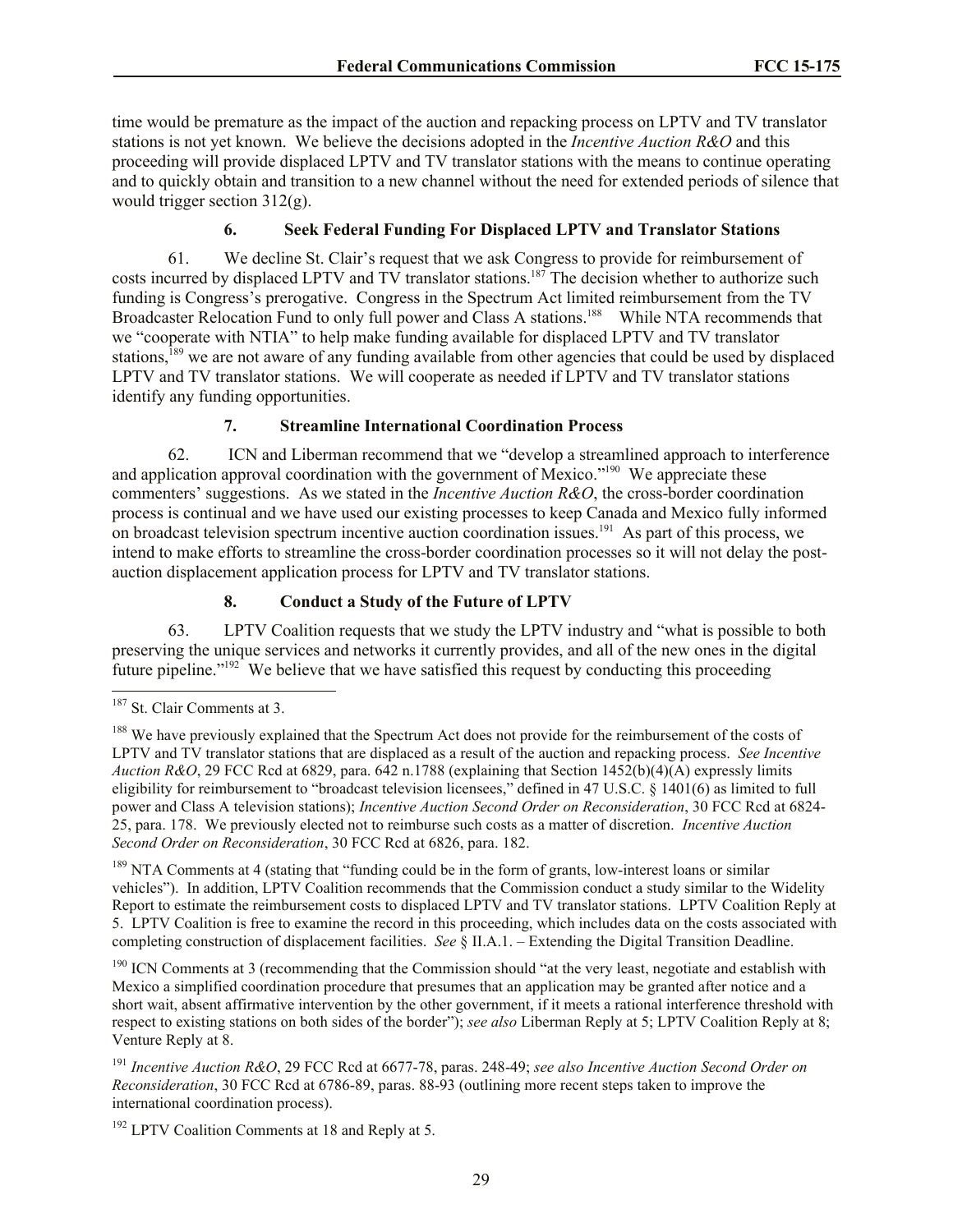considering ways to preserve the low power television service and the valuable programming and services they offer. We will continue to assist LPTV and TV translator stations with the post-incentive auction displacement process and transition to digital operation and to reach out to the community for their valuable input.

### **9. Reconsider Various Aspects of the Incentive Auction R&O**

64. A number of commenters ask that we revisit matters that were resolved in the *Incentive Auction R&O* and, in some cases, affirmed in the *Incentive Auction Second Order on Reconsideration*. 193 We deny these requests as each of these matters was fully considered in the incentive auction rulemaking proceeding and subsequent orders on reconsideration.<sup>194</sup>

# **F. Creation of a New Digital-to-Digital Replacement Translator Service**

 $\overline{\phantom{a}}$ 

65. We adopt our proposal and establish a new digital-to-digital replacement translator service (DTDRT) to allow eligible full power television stations to recover lost digital "service area"<sup>195</sup> that results from the reverse auction and repacking process. 196 We previously created a similar analog-todigital replacement translator service (DRT) in 2009, as full power stations were transitioning from analog to digital operation, to assist full power stations to restore service to any loss areas that may have occurred as a result of the transition and to maintain "broadcast service that the public has come to depend upon and enjoy [in analog]."<sup>197</sup> We conclude that a similar replacement service may be needed for full power stations that are reassigned to new channels, either in the repacking process or through a winning UHF-to-VHF or high-VHF-to-low-VHF bid, if those full power stations discover that a portion of their

<sup>&</sup>lt;sup>193</sup> Adrienne Weiss asks that we reconsider our decisions to not protect LPTV and TV translators in repacking or to allow these stations to be reimbursed for their displacement expenses. Adrienne Weiss Comments at 6. Free Access, LPTV Coalition, and NTA ask that we study the costs of our decisions to deny reverse auction eligibility and repacking protection to LPTV and TV translator stations. Free Access Comments at 3, 6, 9-10; LPTV Coalition Comments at 14; NTA Comments at 4. Channel 5 requests that we make certain that spectrum space for broadcast translators is provided for in the proposed spectrum repacking. Channel 5 Comments at 1; *cf*. NTA Comments at 4 (urging the Commission to define "coverage area" to include households served by translators). Joint Additional Measures Commenters request that consideration be given to limiting the amount of bandwidth being reclaimed by the Commission in border regions to 82 MHz. Joint Additional Measures Commenters Comments at 8. USTV and Lotus ask that we reconsider not granting Digital Data Services Act (DDSA) stations a priority in the post-incentive auction special displacement window. USTV Comments at 2 and Lotus Reply at 2, citing Public Law No. 106-554, 114 Stat. 4577 (Dec. 21, 2000). NAB asks that we reconsider certain aspects of the Commission's reimbursement plan. NAB Comments at 4-5.

<sup>194</sup> *See Incentive Auction R&O*¸ 29 FCC Rcd at 6605-8, paras. 82-87; 6672-74, paras. 237-41; 6813, para. 601; 6831, para. 648; *Incentive Auction Second Order on Reconsideration*, 30 FCC Rcd at 6748-49, paras. 6-8; 6777-80, paras. 67-71; 6811, paras. 145-46; 6822, para. 173; 6824, para. 178; 6826, paras. 182-83.

<sup>&</sup>lt;sup>195</sup> See Third Notice, 29 FCC Rcd at 12548-49, paras. 29-31. A full-power station's "service area" is defined in the Commission's rules as the area within its noise-limited F(50,90) contour where the signal strength is predicted to exceed the noise-limited service level. 47 C.F.R. § 73.622(e).

<sup>196</sup> *See* Sinclair Comments at 3 (supporting replacement translators). *See also* LeSea Comments at 2 (supporting the creation of this service which LeSea says it may have to use); St. Clair Comments at 2 (recognizing the logic of the use of replacement translators to allow full power stations to maintain full coverage).

<sup>197</sup> *See Third Notice*, 29 FCC Rcd at 12548, para. 29, citing *Amendment of Parts 73 and 74 of the Commission's Rules to Establish Rules for Replacement Digital Low Power Television Translator Stations*, MB Docket No. 08- 253, Report and Order, 24 FCC Rcd 5931, 5932, para. 3 (2009) (*DRT R&O*). Some of these "loss" areas were a result of "unavoidable engineering changes that stations were required to implement in order to avoid interference or other problems on their post-transition digital channel." *Id*. In other cases, "the analog service area of certain fullservice stations could not be fully replicated because of technical complexities, and, in some cases, relocation of the facility was mandated by environmental and zoning issues." *Id.*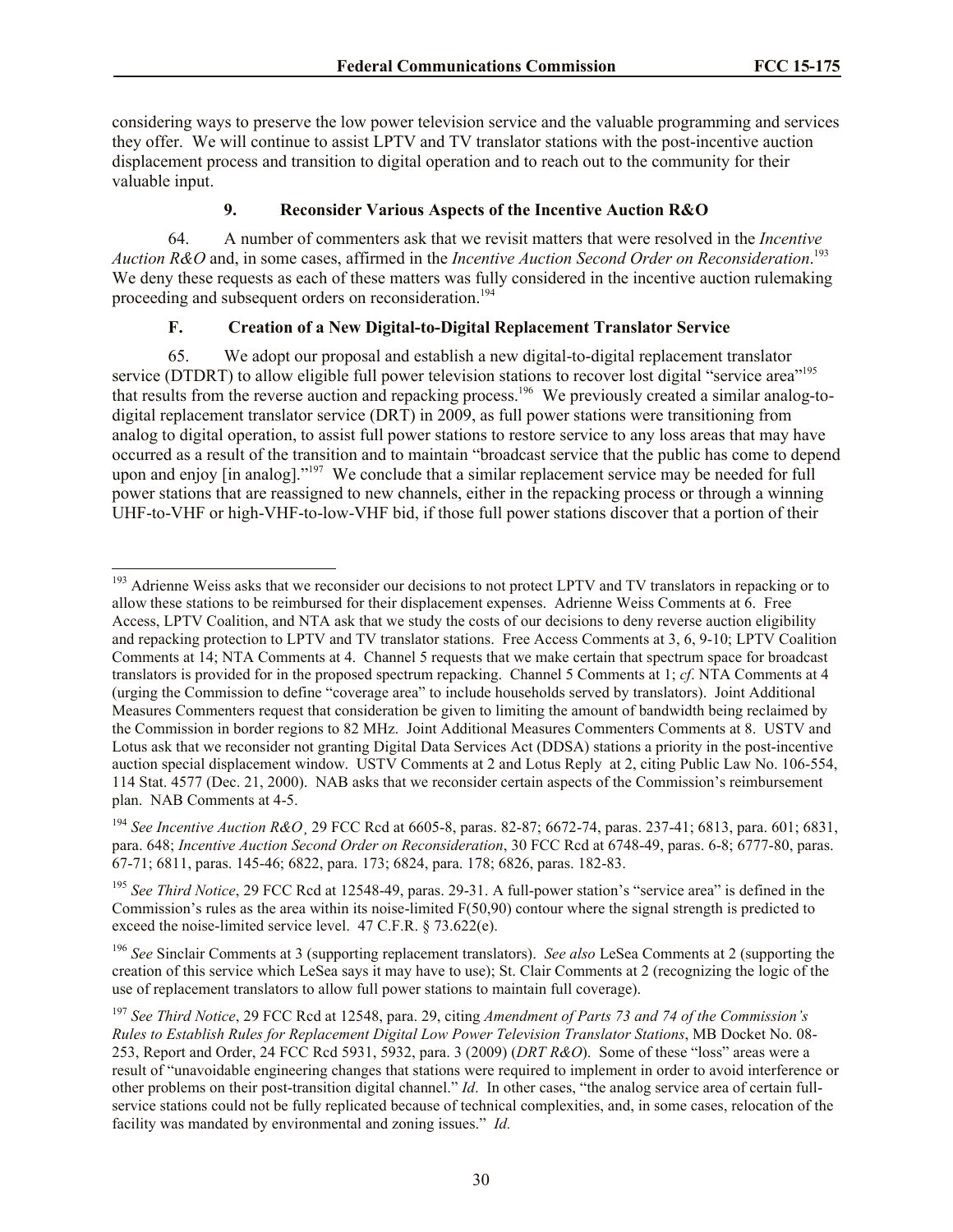existing pre-auction digital service area is lost after the station transitions to its new channel.<sup>198</sup> As we recognized in the *Incentive Auction R&O*, there may be some instances in which a station may not be able to fully replicate its pre-auction digital service area. For example, a loss in pre-auction digital service area may occur as a result of a change in frequency.<sup>199</sup> Moreover, like some stations transitioning to digital during the DTV transition, a station may be unable to build facilities to operate on its assigned channel at its current tower site as a result of technical or legal issues.<sup>200</sup> In addition, broadcasters that voluntarily relocate to a different band may have difficulty maintaining their antenna pattern on the new channel<sup>201</sup> and may experience unusual coverage problems.<sup>202</sup>

66. We disagree with Venture that this new service will be unnecessary.<sup>203</sup> Venture argues that, because the Spectrum Act mandates that the Commission make "all reasonable efforts to preserve . . . the coverage area and population served of each broadcast television licensee" in the repacking process, "a station's new channel assignment should moot the need for DRTs."<sup>204</sup> The circumstances we outline above and in the *Third Notice*, <sup>205</sup> however, could arise and result in full power television stations experiencing a loss of reception within their pre-auction digital service areas on initiation of their new channel facilities, despite Commission efforts to preserve coverage area and population served during the repacking process.<sup>206</sup> To assist stations to overcome these potential challenges and to replace lost preauction digital service area resulting from new channel assignments, we create a new DTDRT service.

<sup>200</sup> *Incentive Auction R&O*, 29 FCC Rcd at 6794, para. 554 n.1571.

<sup>201</sup> *Id.* at 6645, para. 168.

<sup>202</sup> *Id.* at 6725-26, paras. 369-71 (affording favorable consideration to post-auction requests by these winning bidders for waiver of VHF power and height restrictions).

<sup>203</sup> Venture Reply at 8.

<sup>204</sup> *Id.*

 $\overline{a}$ 

<sup>205</sup> *Third Notice*, 29 FCC Rcd at 12548-49, para. 30.

<sup>206</sup> The Commission does not interpret the Spectrum Act requirement that it make "all reasonable efforts" to prohibit anything greater than a *de minimis* change in a station's coverage area*. Incentive Auction R&O*, 29 FCC Rcd at 6646, para. 171. *See also Nat'l Assoc. of Broadcasters,* 789 F.3d at 178 ("Congress's instruction to make 'all reasonable efforts' to preserve the service of existing stations did not constrain the Commission to accept nothing more than a *de minimis* change in coverage area or population served in the repacking process."). We have acknowledged that some stations may experience a loss of coverage area as a result of the repacking process and have adopted measures to address these cases. *See Incentive Auction R&O*, 29 FCC Rcd at 6648, para. 175; Third Report and Order and First Order on Reconsideration at para. 85.

<sup>198</sup> *Third Notice*, 29 FCC Rcd at 12548, para. 30.

<sup>&</sup>lt;sup>199</sup> As explained in the *Incentive Auction R&O*, because radio signals propagate differently on different frequencies, the signal of a station reassigned to a different channel will generally not be receivable in precisely the same locations within a station's contour as it was on its original channel. *Incentive Auction R&O*, 29 FCC Rcd at 6646, para. 170; *In the Matter of Expanding the Economic and Innovation Opportunities of Spectrum Through Incentive Auctions*, GN Docket No. 12-268, Third Report and Order and First Order on Reconsideration, FCC 15-141 (rel. Oct. 26, 2015) at para. 85(*Third Report and Order and First Order on Reconsideration*). Instead, there may be signal losses due to terrain in different areas within the contour. *Id*. However, because we will be repurposing UHF spectrum contiguously from channel 51 down, stations generally will be assigned to channels lower in the band, which is likely to result in decreases rather than increases in coverage lost to terrain because of the superior propagation characteristics on lower frequencies. *Id.* at 6648, para. 174.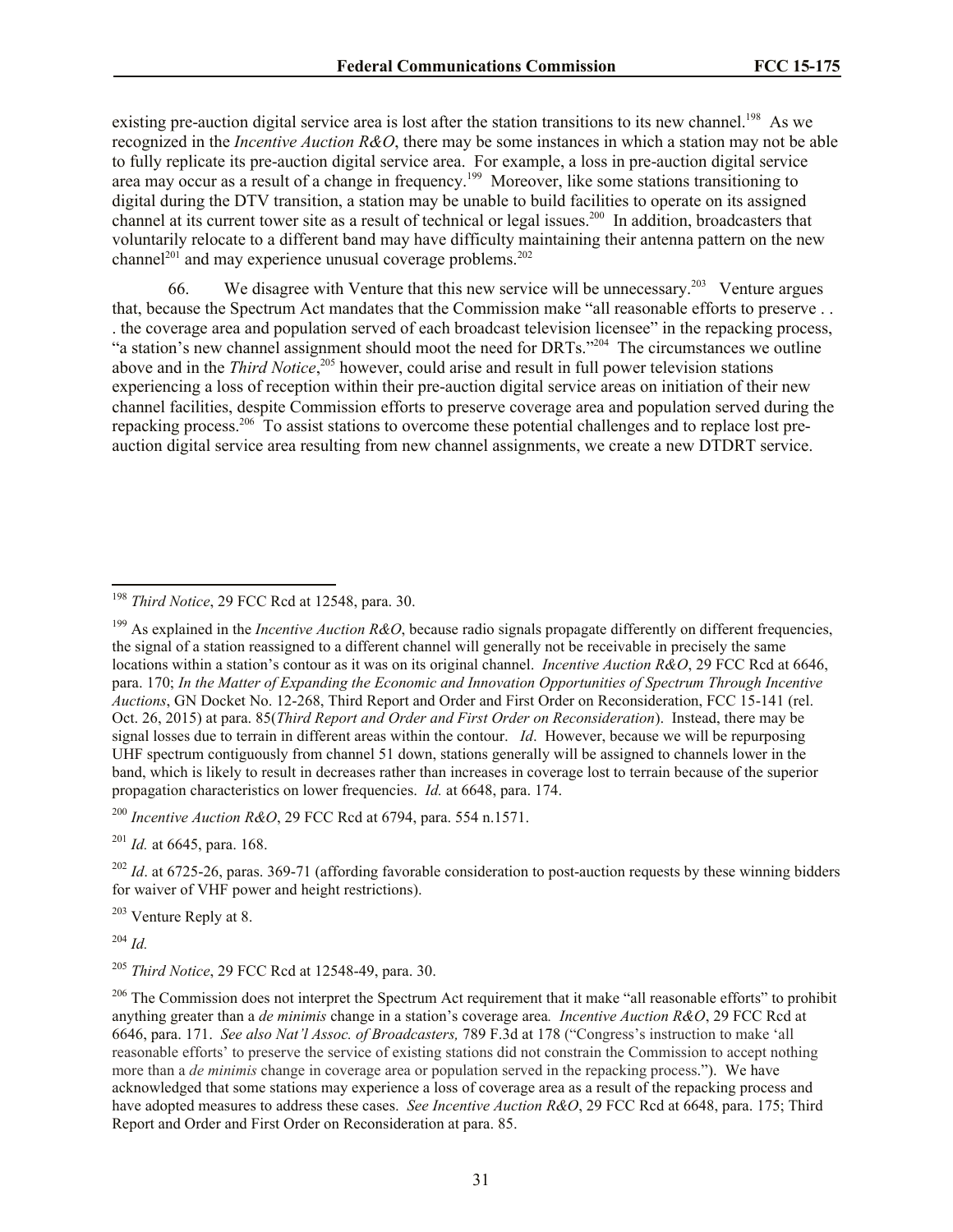# **1. Licensing of Digital-to-Digital Replacement Translators**

# **a. Eligibility/Service Area**

67. As we proposed in the *Third Notice*, <sup>207</sup> we will limit eligibility for DTDRTs to full power television stations reassigned in the repacking process<sup>208</sup> that can demonstrate: (1) a loss of a portion of their pre-auction digital service area; and (2) that the proposed DTDRT will be used solely to fill in such loss areas, subject to an allowance for a *de minimis* expansion of the station's pre-auction digital service area.<sup>209</sup> We believe these requirements are consistent with the limited scope of our objective in proposing this new service: to assist full power television stations to maintain their pre-auction digital service areas following the completion of the repacking process and auction,<sup>210</sup> but not to expand such service areas. We decline to extend eligibility for DTDRTs, as suggested by Sinclair, to "[a]ny station that suffers loss of service as a result of repacking – from channel changes, power changes, site changes, or any other factors beyond the station's control."<sup>211</sup> We decide to limit eligibility for new DTDRTs to only stations reassigned in the repacking process in order to preserve channels for use by other broadcasters, especially displaced LPTV and TV translators.

68. To implement this eligibility restriction, applicants for DTDRTs will be required to demonstrate a digital loss area through an engineering study that depicts the stations' pre- and postincentive auction digital service areas and will be required to demonstrate that the loss resulted from the station's being repacked in conjunction with the incentive auction.<sup>212</sup> We will define the "pre-auction" digital service area" as the geographic area within the full power station's noise-limited contour of its facility as set forth in the *Auction Procedures PN*. 213

69. In the *Third Notice*, we recognized that it may be impossible to locate a translator that replaces digital loss areas without also slightly expanding the station's pre-auction digital service areas. To accommodate such situations, we will allow applicants to propose *de minimis* expansions of preauction digital service areas based on the showing described below. We will define *de minimis* on a caseby-case basis, consistent with the approach we took for processing DRT applications.<sup>214</sup> Therefore, we will require stations to show the need to site their DTDRT with a *de minimis* expansion of the station's pre-auction digital service area. We decline Sinclair's suggestion that we adopt a more flexible approach and allow applicants to demonstrate that the site specified for their DTDRT is the most practical or costefficient option, that the *de minimis* expansion offsets other loss of service by the broadcaster that cannot be remedied by a DTDRT, or that the site better facilitates preservation of service by another reassigned

<sup>209</sup> The Commission adopted a similar restriction for DRTs. *See DRT R&O*, 24 FCC Rcd at 5938-39, paras. 14-17.

<sup>210</sup> *Incentive Auction Report and Order*, 29 FCC Rcd at 6839, para. 666.

<sup>211</sup> Sinclair Comments at 2-3.

 $^{212}$  Because it may unduly limit stations' ability to demonstrate their loss areas, we decline NTA's suggestion that we prohibit stations from submitting solely a "simple contour drawing" and that all applicants be required to use the Longley-Rice methodology "for the evidence of the coverage claims." NTA Comments at 9. We believe that applicants should have flexibility in engineering their showings, provided they give an accurate assessment of the loss in the pre-auction digital service area.

<sup>213</sup> *See Incentive Auction Task Force Releases Revised Baseline Data and Prices For Reverse Auction*, AU Docket No. 14-252, GN Docket No. 12-268, WT Docket No. 12-269, Public Notice, DA 15-1296 (rel. Nov. 12, 2015 (*Baseline PN*). In *the Baseline PN*, the Commission established the final baseline facility for each full power and Class A television station that will be used in the incentive auction and repacking. *Id.*

l

<sup>207</sup> *Third Notice*, 29 FCC Rcd at 12549, para. 32.

<sup>&</sup>lt;sup>208</sup> This would include winning UHF-to-VHF and high-VHF-to-low-VHF bidders in the reverse auction, as well as non-participating stations that are assigned new channels in repacking. *Id*. at n.79.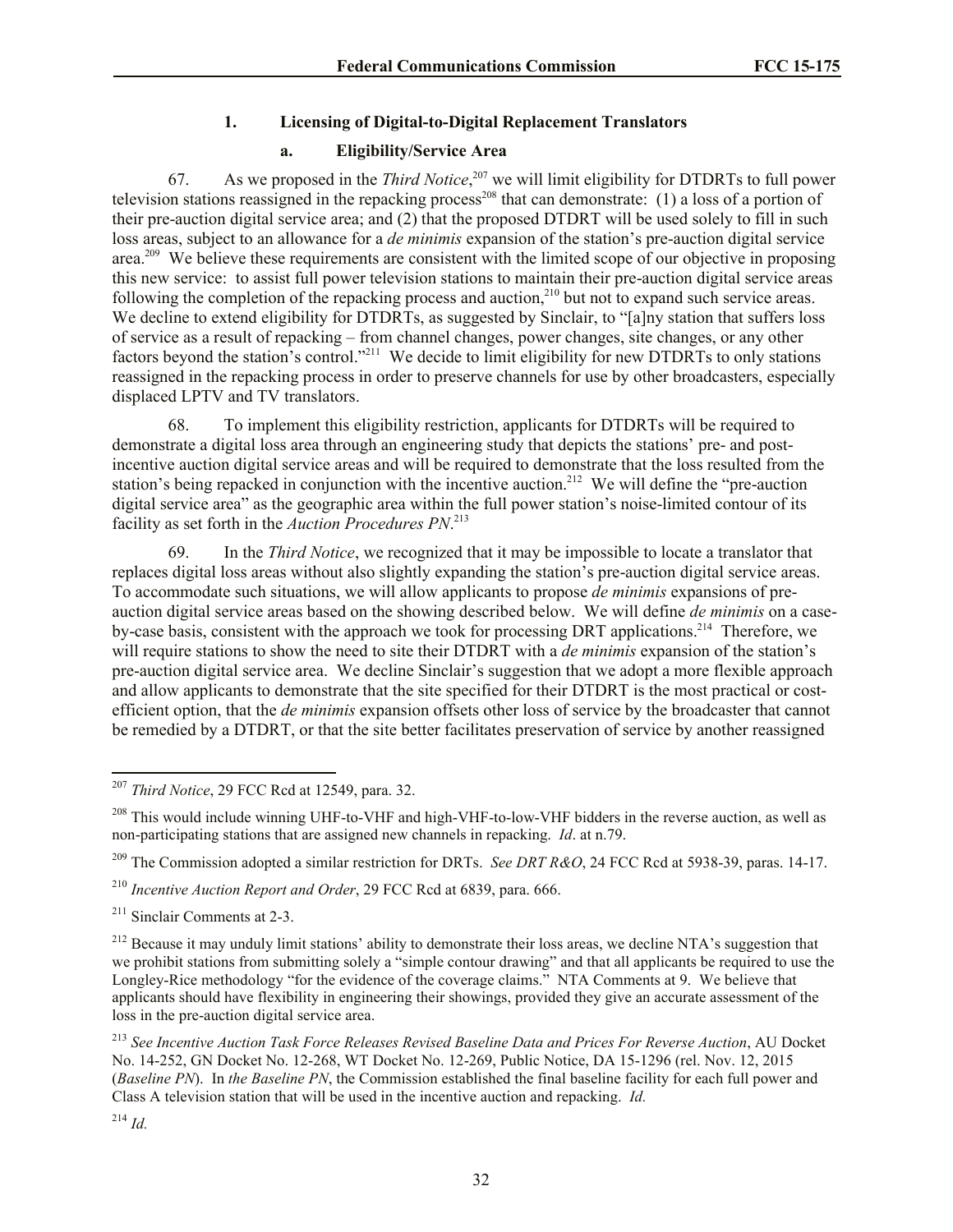broadcaster.<sup>215</sup> Because there will be a more tightly packed broadcast band post-auction, we agree with St. Clair that we must "strictly limit [DTDRT's] coverage to just what is needed  $\dots$ ."<sup>216</sup> Limiting the service area of DTDRTs in such a manner should also allay the concerns of some commenters that the new DTDRT service could be used by full power stations to improperly expand their service areas.<sup>217</sup>

70. As we proposed,  $2^{18}$  we will allow eligible stations to file for DTDRTs beginning with the opening of the post-auction LPTV and TV translator displacement window and ending one year after the completion of the 39-month Post-Auction Transition Period.<sup>219</sup> Pursuant to this plan, stations may begin applying for DTDRTs during the LPTV and TV translator displacement window and will then have one year beyond the completion of the Post-Auction Transition Period to identify the need and apply for a DTDRT.<sup>220</sup> Full power television stations must have the flexibility to file for a DTDRT throughout the post-auction transition and for a brief period thereafter. A full power television station may identify the need for a DTDRT early in the post- auction transition or may not realize that it needs one until it completes construction of its new facilities and begins operating. Some stations may not identify the need for a DTDRT until a short time later when they begin receiving reports of loss of service from viewers. Accordingly, we conclude that allowing full power stations to file for a DTDRT for one year after the completion of the Post-Auction Transition Period will provide sufficient time to identify any possible loss areas while also helping to limit this service to its proposed objective of recovering lost service area that results from the auction and repacking process.

## **b. Processing Priority**

71. In the *Incentive Auction R&O*, we adopted a processing priority for displacement applications filed by full power television stations seeking to replace an existing DRT that was displaced as a result of the auction and repacking process.<sup>221</sup> As we proposed in the *Third Notice*,<sup>222</sup> we will afford

<sup>218</sup> *Third Notice*, 29 FCC Rcd at 12550, para. 34.

<sup>219</sup> In the *Incentive Auction R&O*, we adopted a 39-month Post-Auction Transition Period. *See Incentive Auction R&O*, 29 FCC Rcd at 6796, para. 559. At the close of the incentive auction, stations that are assigned new channels in the repacking process, as well as winning reverse auction bidders changing channels, will be announced in the *Channel Reassignment Public Notice*. Those stations will then have a three-month period to examine their new channel assignment and submit an application for construction permit. This period will be followed by a construction period that may be up to 36 months, during which stations must complete their construction on a phased schedule.

<sup>220</sup> *See* NTA Comments at 9-10 (supporting a similar approach).

l <sup>215</sup> Sinclair Comments at 3.

<sup>216</sup> St. Clair Comments at 2; *see also* Syncom Reply at 2-3.

<sup>&</sup>lt;sup>217</sup> *See* LPTV Coalition Comments at 11 (applicant should have to prove with engineering studies that it is indeed replacing coverage within its contour); NTA Comments at 9 (the process could be used to extend a station's coverage); Syncom Reply at 2-3 (opposes DTDRTs if they are "intended to provide the primaries with new channels or to extend the licensed contour of the station").

<sup>221</sup> *Incentive Auction R&O*, 29 FCC Rcd at 6836-37, para. 661. In the *Incentive Auction R&O*, we declined to extend discretionary protection to DRTs because, *inter alia*, protecting existing DRT facilities would significantly affect repacking flexibility in markets where they are licensed. *Id.* at 6675, paras. 242-43. *See also Nat'l Assoc. of Broadcasters,* 789 F.3d at 179-80 (affirming decision declining to extend discretionary protection to DRTs). We also noted that, if a station is reassigned to a new channel in the repacking process, its need for a DRT may no longer exist or may be significantly different based on the signal propagation characteristics of its new channel assignment. *Incentive Auction R&O*, 29 FCC Rcd at 6675, para. 242 n.748. However, in order to mitigate the potential impact of the repacking process, we stated that we would afford DRT displacement applications priority over other displacement applications in cases of mutual exclusivity. *Id.* at 6836-37, para. 661.

<sup>222</sup> *Third Notice*, 29 FCC Rcd at 12550, para. 35.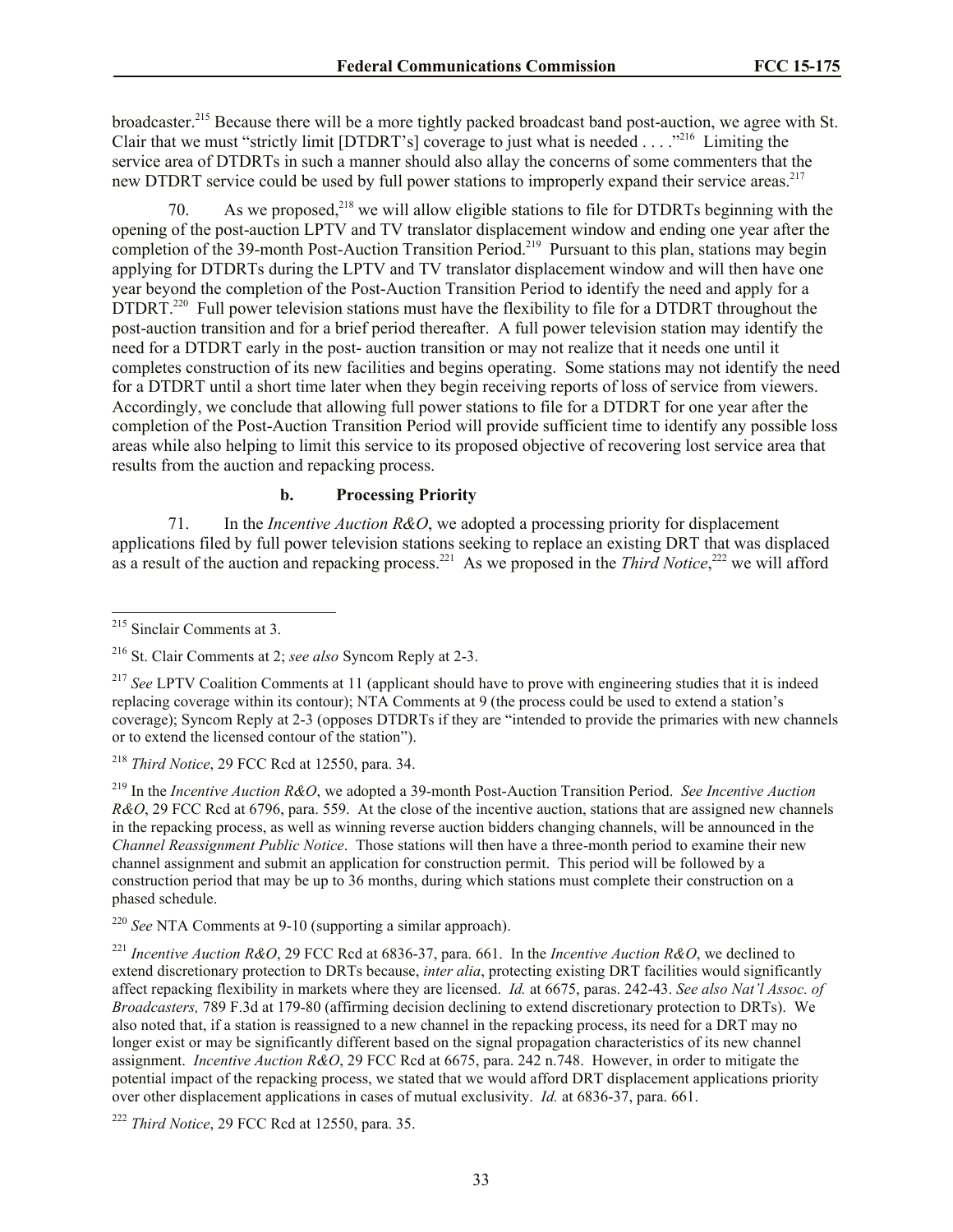DTDRT applications co-equal processing priority with DRT displacement applications.<sup>223</sup> Therefore, applications for new DTDRTs and displacement applications for existing DRTs will have processing priority over all other LPTV and TV translator applications including new, minor change, and displacement applications. Under our approach, as noted above, we will begin accepting applications for new DTDRTs commencing with the opening of the post-auction LPTV and TV translator displacement window. All applications for new DTDRTs and displacement applications for existing DRTs filed during the post-auction displacement window will be considered filed on the last day of the window, will have priority over all other displacement applications filed during the window by LPTV and TV translator stations, and will be considered co-equal if mutually exclusive. Following the close of the displacement window, applications for new DTDRTs will be accepted on a first-come, first-served basis, will continue to have priority over all LPTV and TV translator new, minor change, or displacement applications, even if first-filed, and co-equal priority with displacement applications for existing DRTs filed on the same day.

72. We conclude that adoption of this processing priority is necessary to assist those full power stations that identify the need to implement a new DTDRT to quickly obtain an authorization and schedule construction of the DTDRT to coincide with the completion of their modified full-power facilities and thereby avoid disruption of service.<sup>224</sup> Were we to not afford these applications a priority, they could become mutually exclusive with LPTV and TV translator applications filed in the postincentive auction displacement window, greatly delaying their processing. This, in turn, could prevent full power television stations from completing construction of their DTDRTs until after the post-incentive auction transition, thus resulting in a loss of service. At the same time, we establish co-equal processing priority with displaced DRTs to ensure that full power stations with existing DRTs can construct on their new channel expeditiously to help preserve their existing service.<sup>225</sup> We have authority to afford DTDRTs a co-equal processing priority under specific provisions of Title III of the Communications Act of 1934, as amended,  $226$  including Section 303(c), which empowers the Commission to "assign frequencies for each individual station" in the public interest; Section  $303(g)$ , which authorizes the Commission to "generally encourage the larger and more effective use of radio in the public interest"; and Section 307(b), which directs the Commission to "provide a fair, efficient, and equitable distribution of radio service."<sup>227</sup> Consistent with these provisions, the processing priority will serve the public interest by assisting full power television stations to maintain their pre-auction digital service areas and help prevent loss of service following the completion of the repacking process and auction.

73. We reject Mako's claim that our grant of a processing priority to DTDRTs is contrary to Section 1452(b), which provides for the UHF band reorganization.<sup>228</sup> While Section 1452(b)(5) provides that "[n]othing in [section 1452(b)] shall be construed to alter the spectrum usage rights of low-power

 $\overline{a}$ 

<sup>223</sup> Sinclair supports giving replacement translator applications priority processing. *See* Sinclair Comments at 4.

<sup>224</sup> The Commission cited the same reason for granting a similar priority for DRTs in 2009. *See DRT R&O*, 24 FCC Rcd at 5938, para. 12 ("applications for replacement translators must be given processing priority to ensure that stations are quickly able to obtain the necessary authorization to begin constructing their replacement facility").

<sup>225</sup> *Incentive Auction R&O*, 29 FCC Rcd at 6836-37, para.661.

<sup>226</sup> 47 U.S.C. §§ 301, *et seq.* Determinations with respect to spectrum management policy (including allocation and assignment policies) have long been recognized to be precisely the sort that Congress intended to leave to the broad discretion of the Commission under Section 303 of the Communications Act. *See Nat'l Ass'n of Regulatory Util. Comm'rs v. FCC*, 525 F.2d 630, 635-36 (D.C. Cir. 1976) (initial allocation of spectrum for land mobile radio service).

<sup>227</sup> *See* 47 U.S.C. §§ 303(c), 303(g), 307(b). *See also* 47 U.S.C § 303(r) (empowering the Commission, subject to the demands of the public interest, to "[m]ake such rules and regulations and prescribe such restrictions and conditions, not inconsistent with law, as may be necessary to carry out the provisions of this chapter").

<sup>228</sup> Mako Reply at 3-4.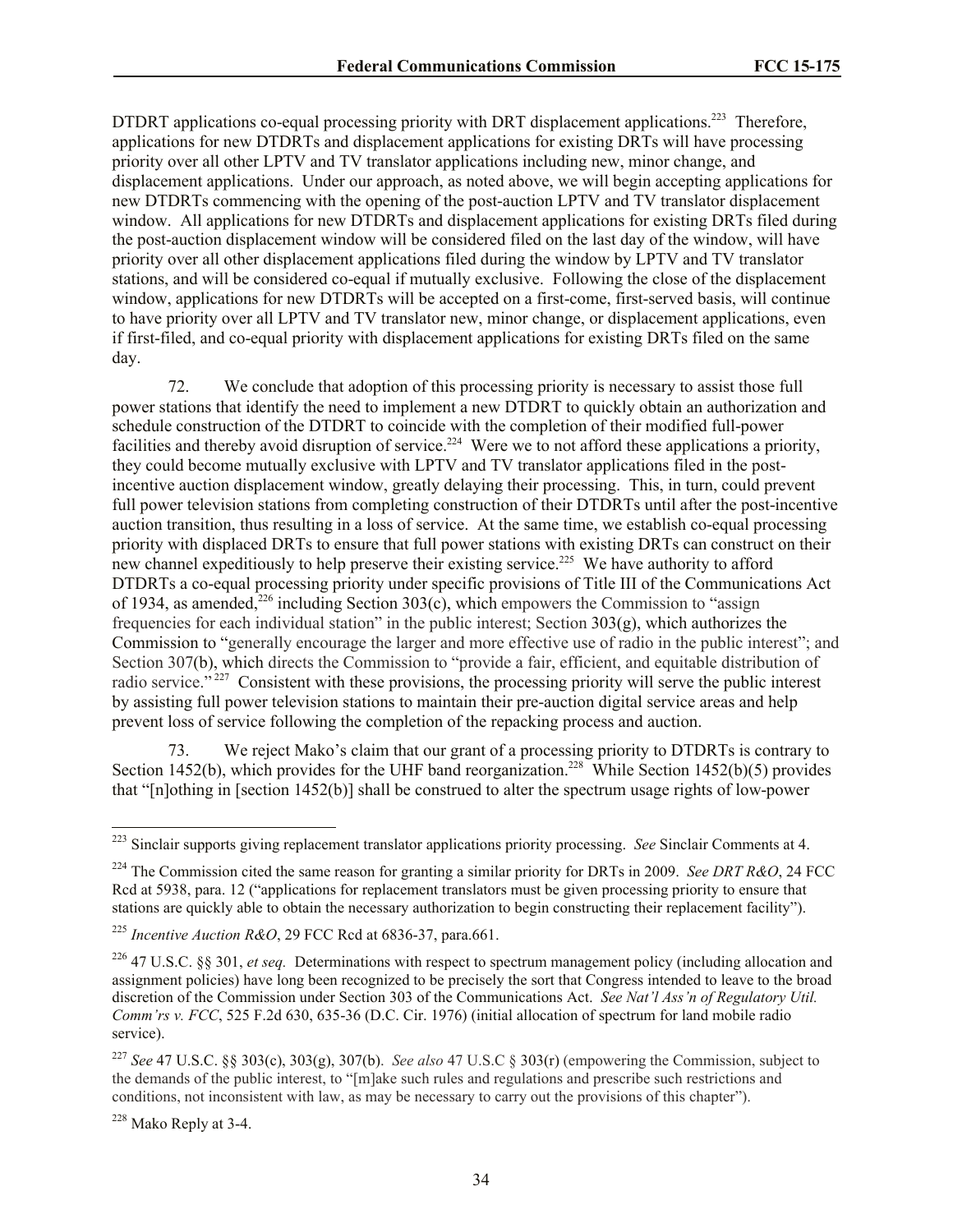television stations,"<sup>229</sup> it does not affect the Commission's broad authority outside of Section 1452(b) to manage spectrum in the public interest,  $^{230}$  which provides the legal basis for the actions we take today. To the contrary, Section  $1452(i)(1)$  specifically preserves that authority by stating that nothing in Section 1452(b) "shall be construed to . . . expand or contract the authority of the Commission, except as otherwise expressly provided."<sup>231</sup> There is no express provision in Section 1452(b) prohibiting the Commission from granting DTDRT applications a processing priority. Further, our adoption of a processing priority for applications for new DTDRTs is consistent with our 2009 decision to grant a similar priority for applications for DRTs. $^{232}$ 

74. We also disagree with those commenters that oppose adoption of a priority for DTDRT applications, claiming it could negatively affect the ability of displaced LPTV and TV translator stations to find a new channel post-auction and force some stations off the air.<sup>233</sup> While we recognize that many LPTV and TV translator stations will also be struggling to deal with the impact of the incentive auction and repacking process while constructing their digital facilities to meet the newly established digital transition date, we conclude that the need to help full power stations prevent or restore lost service area outweighs the limited impact that the licensing of new DTDRTs will have on the availability of channels for displaced LPTV and TV translator stations.

75. We also reject LeSea's proposal that full power stations be required to identify the need for a DTDRT earlier, such as during the three-month period following the release of the *Channel Reassignment PN* when stations will submit applications for construction permits for their newly assigned channels.<sup>234</sup> After the three-month period closes, LeSea suggests that applications for DTDRTs be accepted without the priority over other earlier-filed LPTV and TV translator applications.<sup>235</sup> Some full power television stations, however, may not identify the need for a DTDRT until later in the transition when, for example, they begin testing or operating their completed modified facilities. Therefore, full power stations in such situations may need to obtain a DTDRT later in the transition. In these circumstances, priority processing will ensure that the application for DTDRT is quickly processed.

76. Finally, we reject Venture's proposal that applications for DTDRTs "be accepted only after existing licensed LPTV stations are successfully displaced to other channels."<sup>236</sup> Adoption of

 $\overline{\phantom{a}}$ 

 $231$  47 U.S.C. § 1452(i)(1).

<sup>232</sup> *See DRT R&O*, 24 FCC Rcd at 5938, para. 11. As to DTV America's and ICN's claims that DTDRTs will not enhance diversity of ownership and programming (DTV America Comments at 8; ICN Comments at 4), translators do not originate programming and, by themselves, are not intended to be a means to enhance diversity of ownership or programming.

<sup>233</sup> See DTV America Comments at 8-9; Free Access Comments at 13 (granting applications for DTDRTs a priority in the post-incentive auction displacement window will cause displaced "LPTV licensees even greater likelihood of finding no future home"); ICN Comments at 4; LeSea Comments at 4-5 ("It is clear that the Commission is seeking to provide full-power stations every opportunity to get fill in translators to maintain the coverage areas of full power television stations, but it must not do so at the expense of existing LPTV and TV translator stations who may be displaced or forced off the air entirely."); Liberman Reply at 2, 4-5 (the Commission's proposal "actually runs contrary to the FCC's established goal to 'help preserve the important services' of LPTV and translator stations"); NTA Comments at 10.

<sup>234</sup> LeSea Comments at 4.

<sup>235</sup> *Id.*

<sup>236</sup> Venture Reply at 9.

 $229$  47 U.S.C. § 1452(b)(5).

<sup>230</sup> *See Incentive Auction R&O*, 29 FCC Rcd at 6673, para. 239 ("This provision simply clarifies the meaning and scope of section [1452]; it does not limit the Commission's spectrum management authority."). *Cf*. *AT&T Corp. v. Iowa Utils. Bd., 525 U.S. 366, 378 (1999) (statutory provision specifying that "nothing ... shall be construed" to* apply to certain subject matters did not limit general rulemaking authority).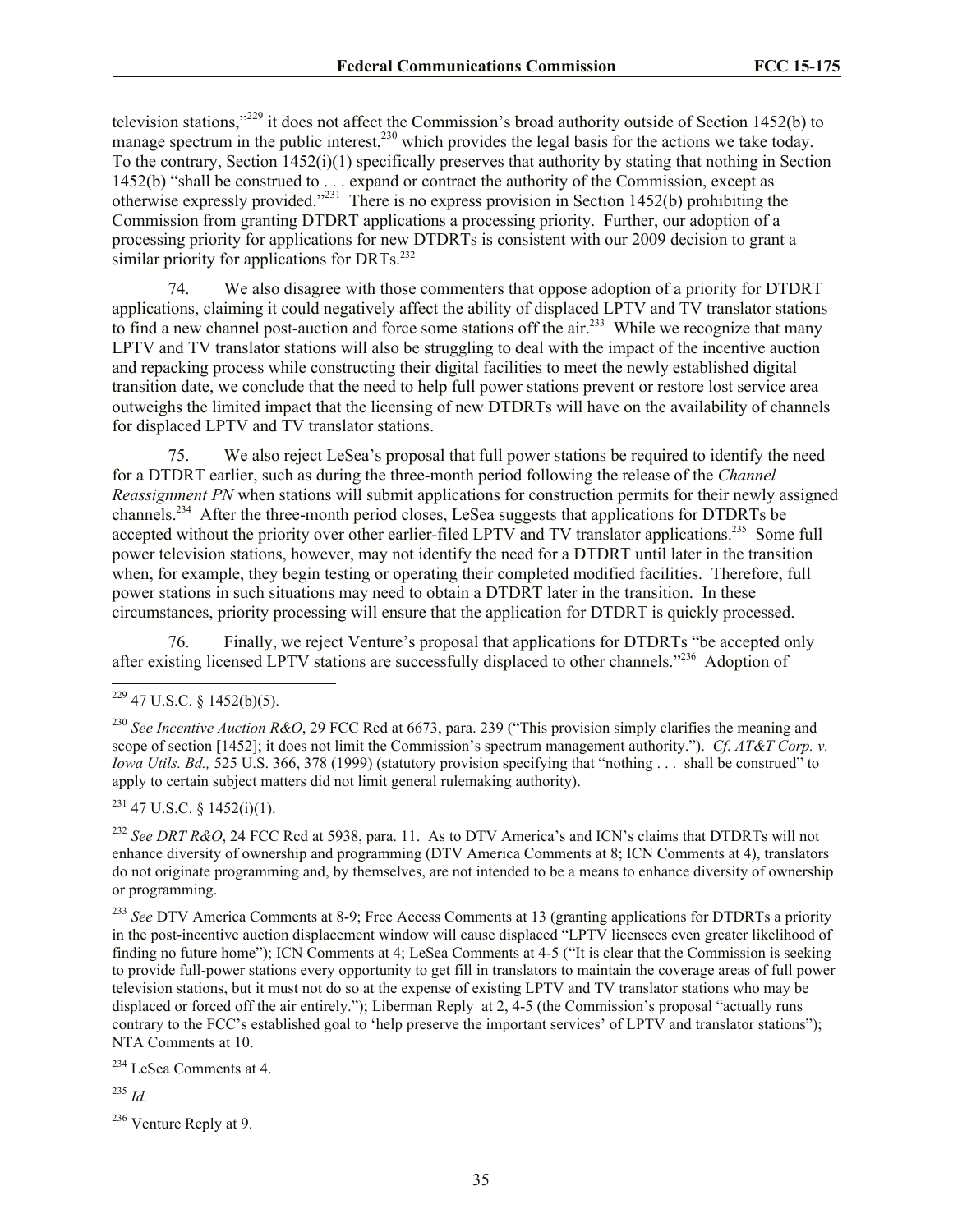Venture's proposal could prevent full power television stations that identify the need to implement a new DTDRT early in the transition process to quickly obtain an authorization and schedule construction to coincide with the completion of their modified facilities.

## **c. Licensing and Operating Rules**

77. In order to implement the new DTDRT service, we adopt the following licensing and operating rules.<sup>237</sup>

78. *Association with Main Station License*. We will associate DTDRTs with the full power television station's main license. This is the same approach we adopted for licensing DRTs.<sup>238</sup> DTDRTs, therefore, may not be separately assigned or transferred and will be renewed, transferred, or assigned along with the main license. We conclude that these limitations are necessary to ensure that DTDRT licenses are used only to restore service to a loss area as a result of the incentive auction and repacking process. We also conclude that this measure will prevent a DTDRT from being converted to an LPTV station in contravention of our freeze on the filing of applications for new digital LPTV stations.<sup>239</sup> Applications for DTDRTs will be filed on FCC Form  $2100 -$  Schedule  $C<sub>2</sub><sup>240</sup>$  will be treated as minor change applications, and will be exempt from filing fees.

79. *Secondary Frequency Use Status*. As proposed, <sup>241</sup> DTDRTs will be licensed with "secondary" frequency use status. Under this approach, DTDRTs, like DRTs before them, will not be permitted to cause interference to, and must accept interference from, full power television stations, certain land mobile radio operations, and other primary services, and will be subject to the interference protections to land mobile station operations in the 470-512 MHz band set forth in our rules.<sup>242</sup>

80. *Application of Other TV Translator Rules*. As proposed, <sup>243</sup> in order to facilitate the ability of stations to apply for and license DTDRTs, we will apply the existing rules associated with TV translator stations to DTDRTs, including the rules concerning power limits,<sup>244</sup> out-of-channel emission limits,<sup>245</sup> unattended operation,<sup>246</sup> time of operation,<sup>247</sup> and resolution of mutual exclusivity.<sup>248</sup>

 $\overline{a}$ 

- 245 *See* 47 C.F.R. § 74.736.
- 246 *See* 47 C.F.R. § 74.734.
- 247 *See* 47 C.F.R. § 74.763.
- 248 *See* 47 C.F.R. §§ 1.2100 *et seq.* & 73.5000 *et seq.*

<sup>&</sup>lt;sup>237</sup> See Third Notice, 29 FCC Rcd at 12551-52, paras. 37-42. We received no comments on these particular rules.

<sup>238</sup> *DRT R&O,* 24 FCC Rcd at 5942-43, paras. 23-24.

<sup>239</sup> *See Freeze on the Filing of Applications for New Digital Low Power Television and TV Translator Stations*, Public Notice, 25 FCC Rcd 15120 (MB 2010); see also *Initiation of Nationwide First-Come, First-Served Digital Licensing for Low Power Television and TV Translators Postponed Until Further Notice*, Public Notice, 25 FCC Rcd 8179 (MB 2010).

<sup>240</sup> This is a slight change from our original proposal for DTDRT applications to be filed on FCC Form 346. *See Third Notice*, 29 FCC Rcd at 12551, para. 38. On February 13, 2015, the Media Bureau announced that, as part of its continuing roll out of its new Licensing and Management System (LMS), it was replacing Form 346 with new Form 2100 Schedule C. *See Media Bureau Announces Completion of Second Phase of Licensing and Management System for Full Power, Class A, Low Power And TV Translator Stations*, Public Notice, DA 15-212 (rel. February 13, 2015). Therefore, all licensing of DTDRTs will be done on Schedule C to the new LMS Form 2100.

<sup>241</sup> *See Third Notice*, 29 FCC Rcd at 12551, para. 39.

<sup>242</sup> *See* 47 C.F.R. § 74.709.

<sup>243</sup> *See Third Notice*, 29 FCC Rcd at 12551-52, para. 40.

<sup>244</sup> *See* 47 C.F.R. § 74.735.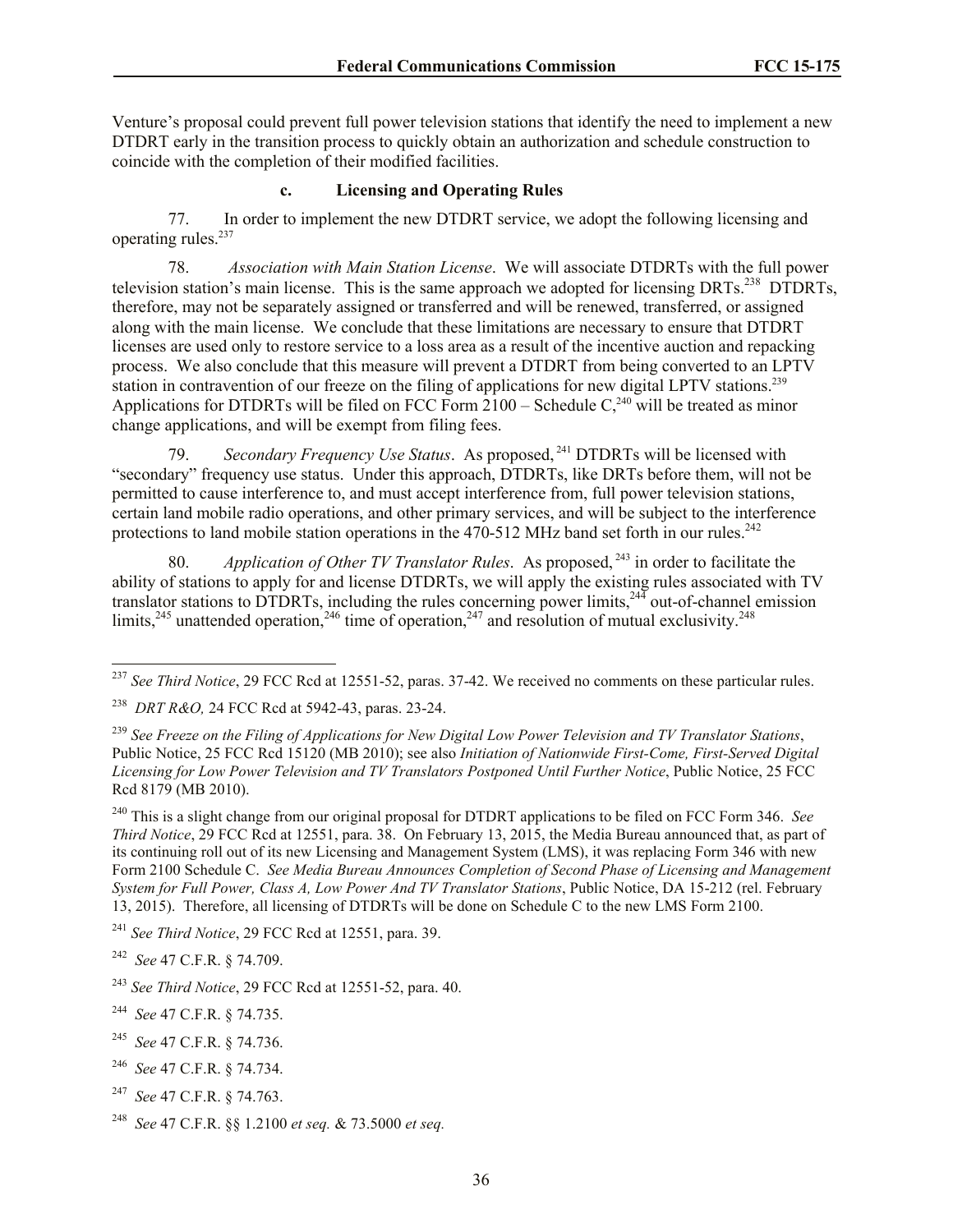81. *Call Signs*. We will assign DTDRTs the same call sign as their associated full power television station.<sup>249</sup> As the Commission previously concluded for DRTs, we conclude that "use of a unique call sign for replacement translators serves little or no purpose and will only cause confusion," would be more costly to stations, and could cause technical problems.<sup>250</sup>

82. *Construction Period*. As proposed, <sup>251</sup> we provide a full three-year construction period for full power television stations to build their DTDRTs. We conclude that a full three-year period for completion of replacement translator facilities will help to ensure the successful implementation of this new service. Among other things, we believe it will allow stations that are reassigned to new channels in the repacking process, some of which will have 39 months to complete construction of their post-auction facilities, to schedule construction of their replacement translator to coincide with the completion of their full power facilities.

#### **2. Discontinuation of Applications for New DRTs**

83. As proposed,<sup>252</sup> we permanently discontinue the acceptance of applications for new DRTs. In August 2014, following adoption of rules for the incentive auction, the Media Bureau placed a freeze on the filing of applications for DRTs<sup>253</sup> because full power stations had more than five years to apply for this type of replacement translator following the 2009 full-power digital transition. We agree with NTA that the DRT filing opportunity period should be terminated.<sup>254</sup> We conclude that future DRT applications are no longer necessary for stations to replace an analog loss area that occurred as a result of the digital transition over six years ago. As noted above, however, we will continue to accept displacement applications for existing DRTs.<sup>255</sup>

# **III. FOURTH NOTICE OF PROPOSED RULEMAKING**

84. In the *Third Notice*, we sought comment on whether to allow secondary stations to channel share with primary stations, as well as the feasibility of primary-secondary sharing.<sup>256</sup> Primarysecondary sharing raises a number of issues similar to those we are considering in the *Primary-Primary Channel Sharing NPRM*. We therefore tentatively conclude to allow channel sharing between primary and secondary stations and, in the event that we decide to allow such channel sharing, we propose rules for primary-secondary sharing that are consistent with those adopted for secondary-secondary sharing in the companion Third Report and Order and proposed for primary-primary sharing outside of the auction context in the *Primary-Primary Channel Sharing NPRM*. This includes licensing rules, operating rules, and rules regarding termination, assignment/transfer, and relinquishment of channel sharing rights.<sup>257</sup>

l

<sup>256</sup> *See Third Notice*, 29 FCC Rcd at 12547-48, para. 28.

<sup>257</sup> *See Third Report and Order*, supra at § II.B; *Primary-Primary Channel Sharing NPRM*, 30 FCC Rcd at 6685, paras. 46-47; 6686-87, paras. 49-52; 6688, paras. 55-56.

<sup>249</sup> *See Third Notice*, 29 FCC Rcd at 12552, para. 41.

<sup>250</sup> *See DRT R&O*, 24 FCC Rcd at 5944, paras. 27-29 (internal quotation marks omitted).

<sup>251</sup> *See Third Notice*, 29 FCC Rcd at 12552, para. 42, citing *DRT R&O*, 24 FCC Rcd at 5945, paras. 30-31.

<sup>252</sup> *See Third Notice*, 29 FCC Rcd at 12552, para. 43.

<sup>253</sup> *See Freeze on the Filing of Applications for Digital Replacement Translator Stations and Displacement Applications*, Public Notice, 29 FCC Rcd 6063 (MB 2014).

<sup>&</sup>lt;sup>254</sup> NTA Comments at 10.

<sup>&</sup>lt;sup>255</sup> We note that all applications pending at the time of the freeze were processed and there are no pending applications for new DRTs. In addition, we note that we do not intend to discontinue allowing a station to file a displacement application if its DRT is displaced as a result of the incentive auction and repacking process or later by a full power television station modification. Our action today only discontinues the acceptance of applications for new DRTs.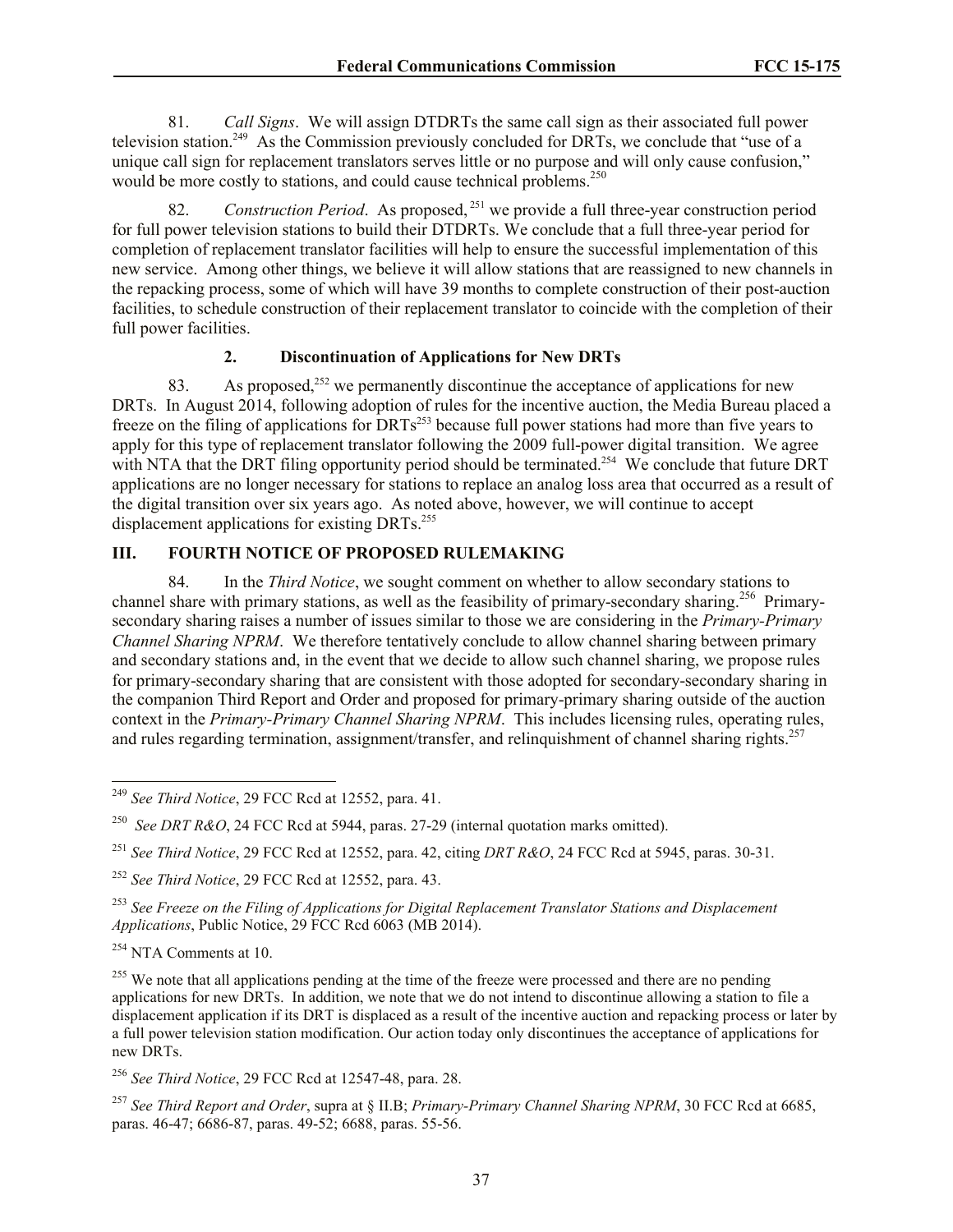85. We seek comment on whether it would be appropriate for a secondary station to be permitted to obtain "de facto" interference protection by sharing with a primary station. We also seek comment on whether it would be appropriate to allow a secondary station to obtain the coverage area of a primary station through channel sharing. In addition, we seek comment on whether the benefits of channel sharing between a primary station and a secondary station could be obtained alternatively by the primary station entering into a commercial agreement to air the secondary station's programming as a multicast stream. We intend to resolve all of the outstanding issues regarding channel sharing outside the incentive auction context in a single decision, based on the record developed in both proceedings. This approach will also ensure consistency and promote efficient decision-making regarding these issues, without unduly delaying their final resolution.

86. For both primary-secondary and secondary-secondary sharing, we propose to adopt rules pertaining to the term length of CSAs and MVPD notice consistent with what we have proposed in the *Primary-Primary Channel Sharing NPRM*. 258 We also propose to not reimburse the costs imposed on MVPDs as a result of CSAs between secondary stations or between primary and secondary stations.<sup>259</sup> We also seek comment on issues pertaining to MVPD carriage in the context of both primary-secondary and secondary-secondary sharing. We tentatively conclude that a secondary station that shares with a primary or secondary sharer station, and a primary station that shares with a secondary sharer station, has the same satellite and cable carriage rights under the Communications Act on their new shared channels that the station would have at the shared location if it was not channel sharing.<sup>260</sup> We propose to adopt the same approach to MVPD carriage for both primary-secondary and secondary-secondary sharing as we proposed in the *Primary-Primary Channel Sharing NPRM* to fulfill the objectives underlying Section  $1452(a)(4)$ ,<sup>261</sup> with one modification. Given the relatively small number of unbuilt LPTV stations that would meet the criteria for obtaining cable carriage, we propose to permit secondary stations to become sharees regardless of whether they possessed carriage rights or were operating on a non-shared channel prior to entering into a sharing agreement.

#### **IV. PROCEDURAL MATTERS – THIRD REPORT AND ORDER**

#### **A. Final Regulatory Flexibility Analysis**

87. Pursuant to the Regulatory Flexibility Act of 1980, as amended,  $262$  the Commission's Final Regulatory Flexibility Analysis ("FRFA") relating to this Third Report and Order is attached as Appendix C.

#### **B. Final Paperwork Reduction Act of 1995 Analysis**

88. This document contains new or modified information collection requirements subject to the Paperwork Reduction Act of 1995 ("PRA"), Public Law 104-13. It will be submitted to the Office of

 $\overline{a}$ 

<sup>262</sup> *See* 5 U.S.C. § 604.

<sup>258</sup> *See Primary-Primary Channel Sharing NPRM*, 30 FCC Rcd at 6685-86, para. 48 (proposing to permit termlimited CSAs and seeking comment on whether to establish a minimum term for CSAs and, if so, what minimum term would be appropriate); *id*. at 6689-90, para. 60 (proposing that sharee stations provide notice to MVPDs).

<sup>259</sup> *See id*. at 6689, paras. 58-59.

<sup>260</sup> We set forth our proposed statutory analysis in the *Primary-Primary Channel Sharing NPRM* and need not repeat it here. *See id.* at 6681-85, paras. 33-45.

<sup>261</sup> *See id.* at 6684, para. 43 (explaining that Section 1452(a)(4) does not extend carriage rights to a sharee station in connection with the incentive auction if it was not licensed as of November 30, 2010, thereby avoiding artificially creating new stations that can demand MVPD carriage); *id*. at 6684-85, para. 44 (proposing that a station will be eligible to become a sharee station outside of the auction context only if it possessed carriage rights under sections 338, 614, or 615 of the Communications Act through an auction-related channel sharing agreement, pursuant to Section  $1452(a)(4)$ , or because it was operating on its own non-shared channel immediately prior to entering into a channel sharing agreement).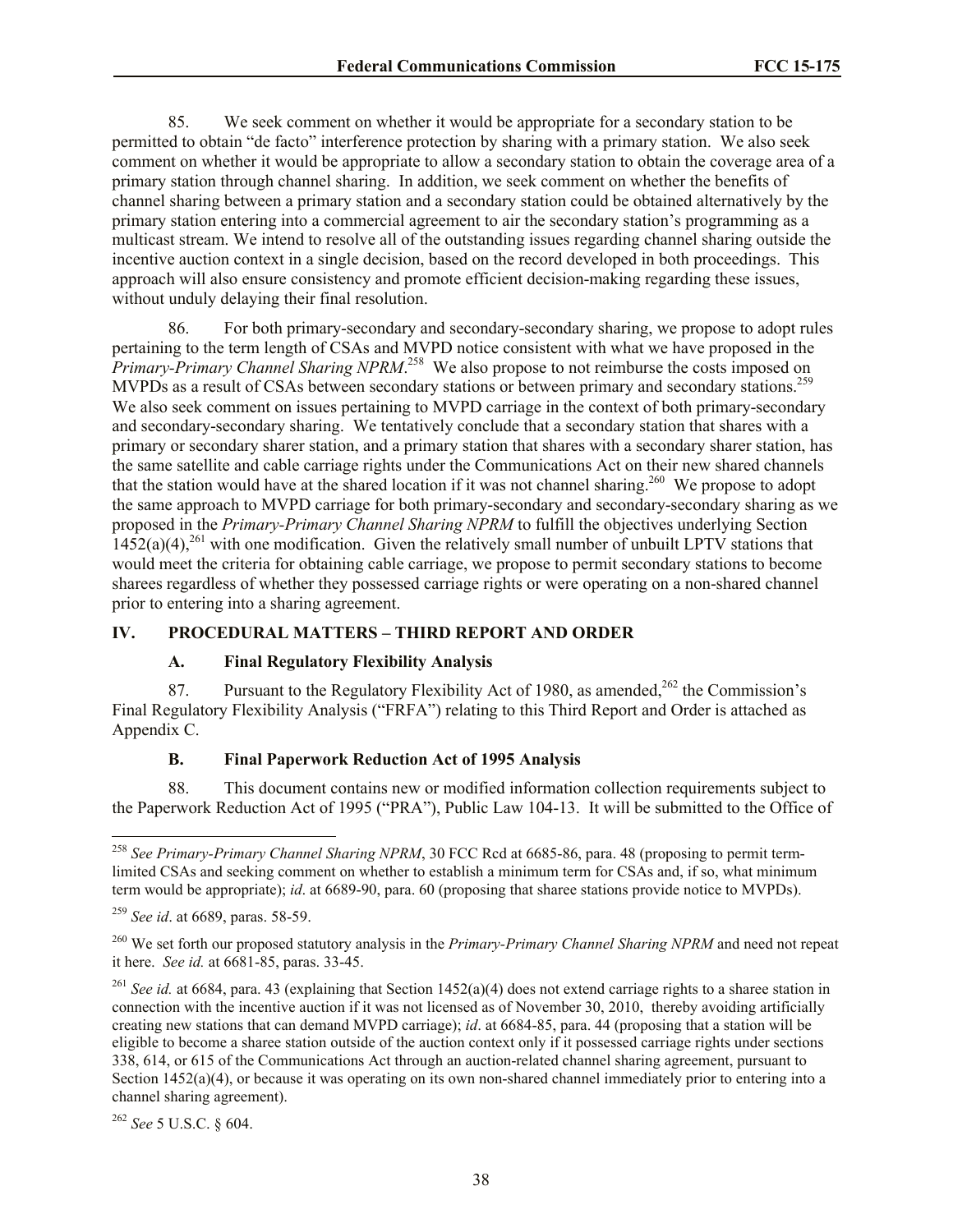Management and Budget ("OMB") for review under section 3507(d) of the PRA. OMB, the general public, and other Federal agencies are invited to comment on the new or modified information collection requirements contained in this proceeding. In addition, we note that pursuant to the Small Business Paperwork Relief Act of 2002, Public Law 107-198, *see* 44 U.S.C. § 3506(c)(4), we previously sought specific comment on how the Commission might further reduce the information collection burden for small business concerns with fewer than 25 employees.

89. We have assessed the effects of the policies adopted in this Third Report and Order with regard to information collection burdens on small business concerns, and find that these policies will benefit many companies with fewer than 25 employees by mitigating the potential impact of the broadcast television spectrum incentive auction and the repacking process on LPTV and TV translator stations and helping preserve the important services they provide. In addition, we have described impacts that might affect small businesses, which includes most businesses with fewer than 25 employees, in the FRFA attached to this Third Report and Order as Appendix C.

# **C. Congressional Review Act**

90. The Commission will send a copy of this Third Report and Order to Congress and the Government Accountability Office ("GAO") pursuant to the Congressional Review Act.<sup>263</sup>

#### **D. Further Information**

91. For further information about this Third Report and Order, please contact Shaun Maher at (202) 418-2324, Shaun.Maher@fcc.gov.

# **V. PROCEDURAL MATTERS – FOURTH NPRM**

#### **A. Ex Parte Presentations**

92. The proceeding this Fourth NPRM initiates shall be treated as a "permit-but-disclose" proceeding in accordance with the Commission's *ex parte* rules.<sup>264</sup> Persons making *ex parte* presentations must file a copy of any written presentation or a memorandum summarizing any oral presentation within two business days after the presentation (unless a different deadline applicable to the Sunshine period applies).<sup>265</sup> Persons making oral *ex parte* presentations are reminded that memoranda summarizing the presentation must (1) list all persons attending or otherwise participating in the meeting at which the *ex parte* presentation was made, and (2) summarize all data presented and arguments made during the presentation. If the presentation consisted in whole or in part of the presentation of data or arguments already reflected in the presenter's written comments, memoranda or other filings in the proceeding, the presenter may provide citations to such data or arguments in his or her prior comments, memoranda, or other filings (specifying the relevant page and/or paragraph numbers where such data or arguments can be found) in lieu of summarizing them in the memorandum. Documents shown or given to Commission staff during *ex parte* meetings are deemed to be written *ex parte* presentations and must be filed consistent with  $\S$  1.1206(b) of the rules. In proceedings governed by  $\S$  1.49(f) of the rules or for which the Commission has made available a method of electronic filing, written *ex parte* presentations and memoranda summarizing oral *ex parte* presentations, and all attachments thereto, must be filed through the electronic comment filing system available for that proceeding, and must be filed in their native format (e.g*.*, .doc, .xml, .ppt, searchable.pdf). Participants in this proceeding should familiarize themselves with the Commission's *ex parte* rules.

l

<sup>263</sup> *See* 5 U.S.C. § 801(a)(1)(A).

<sup>264</sup> 47 C.F.R. §§ 1.1200 *et seq.*

<sup>265</sup> *See* 47 C.F.R. § 1.1203.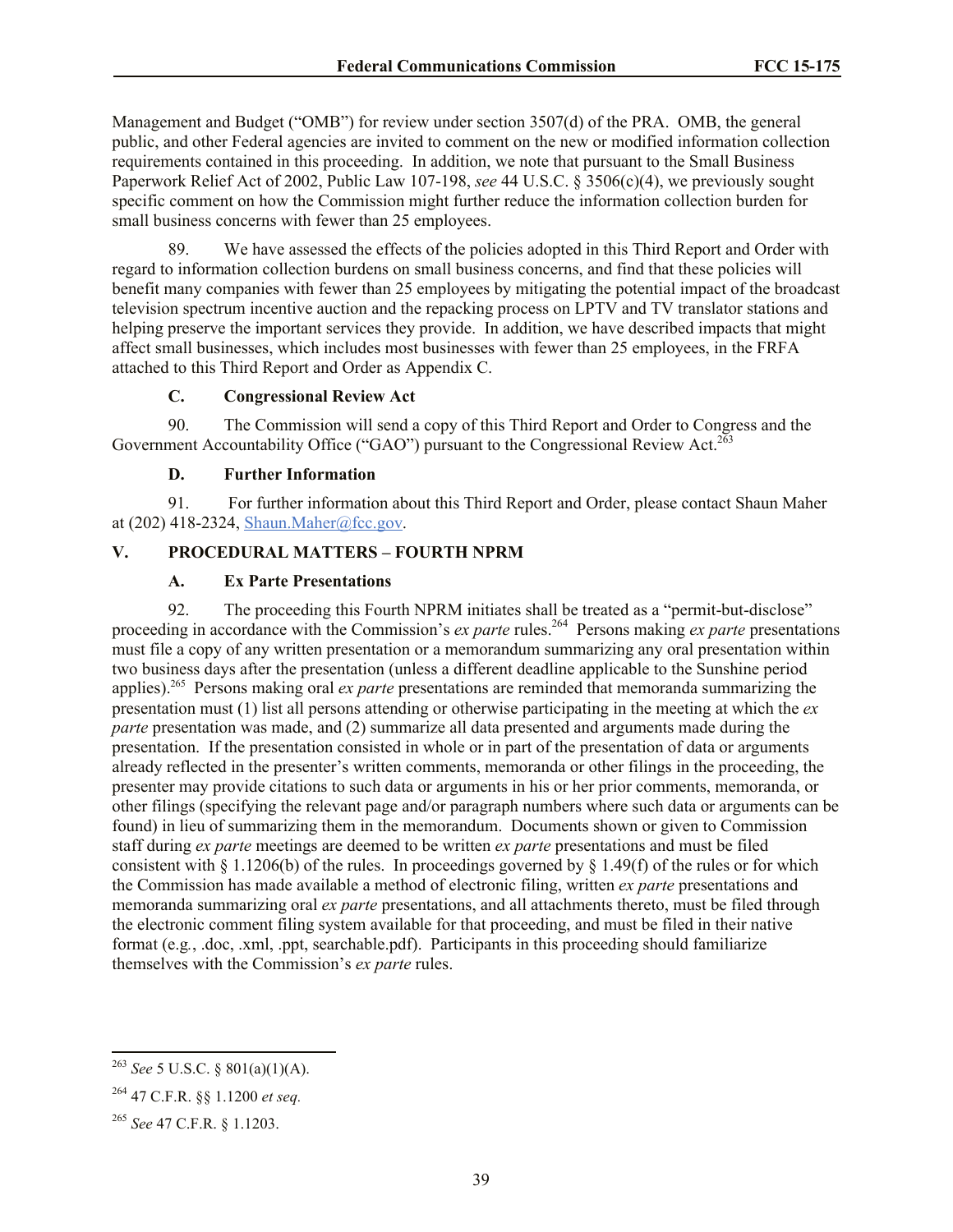# **B. Initial Regulatory Flexibility Act Analysis.**

93. The Regulatory Flexibility Act of 1980, as amended ("RFA"),<sup>266</sup> requires that a regulatory flexibility analysis be prepared for notice and comment rule making proceedings, unless the agency certifies that "the rule will not, if promulgated, have a significant economic impact on a substantial number of small entities." The RFA generally defines the term "small entity" as having the same meaning as the terms "small business," "small organization," and "small governmental jurisdiction." $^{267}$  In addition, the term "small business" has the same meaning as the term "small business" concern" under the Small Business Act.<sup>268</sup> A "small business concern" is one which: (1) is independently owned and operated; (2) is not dominant in its field of operation; and (3) satisfies any additional criteria established by the Small Business Administration (SBA).

94. With respect to this Fourth NPRM, an Initial Regulatory Flexibility Analysis ("IRFA") under the Regulatory Flexibility Act<sup>269</sup> is contained in Appendix E. Written public comments are requested on the IFRA, and must be filed in accordance with the same filing deadlines as comments on the Fourth NPRM, with a distinct heading designating them as responses to the IRFA. The Commission will send a copy of this Fourth NPRM, including the IRFA, in a report to Congress pursuant to the Congressional Review Act. In addition, a copy of this Fourth NPRM and the IRFA will be sent to the Chief Counsel for Advocacy of the SBA, and will be published in the *Federal Register*.

# **C. Paperwork Reduction Act Analysis.**

95. This document contains proposed new or modified information collection requirements. The Commission, as part of its continuing effort to reduce paperwork burdens, invites the general public and the Office of Management and Budget (OMB) to comment on the information collection requirements contained in this document, as required by the Paperwork Reduction Act of 1995, Public Law 104-13, *see* 44 U.S.C. § 3507. In addition, pursuant to the Small Business Paperwork Relief Act of 2002, Public Law 107-198, *see* 44 U.S.C. § 3506(c)(4), we seek specific comment on how we might further reduce the information collection burden for small business concerns with fewer than 25 employees.

# **D. Comment Filing Procedures**

96. Pursuant to sections 1.415 and 1.419 of the Commission's rules, 47 C.F.R. §§ 1.415, 1.419, interested parties may file comments and reply comments on or before the dates indicated on the first page of this document. Comments may be filed using the Commission's Electronic Comment Filing System (ECFS). *See Electronic Filing of Documents in Rulemaking Proceedings*, 63 FR 24121 (1998).

- Electronic Filers: Comments may be filed electronically using the Internet by accessing the ECFS: http://fjallfoss.fcc.gov/ecfs2/.
- **Paper Filers:** Parties who choose to file by paper must file an original and one copy of each filing. If more than one docket or rulemaking number appears in the caption of this proceeding, filers must submit two additional copies for each additional docket or rulemaking number.

Filings can be sent by hand or messenger delivery, by commercial overnight courier, or by firstclass or overnight U.S. Postal Service mail. All filings must be addressed to the Commission's Secretary, Office of the Secretary, Federal Communications Commission.

l

<sup>266</sup> *See* 5 U.S.C. § 603.

<sup>267</sup> *See* 5 U.S.C. § 601(6).

<sup>268</sup> *See* 5 U.S.C. § 601(3).

<sup>269</sup> *See* 5 U.S.C. § 603.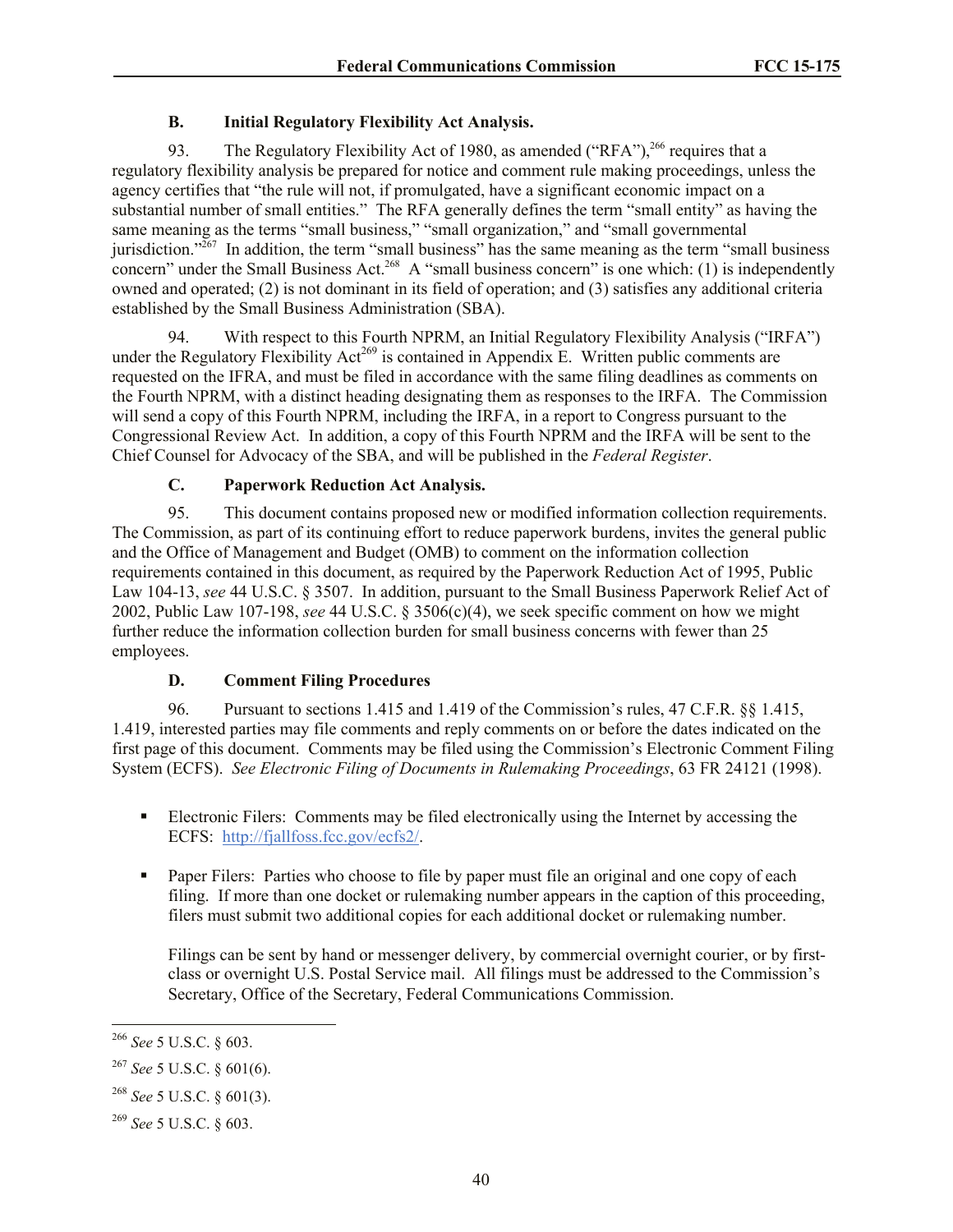- All hand-delivered or messenger-delivered paper filings for the Commission's Secretary must be delivered to FCC Headquarters at  $\overline{445}$  12<sup>th</sup> St., SW, Room TW-A325, Washington, DC 20554. The filing hours are 8:00 a.m. to 7:00 p.m. All hand deliveries must be held together with rubber bands or fasteners. Any envelopes and boxes must be disposed of before entering the building.
- Commercial overnight mail (other than U.S. Postal Service Express Mail and Priority Mail) must be sent to 9300 East Hampton Drive, Capitol Heights, MD 20743.
- $\blacksquare$  U.S. Postal Service first-class, Express, and Priority mail must be addressed to 445 12<sup>th</sup> Street, SW, Washington DC 20554.

97. People with Disabilities: To request materials in accessible formats for people with disabilities (braille, large print, electronic files, audio format), send an e-mail to fcc504@fcc.gov or call the Consumer & Governmental Affairs Bureau at 202-418-0530 (voice), 202-418-0432 (tty).

#### **VI. ORDERING CLAUSES**

98. **IT IS ORDERED** that pursuant to sections 1, 4, 301, 303, 307, 308, 309, 310, 316, 319, and 403 of the Communications Act of 1934, as amended, 47 U.S.C. §§ 151, 154, 301, 303, 307, 308, 309, 310, 316, 319, and 403, this Third Report and Order **IS ADOPTED**.

99. **IT IS FURTHER ORDERED** that the Commission's rules **ARE HEREBY AMENDED** as set forth in Appendix B.

100. **IT IS FURTHER ORDERED** that the Petition for Blanket Extension or Waiver of Advance Television Broadcasting Alliance **IS DISMISSED AS MOOT**.

101. **IT IS FURTHER ORDERED** that the Motion to Reopen the Record of Free Access & Broadcast Telemedia, LLC **IS DENIED**.

102. **IT IS FURTHER ORDERED** that the rules adopted herein **WILL BECOME EFFECTIVE** 30 days after the date of publication in the *Federal Register*, except for sections 74.787 and 74.800 which contain new or modified information collection requirements that require approval by the OMB under the PRA and **WILL BECOME EFFECTIVE** after the Commission publishes a notice in the *Federal Register* announcing such approval and the relevant effective date.

103. **IT IS FURTHER ORDERED** that, pursuant to the authority contained in sections 1, 4, 301, 303, 307, 308, 309, 310, 316, 319, 338, 403, 614, and 615 of the Communications Act of 1934, as amended, 47 U.S.C. §§ 151, 154, 301, 303, 307, 308, 309, 310, 316, 319, 338, 403, 614 and 615, this Fourth Notice of Proposed Rulemaking **IS ADOPTED**.

104. **IT IS FURTHER ORDERED** that the Commission's Consumer and Governmental Affairs Bureau, Reference Information Center, **SHALL SEND** a copy of this Third Report and Order and Fourth Notice of Proposed Rulemaking including the Initial and Final Regulatory Flexibility Analyses, to the Chief Counsel for Advocacy of the Small Business Administration.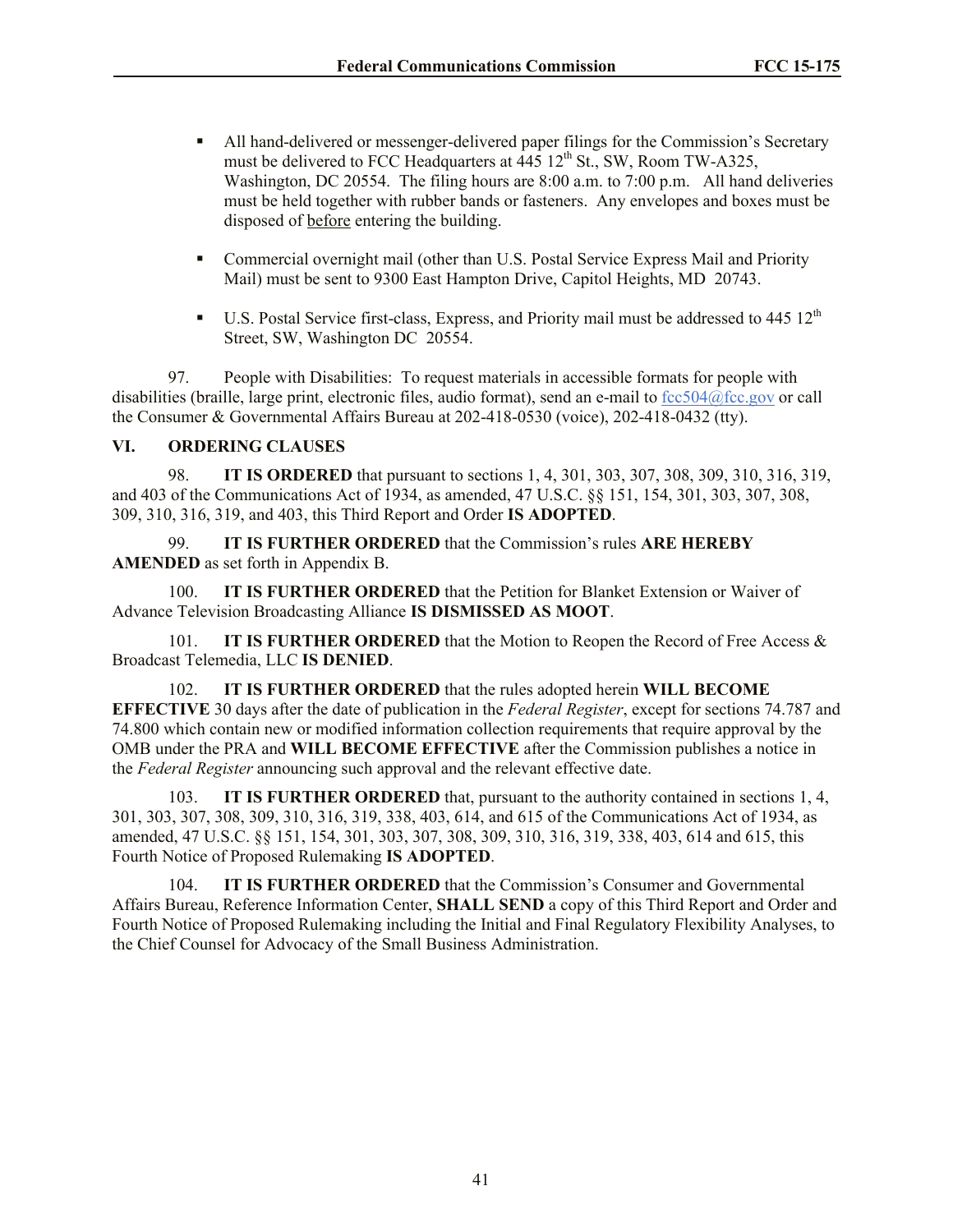105. **IT IS FURTHER ORDERED** that the Commission **SHALL SEND** a copy of this Third Report and Order and Fourth Notice of Proposed Rulemaking in a report to be sent to Congress and the Government Accountability Office pursuant to the Congressional Review Act, *see* 5 U.S.C. §  $801(a)(1)(A)$ .

### FEDERAL COMMUNICATIONS COMMISSION

Marlene H. Dortch Secretary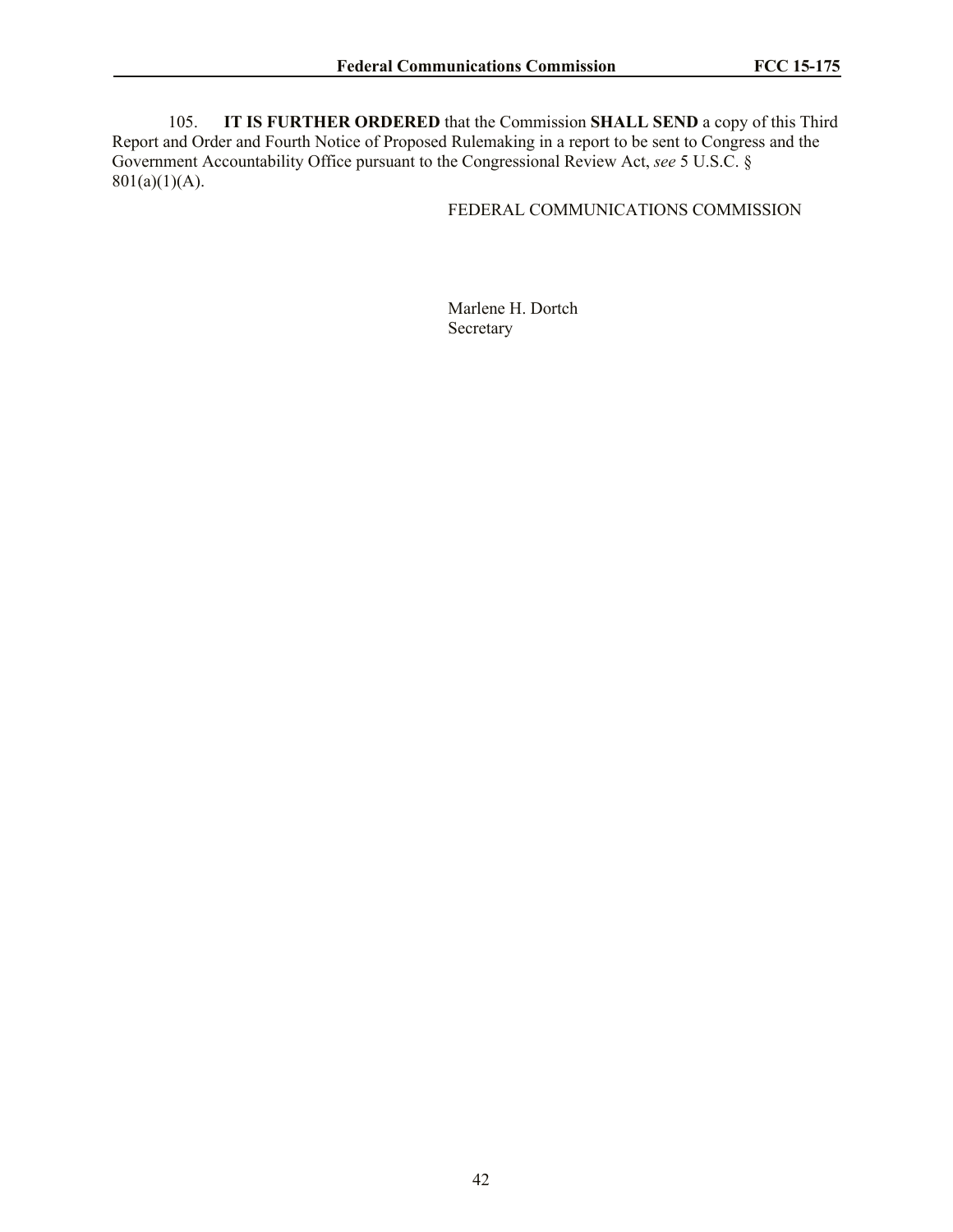#### **APPENDIX A**

#### **List of Commenters**

#### **Commenters**

Abraham Telecasting Company, LLC (Abraham) \*#%@ Advanced Television Broadcasting Alliance (ATBA) Block Communications, Inc. (Block) Byron W. St. Clair (St. Clair) Central Park Church of God, Inc. (Central Park)  $*#9/6@$ Centro Cristiano de Vida Eterna (Centro Cristiano) \*#%@ Channel 5 Public Broadcasting, Inc. (Channel 5) Cohen, Dippell and Everist, P.C. (Cohen) Consumer Electronics Association (CEA) CTV Broadcasting, LLC (CTV)  $*#%@@$ Daniel Gomez (Daniel Gomez) \*%@ De Mujer a Mujer International (De Mujer) \*#%@ DTV America Corporation (DTV America) EchoStar Technologies L.L.C. (EchoStar) Eduardo Gallagos (Gallagos)  $*%$ Educational Media Foundation (EMF) Elva and Moises Gomez (Elva and Moises Gomez)  $*$  (a) Expanding Opportunities for Broadcasters Coalition (EOBC) Free Access & Broadcast Telemedia, LLC (Free Access) Gary White (White)  $*%$   $\omega$ George S. Flinn, Jr. (Flinn) Hispanic Family Christian Network, Inc. (Hispanic Family) \*#%@ Hosanna Apostolic Ministies Broadcasting Corporation (Honsanna)  $*#%@@$ Iglesia Jesucristo es mi Refugio, Inc. (Iglesia Jesucristo) \*#% $@$ International Communications Network, Inc. (ICN) Island Broadcasting LLC and Richard D. Bogner (Island) Jenifer Juarez (Juarez) \*#%@ Jose Salas (Salas)  $*#%@@$ Juan Carlos Matos Barreto (Barreto) La Mega Mundial, LLC (La Mega)  $*#96@$ La Palabra Viviente Ministries (La Palabra) \*@ LeSEA Broadcasting Corporation (LeSEa) Linley Gumm (Gumm) LMO Christian Media, Inc. (LMO) \*#%@ Lotus Communications Corp. (Lotus) LPTV Spectrum Rights Coalition (LPTV Coalition) Mako Communications, LLC (Mako) Metro TV, Inc. (Metro TV) Murray Hill Broadcasting, LLC and WLFM, LLC (Murray Hill) National Association of Broadcasters (NAB) National Public Radio, Inc. (NPR) National Religious Broadcasters (NRB) National Translator Association (NTA) Nickolaus E. Leggett (Leggett) One Ministries, Inc. (One Ministries) Open Technology Institute & Public Knowledge (OTI/PK) Pacific Mountain Network (PMN)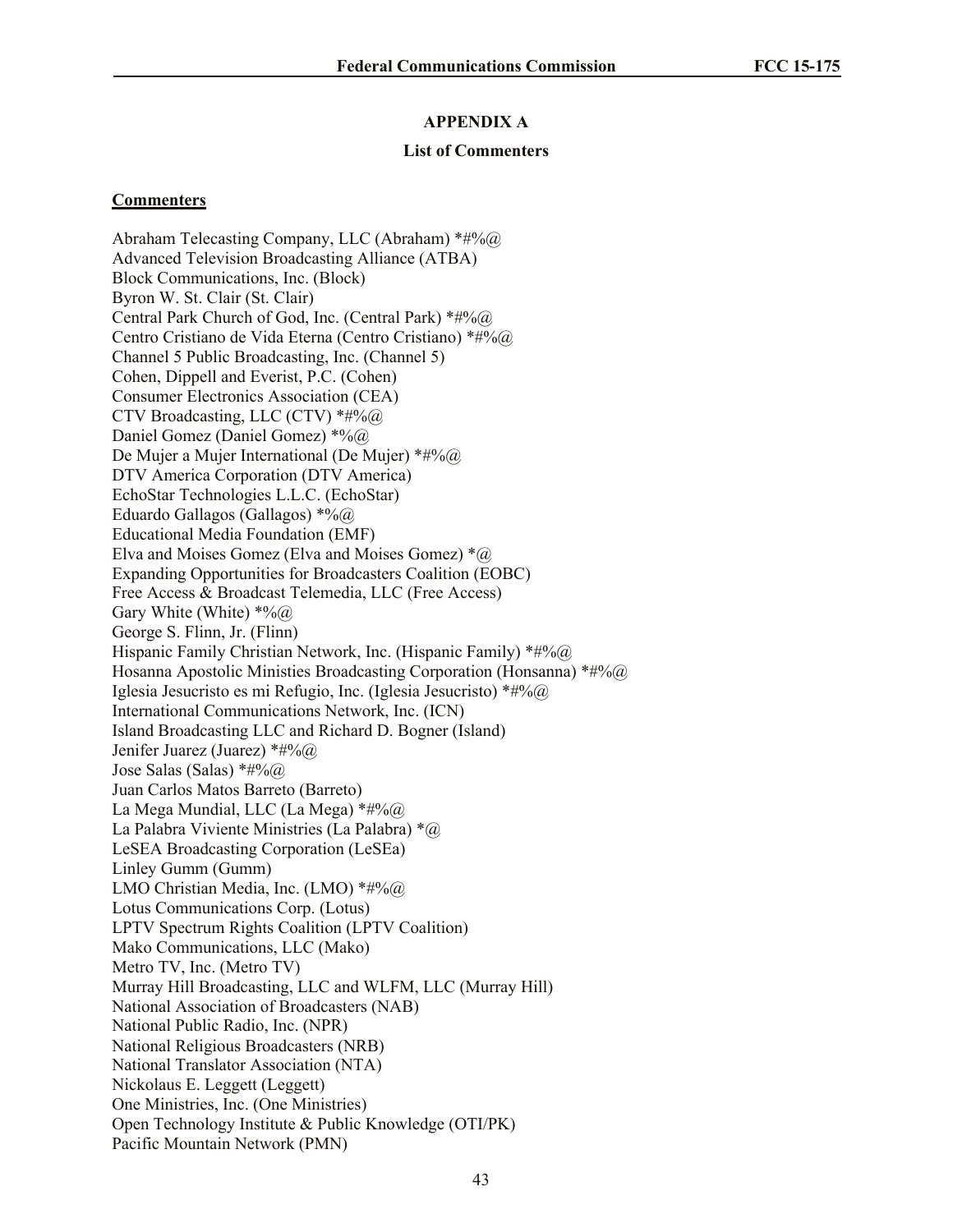PBS, CPB, and APTS (APTS/CPB/PBS) Roy William Mayhugh (Mayhugh) Signal Above, LLC (Signal) Sinclair Broadcast Group, Inc. (Sinclair) Spectrum Evolution, Inc. (SEI) The Wireless Internet Service Providers Association (WISPA) U.S. Television, LLC (USTV) Venture Technologies Group, LLC (Venture) VIZIO, Inc. (Vizio) WatchTV, Inc. (WatchTV) Weigel Broadcasting Co. (Weigel) WVEBA (WVEBA)

\*: Indicates Joint Channel Sharing Commenters #: Indicates Joint Transition Date Commenters %: Indicates Joint Channel 6 LPTV Commenters

@: Indicates Joint Additional Measures Commenters

#### **Reply Commenters**

ABC, Inc. (ABC) Adrienne J. Weiss (Adrienne Weiss) Advanced Television Broadcasting Alliance Capitol Broadcasting Company, Inc. (CBC) Central Park Centro Cristiano Cohen CEA CTIA-The Wireless Association (CTIA) DC Broadcasting, Inc. (DC Broadcasting) White Flinn Island (late) La Mega Liberman Broadcasting, Inc. (Liberman) Lotus LPTV Coalition (late) Mako Media Vista Group, LLC (Media Vista) Multicultural Media, Telecom and Internet Council (MMTIC) (late) NAB National Cable & Telecommunications Association (NCTA) NPR NTA One Ministries Prism Broadcasting Network, Inc. (Prism) Randall A. Weiss (Randall Weiss) Rec Networks (Rec Networks) Roderick A. Payne (Payne) Signal Southwest Colorado Television Translator Association (SWCOTV) Syncom Media Group, Inc. (Syncom) WISPA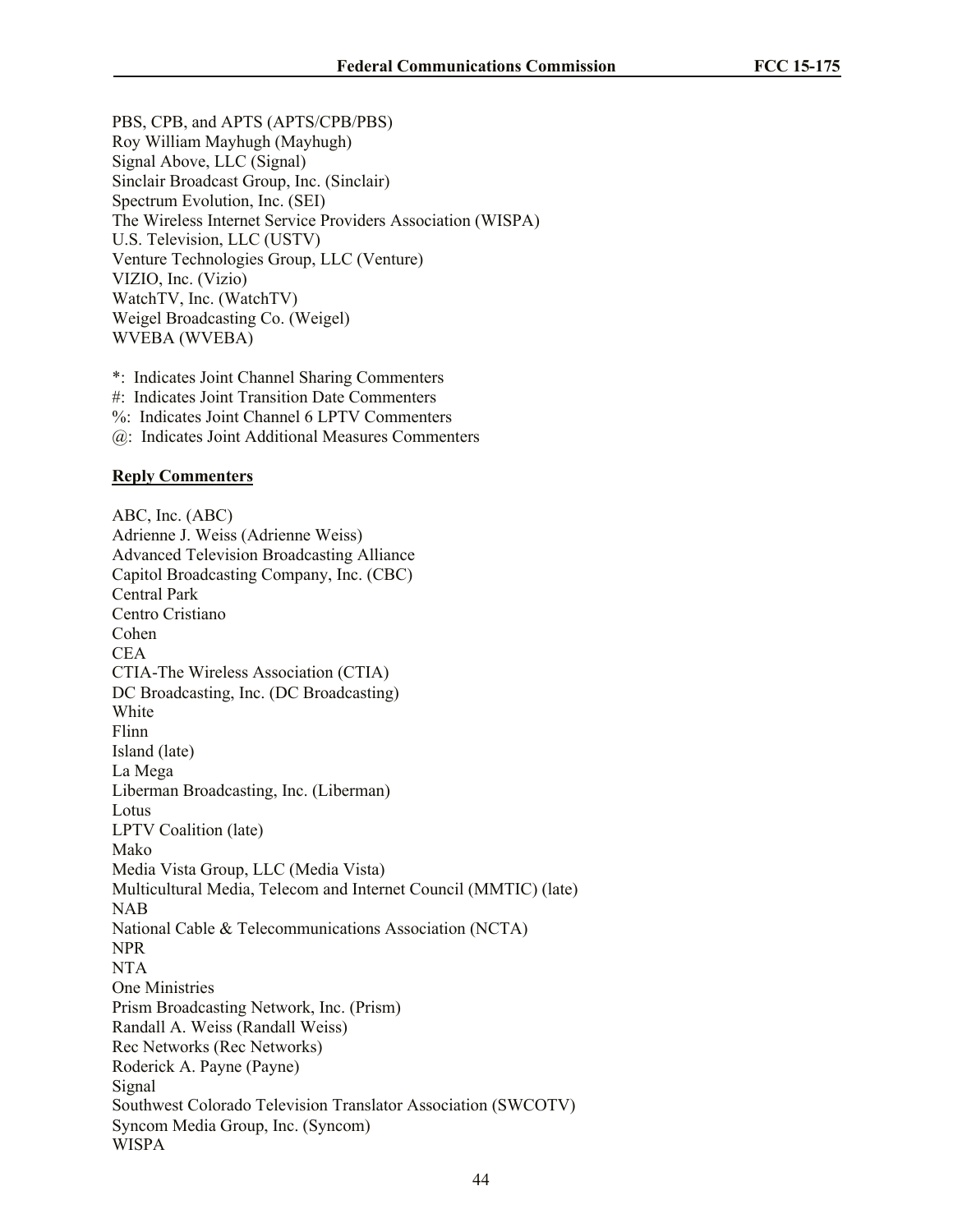Venture

# *Ex Parte Filings*

APTS/CPB/PBS, March 18, 2015, March 31, 2015, April 22, 2015 and June 30, 2015 Brian Fortman, January 21, 2015 (Fortman) Capitol Broadcasting Company, Inc., March 18, 2015 CTIA, July 24, 2015 and July 31, 2015 Free Access, May 22, 2015, May 29, 2015, June 3, 2015, June 17, 2015, July 2, 2015, July 17, 2015, September 17, 2015, November 13, 2015 and November 25, 2015 Funai Electric Company, Ltd., January 23, 2015 (Funai) Gray Television, Inc., March 11, 2015 and December 3, 2015 (Gray) LPTV Coalition, May 20, 2015 and October 24, 2015. NCTA, November 16, 2015 Roger Fraser, January 23, 2015 (Fraser) Small Business Administration, Office of Advocacy, June 15, 2015 WISPA, December 4, 2014 USTV, March 12, 2015

# **List of Commenters In Response to ATBA's Petition for Blanket Extension or Waiver Public Notice, 29 FCC Rcd 8322 (MB 2014) (Referenced as "Comments to ATBA Petition")**

# **Commenters**

ATBA Channel 51 of San Diego, Inc. (Channel 51) Cohen CTB Spectrum Services, LLC (CTB) EICB-TV East, LLC (EICB East) EICB-TV West, LLC (EICB West) LPTV Coalition NAB One Ministries Roger Doering (Doering) WISPA

# **Reply Commenters**

ATBA CTB Miriam Media, Inc. (Miriam)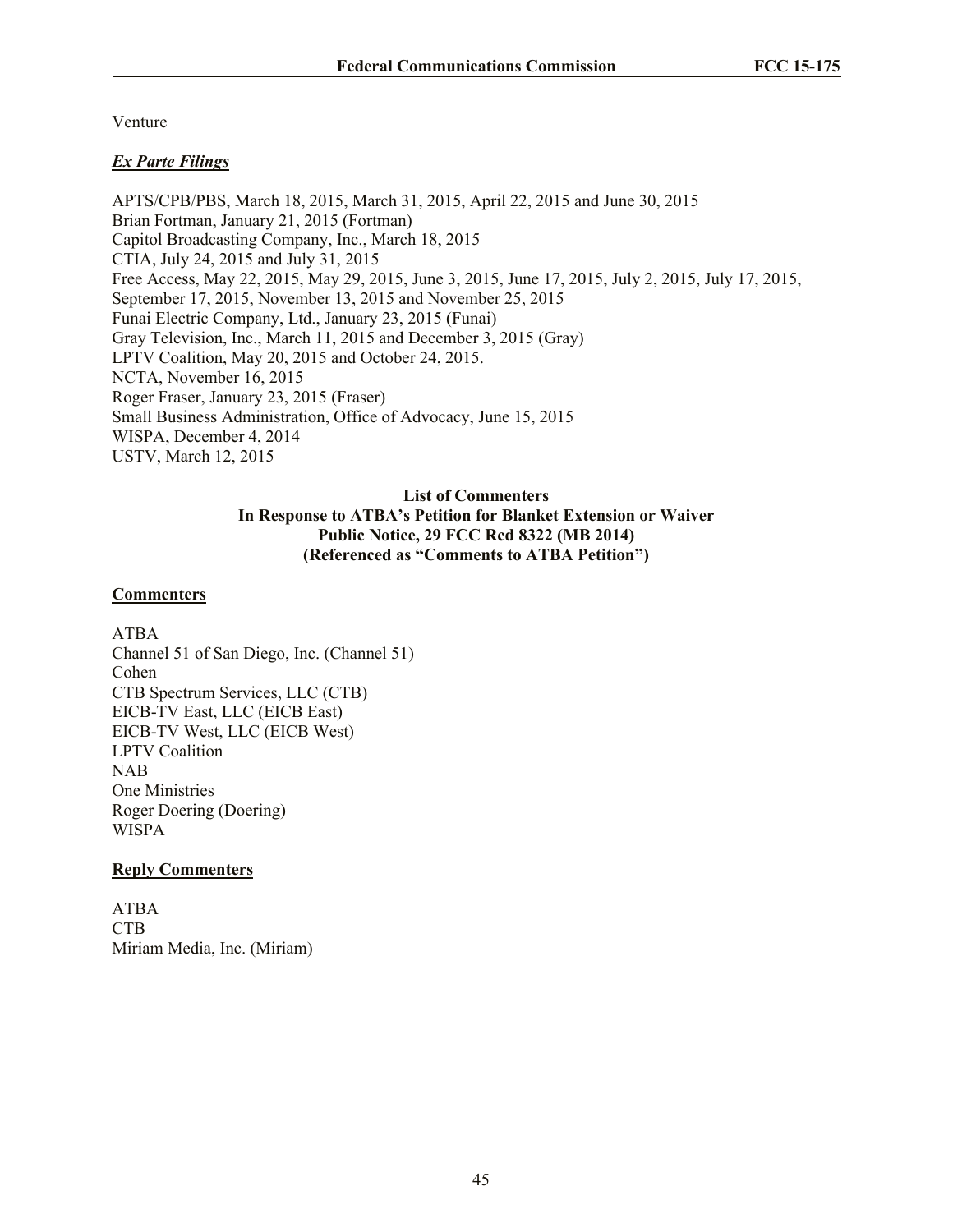# **APPENDIX B**

# **FINAL RULES**

# PART 15 – RADIO FREQUENCY DEVICES

1. The authority citation for Part 15 continues to read as follows:

AUTHORITY: 47 U.S.C. 154, 302, 303, 304, 307, 336, and 544A.

2. Amend Section 15.117 to read as follows:

§ 15.117 TV broadcast receivers.

\* \* \* \* \*

(b) Until August 31, 2017, TV broadcast receivers shall be capable of adequately receiving all channels allocated by the Commission to the television broadcast service. After August 31, 2017, TV broadcast receivers shall be capable of adequately receiving all channels allocated by the Commission to the television broadcast service that broadcast digital signals, buy they need not be capable of receiving analog signals.

\* \* \* \* \*

# PART 74 – EXPERIMENTAL RADIO, AUXILIARY, SPECIAL BROADCAST AND OTHER PROGRAM DISTRIBUTIONAL SERVICES

2. The authority citation for Part 74 is amended to read as follows:

Authority: 47 U.S.C. 154, 303, 307, 309, 336 and 554

3. Amend Section 74.731 to read as follows:

§ 74.731 Purpose and permissible service.

\* \* \* \* \*

(l) After 11:59 pm local time on September 1, 2015, Class A television stations may no longer operate any facility in analog (NTSC) mode.

(m) After 11:59 pm local time, 51 months following the release of the Channel Reassignment Public Notice announcing completion of the incentive auction conducted under Title VI of the Middle Class Tax Relief and Job Creation Act of 2012 (Pub. L. No. 112-96)), low power television and TV translator stations may no longer operate any facility in analog (NTSC) mode and all licenses for such analog operations shall automatically cancel at that time without any affirmative action by the Commission.

4. Amend Section 74.787 to read as follows:

Section 74.787 Digital Licensing

(a) Applications for digital low power television and television translator stations.

\* \* \* \* \*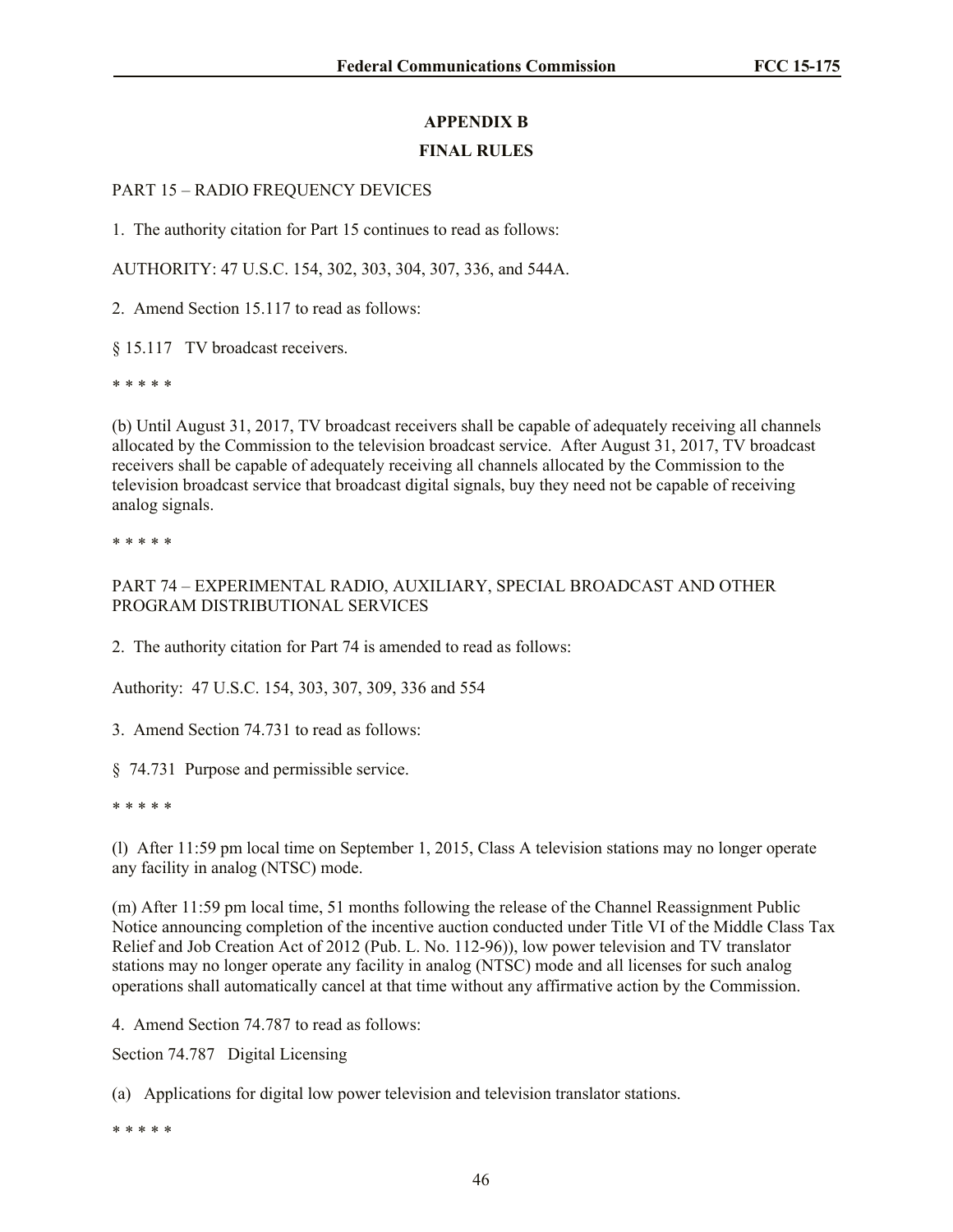# (5) *Applications for analog-to-digital and digital-to-digital replacement television translators.*

(i) Applications for new analog-to-digital replacement translators will not be accepted. Displacement applications for analog-to-digital replacement translators will continue to be accepted. An application for a new digital-to-digital replacement translator may be filed beginning the first day of the low power television and TV translator displacement window set forth in  $\S$  73.3700(g)(1) of this part to one year after the completion of the 39-month post-auction transition period as defined in § 27.4 of this chapter. Applications for digital-to-digital replacement translators filed during the displacement window will be considered filed on the last day of the window. Following the completion of the displacement window, applications for digital-to-digital replacement translators will be accepted on a first-come, first-served basis.

(ii) Each original construction permit for the construction of a displacement analog-to-digital or new or displacement digital-to-digital replacement television translator station shall specify a period of three years from the date of issuance of the original construction permit within which construction shall be completed and application for license filed. The provisions of § 74.788(c) of this chapter shall apply for stations seeking additional time to complete construction of their displacement analog-to-digital or new or displacement digital-to-digital replacement television translator station.

(iii) Displacement applications for analog-to-digital replacement television translators shall be given processing priority over all other low power television and TV translator new, minor change, or displacement applications except applications for digital-to-digital replacement television translators with which they shall have co-equal priority. Applications for digital-to-digital replacement television translators shall be given processing priority over all low power television and TV translator new, minor change, or displacement applications, except displacement applications for analog-to-digital replacement translators with which they shall have co-equal priority.

(iv) Applications for new digital-to-digital replacement television translators and displacement applications for analog-to-digital and digital-to-digital replacement television translators shall be treated as an application for minor change. Mutually exclusive applications shall be resolved via the Commission's part 1 and broadcast competitive bidding rules, § 1.2100 et seq. and § 73.5000 et seq. of this chapter.

(v) A license for a digital-to-digital replacement television translator will be issued only to a full-power television broadcast station licensee that demonstrates in its application a loss in the station's pre-auction digital service area as a result of the broadcast television spectrum incentive auction, including the repacking process, conducted under section 6403 of the Middle Class Tax Relief and Job Creation Act of 2012 (Pub. L. No. 112-96). "Pre-auction digital service area" is defined as the geographic area within the full power station's noise-limited contour (as set forth in Public Notice, DA 15-1296, released November 12, 2015). The service area of the digital-to-digital replacement translator shall be limited to only the demonstrated loss area within the full power station's pre-auction digital service area, provided that an applicant for a digital-to-digital replacement television translator may propose a *de minimis* expansion of its full power pre-auction digital service area upon demonstrating that the expansion is necessary to replace a loss in its pre-auction digital service area.

(vi) The license for the analog-to-digital and digital-to-digital replacement television translator will be associated with the full power station's main license, will be assigned the same call sign, may not be separately assigned or transferred, and will be renewed with the full power station's main license.

(vii) Analog-to-digital and digital-to-digital replacement television translators may operate only on those television channels designated for broadcast television use following completion of the broadcast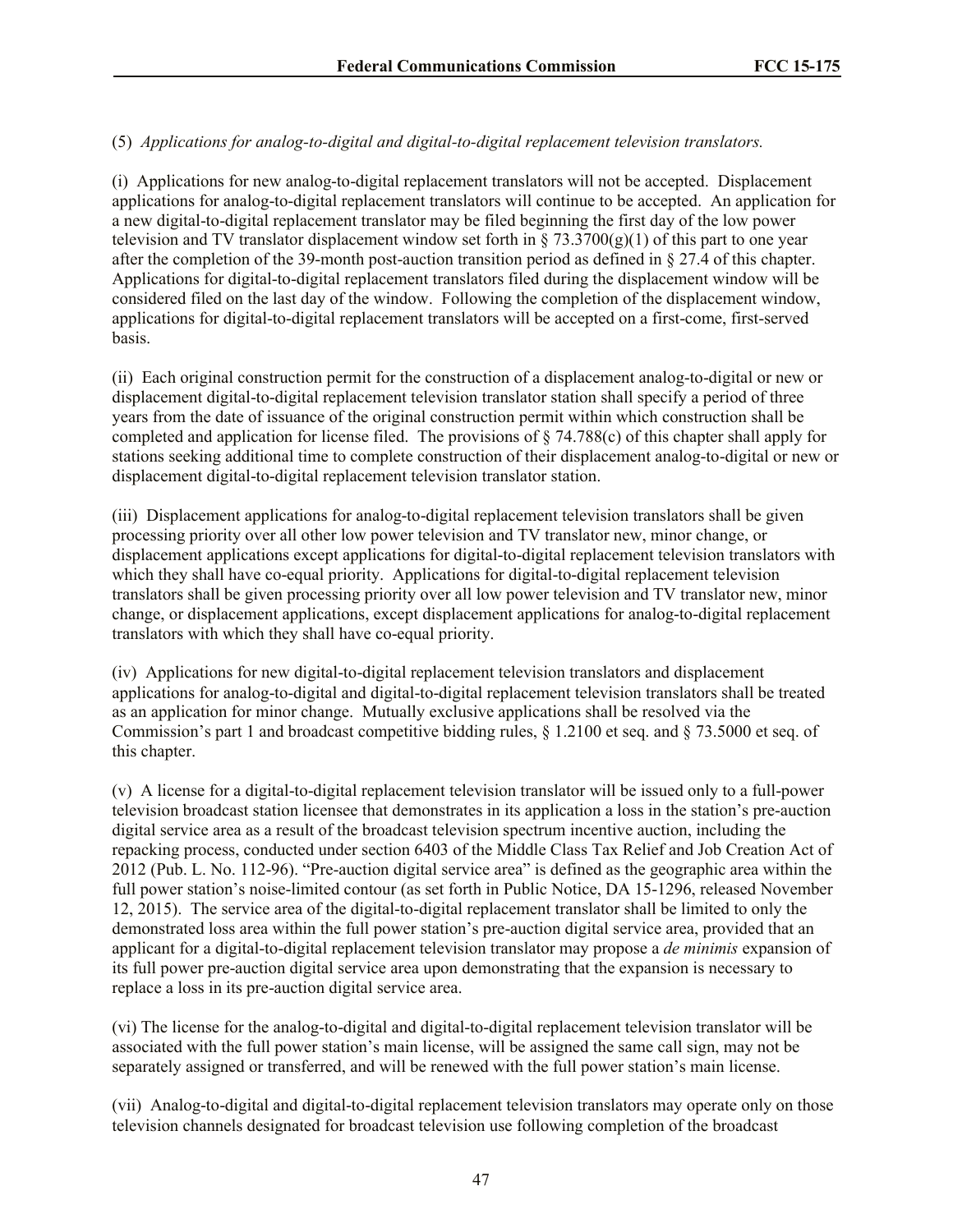television spectrum incentive auction conducted under section 6403 of the Middle Class Tax Relief and Job Creation Act of 2012 (Pub. L. No. 112-96).

(viii) The following sections are applicable to analog-to-digital and digital-to-digital replacement television translator stations:

# § 73.1030 Notifications concerning interference to radio astronomy, research and receiving installations.

- § 74.703 Interference
- § 74.709 Land mobile station protection.
- § 74.734 Attended and unattended operation
- § 74.735 Power Limitations
- § 74. 751 Modification of transmission systems.
- § 74.763 Time of Operation
- § 74.765 Posting of station and operator licenses.
- § 74.769 Copies of rules.
- § 74.780 Broadcast regulations applicable to translators, low power, and booster stations (except §73.653 – Operation of TV aural and visual transmitters and §73.1201 – Station identification).
- §74.781 Station records.
- §74.784 Rebroadcasts.

\* \* \* \* \*

(b) Definitions of "major" and "minor" changes to digital low power television and television translator stations.

\* \* \* \*

(2) Other facilities changes will be considered minor including changes made to implement a channel sharing arrangement provided they comply with the other provisions of this section.

\* \* \* \* \*

5. Amend Section 74.788 to read as follows:

Section 74.788 - Digital construction period.

(a) Except as indicated below, each original construction permit for the construction of a new digital low power television or television translator station shall specify a period of three years from the date of issuance of the original construction permit within which construction shall be completed and application for license filed. Construction permits for the construction of a new digital low power television or television translator station granted after the release of the LPTV DTV Third Report and Order, MB Docket No. 03-185 (FCC 15-175) shall specify the later of either the digital transition deadline or three years from the date of issuance of the original construction permit within which construction shall be completed and application for license filed.

\* \* \* \*

(c) Authority delegated. (1) For the September 1, 2015 Class A television digital construction deadline, authority is delegated to the Chief, Media Bureau to grant an extension of time of up to six months beyond September 1, 2015 upon demonstration by the Class A station that failure to meet the construction deadline is due to circumstances that are either unforeseeable or beyond the licensee's control where the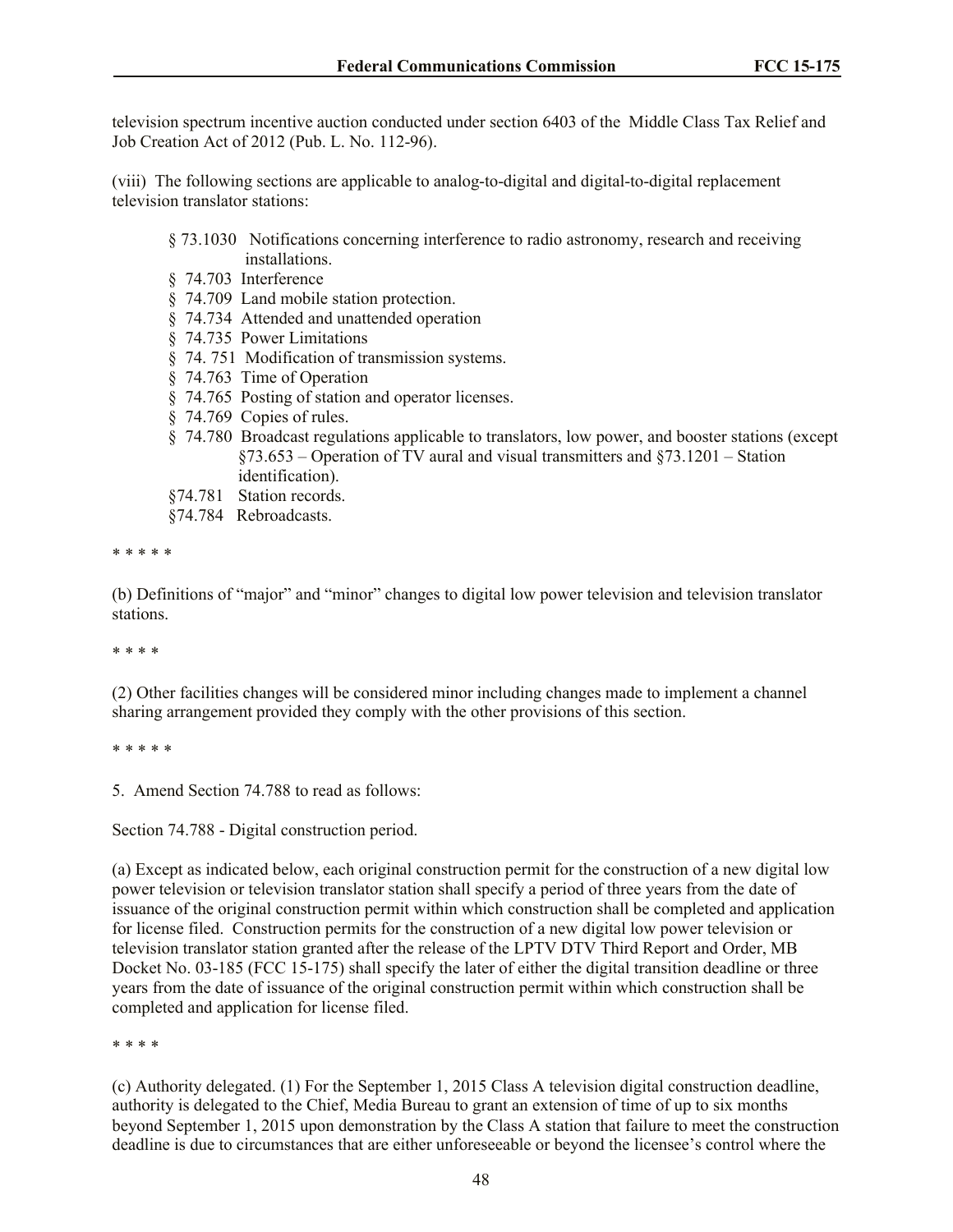licensee has taken all reasonable steps to resolve the problem expeditiously. For the low power television and TV translator station digital transition deadline set forth in § 74.731(l) of this subpart, authority is delegated to the Chief, Media Bureau to grant an extension of time of up to six months beyond the digital transition deadline set forth in § 74.731(l) upon demonstration that failure to meet the construction deadline is due to circumstances that are either unforeseeable or beyond the station's control where the station has taken all reasonable steps to resolve the problem expeditiously.

\* \* \* \*

(3) Applications for extension of time filed by Class A television stations shall be filed not later than May 1, 2015 absent a showing of sufficient reasons for late filing. Applications for extension of time filed by low power television and TV translator stations shall be filed not later than four months before the digital transition deadline set forth in § 74.731(l) of this subpart absent a showing of sufficient reasons for late filing.

(d) For Class A television digital construction deadlines occurring after September 1, 2015, the tolling provisions of § 73.3598 shall apply. For low power television and TV translator digital construction deadlines occurring after the digital transition deadline set forth in § 74.731(l) of this subpart, the tolling provisions of § 73.3598 shall apply.

\* \* \* \* \*

6. Add new Section 74.800 – Low Power Television and TV Translator Channel Sharing

(a) Channel sharing generally.

(1) Subject to the provisions of this section, low power television and TV translator stations may voluntarily seek Commission approval to share a single six megahertz channel with other low power television and TV translator stations.

(2) Each station sharing a single channel pursuant to this section shall continue to be licensed and operated separately, have its own call sign and be separately subject to all of the Commission's obligations, rules, and policies.

(b) Licensing of Channel Sharing Stations. The low power television or TV translator channel sharing station relinquishing its channel must file an application for the initial channel sharing construction permit, include a copy of the channel sharing agreement as an exhibit, and cross reference the other sharing station(s). Any engineering changes necessitated by the channel sharing arrangement may be included in the station's application. Upon initiation of shared operations, the station relinquishing its channel must notify the Commission that it has terminated operation pursuant to § 73.1750 of this part and each sharing station must file an application for license.

(c) Deadline For Implementing Channel Sharing Arrangements. Channel sharing arrangements submitted pursuant to this section must be implemented within three years of the grant of the initial channel sharing construction permit.

(d) Channel Sharing Agreements.

(1) Channel sharing agreements (CSAs) submitted under this section must contain provisions outlining each licensee's rights and responsibilities regarding:

(i) Access to facilities, including whether each licensee will have unrestrained access to the shared transmission facilities;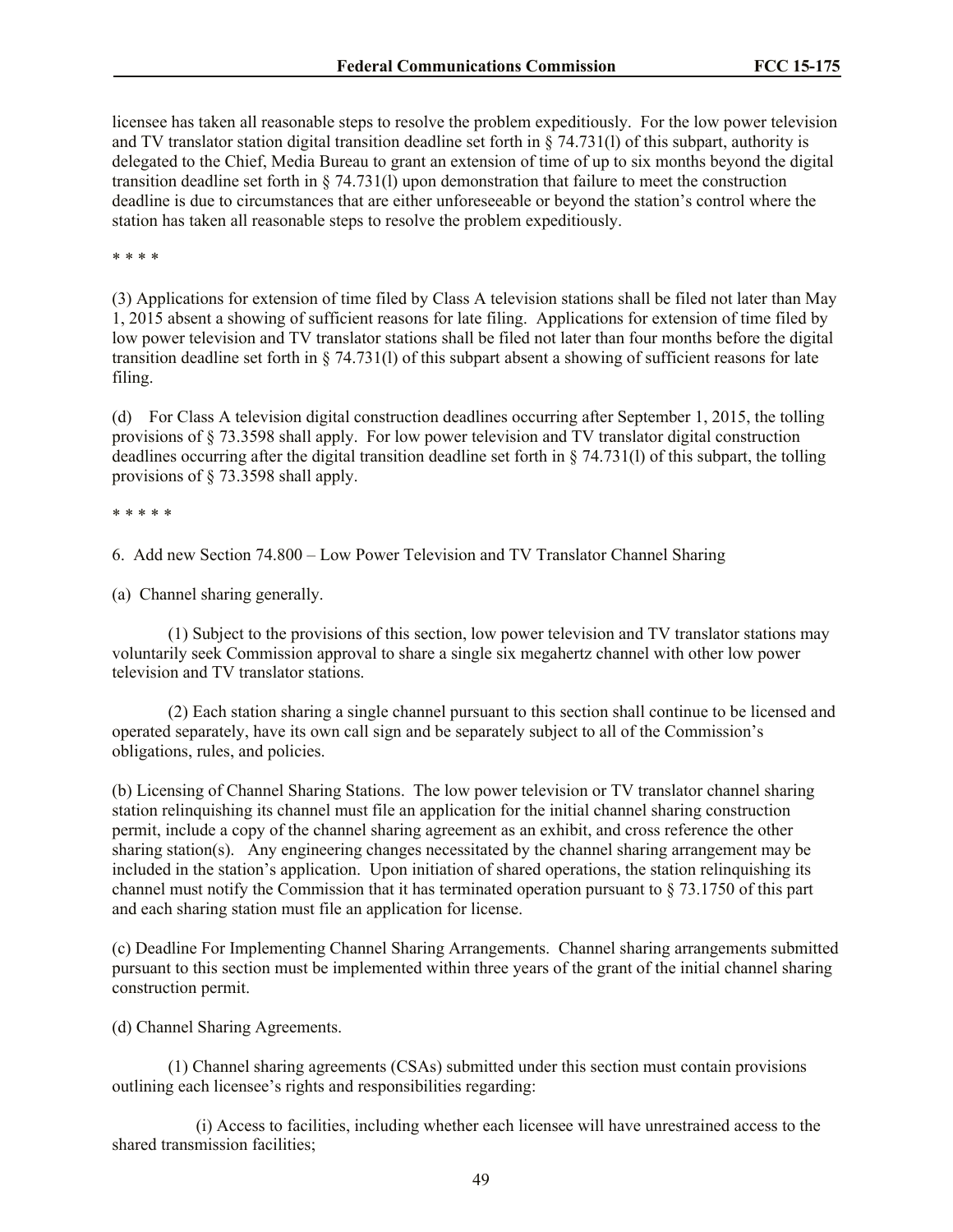(ii) Allocation of bandwidth within the shared channel;

(iii) Operation, maintenance, repair, and modification of facilities, including a list of all relevant equipment, a description of each party's financial obligations, and any relevant notice provisions;

(iv) Transfer/assignment of a shared license, including the ability of a new licensee to assume the existing CSA; and

(v) Termination of the license of a party to the CSA, including reversion of spectrum usage rights to the remaining parties to the CSA.

(2) CSAs must include provisions:

(i) Affirming compliance with the channel sharing requirements in paragraph  $(d)(1)$  of this section and all relevant Commission rules and policies; and

(ii) Requiring that each channel sharing licensee shall retain spectrum usage rights adequate to ensure a sufficient amount of the shared channel capacity to allow it to provide at least one Standard Definition program stream at all times.

(e) Upon termination of the license of a party to a CSA, the spectrum usage rights covered by that license may revert to the remaining parties to the CSA. Such reversion shall be governed by the terms of the CSA in accordance with paragraph  $(d)(1)(v)$  of this section. If upon termination of the license of a party to a CSA only one party to the CSA remains, the remaining licensee may file an application to change its license to non-shared status using FCC Form 2100, Schedule D.

(f) If the rights under a CSA are transferred or assigned, the assignee or the transferee must comply with the terms of the CSA in accordance with paragraph  $(d)(1)(iv)$  of this section. If the transferee or assignee and the licensees of the remaining channel sharing station or stations agree to amend the terms of the existing CSA, the agreement may be amended, subject to Commission approval.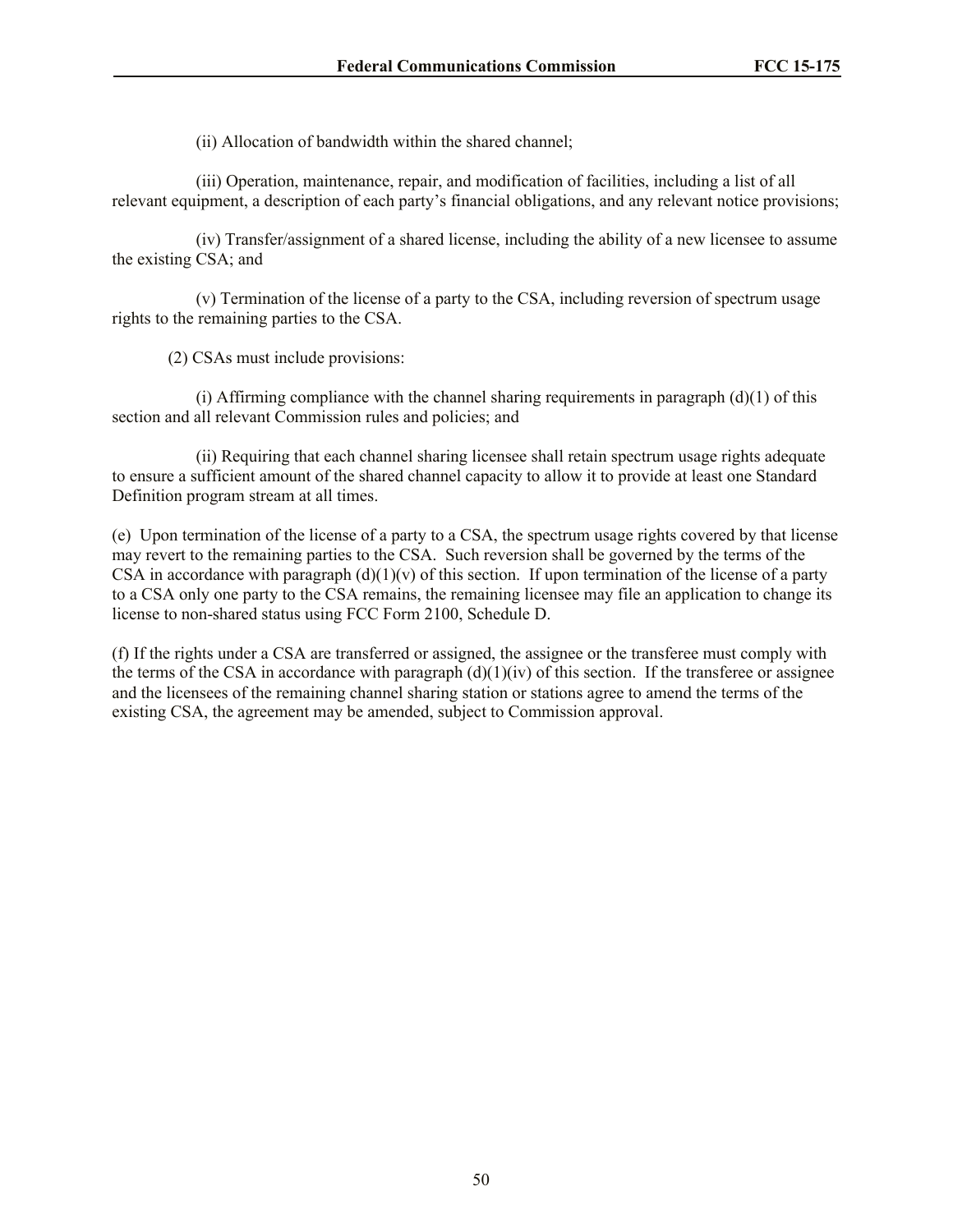## **APPENDIX C**

### **Final Regulatory Flexibility Analysis**

1. As required by the Regulatory Flexibility Act of 1980, as amended  $(RFA)$ ,<sup>1</sup> an Initial Regulatory Flexibility Analysis ("IRFA") was incorporated in the *Third Notice of Proposed Rule Making* ("*Third Notice"*). The Commission sought written public comment on the proposals in the *Third Notice*, including comment on the IRFA. Because we amend the rules in this *Third Report and Order*, we have included this Final Regulatory Flexibility Analysis ("FRFA") which conforms to the RFA.<sup>2</sup> We note that no formal comments were filed on the IRFA but many of the commenters raised issues concerning the impact of the various proposals in this proceeding on small entities. These comments were considered in the *Third Report and Order* and in the FRFA.

# **A. Need for and Objectives of the Rules**

2. On June 2, 2014, the Federal Communications Commission (Commission) released its Incentive Auction Report and Order, 29 FCC Rcd 657 (2014), adopting rules to implement the broadcast television spectrum incentive auction authorized by the Middle Class Tax Relief and Job Creation Act (Spectrum Act). The Commission recognized in the Incentive Auction Report and Order that the incentive auction will have a significant impact on low power television stations and TV translator stations. As part of the incentive auction, the Commission will (1) conduct a "reverse auction," whereby full power and Class A television stations may opt to relinquish some or all of their spectrum usage rights in exchange for incentive payments, and (2) reorganize or "repack" the broadcast television bands in order to free up a portion of the ultra high frequency (UHF) band for new flexible uses. The Commission concluded in the Incentive Auction Report and Order that the Spectrum Act does not mandate the protection of LPTV and TV translator stations because the scope of mandatory protection under section 6403(b)(2) is limited to full power and Class A television stations. The Commission also declined to extend discretionary protection to these stations because of the detrimental impact such protection would have on the repacking process and the success of the incentive auction. Accordingly, some LPTV and TV translator stations will be displaced as a result of the repacking process and required to either find a new channel or discontinue operations.

3. In order to mitigate the impact of the auction and repacking process on LPTV and TV translator stations, the Commission stated that it intended to initiate an LPTV/TV Translator rulemaking proceeding "to consider additional measures that may help alleviate the consequences of LPTV and TV translator station displacements resulting from the auction and repacking process."<sup>3</sup>

4. In the *Third Report and Order*, the Commission: (1) extended the September 1, 2015 digital transition deadline for LPTV and TV translator stations; and (2) adopted rules to allow channel sharing by and between LPTV and TV translator stations. The Commission also announced that it would use the incentive auction optimization software to assist LPTV and TV translator stations displaced by the auction and repacking process to identify new channels. The Commission considered and rejected other measures proposed by commenters to further mitigate the impact of the auction and repacking process on LPTV and TV translator stations. In the *Third Report and Order*, the Commission also created a "digitalto-digital replacement translator" service for full power stations that experience losses in their pre-auction digital service areas. The Commission also eliminated the requirement in section 15.117(b) of the rules that TV receivers include analog tuners.

l

<sup>&</sup>lt;sup>1</sup> See 5 U.S.C. § 603. The RFA, see 5 U.S.C. §§ 601-612, has been amended by the Small Business Regulatory Enforcement Fairness Act of 1996 ("SBREFA"), Pub. L. No. 104-121, Title II, 110 Stat. 857 (1996).

<sup>2</sup> *See* 5 U.S.C. § 604.

<sup>3</sup> *Incentive Auction R&O*, 29 FCC Rcd at 6576, para. 21.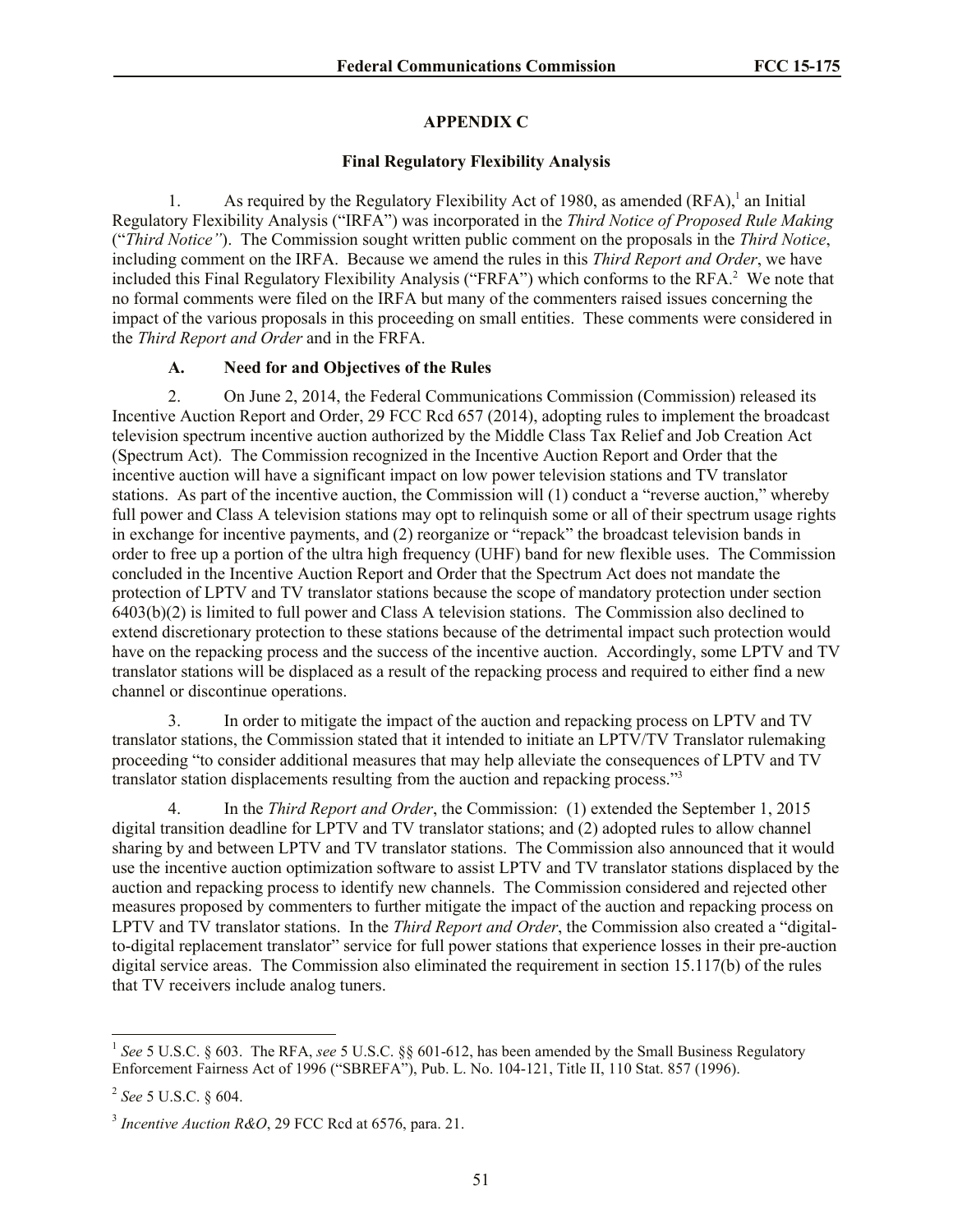# **C. Description and Estimate of the Number of Small Entities to Which the Rules Will Apply**

5. The RFA directs the Commission to provide a description of and, where feasible, an estimate of the number of small entities that will be affected by the proposed rules, if adopted.<sup>4</sup> The RFA generally defines the term "small entity" as having the same meaning as the terms "small business," small organization," and "small government jurisdiction."<sup>5</sup> In addition, the term "small business" has the same meaning as the term "small business concern" under the Small Business Act.<sup>6</sup> A small business concern is one which: (1) is independently owned and operated; (2) is not dominant in its field of operation; and (3) satisfies any additional criteria established by the SBA.<sup>7</sup>

6. *Television Broadcasting*. This economic census category "comprises establishments primarily engaged in broadcasting images together with sound. These establishments operate television broadcasting studios and facilities for the programming and transmission of programs to the public."<sup>8</sup> The SBA has created the following small business size standard for Television Broadcasting firms: those having \$14 million or less in annual receipts.<sup>9</sup> The Commission has estimated the number of licensed commercial television stations to be 1,390.<sup>10</sup> In addition, according to Commission staff review of the BIA Advisory Services, LLC's *Media Access Pro Television Database* on March 28, 2012, about 950 of an estimated 1,300 commercial television stations (or approximately 73 percent) had revenues of \$14 million or less.<sup>11</sup> We therefore estimate that the majority of commercial television broadcasters are small entities.

7. We note, however, that in assessing whether a business concern qualifies as small under the above definition, business (control) affiliations must be included.<sup>12</sup> Our estimate, therefore, likely overstates the number of small entities that might be affected by our action because the revenue figure on which it is based does not include or aggregate revenues from affiliated companies. In addition, an element of the definition of "small business" is that the entity not be dominant in its field of operation. We are unable at this time to define or quantify the criteria that would establish whether a specific television station is dominant in its field of operation. Accordingly, the estimate of small businesses to

l

<sup>6</sup> Id. at  $\S$  601(3) (incorporating by reference the definition of "small business concern" in 15 U.S.C.  $\S$  632). Pursuant to 5 U.S.C. § 601(3), the statutory definition of a small business applies "unless an agency, after consultation with the Office of Advocacy of the Small Business Administration and after opportunity for public comment, establishes one or more definitions of such term which are appropriate to the activities of the agency and publishes such definition(s) in the Federal Register." 5 U.S.C. § 601(3).

 $<sup>7</sup>$  15 U.S.C. § 632. Application of the statutory criteria of dominance in its field of operation and independence are</sup> sometimes difficult to apply in the context of broadcast television. Accordingly, the Commission's statistical account of television stations may be over-inclusive.

<sup>8</sup> U.S. Census Bureau, *2012 NAICS Definitions: 515120 Television Broadcasting*, http://www.census.gov/cgibin/sssd/naics/naicsrch?code=515120&search=2012http://www.census.gov/cgibin/sssd/naics/naicsrch?code=515120&search=2012 (last visited Mar. 6, 2014). U.S. Census Bureau, *2012 NAICS Definitions: 515120 Television Broadcasting*, http://www.census.gov/cgibin/sssd/naics/naicsrch?code=515120&search=2012http://www.census.gov/cgibin/sssd/naics/naicsrch?code=515120&search=2012 (last visited Mar. 6, 2014).

 $9$  13 C.F.R. § 121.201 (NAICS code 515120) (updated for inflation in 2010).

<sup>10</sup> See FCC News Release, Broadcast Station Totals as of March 31, 2015 (rel. April 9, 2015).

<sup>11</sup> We recognize that BIA's estimate differs slightly from the FCC total given the information provided above.

 $12$  "[Business concerns] are affiliates of each other when one concern controls or has the power to control the other, or a third party or parties controls or has the power to control both." 13 C.F.R. § 121.103(a)(1).

 $4$  *Id.* at § 603(b)(3).

 $5$  5 U.S.C. § 601(6).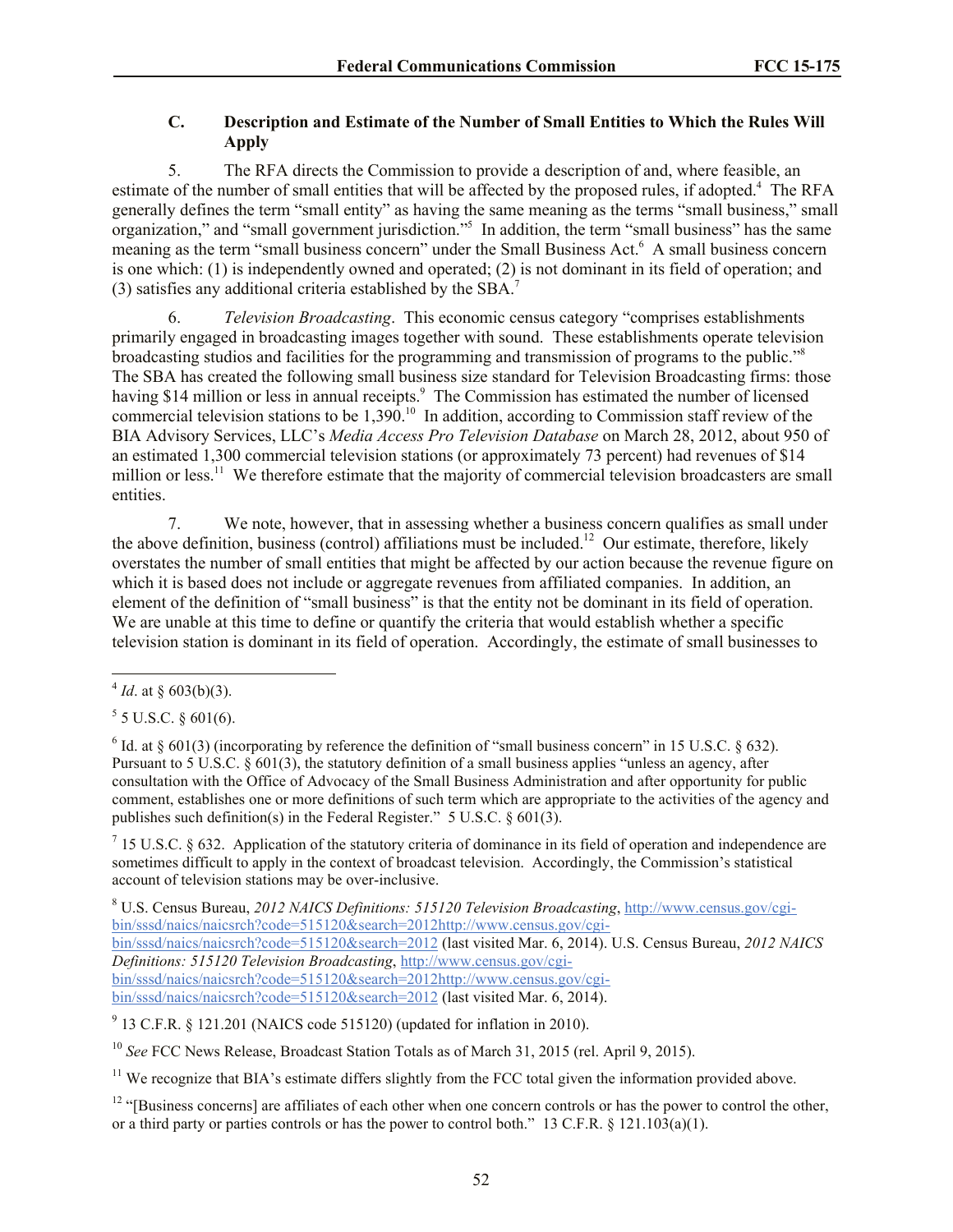which rules may apply does not exclude any television station from the definition of a small business on this basis and is therefore possibly over-inclusive to that extent.

8. In addition, the Commission has estimated the number of licensed noncommercial educational ("NCE") television stations to be 395.<sup>13</sup> These stations are non-profit, and therefore considered to be small entities. $14$ 

9. There are also 2,344 LPTV stations, including Class A stations, and 3689 TV translator stations.<sup>15</sup> Given the nature of these services, we will presume that all of these entities qualify as small entities under the above SBA small business size standard.

10. *Electronics Equipment Manufacturers*. Rules adopted in this proceeding could apply to manufacturers of television receiving equipment and other types of consumer electronics equipment. The SBA has developed definitions of small entity for manufacturers of audio and video equipment<sup>16</sup> as well as radio and television broadcasting and wireless communications equipment.<sup>17</sup> These categories both include all such companies employing 750 or fewer employees. The Commission has not developed a definition of small entities applicable to manufacturers of electronic equipment used by consumers, as compared to industrial use by television licensees and related businesses. Therefore, we will utilize the SBA definitions applicable to manufacturers of audio and visual equipment and radio and television broadcasting and wireless communications equipment, since these are the two closest NAICS Codes applicable to the consumer electronics equipment manufacturing industry. However, these NAICS categories are broad and specific figures are not available as to how many of these establishments manufacture consumer equipment. According to the SBA's regulations, an audio and visual equipment manufacturer must have 750 or fewer employees in order to qualify as a small business concern.<sup>1</sup> Census Bureau data indicates that there are 554 U.S. establishments that manufacture audio and visual equipment, and that 542 of these establishments have fewer than 500 employees and would be classified as small entities.<sup>19</sup> The remaining 12 establishments have 500 or more employees; however, we are unable to determine how many of those have fewer than 750 employees and therefore, also qualify as small entities under the SBA definition. Under the SBA's regulations, a radio and television broadcasting and wireless communications equipment manufacturer must also have 750 or fewer employees in order to qualify as a small business concern.<sup>20</sup> Census Bureau data indicates that there 1,215 U.S. establishments that manufacture radio and television broadcasting and wireless communications equipment, and that 1,150 of these establishments have fewer than 500 employees and would be classified as small entities. 21

l

<sup>17</sup> 13 C.F.R. § 121.201, NAICS Code 334220.

<sup>18</sup> 13 C.F.R. § 121.201, NAICS Code 334310.

<sup>19</sup> Economics and Statistics Administration, Bureau of Census, U.S. Department of Commerce, 1997 Economic Census, Industry Series - Manufacturing, Audio and Video Equipment Manufacturing, Table 4 at 9 (1999). The amount of 500 employees was used to estimate the number of small business firms because the relevant Census categories stopped at 499 employees and began at 500 employees. No category for 750 employees existed. Thus, the number is as accurate as it is possible to calculate with the available information.

<sup>20</sup> 13 C.F.R § 121.201, NAICS Code 334220.

<sup>21</sup> Economics and Statistics Administration, Bureau of Census, U.S. Department of Commerce, 1997 Economic Census, Industry Series - Manufacturing, Radio and Television Broadcasting and Wireless Communications Equipment Manufacturing, Table 4 at 9 (1999). The amount of 500 employees was used to estimate the number of small business firms because the relevant Census categories stopped at 499 employees and began at 500 employees.

(continued….)

<sup>&</sup>lt;sup>13</sup> See FCC News Release, Broadcast Station Totals as of March 31, 2015 (rel. April 8, 2015).

<sup>14</sup> *See generally* 5 U.S.C. §§ 601(4), (6).

<sup>15</sup> *See* FCC News Release, Broadcast Station Totals as of March 31, 2015 (rel. April 8, 2015)

<sup>16</sup> 13 C.F.R. § 121.201, NAICS Code 334310.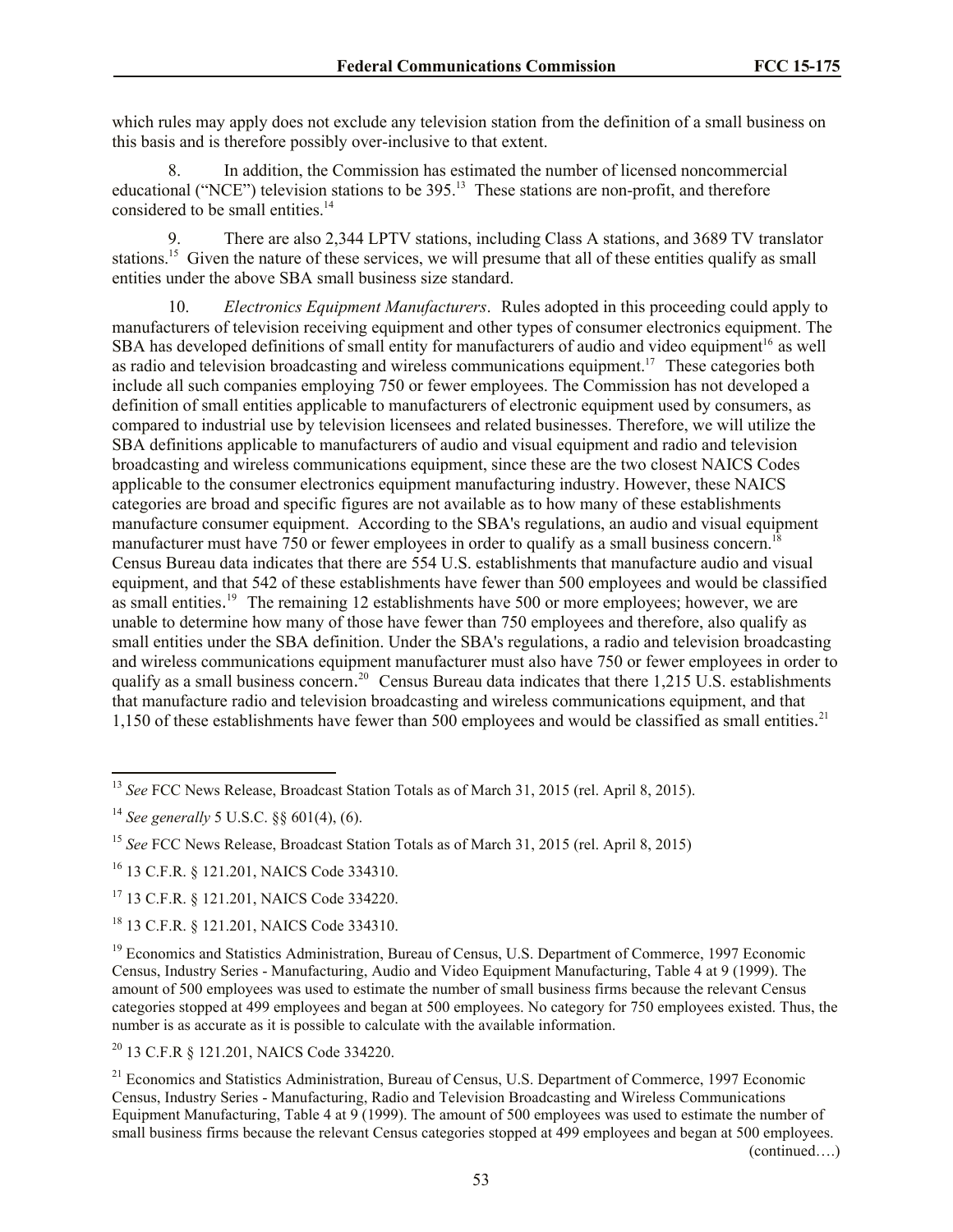The remaining 65 establishments have 500 or more employees; however, we are unable to determine how many of those have fewer than 750 employees and therefore, also qualify as small entities under the SBA definition. We therefore conclude that there are no more than 542 small manufacturers of audio and visual electronics equipment and no more than 1,150 small manufacturers of radio and television broadcasting and wireless communications equipment for consumer/household use.

## **D. Description of Projected Reporting, Recordkeeping and other Compliance Requirements**

11. The *Third Report and Order* adopted the following new reporting requirements. To implement channel sharing between LPTV and TV translator stations, the Commission will follow a twostep process – stations will first filing an application for construction permit and then application for license. Stations terminating operations to share a channel will be required to submit a termination notice pursuant to the existing Commission rule. These existing forms and collections will be revised to accommodate these new channel-sharing related filings and to expand the burden estimates. In addition, channel sharing stations will be required to submit their channel sharing agreements (CSAs) with the Commission and be required to include certain provisions in their CSAs. In addition, if upon termination of the license of a party to a CSA only one party to the CSA remains, the remaining licensee may file an application to change its license to non-shared status. The existing collection concerning the execution and filing of CSAs will be revised.

12. To implement its proposed new digital-to-digital replacement translator service, the Commission will revise its existing replacement translator form, rules and collections and to expand the burden estimates.

13. These new reporting requirements will not differently affect small entities.

### **E. Steps Taken to Minimize Significant Impact on Small Entities, and Significant Alternatives Considered**

14. The RFA requires an agency to describe any significant alternatives that it has considered in reaching its proposed approach, which may include the following four alternatives (among others): (1) the establishment of differing compliance or reporting requirements or timetables that take into account the resources available to small entities; (2) the clarification, consolidation, or simplification of compliance or reporting requirements under the rule for small entities; (3) the use of performance, rather than design, standards; and (4) an exemption from coverage of the rule, or any part thereof, for small entities.<sup>22</sup>

15. Digital Transition Date. The Commission's decision to extend the September 1, 2015 LPTV and TV Translator digital transition date will greatly minimize the impact on small entities having to complete their transition to digital. Instead of having to possibly endure the expense of having to construct a digital facility only to be displaced by the incentive auction reorganization of spectrum and having to finance the construction of a second digital facility, the Commission's extension of the transition deadline will allow small entities to wait until the incentive auction is complete and to determine the impact on their digital transition plan.

16. Channel Sharing. The Commission's decision to allow LPTV and TV Translator to share channels between themselves will greatly minimize the impact on small entities. Many stations will be displaced by the incentive auction reorganization of spectrum and allowing these stations to channel share will reduce the cost of having to build a new facility to replace the one that was displaced. Stations can share in the cost of building a shared channel facility and will experience cost savings by operating a

<sup>(</sup>Continued from previous page)

No category for 750 employees existed. Thus, the number is as accurate as it is possible to calculate with the available information.

<sup>&</sup>lt;sup>22</sup> 5 U.S.C. § 603(c)(1)-(c)(4).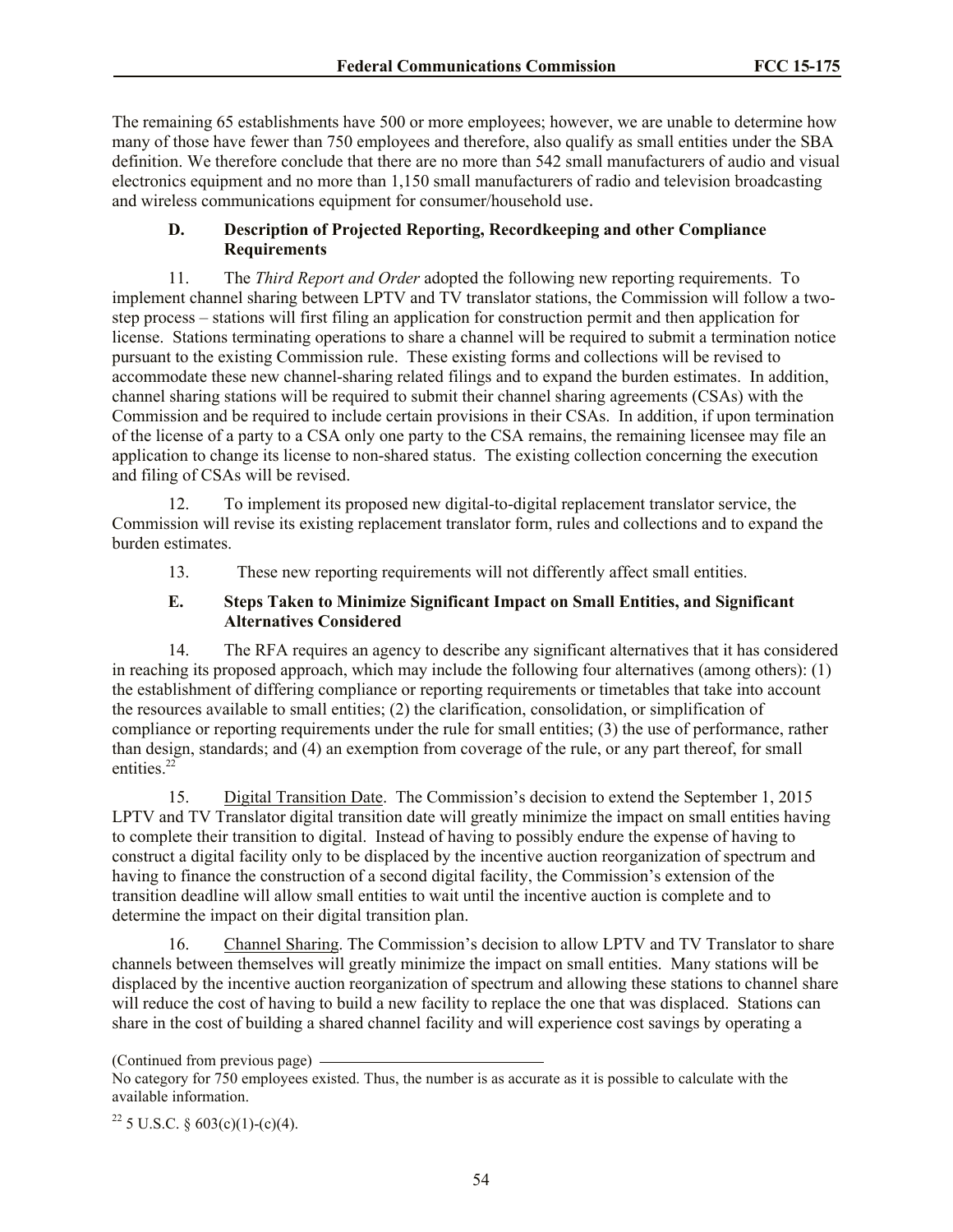shared transmission facility. In addition, channel sharing is voluntary and only those stations that determine that channel sharing will be advantageous will enter into this arrangement.

17. The Commission's licensing and operating rules for channel sharing between LPTV and TV translator stations were designed to minimize impact on small entities. The rules provide a streamlined method for reviewing and licensing channel sharing for these stations as well as a streamlined method for resolving cases where a channel sharing station loses its license on the shared channel. These rules were designed to reduce the burden and cost on small entities.

18. Assistance to Displaced Stations. The Commission's efforts to assist LPTV and TV translator stations in finding displacement channels after the incentive auction will greatly benefit small entities. By helping stations find new channels from a smaller universe of channels that will remain after the incentive auction reorganization of channels, the Commission will save small entities time and money by not having to consult with an engineer to make such determinations. Such savings can then be used to construct and operate the displacement facility. The Commission rejected calls to "repack" all displaced LPTV and TV translator stations by assigning their frequencies finding that such a plan would interfere with stations ability to engineer their facilities as they see fit and 30 years of licensing history.

19. Digital to Digital Replacement Translators. The Commission is aware that some full service television stations operate with limited budgets. Accordingly, every effort was taken to adopt rules for the new digital-to-digital replacement translator service that impose the least possible burden on all licensees, including small entities. Existing forms will be used to implement this new service thereby reducing the burden on small entities.

20. The Commission concluded that applications for digital-to-digital replacement translators should be given licensing priority over all other low power television and TV translator applications, except displacement applications for analog-to-digital replacement translators (for which they would have co-equal priority). The Commission could have adopted no such priority, but this would have resulted in many more mutually exclusive filings and delayed the implementation of this valuable service.

21. The Commission also decided to limit the eligibility for such service to any station that can demonstrate that it experienced a loss of digital service area as a result of the incentive auction or repacking process. Alternatively, the Commission could have allowed all interested parties to file for new translators, however such approach would also result in numerous mutually exclusive filings and would greatly delay implementation of this needed service.

22. The Commission further concluded that the service area of the replacement translator should be limited to only a demonstrated loss area and permitted stations to expand slightly its preincentive auction service area. Once again, the Commission could have allowed stations to file for expansion of their existing service areas but such an alternative could result in the use of valuable spectrum that the Commission seeks to preserve for other uses.

23. The Commission concluded that replacement digital television translator stations should be licensed with "secondary" frequency use status. The Commission could have decided that replacement translators be licensed on a primary frequency use basis, but this alternative was not adopted because it would result in numerous interference and licensing problems.

24. The Commission determined that, unlike other television translator licenses, the license for the replacement translator should be associated with the full power station's main license. Therefore, the replacement translator license may not be separately assigned or transferred and will be renewed or assigned along with the full-service station's main license. Alternatively, the Commission could have decided that the replacement translator license be separate from the main station's license, however this approach could result in licenses being sold or modified to serve areas outside of the loss area, and thus would undermine the purpose of this new service.

25. The Commission also concluded that the other rules associated with television translator stations will apply to the new replacement translator service, including those rules concerning the filing of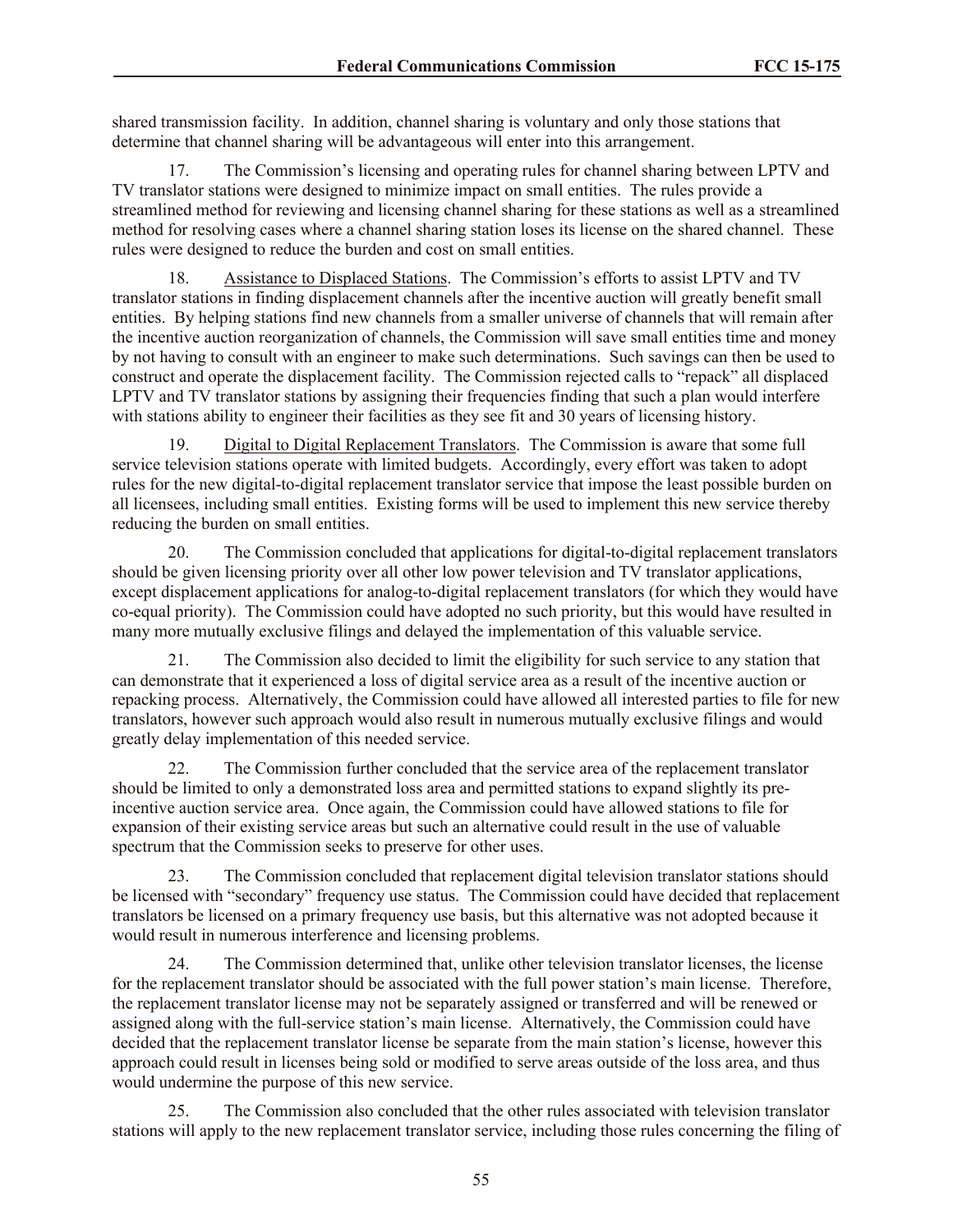applications, payment of filing fees, processing of applications, power limits, out-of-channel emission limits, call signs, unattended operation, and time of operation. The alternative could have been to design all new rules for this service, but that alternative was not adopted as it would adversely impact stations ability to quickly implement these new translators.

26. The Commission's conclusion to discontinue accepting applications for analog-to-digital replacement translators may impact small entities. However, the Commission determined that future analog-to-digital replacement translator applications are no longer necessary for stations to replace an analog loss area that occurred as a result of the digital transition over six years ago.

27. Elimination of Analog Tuner Mandate. The Commission decided to permit equipment manufacturers to forego having to include an analog tuner in their television sets determining that it would benefit small entity equipment manufacturers. Having to include an analog tuner increases the cost of a television sets and equipment manufacturers, some of whom may be small entities, would enjoy a cost savings as a result of the Commission's proposal. The Commission determined that any impact that not including an analog tuner in new television sets may have upon consumers should be minimal now that the full power digital transition has been complete for over five years and would be outweighed by the benefit of less expensive digital television sets.

# **F. Federal Rules Which Duplicate, Overlap, or Conflict with the Commission's Proposals**

28. None.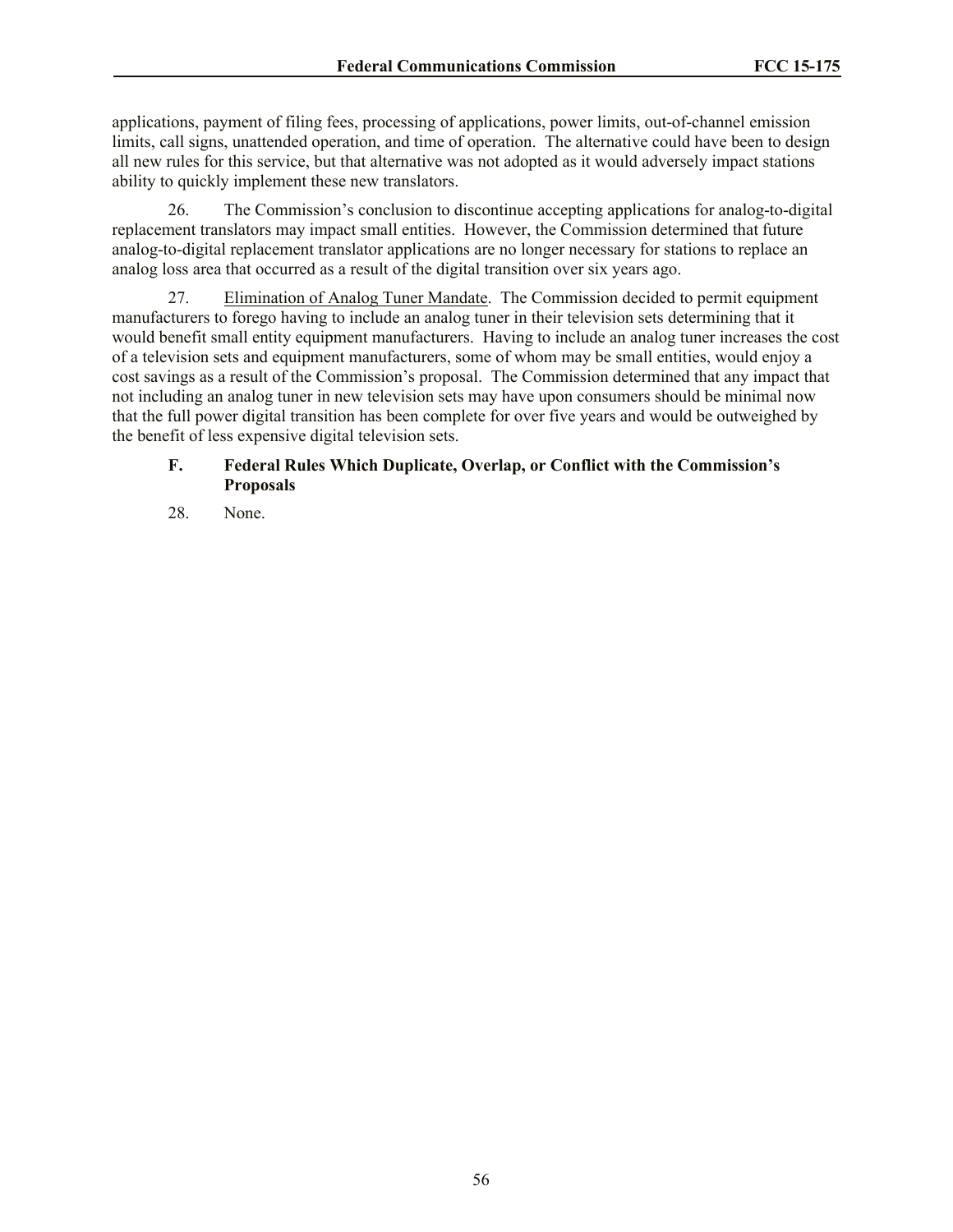### **APPENDIX D PROPOSED RULES**

#### PART 73 – RADIO BROADCAST SERVICES

1. The authority citation for Part 73 continues to read as follows:

Authority: 47 U.S.C. 154, 303, 334, 336 and 339

2. Section 73.3572 is revised as follows:

§ 73.3572 Processing of TV broadcast, Class A TV broadcast, low power TV, TV translators, and TV booster applications.

(a) Applications for TV stations are divided into two groups:

\* \* \* \*

(3) Other changes will be considered minor including changes made to implement a channel sharing arrangement provided they comply with the other provisions of this section and provided, until October 1, 2000, proposed changes to the facilities of Class A TV, low power TV, TV translator and TV booster stations, other than a change in frequency, will be considered minor only if the change(s) will not increase the signal range of the Class A TV, low power TV or TV booster in any horizontal direction.

2. Section 73.3800 is revised as follows:

§ 73.3800 Full Power Television Channel Sharing Outside the Auction Context

(a) Channel sharing generally.

(1) Subject to the provisions of this section, full power television stations may voluntarily seek Commission approval to share a single six megahertz channel with other full power television, Class A, low power and TV translator television stations.

(2) Each station sharing a single channel pursuant to this section shall continue to be licensed and operated separately, have its own call sign, and be separately subject to all applicable Commission obligations, rules, and policies.

(b) Licensing of Channel Sharing Stations. A full power television channel sharing station relinquishing its channel must file an application for the initial channel sharing construction permit (FCC Form 2100), include a copy of the channel sharing agreement as an exhibit, and cross reference the other sharing station(s). Any engineering changes necessitated by the channel sharing agreement may be included in the station's application. Upon initiation of shared operations, the station relinquishing its channel must notify the Commission that it has terminated operation pursuant to 47 C.F.R. 73.1750 and each sharing station must file an application for license (FCC Form 2100).

(c) Deadline For Implementing Channel Sharing Agreements. Channel sharing agreements submitted pursuant to this section must be implemented within three years of the grant of the initial channel sharing construction permit.

(d) Channel Sharing Agreements (CSAs).

(1) Channel sharing agreements submitted under this section must contain provisions outlining each licensee's rights and responsibilities regarding: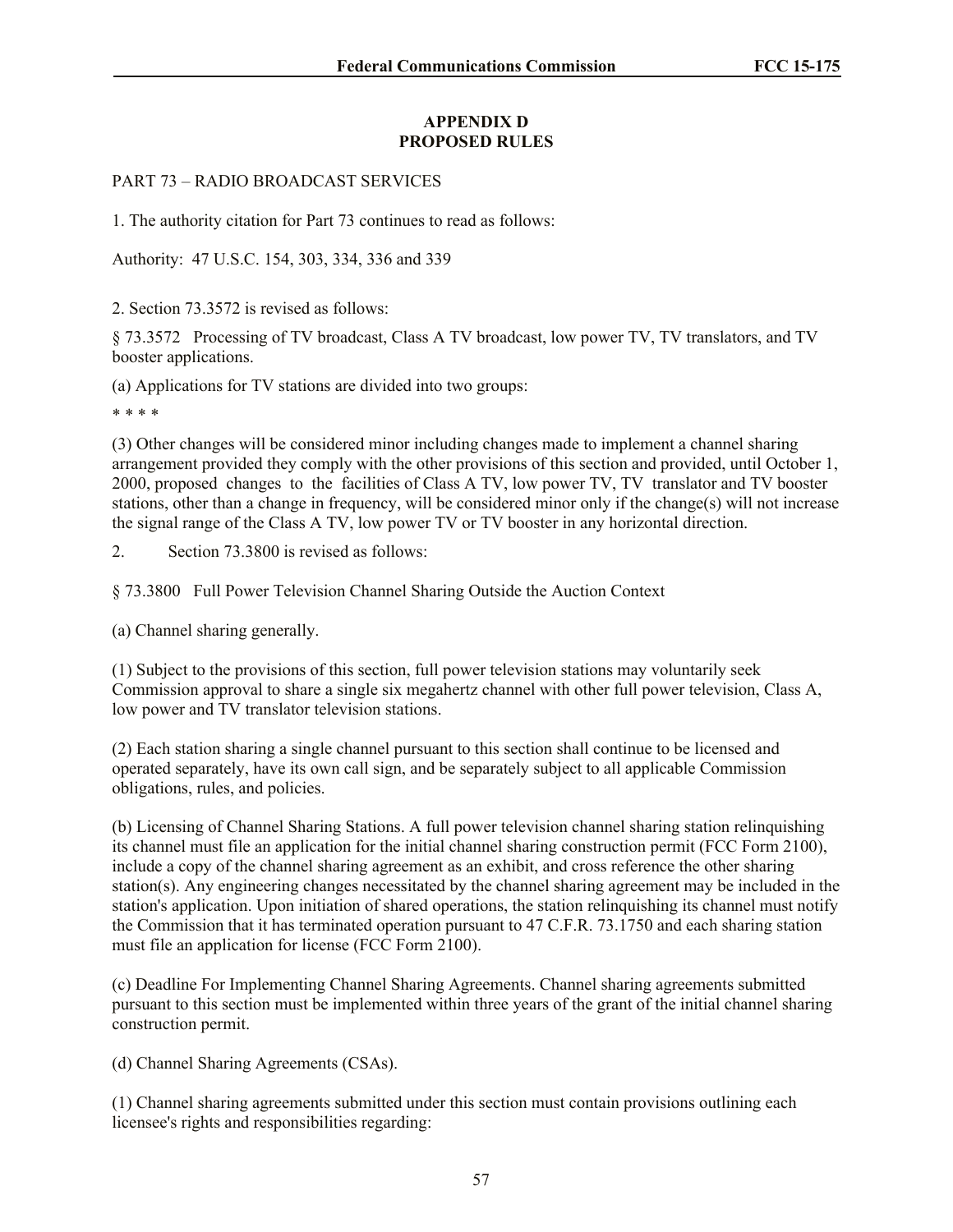(i) Access to facilities, including whether each licensee will have unrestrained access to the shared transmission facilities;

(ii) Operation, maintenance, repair, and modification of facilities, including a list of all relevant equipment, a description of each party's financial obligations, and any relevant notice provisions; and

(iii) Transfer/assignment of a shared license, including the ability of a new licensee to assume the existing CSA; and

(iv) Termination of the license of a party to the CSA, including reversion of spectrum usage rights to the remaining parties to the CSA.

(2) Channel sharing agreements submitted under this section must include a provision affirming compliance with the channel sharing requirements in this section including a provision requiring that each channel sharing licensee shall retain spectrum usage rights adequate to ensure a sufficient amount of the shared channel capacity to allow it to provide at least one Standard Definition (SD) program stream at all times.

(e) Termination and Assignment/Transfer of Shared Channel. Upon termination of the license of a party to a CSA, the spectrum usage rights covered by that license may revert to the remaining parties to the CSA. Such reversion shall be governed by the terms of the CSA in accordance with paragraph  $(d)(1)(iv)$ of this section. If upon termination of the license of a party to a CSA only one party to the CSA remains, the remaining licensee may file an application to change its license to non-shared status using FCC Form 2100, Schedule B (for a full power licensee) or F (for a Class A licensee).

(f) Notice to MVPDs.

- (1) Stations participating in channel sharing agreements must provide notice to MVPDs that:
- (i) no longer will be required to carry the station because of the relocation of the station;
- (ii) currently carry and will continue to be obligated to carry a station that will change channels; or
- (iii) will become obligated to carry the station due to a channel sharing relocation.
- (2) The notice required by this section must contain the following information:
- (i) date and time of any channel changes;
- (ii) the channel occupied by the station before and after implementation of the CSA;
- (iii) modification, if any, to antenna position, location, or power levels;
- (iv) stream identification information; and
- (v) engineering staff contact information.

(3) Sharee stations (those relinquishing a channel in order to share) must provide notice as required by this section at least 30 days prior to terminating operations on the sharee's channel. Sharer stations (those hosting a sharee as part of a channel sharing agreement) and sharee stations must provide notice as required by this section at least 30 days prior to initiation of operations on the sharer channel. Should the anticipated date to either cease operations or commence channel sharing operations change, the stations must send a further notice to affected MVPDs informing them of the new anticipated date(s).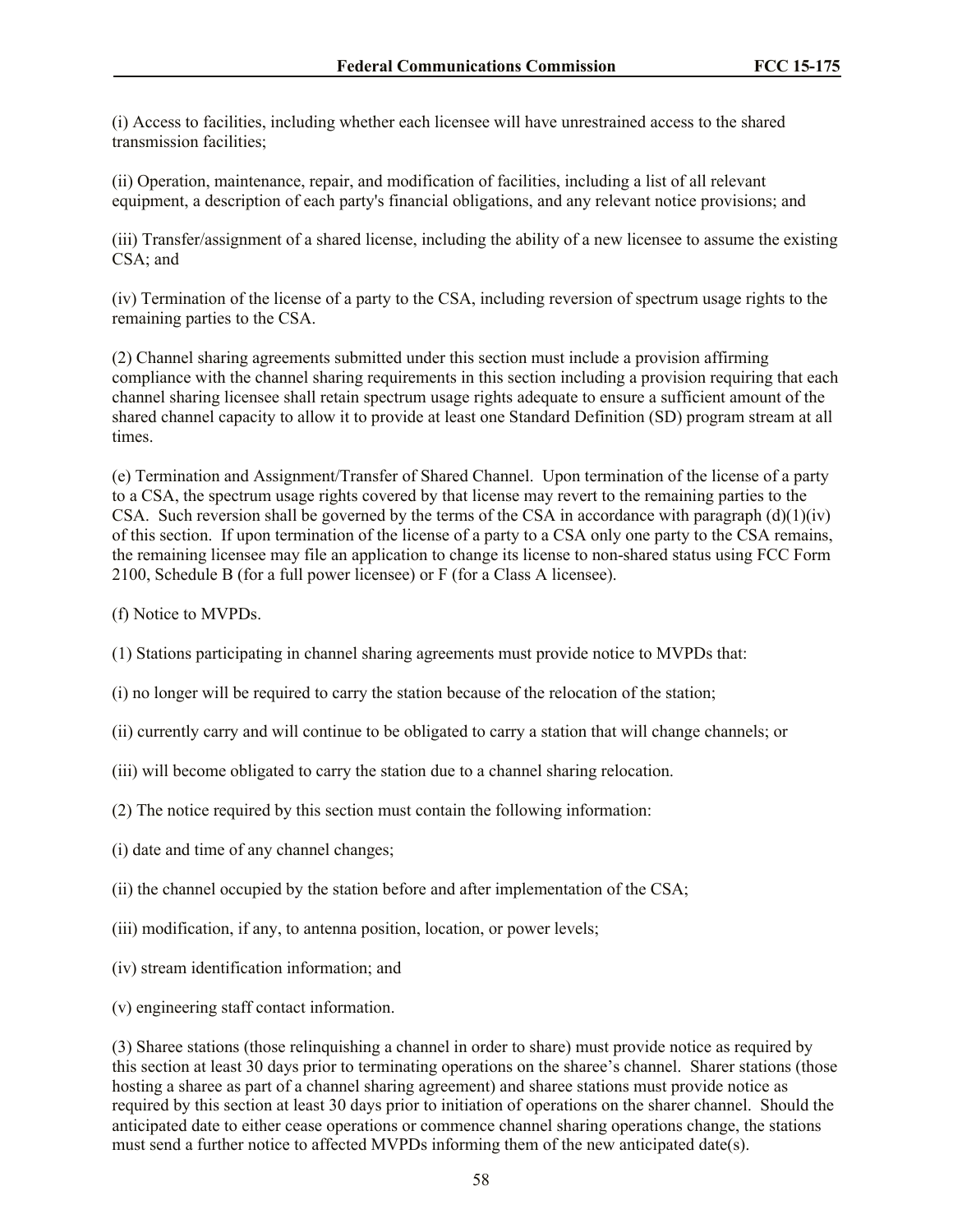(4) Notifications provided to cable systems pursuant to this section must be either mailed to the system's official address of record provided in the cable system's most recent filing in the FCC's Cable Operations and Licensing System (COALS) Form 322, or emailed to the system if the system has provided an email address. For all other MVPDs, the letter must be addressed to the official corporate address registered with their State of incorporation.

4. Section 73.6028 is amended as follows:

§ 73.6028 Class A Television Channel Sharing Outside the Auction Context

(a) Channel sharing generally.

(1) Subject to the provisions of this section, Class A television stations or television stations may voluntarily seek Commission approval to share a single six megahertz channel with a full power, low power or TV translator station.

(2) Each station sharing a single channel pursuant to this section shall continue to be licensed and operated separately, have its own call sign, and be separately subject to all of the Commission's obligations, rules, and policies.

(b) Licensing of Channel Sharing Stations. A station relinquishing its channel must file an application for the initial channel sharing construction permit, include a copy of the channel sharing agreement as an exhibit, and cross reference the other sharing station(s). Any engineering changes necessitated by the channel sharing agreement may be included in the station's application. Upon initiation of shared operations, the station relinquishing its channel must notify the Commission that it has terminated operation pursuant to 47 C.F.R. 73.1750 and each sharing station must file an application for license.

(c) Deadline For Implementing Channel Sharing Agreements. Channel sharing agreements submitted pursuant to this section must be implemented within three years of the grant of the initial channel sharing construction permit.

(d) Channel Sharing Agreements (CSAs).

(1) Channel sharing agreements submitted under this section must contain provisions outlining each licensee's rights and responsibilities regarding:

(i) Access to facilities, including whether each licensee will have unrestrained access to the shared transmission facilities;

(ii) Operation, maintenance, repair, and modification of facilities, including a list of all relevant equipment, a description of each party's financial obligations, and any relevant notice provisions; and

(iii) Termination or transfer/assignment of rights to the shared licenses, including the ability of a new licensee to assume the existing CSA.

(2) Channel sharing agreements submitted under this section must include a provision affirming compliance with the channel sharing requirements in this section including a provision requiring that each channel sharing licensee shall retain spectrum usage rights adequate to ensure a sufficient amount of the shared channel capacity to allow it to provide at least one Standard Definition (SD) program stream at all times.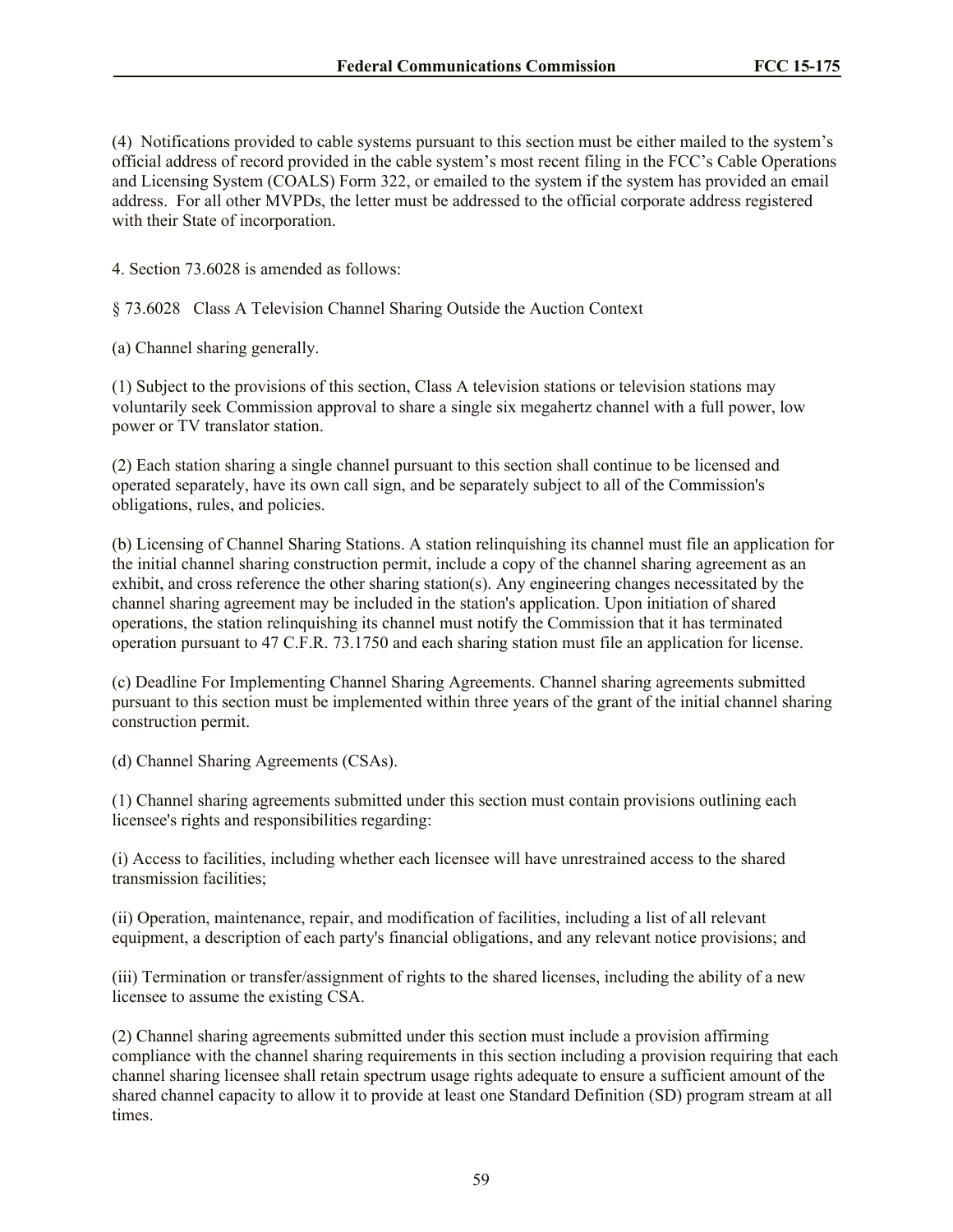(e) Termination and Assignment/Transfer of Shared Channel. Upon termination of the license of a party to a CSA, the spectrum usage rights covered by that license may revert to the remaining parties to the CSA. Such reversion shall be governed by the terms of the CSA in accordance with paragraph  $(d)(1)(iv)$ of this section. If upon termination of the license of a party to a CSA only one party to the CSA remains, the remaining licensee may file an application for license to change its status to "non-shared."

(f) Notice to MVPDs.

- (1) Stations participating in channel sharing agreements must provide notice to MVPDs that:
- (i) no longer will be required to carry the station because of the relocation of the station;
- (ii) currently carry and will continue to be obligated to carry a station that will change channels; or
- (iii) will become obligated to carry the station due to a channel sharing relocation.
- (2) The notice required by this section must contain the following information:
- (i) date and time of any channel changes;
- (ii) the channel occupied by the station before and after implementation of the CSA;
- (iii) modification, if any, to antenna position, location, or power levels;
- (iv) stream identification information; and
- (v) engineering staff contact information.

(3) Sharee stations (those relinquishing a channel in order to share) must provide notice as required by this section at least 30 days prior to terminating operations on the sharee's channel. Sharer stations (those hosting a sharee as part of a channel sharing agreement) and sharee stations must provide notice as required by this section at least 30 days prior to initiation of operations on the sharer channel. Should the anticipated date to either cease operations or commence channel sharing operations change, the station(s) must send a further notice to affected MVPDs informing them of the new anticipated date(s).

(4) Notifications provided to cable systems pursuant to this section must be either mailed to the system's official address of record provided in the cable system's most recent filing in the FCC's Cable Operations and Licensing System (COALS) Form 322, or emailed to the system if the system has provided an email address. For all other MVPDs, the letter must be addressed to the official corporate address registered with their State of incorporation.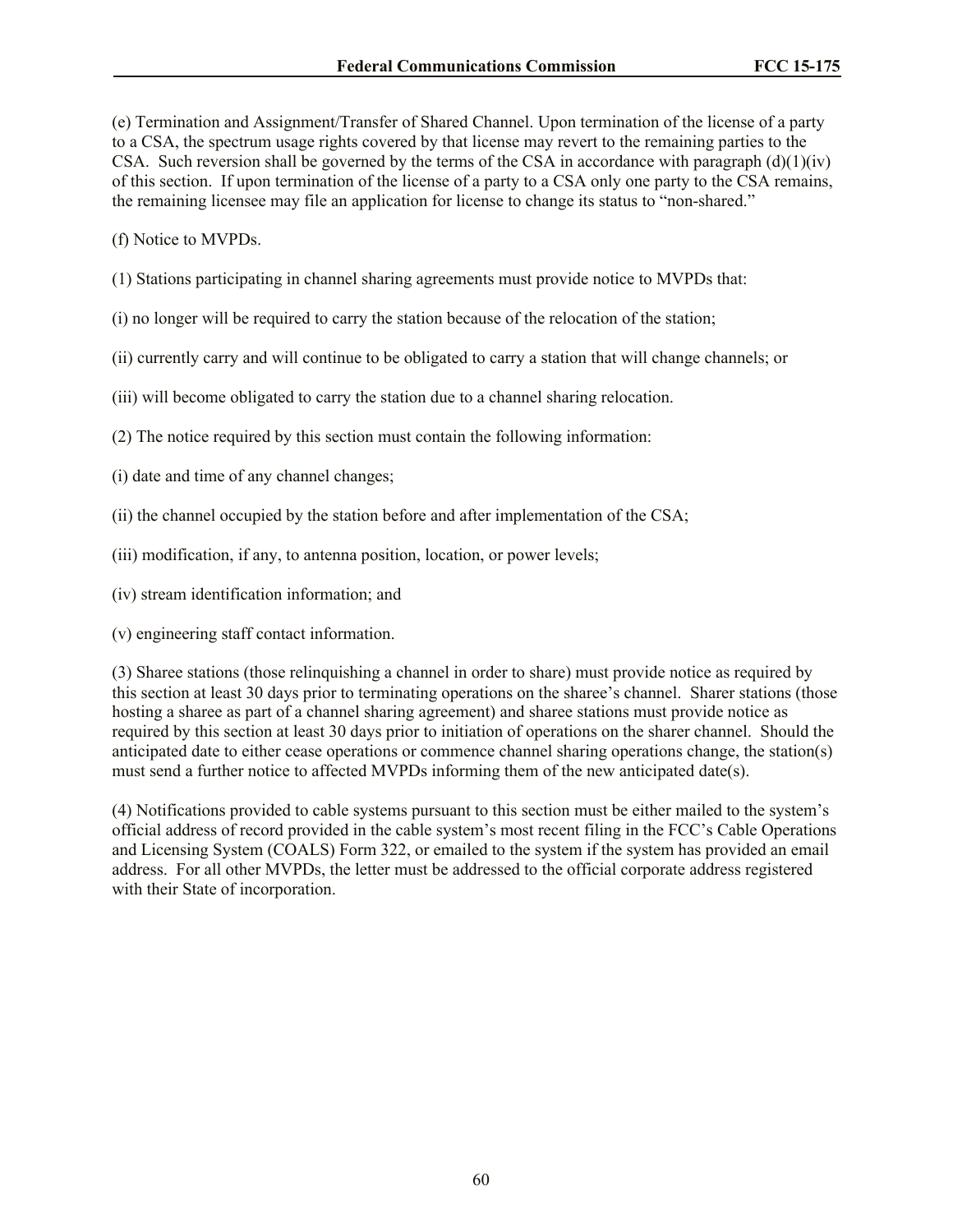# **APPENDIX E**

### **Initial Regulatory Flexibility Analysis**

1. As required by the Regulatory Flexibility Act of 1980, as amended ("RFA")<sup>1</sup> the Commission has prepared this present Initial Regulatory Flexibility Analysis ("IRFA") concerning the possible significant economic impact on small entities by the policies and rules proposed in this Fourth Notice of Proposed Rulemaking (Notice). Written public comments are requested on this IRFA. Comments must be identified as responses to the IRFA and must be filed by the deadlines for comments indicated on the first page of the *Notice*. The Commission will send a copy of the *Notice,* including this IRFA, to the Chief Counsel for Advocacy of the Small Business Administration (SBA).<sup>2</sup> In addition, the *Notice* and IRFA (or summaries thereof) will be published in the Federal Register.<sup>3</sup>

# **A. Need for and Objectives of the Proposed Rules**

2. In the Notice, the Commission seeks comment on additional issues relating to channel sharing between primary (full power and Class A) and secondary (LPTV and TV translator) stations ("primary-secondary sharing"), as well as between secondary stations ("secondary-secondary sharing"), outside of the auction context. First, the Commission tentatively concludes to permit channel sharing between primary and secondary stations and proposes rules for primary-secondary sharing that are consistent with those adopted for secondary-secondary sharing in the Third Report and Order, FCC 15- 175, released December 17, 2015, and proposed for primary-primary sharing outside of the auction context in the Primary-Primary Channel Sharing NPRM, 30 FCC Rcd 6668 (2015). Moreover, with respect to both primary-secondary and secondary-secondary sharing outside of the incentive auction context, the Commission seeks comment on issues pertaining to the term length of channel sharing agreements and issues pertaining to multichannel video programming distributors (MVPD) carriage, reimbursement, and notice.

# **B. Legal Basis**

3. The authority for the action proposed in this rulemaking is contained in sections1, 4, 301, 303, 307, 308, 309, 310, 316, 319, 338, 403, 614 and 615 of the Communications Act of 1934, as amended, 47 U.S.C. §§ 151, 154, 301, 303, 307, 308, 309, 310, 316, 319, 338, 403, 614 and 615.

### **C. Description and Estimate of the Number of Small Entities to Which the Proposed Rules Will Apply**

4. The RFA directs the Commission to provide a description of and, where feasible, an estimate of the number of small entities that will be affected by the proposed rules, if adopted.<sup>4</sup> The RFA generally defines the term "small entity" as having the same meaning as the terms "small business," small organization," and "small government jurisdiction."<sup>5</sup> In addition, the term "small business" has the same meaning as the term "small business concern" under the Small Business Act.<sup>6</sup> A small business concern

3 *Id.*

l

 $4$  *Id.* at § 603(b)(3).

 $5$  5 U.S.C. § 601(6).

(continued….)

<sup>&</sup>lt;sup>1</sup> See 5 U.S.C. § 603. The RFA, see 5 U.S.C. § 601 et. seq., has been amended by the Small Business Regulatory Enforcement Fairness Act of 1996 ("SBREFA"), Pub. L. No. 104-121, Title II, 110 Stat. 847 (1996). The SBREFA was enacted as Title II of the Contract With America Advancement Act of 1996 ("CWAAA").

<sup>2</sup> *See* 5 U.S.C. § 603(a).

<sup>&</sup>lt;sup>6</sup> Id. at  $\S$  601(3) (incorporating by reference the definition of "small business concern" in 15 U.S.C.  $\S$  632). Pursuant to 5 U.S.C. § 601(3), the statutory definition of a small business applies "unless an agency, after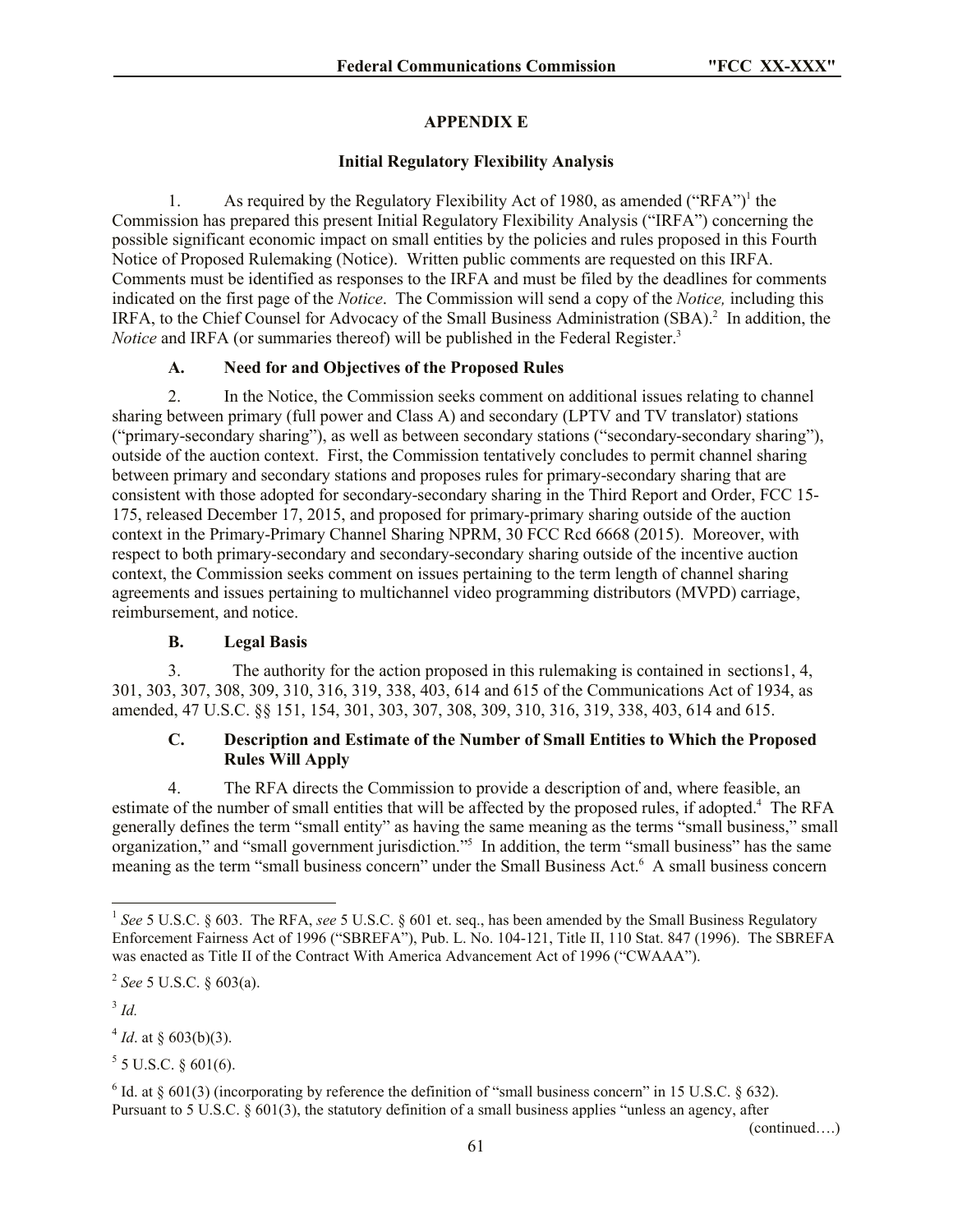is one which: (1) is independently owned and operated; (2) is not dominant in its field of operation; and (3) satisfies any additional criteria established by the SBA.<sup>7</sup>

5. *Television Broadcasting*. This economic census category "comprises establishments primarily engaged in broadcasting images together with sound. These establishments operate television broadcasting studios and facilities for the programming and transmission of programs to the public."<sup>8</sup> The SBA has created the following small business size standard for Television Broadcasting firms: those having \$14 million or less in annual receipts.<sup>9</sup> The Commission has estimated the number of licensed commercial television stations to be 1,390. 10 In addition, according to Commission staff review of the BIA Advisory Services, LLC's *Media Access Pro Television Database* on March 28, 2012, about 950 of an estimated 1,300 commercial television stations (or approximately 73 percent) had revenues of \$14 million or less.<sup>11</sup> We therefore estimate that the majority of commercial television broadcasters are small entities.

6. We note, however, that in assessing whether a business concern qualifies as small under the above definition, business (control) affiliations must be included.<sup>12</sup> Our estimate, therefore, likely overstates the number of small entities that might be affected by our action because the revenue figure on which it is based does not include or aggregate revenues from affiliated companies. In addition, an element of the definition of "small business" is that the entity not be dominant in its field of operation. We are unable at this time to define or quantify the criteria that would establish whether a specific television station is dominant in its field of operation. Accordingly, the estimate of small businesses to which rules may apply does not exclude any television station from the definition of a small business on this basis and is therefore possibly over-inclusive to that extent.

7. In addition, the Commission has estimated the number of licensed noncommercial educational ("NCE") television stations to be 395.<sup>13</sup> These stations are non-profit, and therefore considered to be small entities.<sup>14</sup>

bin/sssd/naics/naicsrch?code=515120&search=2012 (last visited Mar. 6, 2014). U.S. Census Bureau, *2012 NAICS Definitions: 515120 Television Broadcasting*, http://www.census.gov/cgi-bin/sssd/naics/naicsrch?code=515120 &search=2012http://www.census.gov/cgi-bin/sssd/naics/naicsrch?code=515120 &search=2012 (last visited Mar. 6, 2014).

 $9$  13 C.F.R. § 121.201 (NAICS code 515120) (updated for inflation in 2010).

<sup>10</sup> *See* FCC News Release, Broadcast Station Totals as of March 31, 2015 (rel. April 8, 2015).

<sup>11</sup> We recognize that BIA's estimate differs slightly from the FCC total given the information provided above.

 $12$  "[Business concerns] are affiliates of each other when one concern controls or has the power to control the other, or a third party or parties controls or has the power to control both." 13 C.F.R. § 121.103(a)(1).

<sup>13</sup> *See* FCC News Release, Broadcast Station Totals as of March 31, 2015 (rel. April 8, 2015).

<sup>14</sup> *See generally* 5 U.S.C. §§ 601(4), (6).

<sup>(</sup>Continued from previous page)

consultation with the Office of Advocacy of the Small Business Administration and after opportunity for public comment, establishes one or more definitions of such term which are appropriate to the activities of the agency and publishes such definition(s) in the Federal Register." 5 U.S.C. § 601(3).

<sup>&</sup>lt;sup>7</sup> 15 U.S.C. § 632. Application of the statutory criteria of dominance in its field of operation and independence are sometimes difficult to apply in the context of broadcast television. Accordingly, the Commission's statistical account of television stations may be over-inclusive.

<sup>8</sup> U.S. Census Bureau, *2012 NAICS Definitions: 515120 Television Broadcasting*, http://www.census.gov/cgibin/sssd/naics/naicsrch?code=515120&search=2012http://www.census.gov/cgi-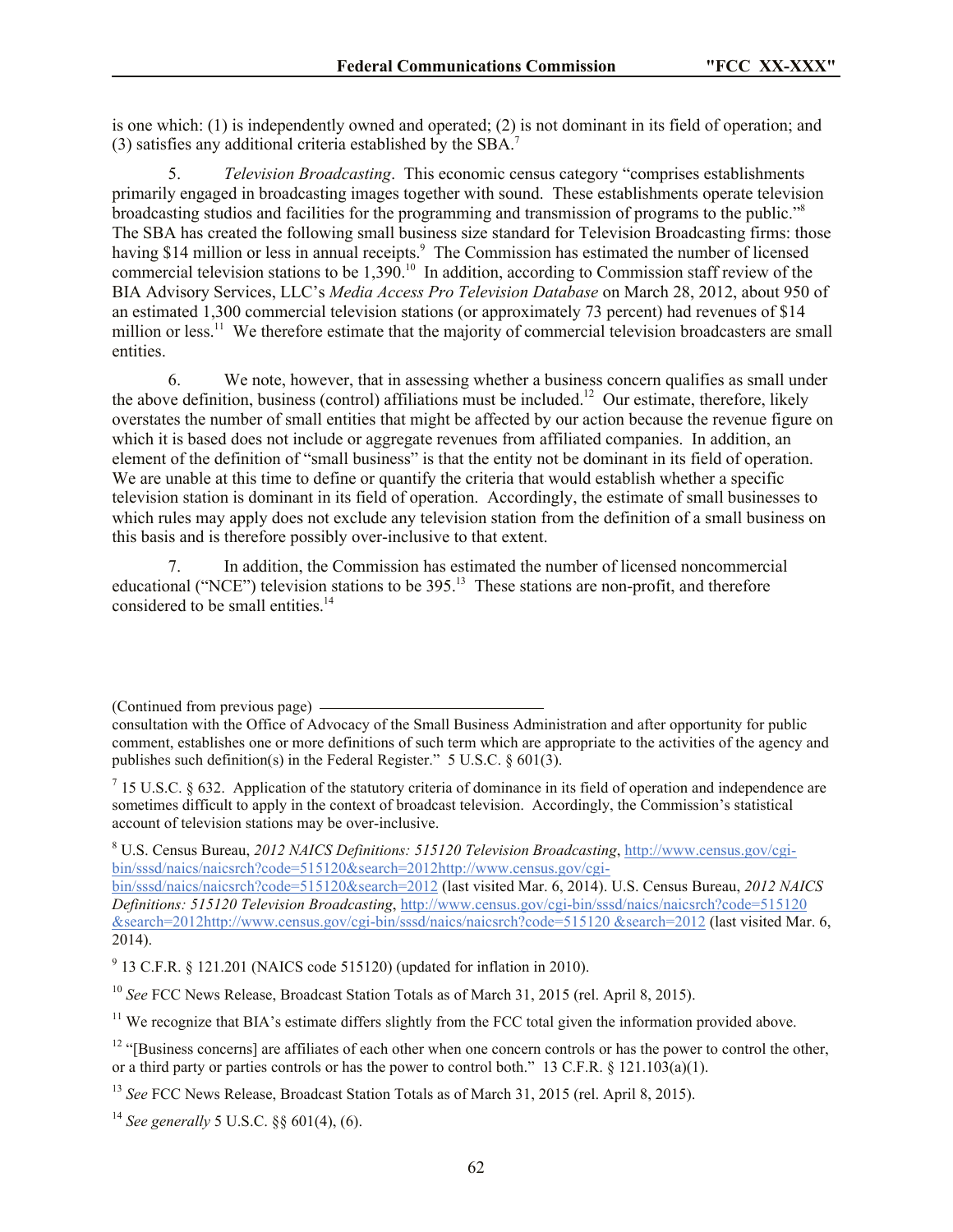8. There are also 2,344 LPTV stations, including Class A stations, and 3689 TV translator stations.<sup>15</sup> Given the nature of these services, we will presume that all of these entities qualify as small entities under the above SBA small business size standard.

9. *Wired Telecommunications Carriers*. The North American Industry Classification System ("NAICS") defines "Wired Telecommunications Carriers" as follows: "This industry comprises establishments primarily engaged in operating and/or providing access to transmission facilities and infrastructure that they own and/or lease for the transmission of voice, data, text, sound, and video using wired telecommunications networks. Transmission facilities may be based on a single technology or a combination of technologies. Establishments in this industry use the wired telecommunications network facilities that they operate to provide a variety of services, such as wired telephony services, including VoIP services; wired (cable) audio and video programming distribution; and wired broadband Internet services. By exception, establishments providing satellite television distribution services using facilities and infrastructure that they operate are included in this industry."<sup>16</sup> The SBA has developed a small business size standard for wireline firms for the broad economic census category of "Wired Telecommunications Carriers." Under this category, a wireline business is small if it has 1,500 or fewer employees.<sup>17</sup> Census data for 2007 shows that there were 3,188 firms that operated for the entire year.<sup>18</sup> Of this total, 3,144 firms had fewer than 1,000 employees, and 44 firms had 1,000 or more employees.<sup>19</sup> Therefore, under this size standard, we estimate that the majority of businesses can be considered small entities.

10. *Cable Television Distribution Services.* Since 2007, these services have been defined within the broad economic census category of Wired Telecommunications Carriers, which category is defined above.<sup>20</sup> The SBA has developed a small business size standard for this category, which is: All such businesses having 1,500 or fewer employees.<sup>21</sup> Census data for 2007 shows that there were  $3,188$ firms that operated for the entire year.<sup>22</sup> Of this total,  $3,144$  firms had fewer than 1,000 employees, and

l

<sup>18</sup> U.S. Census Bureau, 2007 Economic Census. *See* U.S. Census Bureau, American FactFinder, "Information: Subject Series – Estab and Firm Size: Employment Size of Establishments for the United States: 2007 – 2007 Economic Census," NAICS code 517110, Table EC0751SSSZ5; available at http://factfinder2.census.gov/faces/nav/jsf/pages/index.xhtmlhttp://factfinder2.census.gov/faces/nav/jsf/pages/index. xhtml.

 $19$  *Id*. With respect to the latter 44 firms, there is no data available that shows how many operated with more than 1,500 employees.

<sup>20</sup> *See also* U.S. Census Bureau, 2012 NAICS Definitions, "517110 Wired Telecommunications Carriers" at http://www.census.gov/cgi-bin/sssd/naics/naicsrchhttp://www.census.gov/cgi-bin/sssd/naics/naicsrch.

<sup>21</sup> 13 C.F.R. § 121.201; NAICS code 517110.

<sup>22</sup> U.S. Census Bureau, 2007 Economic Census. *See* U.S. Census Bureau, American FactFinder, "Information: Subject Series – Estab and Firm Size: Employment Size of Establishments for the United States: 2007 – 2007 Economic Census," NAICS code 517110, Table EC0751SSSZ5; available at

<sup>15</sup> *See* FCC News Release, Broadcast Station Totals as of March 31, 2015 (rel. April 8, 2015)

<sup>&</sup>lt;sup>16</sup> U.S. Census Bureau, 2012 NAICS Definitions, "517110 Wired Telecommunications Carriers" at http://www.census.gov/cgi-bin/sssd/naics/naicsrch.http://www.census.gov/cgi-bin/sssd/naics/naicsrch. Examples of this category are: broadband Internet service providers (*e.g.*, cable, DSL); local telephone carriers (wired); cable television distribution services; long-distance telephone carriers (wired); closed circuit television ("CCTV") services; VoIP service providers, using own operated wired telecommunications infrastructure; direct-to-home satellite system ("DTH") services; telecommunications carriers (wired); satellite television distribution systems; and multichannel multipoint distribution services ("MMDS").

<sup>17</sup> 13 C.F.R. § 121.201; NAICS code 517110.

http://factfinder2.census.gov/faces/nav/jsf/pages/index.xhtmlhttp://factfinder2.census.gov/faces/nav/jsf/pages/index. xhtml.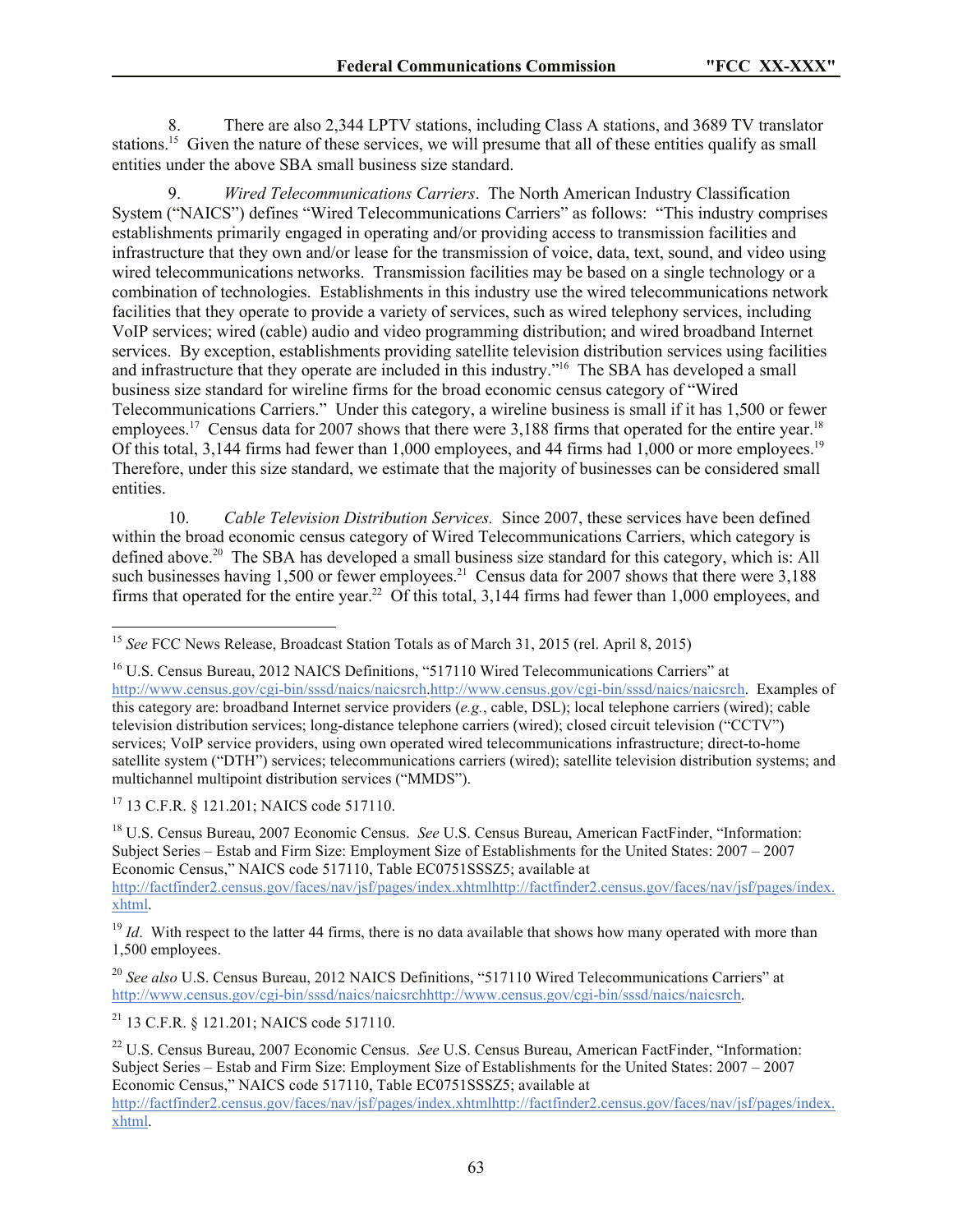44 firms had 1,000 or more employees.<sup>23</sup> Therefore, under this size standard, we estimate that the majority of businesses can be considered small entities.

11. *Cable Companies and Systems.* The Commission has developed its own small business size standards for the purpose of cable rate regulation. Under the Commission's rules, a "small cable company" is one serving  $400,000$  or fewer subscribers nationwide.<sup>24</sup> Industry data shows that there are currently 660 cable operators.<sup>25</sup> Of this total, all but ten cable operators nationwide are small under this size standard.<sup>26</sup> In addition, under the Commission's rate regulation rules, a "small system" is a cable system serving  $15,000$  or fewer subscribers.<sup>27</sup> Current Commission records show  $4,629$  cable systems nationwide.<sup>28</sup> Of this total, 4,057 cable systems have less than  $20,000$  subscribers, and 572 systems have 20,000 or more subscribers, based on the same records. Thus, under this standard, we estimate that most cable systems are small entities.

12. *Cable System Operators (Telecom Act Standard)*.The Communications Act of 1934, as amended, also contains a size standard for small cable system operators, which is "a cable operator that, directly or through an affiliate, serves in the aggregate fewer than 1 percent of all subscribers in the United States and is not affiliated with any entity or entities whose gross annual revenues in the aggregate exceed \$250,000,000."<sup>29</sup> There are approximately 54 million cable video subscribers in the United States today.<sup>30</sup> Accordingly, an operator serving fewer than 540,000 subscribers shall be deemed a small operator if its annual revenues, when combined with the total annual revenues of all its affiliates, do not exceed \$250 million in the aggregate.<sup>31</sup> Based on available data, we find that all but ten incumbent cable operators are small entities under this size standard.<sup>32</sup> We note that the Commission neither requests nor collects information on whether cable system operators are affiliated with entities whose gross annual

 $25$  NCTA, Industry Data, Number of Cable Operators and Systems.

http://www.ncta.com/Statistics.aspxhttp://www.ncta.com/Statistics.aspx (visited October 13, 2014). Depending upon the number of homes and the size of the geographic area served, cable operators use one or more cable systems to provide video service. *See Annual Assessment of the Status of Competition in the Market for Delivery of Video Programming,* MB Docket No. 12-203, Fifteenth Report, 28 FCC Rcd 10496, 10505-6, ¶ 24 (2013) ("*15th Annual Competition Report*"*)*.

<sup>26</sup> *See* SNL Kagan, "Top Cable MSOs – 12/12 Q"; available at

http://www.snl.com/InteractiveX/TopCableMSOs.aspx?period=2012Q4&sortcol=subscribersbasic&sortorder=desch ttp://www.snl.com/InteractiveX/TopCableMSOs.aspx?period=2012Q4&sortcol=subscribersbasic&sortorder=desc.

 $27$  47 C.F.R. § 76.901(c).

l

 $^{28}$  The number of active, registered cable systems comes from the Commission's Cable Operations and Licensing System (COALS) database on October 10, 2014. A cable system is a physical system integrated to a principal headend.

<sup>29</sup> 47 U.S.C. § 543(m)(2); *see* 47 C.F.R. § 76.901(f) & nn. 1-3.

<sup>30</sup> *See* NCTA, Industry Data, Cable's Customer Base, http://www.ncta.com/industrydatahttp://www.ncta.com/industry-data (visited October 13, 2014).

<sup>32</sup> *See* NCTA, Industry Data, Top 25 Multichannel Video Service Customers (2012), http://www.ncta.com/industrydatahttp://www.ncta.com/industry-data (visited Aug. 30, 2013).

 $^{23}$  *Id*. With respect to the latter 44 firms, there is no data available that shows how many operated with more than 1,500 employees.

<sup>&</sup>lt;sup>24</sup> 47 C.F.R. § 76.901(e). The Commission determined that this size standard equates approximately to a size standard of \$100 million or less in annual revenues. *Implementation of Sections of the Cable Television Consumer Protection And Competition Act of 1992: Rate Regulation,* MM Docket No. 92-266, MM Docket No. 93-215*,* Sixth Report and Order and Eleventh Order on Reconsideration, 10 FCC Rcd 7393, 7408, ¶ 28 (1995).

<sup>31</sup> 47 C.F.R. § 76.901(f); *see FCC Announces New Subscriber Count for the Definition of Small Cable Operator*, Public Notice, 16 FCC Rcd 2225 (Cable Services Bureau 2001).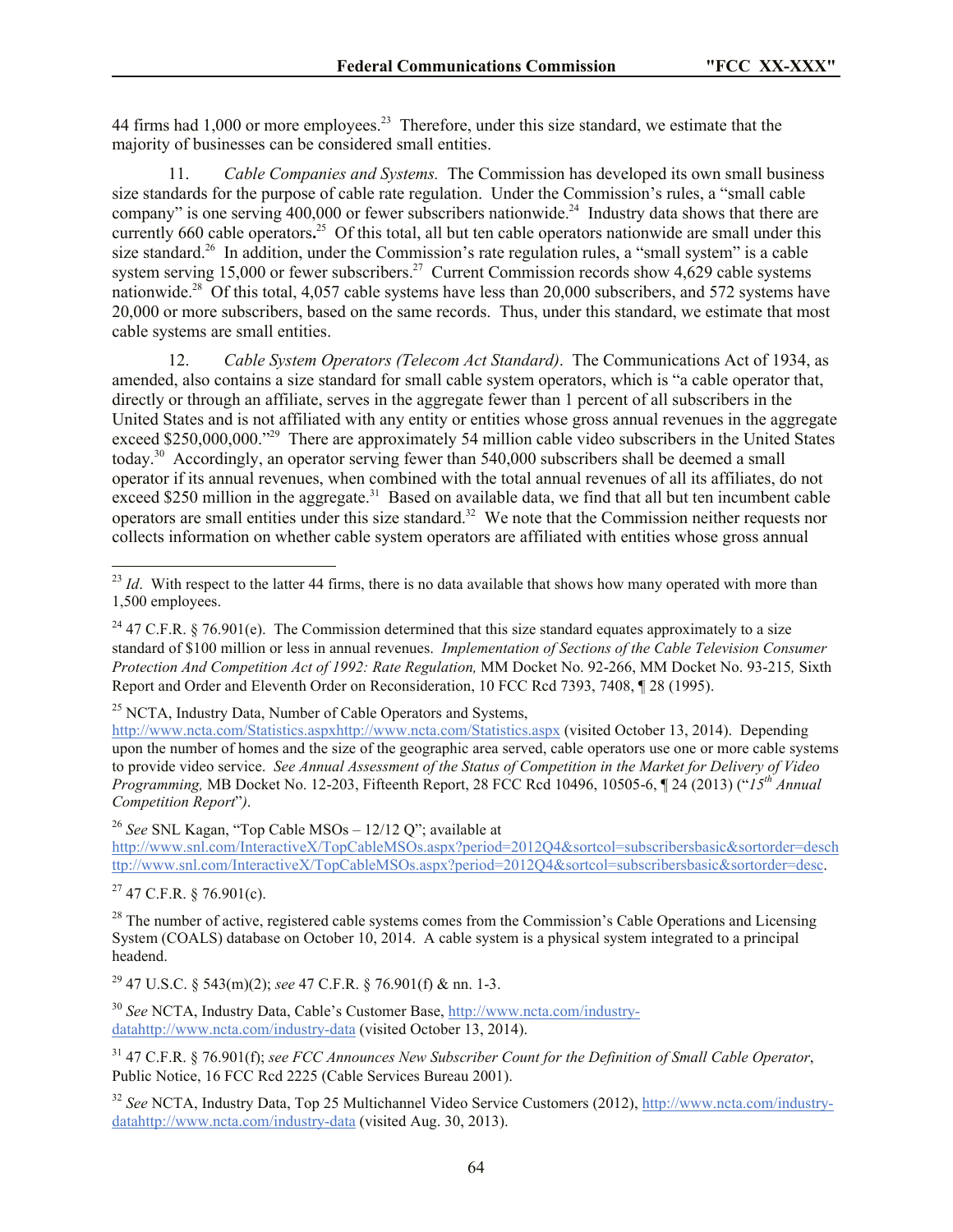revenues exceed \$250 million.<sup>33</sup> Although it seems certain that some of these cable system operators are affiliated with entities whose gross annual revenues exceed \$250,000,000, we are unable at this time to estimate with greater precision the number of cable system operators that would qualify as small cable operators under the definition in the Communications Act.

13. *Direct Broadcast Satellite (DBS) Service.* DBS service is a nationally distributed subscription service that delivers video and audio programming via satellite to a small parabolic "dish" antenna at the subscriber's location. DBS, by exception, is now included in the SBA's broad economic census category, Wired Telecommunications Carriers,<sup>34</sup> which was developed for small wireline businesses. Under this category, the SBA deems a wireline business to be small if it has 1,500 or fewer employees.<sup>35</sup> Census data for 2007 shows that there were 3,188 firms that operated for that entire year.<sup>36</sup> Of this total, 2,940 firms had fewer than 100 employees, and 248 firms had 100 or more employees. $37$ Therefore, under this size standard, the majority of such businesses can be considered small entities. However, the data we have available as a basis for estimating the number of such small entities were gathered under a superseded SBA small business size standard formerly titled "Cable and Other Program Distribution." As of 2002, the SBA defined a small Cable and Other Program Distribution provider as one with \$12.5 million or less in annual receipts.<sup>38</sup> Currently, only two entities provide DBS service, which requires a great investment of capital for operation: DIRECTV and DISH Network.<sup>39</sup> Each currently offers subscription services. DIRECTV and DISH Network each report annual revenues that are in excess of the threshold for a small business. Because DBS service requires significant capital, we believe it is unlikely that a small entity as defined under the superseded SBA size standard would have the financial wherewithal to become a DBS service provider.

<sup>37</sup> *Id*.

l

<sup>38</sup> *See* 13 C.F.R. § 121.201, NAICS code 517510 (2002).

<sup>&</sup>lt;sup>33</sup> The Commission does receive such information on a case-by-case basis if a cable operator appeals a local franchise authority's finding that the operator does not qualify as a small cable operator pursuant to  $\S$  76.901(f) of the Commission's rules. *See* 47 C.F.R. § 76.901(f).

<sup>&</sup>lt;sup>34</sup> See 13 C.F.R. § 121.201, 2012 NAICS code 517110. This category of Wired Telecommunications Carriers is defined as follows: "This industry comprises establishments primarily engaged in operating and/or providing access to transmission facilities and infrastructure that they own and/or lease for the transmission of voice, data, text, sound, and video using wired telecommunications networks. Transmission facilities may be based on a single technology or a combination of technologies. Establishments in this industry use the wired telecommunications network facilities that they operate to provide a variety of services, such as wired telephony services, including VoIP services; wired (cable) audio and video programming distribution; and wired broadband Internet services. *By exception, establishments providing satellite television distribution services using facilities and infrastructure that they operate are included in this industry.*" (*Emphasis* added to text relevant to satellite services.) U.S. Census Bureau, 2012 NAICS Definitions, "517110 Wired Telecommunications Carriers," at http://www.census.gov/cgibin/sssd/naics/naicsrchhttp://www.census.gov/cgi-bin/sssd/naics/naicsrch.

<sup>35</sup> 13 C.F.R. § 121.201; 2012 NAICS code 517110.

<sup>36</sup> U.S. Census Bureau, 2007 Economic Census. *See* U.S. Census Bureau, American FactFinder, "Information: Subject Series – Estab and Firm Size: Employment Size of Establishments for the United States: 2007 – 2007 Economic Census," NAICS code 517110, Table EC0751SSSZ5; available at http://factfinder2.census.gov/faces/tableservices/jsf/pages/productview.xhtml?pid=ECN\_2007\_US\_51SSSZ5&prod Type=table.

<sup>39</sup> S*ee 15th Annual Competition Report*, 28 FCC Rcd at 10507, ¶ 27. As of June 2012, DIRECTV is the largest DBS operator and the second largest MVPD in the United States, serving approximately 19.9 million subscribers. DISH Network is the second largest DBS operator and the third largest MVPD, serving approximately 14.1 million subscribers. *Id*. at 10507, 10546, ¶¶ 27, 110-11.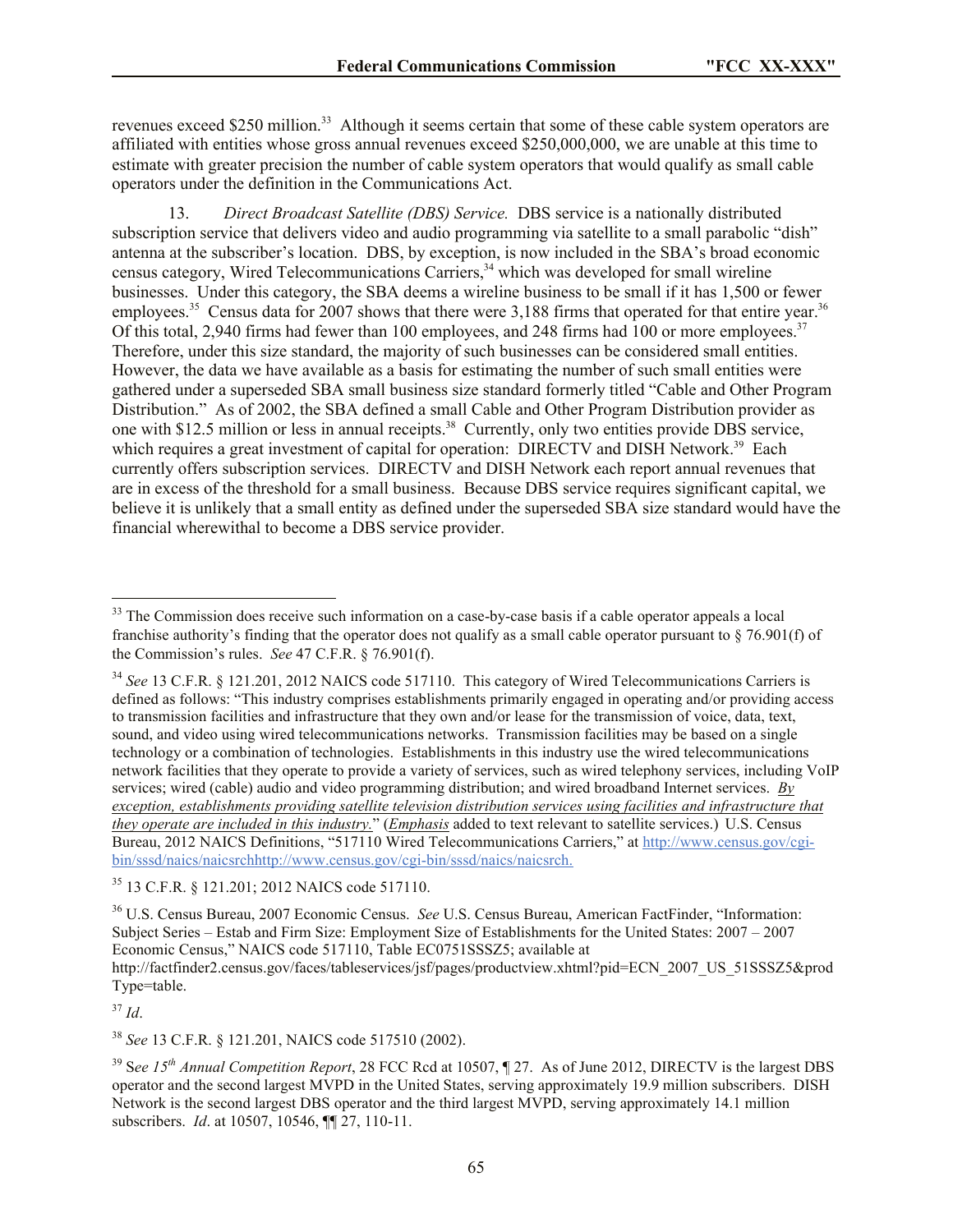# **D. Description of Projected Reporting, Recordkeeping and other Compliance Requirements**

14. The *Notice* proposes the following new or revised reporting or recordkeeping requirements.

15. To implement channel sharing between primary and secondary stations, stations will follow a two-step process proposed by the Commission – first filing an application for construction permit and then application for license. Stations terminating operations to share a channel would be required to submit a termination notice pursuant to the existing Commission rule. These existing forms and collections will need to be revised to accommodate these new channel-sharing related filings and to expand the burden estimates. In addition, the Commission proposes that channel sharing stations submit their channel sharing agreements (CSAs) with the Commission and be required to include certain provisions in their CSAs. In addition, if upon termination of the license of a party to a CSA only one party to the CSA remains, the remaining licensee may file an application to change its license to nonshared status. The existing collection concerning the execution and filing of CSAs will need to be revised.

16. Finally, the Commission proposes to require channel sharing stations to notify affected MVPDs.

## **E. Steps Taken to Minimize Significant Impact on Small Entities, and Significant Alternatives Considered**

17. The RFA requires an agency to describe any significant alternatives that it has considered in reaching its proposed approach, which may include the following four alternatives (among others): (1) the establishment of differing compliance or reporting requirements or timetables that take into account the resources available to small entities; (2) the clarification, consolidation, or simplification of compliance or reporting requirements under the rule for small entities; (3) the use of performance, rather than design, standards; and (4) an exemption from coverage of the rule, or any part thereof, for small entities.<sup>40</sup>

18. The Fourth Notice proposes rules pertaining to primary and secondary station channel sharing outside the context of the incentive auction. The Commission has previously concluded that channel sharing can help broadcasters, including existing small, minority-owned, and niche stations, to reduce operating costs and provide broadcasters with additional net income to strengthen operations and improve programming services. Thus, the proposals in the Fourth Notice may help smaller broadcasters conserve resources. In addition, channel sharing is voluntary and only those stations that determine that channel sharing will be advantageous will enter into this arrangement. With respect to LPTV and TV translator stations specifically, channel sharing will allow such stations that are displaced by the incentive auction reorganization of spectrum to reduce the cost of having to build a new facility to replace the one that was displaced; could minimize the number of mutually exclusive applications filed in the postincentive auction displacement window, thereby freeing up valuable channels for use by other displaced stations; and could be used as a means to prevent or settle the mutual exclusivity of applications and avoid lengthy delays in the processing of their displacement applications. In addition, the Fourth Notice proposes licensing and operating rules for channel sharing that are designed to minimize the burden and cost on small entities. The Commission will consider all comments submitted in connection with the Fourth Notice, including any suggested alternative approaches to channel sharing that would reduce the burden and costs on smaller entities.

19. The rules to provide notice to MVPDs were also designed to minimize impact on small entities. Very few stations will be impacted because very few LPTV and TV translator stations have carriage rights and will be subject to the notice requirement.

l

 $^{40}$  5 U.S.C. § 603(c)(1)-(c)(4)